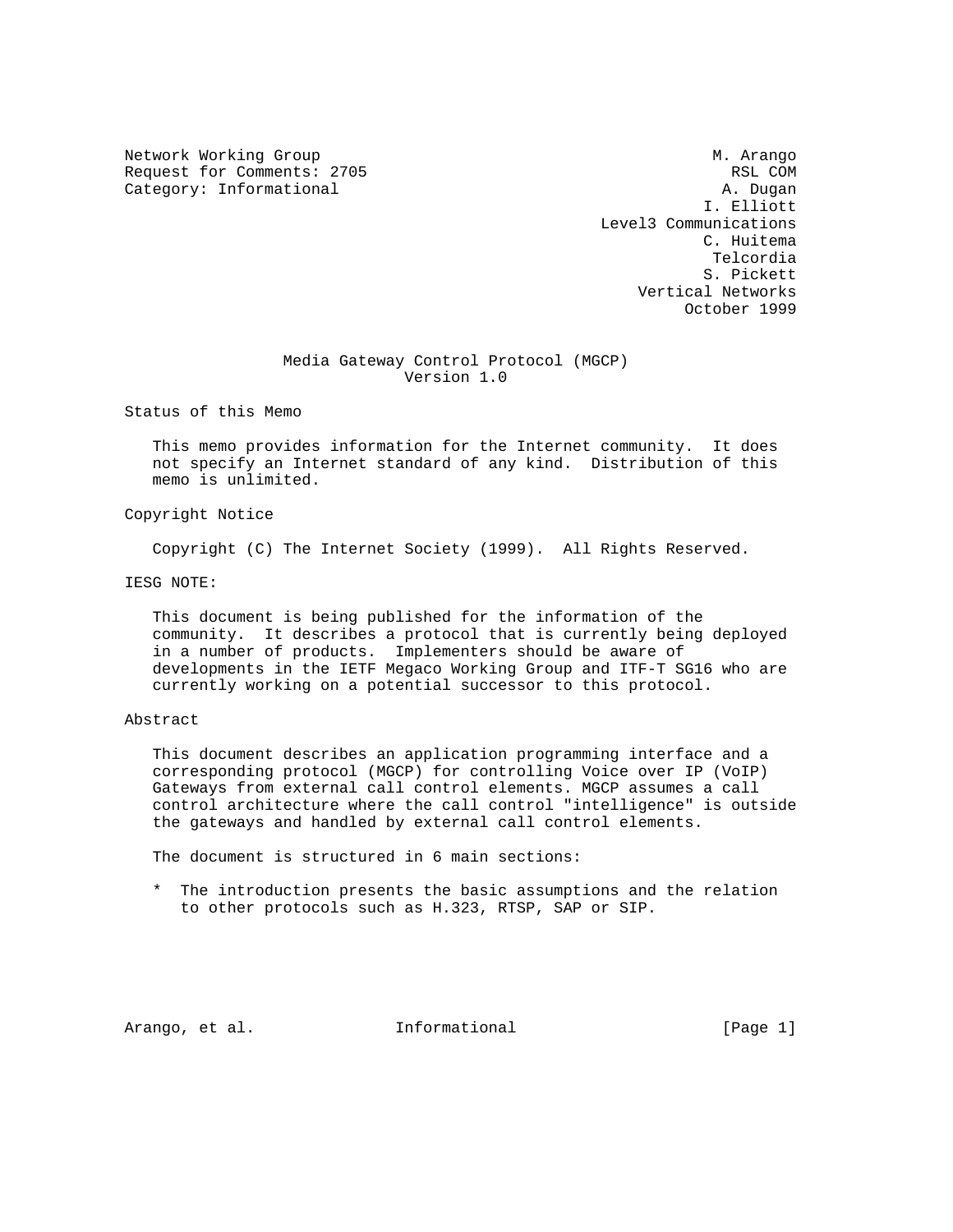- \* The interface section presents a conceptual overview of the MGCP, presenting the naming conventions, the usage of the session description protocol SDP, and the procedures that compose MGCP: Notifications Request, Notification, Create Connection, Modify Connection, Delete Connection, AuditEndpoint, AuditConnection and RestartInProgress.
- \* The protocol description section presents the MGCP encodings, which are based on simple text formats, and the transmission procedure over UDP.
- \* The security section presents the security requirement of MGCP, and its usage of IP security services (IPSEC).
- \* The event packages section provides an initial definition of packages and event names.
- \* The description of the changes made in combining SGCP 1.1 and IPDC to create MGCP 1.0.

Table of Contents

| 1 <sup>1</sup>                                          | 5 |  |  |  |
|---------------------------------------------------------|---|--|--|--|
| 1.1.                                                    | 7 |  |  |  |
| Relation with the IETF standards<br>1.2.                | 8 |  |  |  |
| 1.3.                                                    |   |  |  |  |
|                                                         |   |  |  |  |
| 2.1. Model and naming conventions.  10                  |   |  |  |  |
|                                                         |   |  |  |  |
| $2.1.1.1$ .<br>Digital channel (DS0)  11                |   |  |  |  |
| 2.1.1.2.<br>Analog line  11                             |   |  |  |  |
| 2.1.1.3.<br>Annoucement server access point  12         |   |  |  |  |
| Interactive Voice Response access point  12<br>2.1.1.4. |   |  |  |  |
| 2.1.1.5.<br>Conference bridge access point  13          |   |  |  |  |
| 2.1.1.6.<br>Packet relay  13                            |   |  |  |  |
| Wiretap access point  14<br>2.1.1.7.                    |   |  |  |  |
| ATM "trunk side" interface.  14<br>2.1.1.8.             |   |  |  |  |
| Endpoint identifiers  15<br>2.1.2.                      |   |  |  |  |
|                                                         |   |  |  |  |
| Names of calls  20<br>2.1.3.1.                          |   |  |  |  |
| Names of connections  20<br>2.1.3.2.                    |   |  |  |  |
| 2.1.3.3. Management of resources, attributes of  20     |   |  |  |  |
| Special case of local connections  23<br>2.1.3.4.       |   |  |  |  |
| Names of Call Agents and other entities  23<br>2.1.4.   |   |  |  |  |
| 2.1.5.                                                  |   |  |  |  |
| Names of events  26<br>2.1.6.                           |   |  |  |  |
| 2.2.                                                    |   |  |  |  |
| 2.3. Gateway Control Commands  30                       |   |  |  |  |

Arango, et al. 1nformational 1999 [Page 2]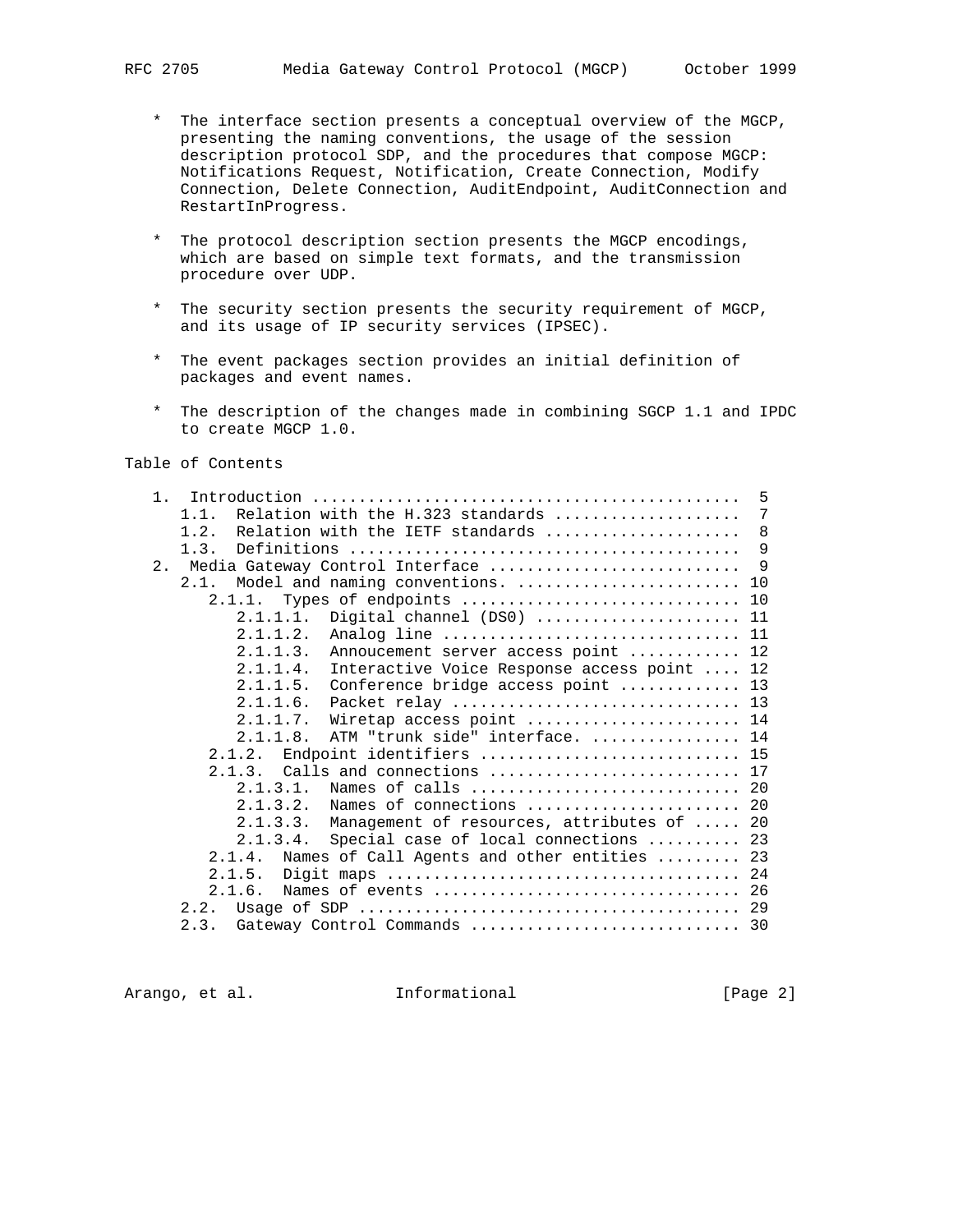| EndpointConfiguration  32<br>2.3.1.                            |    |  |  |  |
|----------------------------------------------------------------|----|--|--|--|
| 2.3.2.<br>NotificationRequest  33                              |    |  |  |  |
| 2.3.3.                                                         |    |  |  |  |
| 2.3.4.<br>ModifyConnection  44                                 |    |  |  |  |
| DeleteConnection (from the Call Agent)  46<br>2.3.5.           |    |  |  |  |
| 2.3.6.<br>DeleteConnection (from the VoIP gateway)             | 51 |  |  |  |
| DeleteConnection (multiple connections, from the<br>2.3.7.     | 51 |  |  |  |
| 2.3.8.                                                         |    |  |  |  |
| 2.3.9.                                                         |    |  |  |  |
| 2.3.10.<br>Restart in progress  56                             |    |  |  |  |
| Return codes and error codes.  58<br>2.4.                      |    |  |  |  |
| 2.5.                                                           |    |  |  |  |
| 3.                                                             |    |  |  |  |
| 3.1.                                                           |    |  |  |  |
| 3.2.                                                           |    |  |  |  |
| 3.2.1.                                                         |    |  |  |  |
| Coding of the requested verb  63<br>3.2.1.1.                   |    |  |  |  |
| Transaction Identifiers  63<br>3.2.1.2.                        |    |  |  |  |
| Coding of the endpoint identifiers and  64<br>3.2.1.3.         |    |  |  |  |
| 3.2.1.4.<br>Coding of the protocol version  65                 |    |  |  |  |
| 3.2.2.                                                         |    |  |  |  |
| 3.2.2.1.<br>Response Acknowledgement  68                       |    |  |  |  |
| 3.2.2.2.<br>Local connection options  68                       |    |  |  |  |
| 3.2.2.3.                                                       |    |  |  |  |
| 3.2.2.4.<br>Connection parameters                              | 71 |  |  |  |
| 3.2.2.5.<br>Reason Codes                                       | 72 |  |  |  |
| 3.2.2.6.<br>Connection mode                                    | 73 |  |  |  |
| 3.2.2.7.<br>Coding of event names                              | 73 |  |  |  |
| 3.2.2.8.<br>RequestedEvents                                    | 74 |  |  |  |
| 3.2.2.9.<br>SignalRequests                                     | 76 |  |  |  |
| 3.2.2.10.<br>ObservedEvent                                     | 76 |  |  |  |
| 3.2.2.11.<br>RequestedInfo                                     | 76 |  |  |  |
| 3.2.2.12.<br>QuarantineHandling                                | 77 |  |  |  |
| 3.2.2.13.<br>DetectEvents                                      | 77 |  |  |  |
| 3.2.2.14.<br>EventStates                                       | 77 |  |  |  |
| 3.2.2.15.<br>RestartMethod                                     | 78 |  |  |  |
| Bearer Information<br>3.2.2.16.                                | 78 |  |  |  |
| Format of response headers<br>3.3.                             | 78 |  |  |  |
|                                                                |    |  |  |  |
| Formal syntax description of the protocol  81<br>3.4.          |    |  |  |  |
| 3.5.<br>Encoding of the session description  86                |    |  |  |  |
| 3.5.1. Usage of SDP for an audio service  86                   |    |  |  |  |
| 3.5.2.<br>Usage of SDP in a network access service  87         |    |  |  |  |
| 3.5.3.<br>Usage of SDP for ATM connections                     | 90 |  |  |  |
| 3.5.4.<br>Usage of SDP for local connections  91               |    |  |  |  |
| 3.6.                                                           |    |  |  |  |
| Providing the At-Most-Once functionality<br>3.6.1.             | 91 |  |  |  |
| 3.6.2.<br>Transaction identifiers and three ways handshake. 92 |    |  |  |  |
| Computing retransmission timers  93<br>3.6.3.                  |    |  |  |  |

Arango, et al. 1nformational 1999 [Page 3]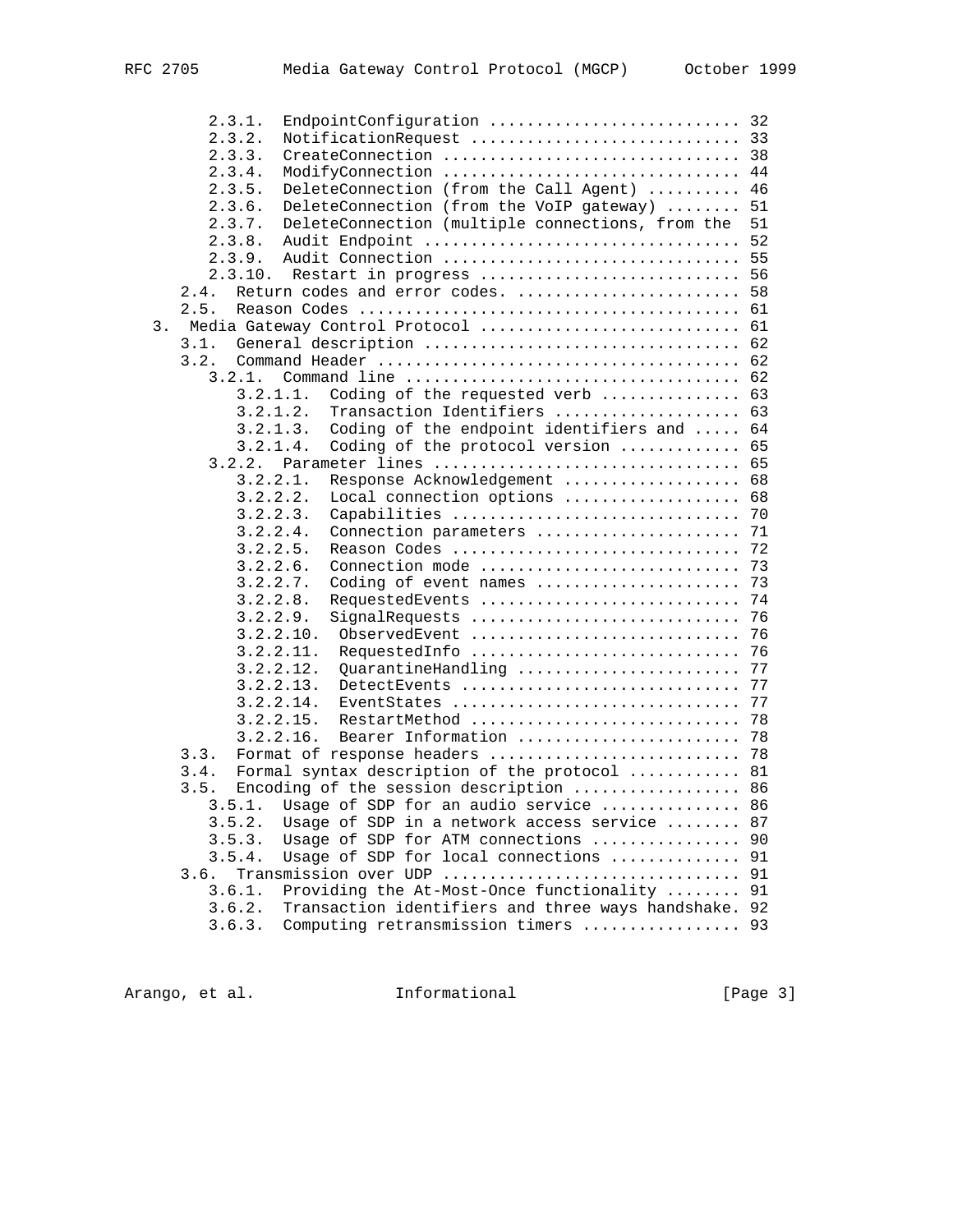| Provisional responses  94<br>3.6.5.                                                |
|------------------------------------------------------------------------------------|
| States, failover and race conditions.  95<br>4.                                    |
| 4.1.                                                                               |
| Security, Retransmission, and Detection of Lost  96<br>4.2.                        |
| 4.3.                                                                               |
| 4.3.1.                                                                             |
| 4.3.2.<br>Explicit detection 103                                                   |
| Ordering of commands, and treatment of disorder .104<br>4.3.3.                     |
| 4.3.4.<br>Fighting the restart avalanche 105                                       |
| 4.3.5.<br>Disconnected Endpoints 107                                               |
| A "disconnected" timer is initialized to a random value, .107<br>1.                |
| The gateway then waits for either the end of this timer, .107<br>$2$ .             |
| 3.<br>When the "disconnected" timer elapses, when a command is .107                |
| If the "disconnected" procedure still left the endpoint 107<br>4.                  |
| 5.                                                                                 |
| Protection of media connections 109<br>5.1.                                        |
| Event packages and end point types 109<br>б.                                       |
| 6.1.                                                                               |
| Generic Media Package 110<br>6.1.1.                                                |
| 6.1.2.<br>DTMF package 112                                                         |
| 6.1.3.                                                                             |
| 6.1.4.<br>Trunk Package 114                                                        |
| 6.1.5.<br>Line Package 116                                                         |
| 6.1.6.<br>Handset emulation package 119                                            |
| 6.1.7.                                                                             |
| Network Access Server Package 121<br>6.1.8.                                        |
| Announcement Server Package 122<br>6.1.9.                                          |
| 6.1.10. Script Package 122                                                         |
| Basic endpoint types and profiles 123<br>6.2.<br>7. Versions and compatibility 124 |
| Differences between version 1.0 and draft 0.5 124<br>7.1.                          |
| 7.2.<br>Differences between draft-04 and draft-05 125                              |
| Differences between draft-03 and draft-04 125<br>7.3.                              |
| 7.4.<br>Differences between draft-02 and draft-03 125                              |
| 7.5.<br>Differences between draft-01 and draft-02 126                              |
| The making of MGCP from IPDC and SGCP 126<br>7.6.                                  |
| Changes between MGCP and initial versions of SGCP 126<br>7.7.                      |
| 8.                                                                                 |
|                                                                                    |
|                                                                                    |
|                                                                                    |
| 12. Appendix A: Proposed "MoveConnection" command 132                              |
| Proposed syntax modification 133<br>12.1.                                          |
| 13. Full Copyright Statement 134                                                   |

Arango, et al. 1nformational 1999 [Page 4]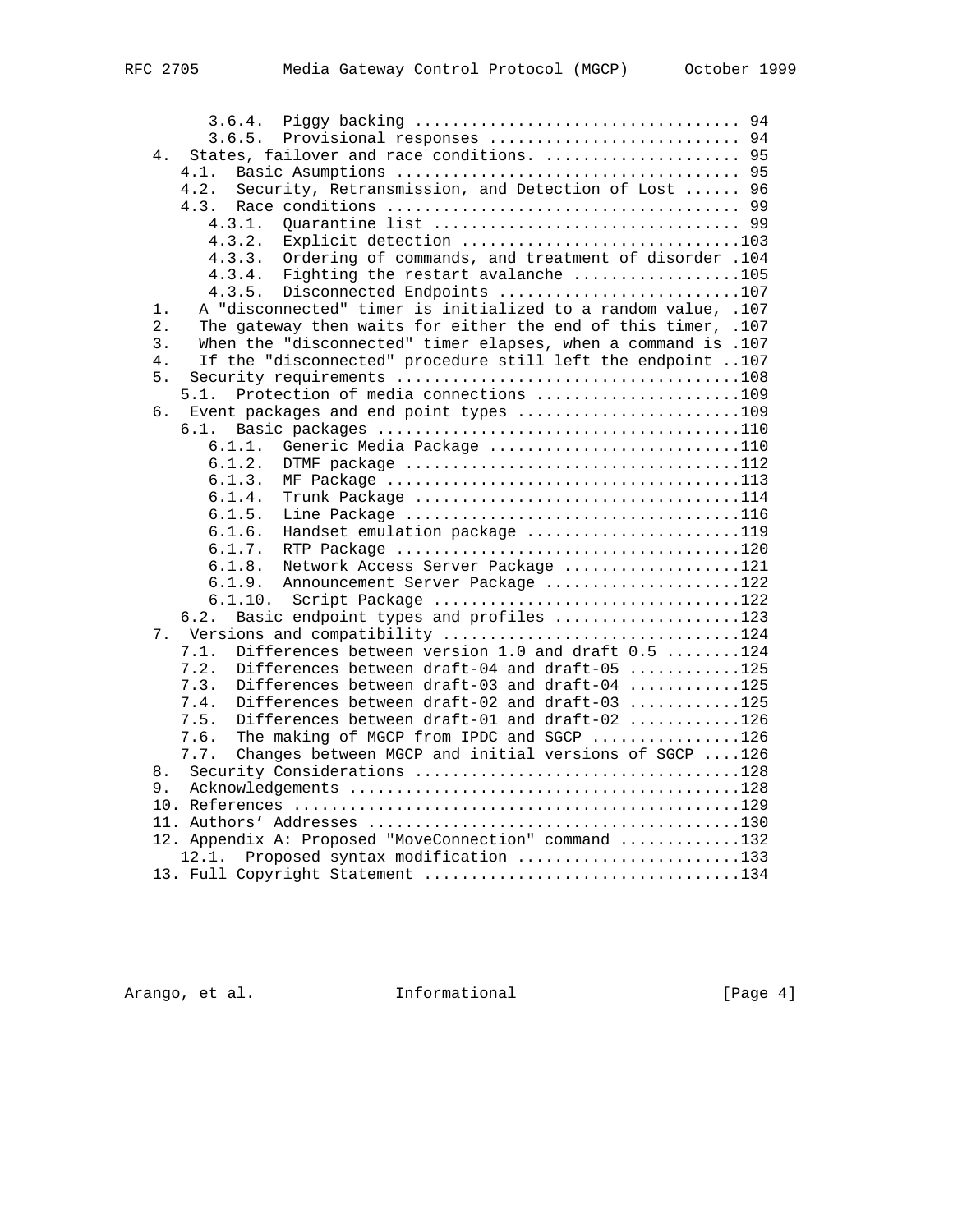# 1. Introduction

 This document describes an abstract application programming interface and a corresponding protocol (MGCP) for controlling Telephony Gateways from external call control elements called media gateway controllers or call agents. A telephony gateway is a network element that provides conversion between the audio signals carried on telephone circuits and data packets carried over the Internet or over other packet networks. Example of gateways are:

- \* Trunking gateways, that interface between the telephone network and a Voice over IP network. Such gateways typically manage a large number of digital circuits.
- \* Voice over ATM gateways, which operate much the same way as voice over IP trunking gateways, except that they interface to an ATM network.
- \* Residential gateways, that provide a traditional analog (RJ11) interface to a Voice over IP network. Examples of residential gateways include cable modem/cable set-top boxes, xDSL devices, broad-band wireless devices
- \* Access gateways, that provide a traditional analog (RJ11) or digital PBX interface to a Voice over IP network. Examples of access gateways include small-scale voice over IP gateways.
- \* Business gateways, that provide a traditional digital PBX interface or an integrated "soft PBX" interface to a Voice over IP network.
- \* Network Access Servers, that can attach a "modem" to a telephone circuit and provide data access to the Internet. We expect that, in the future, the same gateways will combine Voice over IP services and Network Access services.
- \* Circuit switches, or packet switches, which can offer a control interface to an external call control element.

 MGCP assumes a call control architecture where the call control "intelligence" is outside the gateways and handled by external call control elements. The MGCP assumes that these call control elements, or Call Agents, will synchronize with each other to send coherent commands to the gateways under their control. MGCP does not define a mechanism for synchronizing Call Agents. MGCP is, in essence, a master/slave protocol, where the gateways are expected to execute commands sent by the Call Agents. In consequence, this document specifies in great detail the expected behavior of the gateways, but

Arango, et al. 1nformational 1999 [Page 5]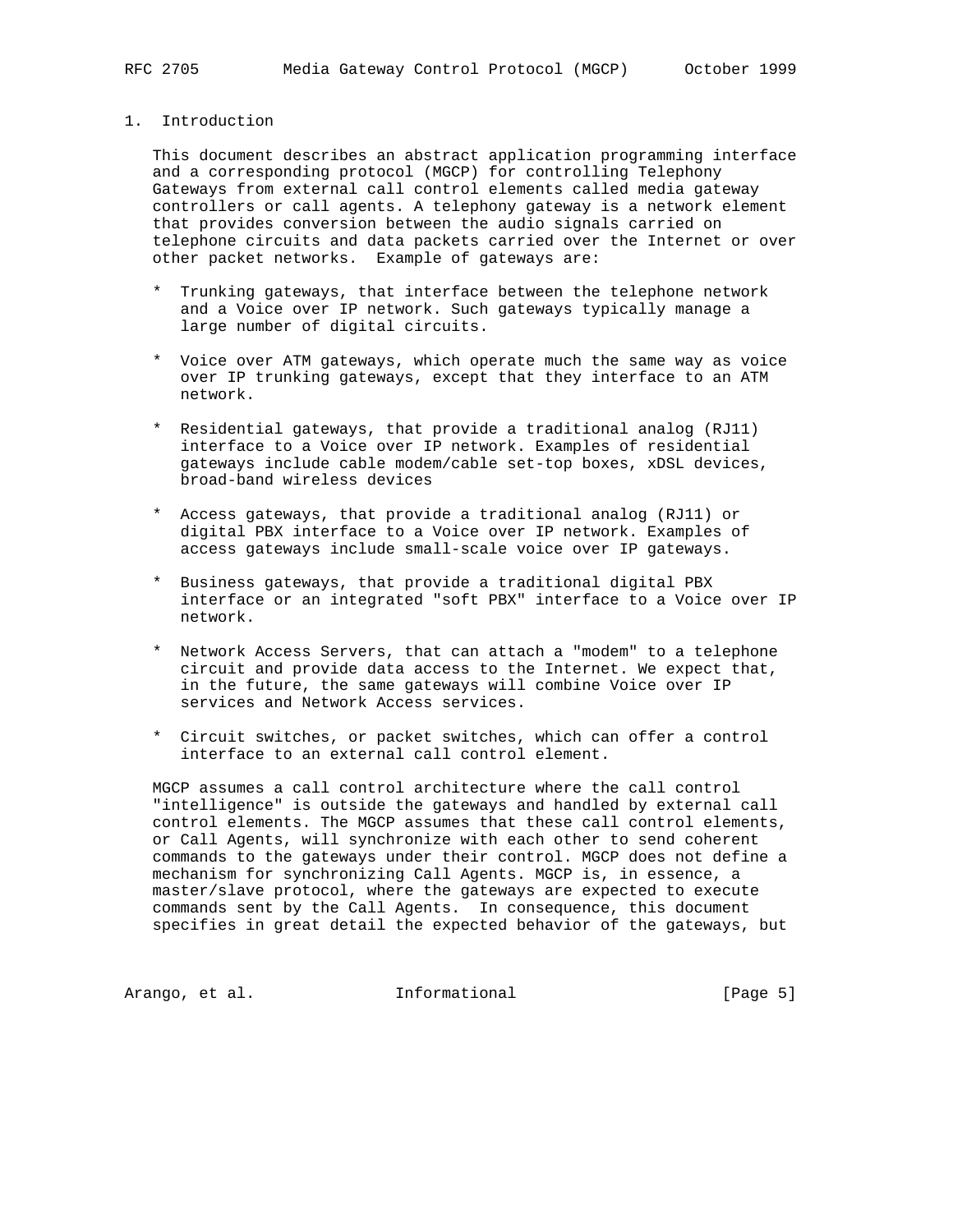only specify those parts of a call agent implementation, such as timer management, that are mandated for proper operation of the protocol.

 MGCP assumes a connection model where the basic constructs are endpoints and connections. Endpoints are sources or sinks of data and could be physical or virtual. Examples of physical endpoints are:

- \* An interface on a gateway that terminates a trunk connected to a PSTN switch (e.g., Class 5, Class 4, etc.). A gateway that terminates trunks is called a trunk gateway.
- \* An interface on a gateway that terminates an analog POTS connection to a phone, key system, PBX, etc. A gateway that terminates residential POTS lines (to phones) is called a residential gateway.

 An example of a virtual endpoint is an audio source in an audio content server. Creation of physical endpoints requires hardware installation, while creation of virtual endpoints can be done by software.

 Connections may be either point to point or multipoint. A point to point connection is an association between two endpoints with the purpose of transmitting data between these endpoints. Once this association is established for both endpoints, data transfer between these endpoints can take place. A multipoint connection is established by connecting the endpoint to a multipoint session.

Connections can be established over several types of bearer networks:

- \* Transmission of audio packets using RTP and UDP over a TCP/IP network.
- \* Transmission of audio packets using AAL2, or another adaptation layer, over an ATM network.
- \* Transmission of packets over an internal connection, for example the TDM backplane or the interconnection bus of a gateway. This is used, in particular, for "hairpin" connections, connections that terminate in a gateway but are immediately rerouted over the telephone network.

 For point-to-point connections the endpoints of a connection could be in separate gateways or in the same gateway.

Arango, et al. **Informational** [Page 6]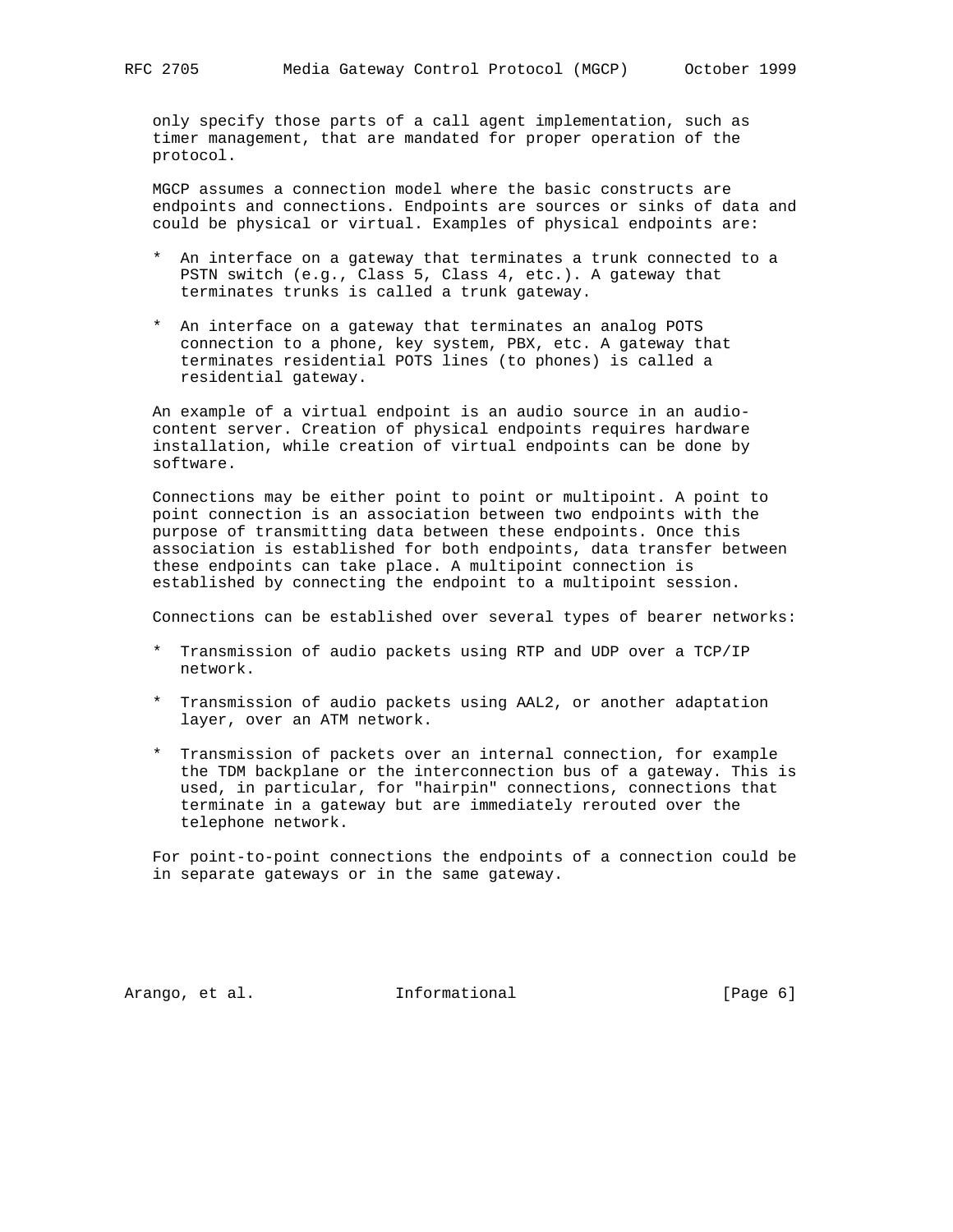# 1.1. Relation with the H.323 standards

 MGCP is designed as an internal protocol within a distributed system that appears to the outside as a single VoIP gateway. This system is composed of a Call Agent, that may or may not be distributed over several computer platforms, and of a set of gateways, including at least one "media gateway" that perform the conversion of media signals between circuits and packets, and at least one "signalling gateway" when connecting to an SS7 controlled network. In a typical configuration, this distributed gateway system will interface on one side with one or more telephony (i.e. circuit) switches, and on the other side with H.323 conformant systems, as indicated in the following table:

| Functional                           | Phone                                                  | Terminating                                        | H.323 conformant                                                                                                       |
|--------------------------------------|--------------------------------------------------------|----------------------------------------------------|------------------------------------------------------------------------------------------------------------------------|
| Plane                                | switch                                                 | Entity                                             | systems                                                                                                                |
| Signaling<br>Plane                   | Signaling<br>exchanges<br>through<br>SS7/ISUP          | Call agent                                         | Signaling exchanges<br>with the call agent<br>through H.225/RAS and<br>H.225/O.931.                                    |
|                                      |                                                        |                                                    | Possible negotiation<br>of logical channels<br>and transmission<br>parameters through<br>H.245 with the call<br>agent. |
|                                      |                                                        | <b>Tnternal</b><br>synchronization<br>through MGCP |                                                                                                                        |
| Bearer<br>Data<br>Transport<br>Plane | Connection<br>through<br>high speed<br>trunk<br>groups | Telephony<br>qateways                              | Transmission of VOIP<br>data using RTP<br>directly between the<br>H.323 station and the<br>gateway.                    |

 In the MGCP model, the gateways focus on the audio signal translation function, while the Call Agent handles the signaling and call processing functions. As a consequence, the Call Agent implements the "signaling" layers of the H.323 standard, and presents itself as an "H.323 Gatekeeper" or as one or more "H.323 Endpoints" to the H.323 systems.

Arango, et al. 1nformational 1999 [Page 7]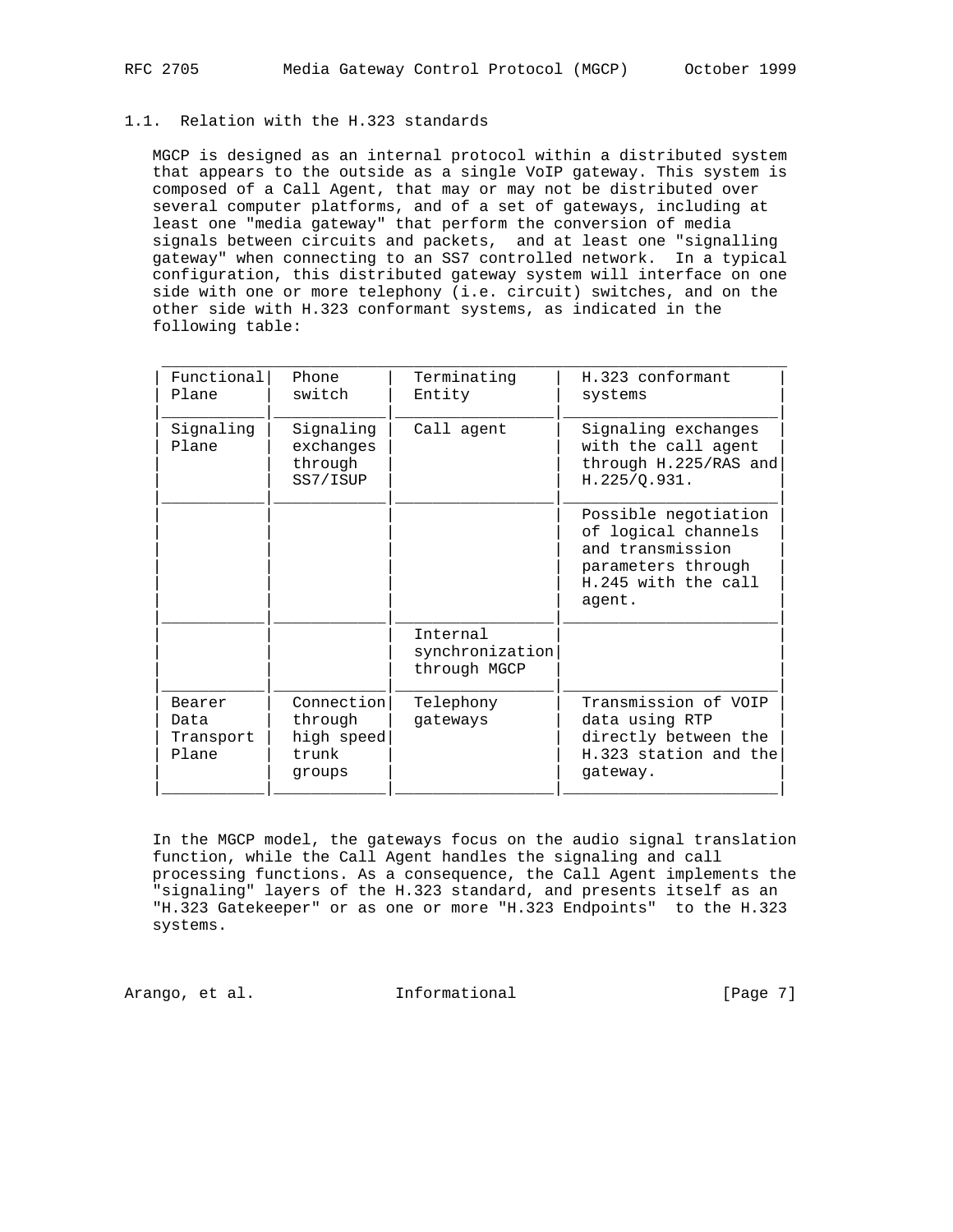# 1.2. Relation with the IETF standards

 While H.323 is the recognized standard for VoIP terminals, the IETF has also produced specifications for other types of multi-media applications. These other specifications include:

- \* the Session Description Protocol (SDP), RFC 2327,
- \* the Session Announcement Protocol (SAP),
- \* the Session Initiation Protocol (SIP),
- \* the Real Time Streaming Protocol (RTSP), RFC 2326.

 The latter three specifications are in fact alternative signaling standards that allow for the transmission of a session description to an interested party. SAP is used by multicast session managers to distribute a multicast session description to a large group of recipients, SIP is used to invite an individual user to take part in a point-to-point or unicast session, RTSP is used to interface a server that provides real time data. In all three cases, the session description is described according to SDP; when audio is transmitted, it is transmitted through the Real-time Transport Protocol, RTP.

 The distributed gateway systems and MGCP will enable PSTN telephony users to access sessions set up using SAP, SIP or RTSP. The Call Agent provides for signaling conversion, according to the following table:

Arango, et al. **Informational** [Page 8]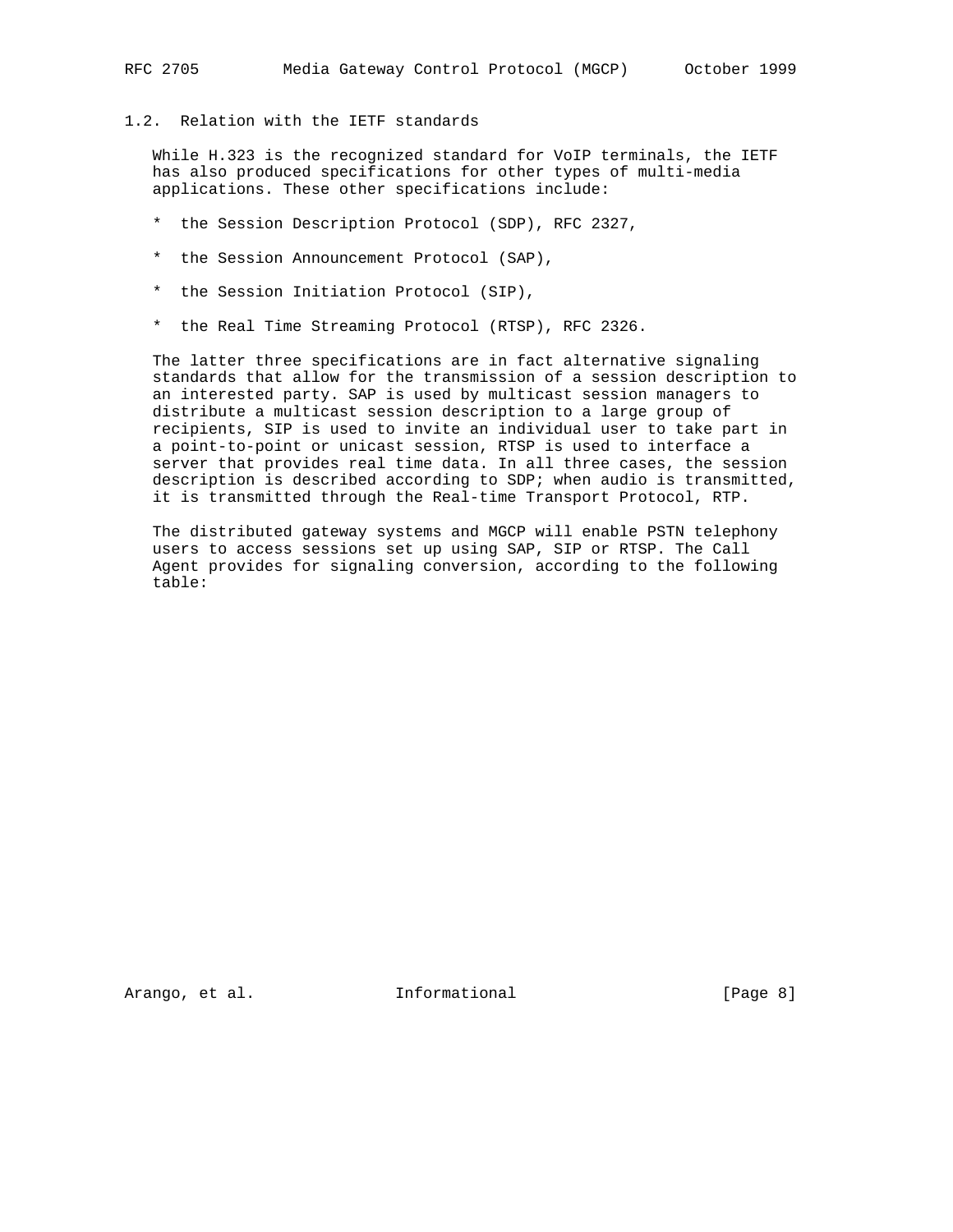| Functional                           | Phone                                                  | Terminating                                 | IETF conforming systems                                                                                                                                                         |
|--------------------------------------|--------------------------------------------------------|---------------------------------------------|---------------------------------------------------------------------------------------------------------------------------------------------------------------------------------|
| Plane                                | switch                                                 | Entity                                      |                                                                                                                                                                                 |
| Signaling<br>Plane                   | Signaling<br>exchanges<br>through<br>SS7/ISUP          | Call agent                                  | Signaling exchanges<br>with the call agent<br>through SAP, SIP or<br>RTSP.                                                                                                      |
|                                      |                                                        |                                             | Negotiation of session<br>description parameters<br>through SDP (telephony<br>gateway terminated but<br>passed via the call<br>agent to and from the<br>IETF conforming system) |
|                                      |                                                        | Internal<br>synchronization<br>through MGCP |                                                                                                                                                                                 |
| Bearer<br>Data<br>Transport<br>Plane | Connection<br>through<br>high speed<br>trunk<br>groups | Telephony<br>gateways                       | Transmission of VoIP<br>data using RTP,<br>directly between the<br>remote IP end system<br>and the gateway.                                                                     |

 The SDP standard has a pivotal status in this architecture. We will see in the following description that we also use it to carry session descriptions in MGCP.

1.3. Definitions

 Trunk: A communication channel between two switching systems. E.g., a DS0 on a T1 or E1 line.

2. Media Gateway Control Interface

 The interface functions provide for connection control and endpoint control. Both use the same system model and the same naming conventions.

Arango, et al. 1nformational 1999 [Page 9]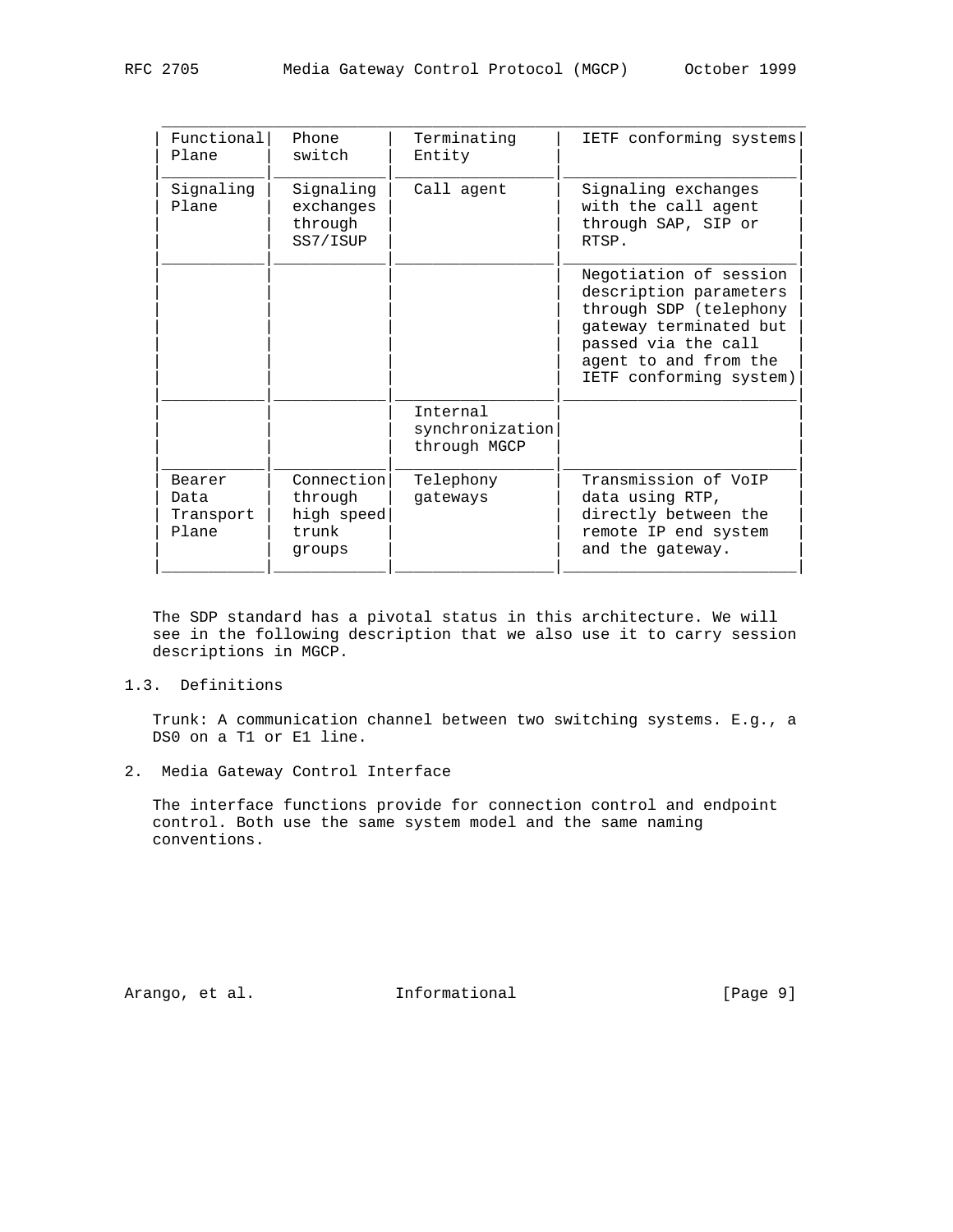# 2.1. Model and naming conventions

 The MGCP assumes a connection model where the basic constructs are endpoints and connections. Connections are grouped in calls. One or more connections can belong to one call. Connections and calls are set up at the initiative of one or several Call Agents.

# 2.1.1. Types of endpoints

 In the introduction, we presented several classes of gateways. Such classifications, however, can be misleading. Manufacturers can arbitrarily decide to provide several types of services in a single packaging. A single product could well, for example, provide some trunk connections to telephony switches, some primary rate connections and some analog line interfaces, thus sharing the characteristics of what we described in the introduction as "trunking", "access" and "residential" gateways. MGCP does not make assumptions about such groupings. We simply assume that media gateways support collections of endpoints. The type of the endpoint determines its functionalities. Our analysis, so far, has led us to isolate the following basic endpoint types:

- \* Digital channel (DS0),
- \* Analog line,
- \* Annoucement server access point,
- \* Interactive Voice Response access point,
- \* Conference bridge access point,
- \* Packet relay,
- \* Wiretap access point,
- ATM "trunk side" interface.

 In this section, we will develop the expected behavior of such end points.

 This list is not limitative. There may be other types of endpoints defined in the future, for example test endpoint that could be used to check network quality, or frame-relay endpoints that could be used to managed audio channels multiplexed over a frame-relay virtual circuit.

Arango, et al. **Informational** [Page 10]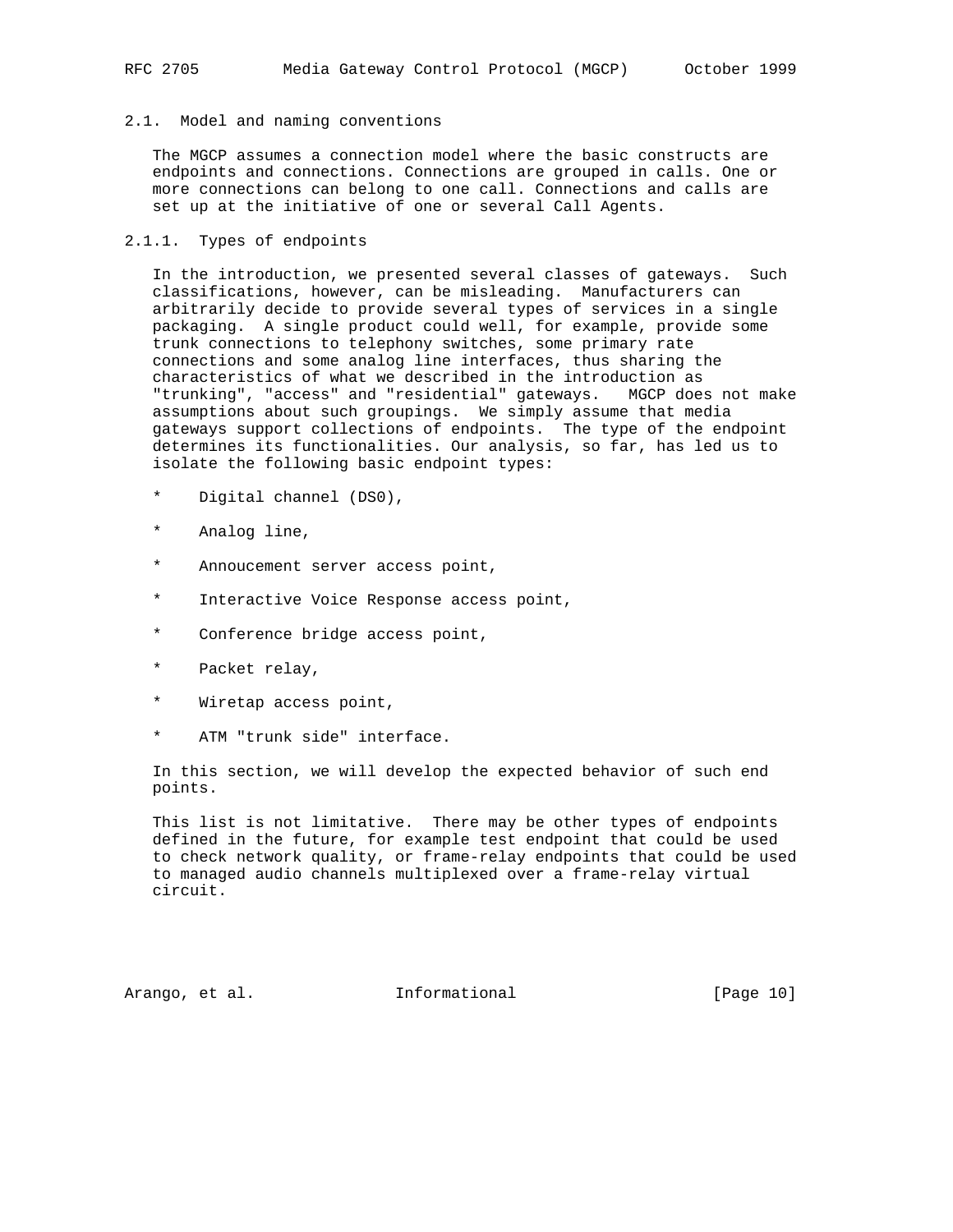# 2.1.1.1. Digital channel (DS0)

 Digital channels provide an 8Khz\*8bit service. Such channels are found in trunk and ISDN interfaces. They are typically part of digital multiplexes, such as T1, E1, T3 or E3 interfaces. Media gateways that support such channels are capable of translating the digital signals received on the channel, which may be encoded according to A or mu-law, using either the complete set of 8 bits or only 7 of these bits, into audio packets. When the media gateway also supports a NAS service, the gateway shall be capable of receiving either audio-encoded data (modem connection) or binary data (ISDN connection) and convert them into data packets.



 Media gateways should be able to establish several connections between the endpoint and the packet networks, or between the endpoint and other endpoints in the same gateway. The signals originating from these connections shall be mixed according to the connection "mode", as specified later in this document. The precise number of connections that an endpoint support is a characteristic of the gateway, and may in fact vary according with the allocation of resource within the gateway.

 In some cases, digital channels are used to carry signalling. This is the case for example of SS7 "F" links, or ISDN "D" channels. Media gateways that support these signalling functions shall be able to send and receive the signalling packets to and from a call agent, using the "back haul" procedures defined by the SIGTRAN working group of the IETF. Digital channels are sometimes used in conjunction with channel associated signalling, such as "MF R2". Media gateways that support these signalling functions shall be able to detect and produce the corresponding signals, such as for example "wink" or "A", according to the event signalling and reporting procedures defined in MGCP.

### 2.1.1.2. Analog line

 Analog lines can be used either as a "client" interface, providing service to a classic telephone unit, or as a "service" interface, allowing the gateway to send and receive analog calls. When the media gateway also supports a NAS service, the gateway shall be capable of receiving audio-encoded data (modem connection) and convert them into data packets.

Arango, et al. 1nformational [Page 11]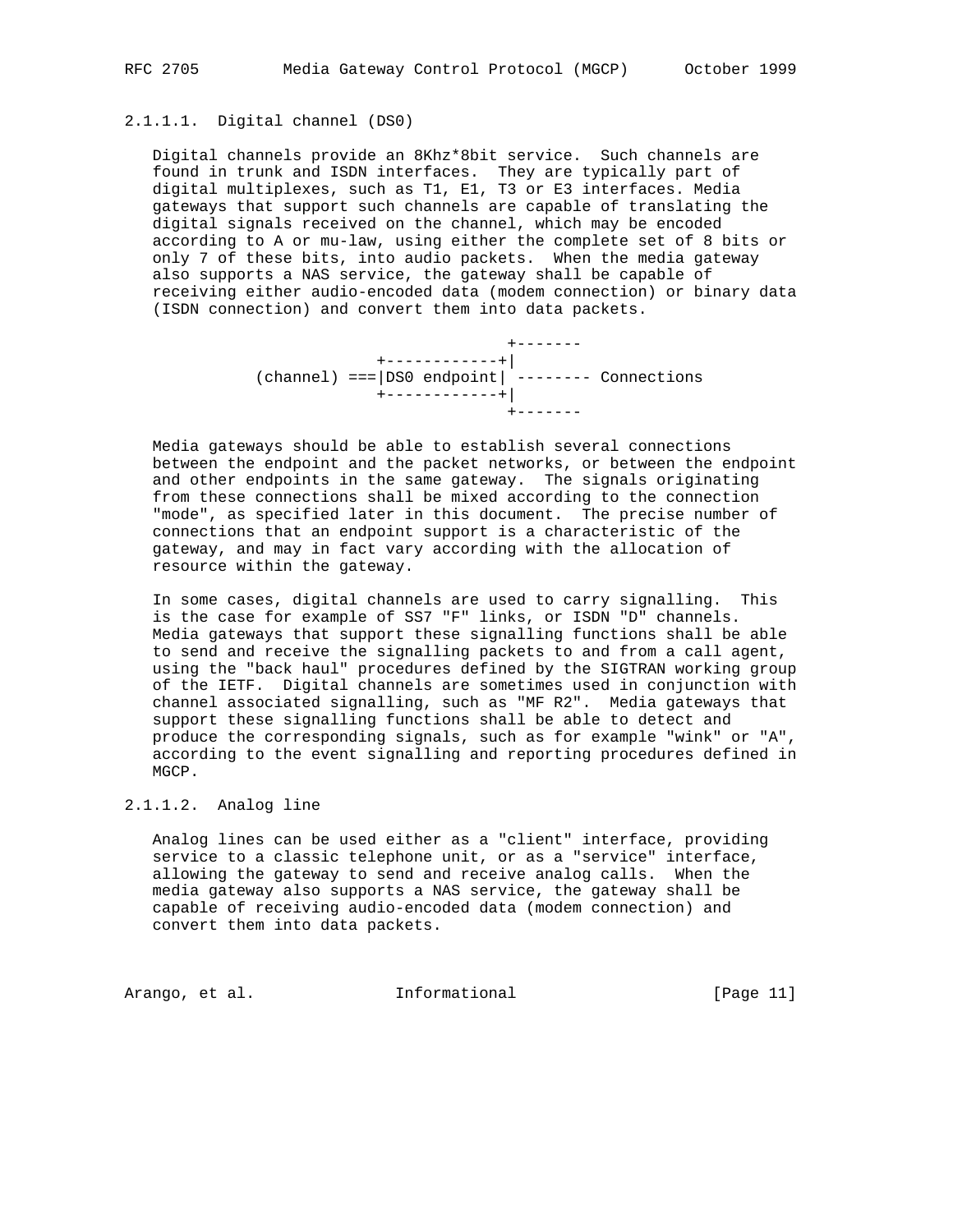

 Media gateways should be able to establish several connections between the endpoint and the packet networks, or between the endpoint and other endpoints in the same gateway. The audio signals originating from these connections shall be mixed according to the connection "mode", as specified later in this document. The precise number of connections that an endpoint support is a characteristic of the gateway, and may in fact vary according with the allocation of resource within the gateway. A typical gateway should however be able to support two or three connections per endpoint, in order to provide services such as "call waiting" or "three ways calling".

2.1.1.3. Annoucement server access point

 An announcement server endpoint provides acces to an announcement service. Under requests from the call agent, the announcement server will "play" a specified announcement. The requests from the call agent will follow the event signalling and reporting procedures defined in MGCP.

> +----------------------+ | Announcement endpoint| -------- Connection +----------------------+

 A given announcement endpoint is not supposed to support more than one connection at a time. If several connections were established to the same endpoint, then the same announcements would be played simultaneously over all the connections.

 Connections to an announcement server are typically oneway, or "half duplex" -- the announcement server is not expected to listen the audio signals from the connection.

2.1.1.4. Interactive Voice Response access point

 An Interactive Voice Response (IVR) endpoint provides acces to an IVR service. Under requests from the call agent, the IVR server will "play" announcements and tones, and will "listen" to responses from the user. The requests from the call agent will follow the event signalling and reporting procedures defined in MGCP.

Arango, et al. 1nformational [Page 12]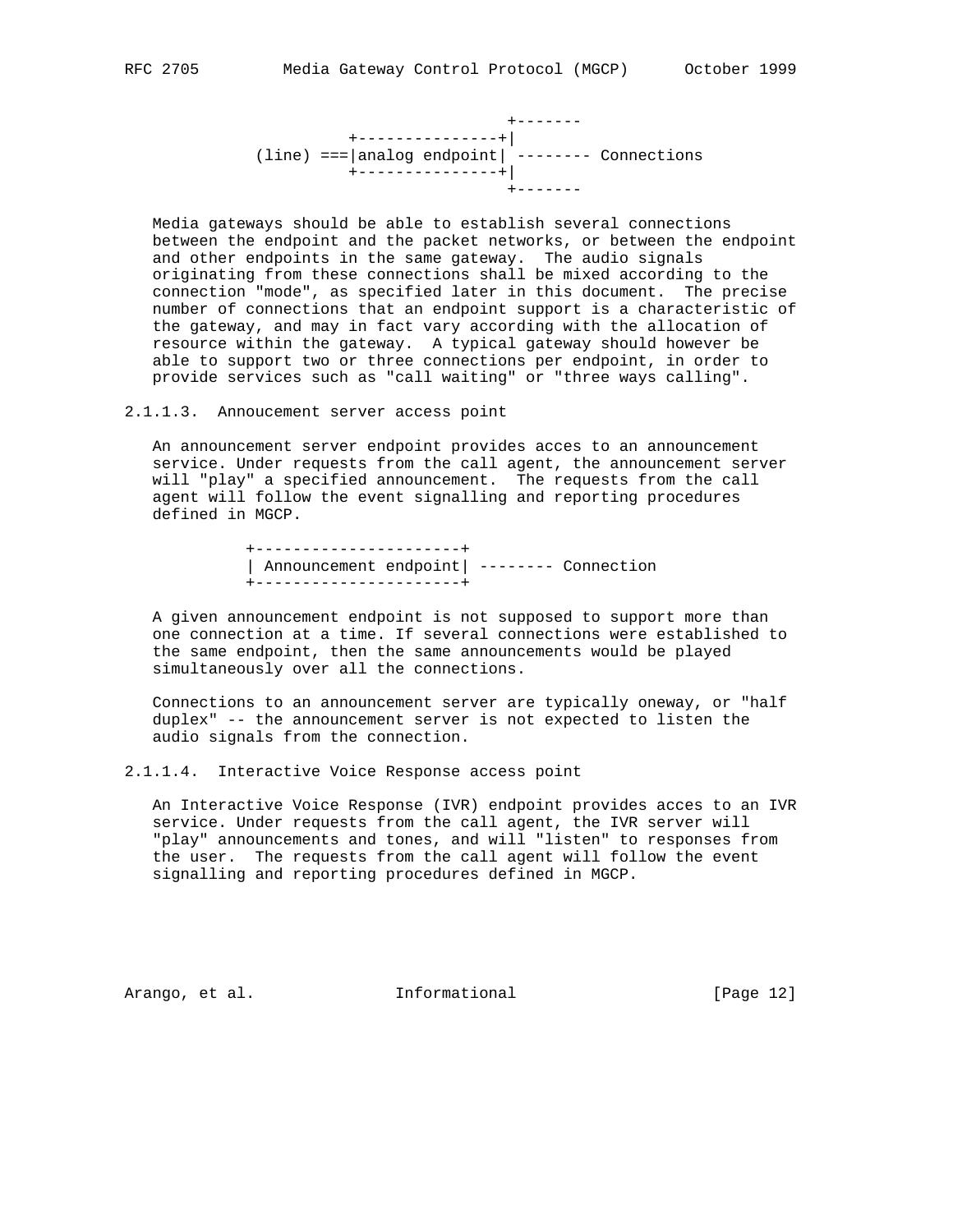+-------------+ | IVR endpoint| -------- Connection +-------------+

 A given IVR endpoint is not supposed to support more than one connection at a time. If several connections were established to the same endpoint, then the same tones and announcements would be played simultaneously over all the connections.

# 2.1.1.5. Conference bridge access point

 A conference bridge endpoint is used to provide access to a specific conference.

 +------- +--------------------------+| |Conference bridge endpoint| -------- Connections +--------------------------+| +-------

 Media gateways should be able to establish several connections between the endpoint and the packet networks, or between the endpoint and other endpoints in the same gateway. The signals originating from these connections shall be mixed according to the connection "mode", as specified later in this document. The precise number of connections that an endpoint support is a characteristic of the gateway, and may in fact vary according with the allocation of resource within the gateway.

# 2.1.1.6. Packet relay

 A packet relay endpoint is a specific form of conference bridge, that typically only supports two connections. Packets relays can be found in firewalls between a protected and an open network, or in transcoding servers used to provide interoperation between incompatible gateways, for example gateways that do not support compatible compression algorithms, or gateways that operate over different transmission networks such as IP and ATM.

> +------- +---------------------+ | |Packet relay endpoint| 2 connections +---------------------+ | +-------

Arango, et al. **Informational** [Page 13]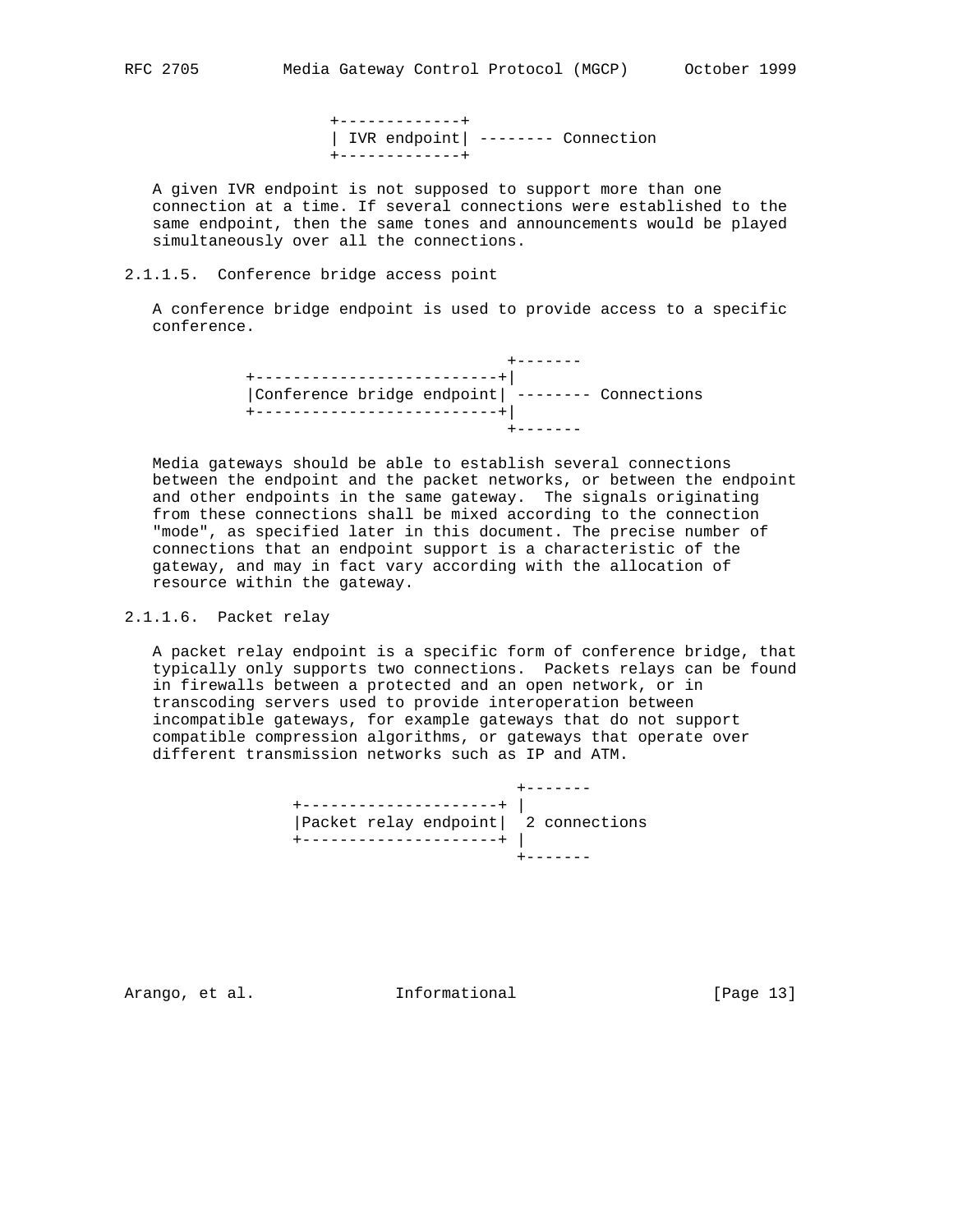### 2.1.1.7. Wiretap access point

 A wiretap access point provides access to a wiretap service, providing either a recording or a life playback of a connection.

> +-----------------+ | Wiretap endpoint| -------- Connection +-----------------+

 A given wiretap endpoint is not supposed to support more than one connection at a time. If several connections were established to the same endpoint, then the recording or playback would mix the audio signals received on this connections.

 Connections to an wiretap endpoint are typically oneway, or "half duplex" -- the wiretap server is not expected to signal its presence in a call.

2.1.1.8. ATM "trunk side" interface.

 ATM "trunk side" endpoints are typically found when one or several ATM permanent virtual circuits are used as a replacement for the classic "TDM" trunks linking switches. When ATM/AAL2 is used, several trunks or channels are multiplexed on a single virtual circuit; each of these trunks correspond to a single endpoint.

 +------- +------------------+|  $(charnel) = |ATM trunk endpoint|$  ------- Connections +------------------+| +-------

 Media gateways should be able to establish several connections between the endpoint and the packet networks, or between the endpoint and other endpoints in the same gateway. The signals originating from these connections shall be mixed according to the connection "mode", as specified later in this document. The precise number of connections that an endpoint support is a characteristic of the gateway, and may in fact vary according with the allocation of resource within the gateway.

Arango, et al. **Informational** [Page 14]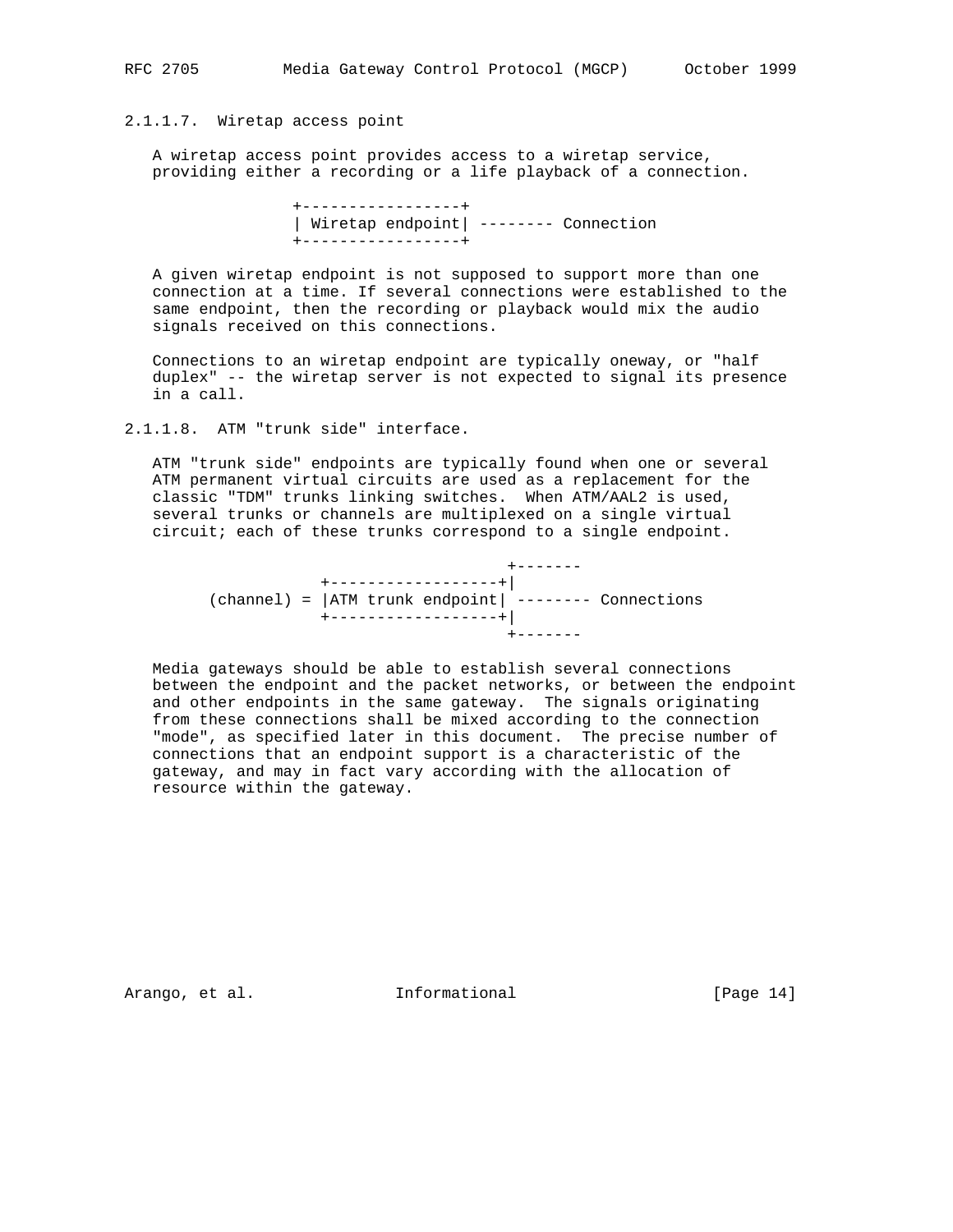# 2.1.2. Endpoint identifiers

 Endpoints identifiers have two components that both are case insensitive:

- \* the domain name of the gateway that is managing the endpoint,
- \* a local name within that gateway,

 The syntax of the local name depends on the type of endpoint being named. However, the local name for each of these types is naturally hierarchical, beginning with a term which identifies the physical gateway containing the given endpoint and ending in a term which specifies the individual endpoint concerned. With this in mind, the following rules for construction and interpretation of the Entity Name field for these entity types MUST be supported:

- 1) The individual terms of the naming path MUST be separated by a single slash ("/", ASCII 2F hex).
- 2) The individual terms are character strings composed of letters, digits or other printable characters, with the exception of characters used as delimitors ("/", "@"), characters used for wildcarding ("\*", "\$") and white spaces.
- 3) Wild-carding is represented either by an asterisk ("\*") or a dollar sign ("\$") for the terms of the naming path which are to be wild-carded. Thus, if the full naming path looks like

term1/term2/term3

 then the Entity Name field looks like this depending on which terms are wild-carded:

> \*/term2/term3 if term1 is wild-carded term1/\*/term3 if term2 is wild-carded term1/term2/\* if term3 is wild-carded term1/\*/\* if term2 and term3 are wild-carded, etc.

 In each of these examples a dollar sign could have appeared instead of an asterisk.

Arango, et al. 1nformational [Page 15]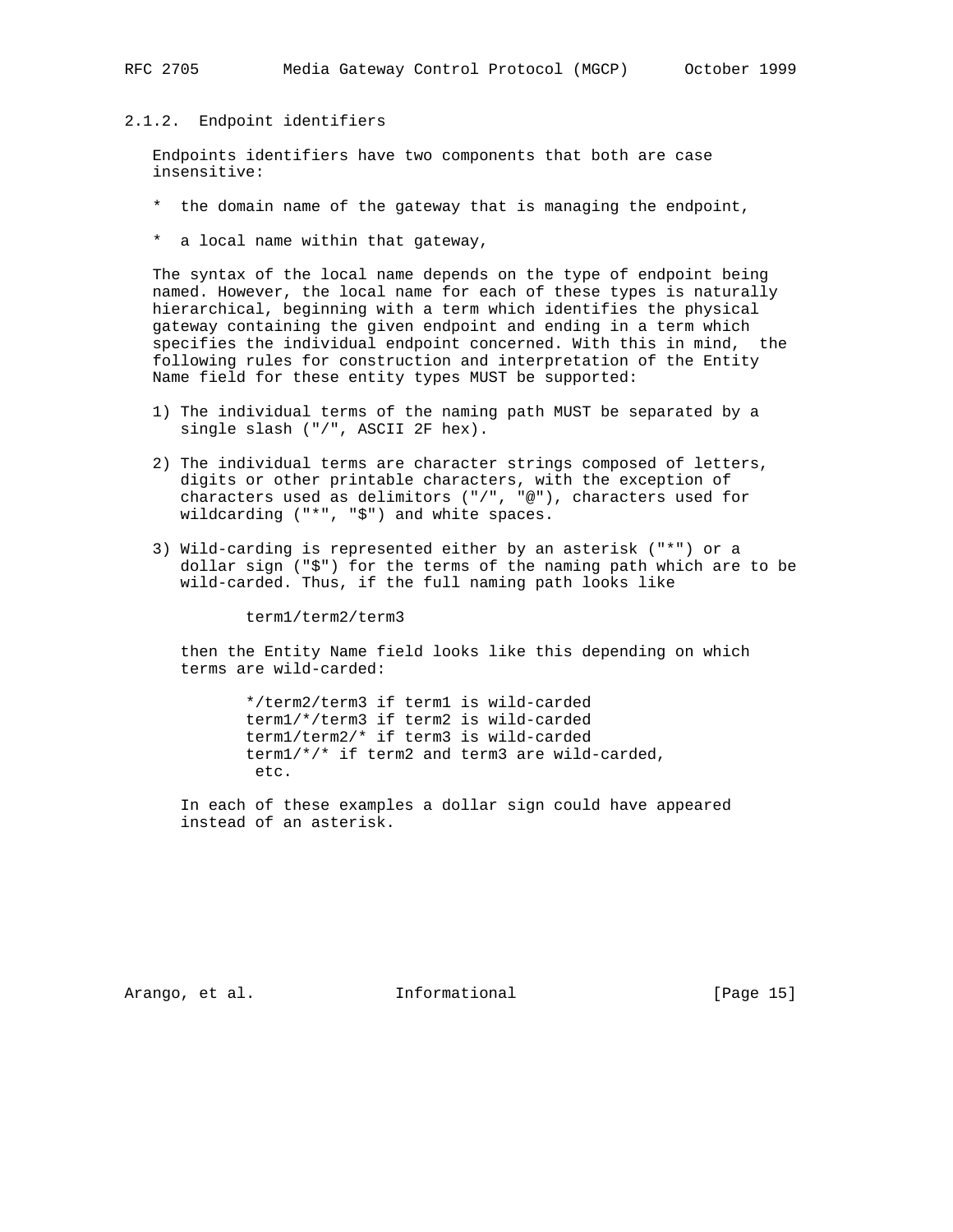4) A term represented by an asterisk is to be interpreted as: "use ALL values of this term known within the scope of the Media Gateway". A term represented by a dollar sign is to be interpreted as: "use ANY ONE value of this term known within the scope of the Media Gateway". The description of a specific command may add further criteria for selection within the general rules given here.

 If the Media Gateway controls multiple physical gateways, the first term of the naming MUST identify the physical gateway containing the desired entity. If the Media Gateway controls only a single physical gateway, the first term of the naming string MAY identify that physical gateway, depending on local practice. A local name that is composed of only a wildcard character refers to either all (\*) or any (\$) endpoints within the media gateway.

 In the case of trunking gateways, endpoints are trunk circuits linking a gateway to a telephone switch. These circuits are typically grouped into a digital multiplex, that is connected to the gateway by a physical interface. Such circuits are named in three contexts:

- \* In the ISUP protocol, trunks are grouped into trunk groups, identified by the SS7 point codes of the switches that the group connects. Circuits within a trunk group are identified by a circuit number (CIC in ISUP).
- \* In the gateway configuration files, physical interfaces are typically identified by the name of the interface, an arbitrary text string. When the interface multiplexes several circuits, individual circuits are typically identified by a circuit number.
- \* In MGCP, the endpoints are identified by an endpoint identifier.

 The Call Agents use configuration databases to map ranges of circuit numbers within an ISUP trunk group to corresponding ranges of circuits in a multiplex connected to a gateway through a physical interface. The gateway will be identified, in MGCP, by a domain name. The local name will be structured to encode both the name of the physical interface, for example X35V3+A4, and the circuit number within the multiplex connected to the interface, for example 13. The circuit number will be separated from the name of the interface by a fraction bar, as in:

X35V3+A4/13

Arango, et al. 1nformational [Page 16]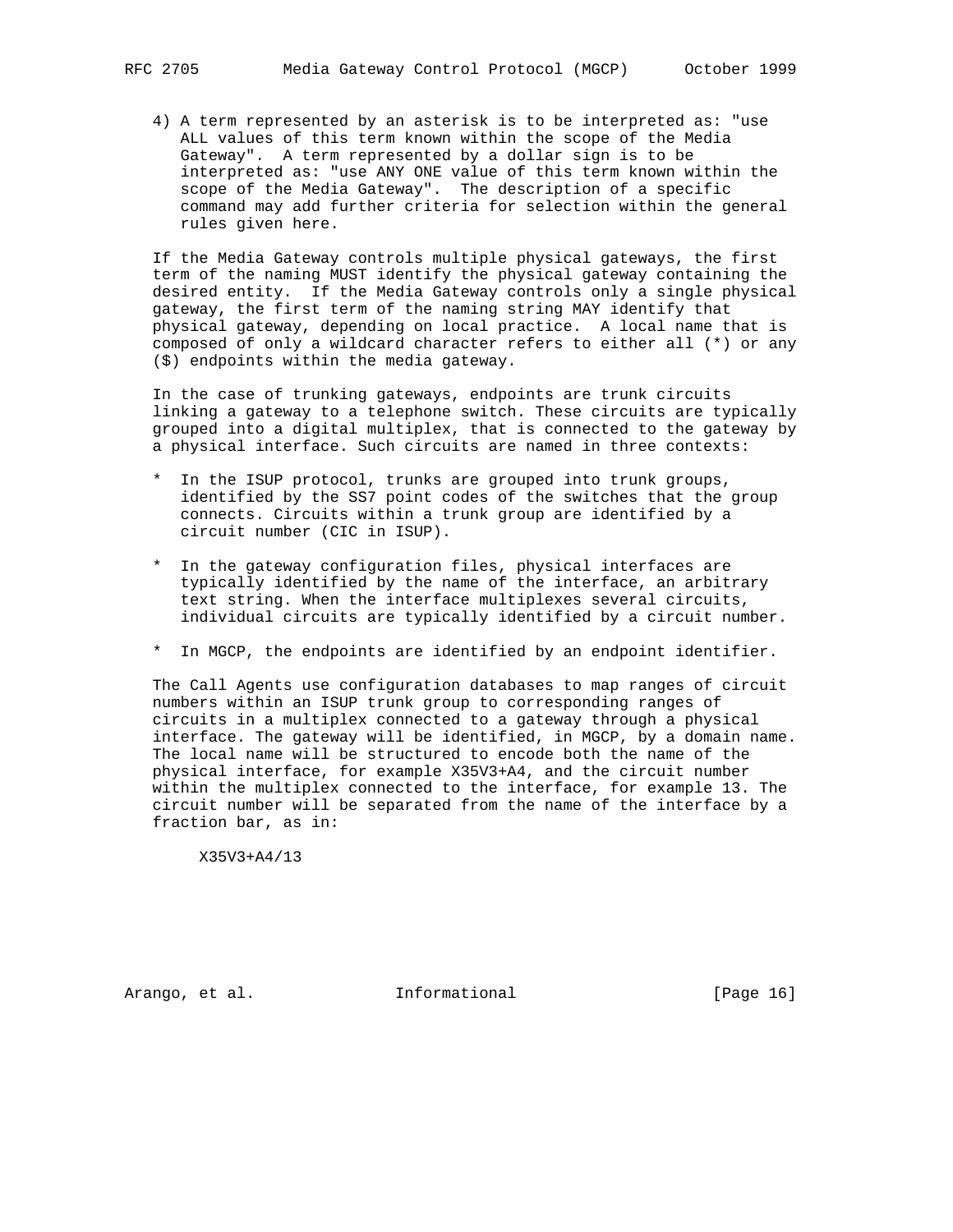Other types of endpoints will use different conventions. For example, in gateways were physical interfaces by construction only control one circuit, the circuit number will be omitted. The exact syntax of such names should be specified in the corresponding server specification.

# 2.1.3. Calls and connections

 Connections are created on the call agent on each endpoint that will be involved in the "call." In the classic example of a connection between two "DS0" endpoints (EP1 and EP2), the call agents controlling the end points will establish two connections (C1 and  $C2$ ):

 +---+ +---+ (channel1) === $|EPI|$ --(C1)--... ...(C2)-- $|EPI|$ ===(channel2) +---+ +---+

 Each connection will be designated locally by a connection identifier, and will be characterized by connection attributes.

 When the two endpoints are located on gateways that are managed by the same call agent, the creation is done via the three following steps:

- 1) The call agent asks the first gateway to "create a connection" on the first endpoint. The gateway allocates resources to that connection, and respond to the command by providing a "session description." The session description contains the information necessary for a third party to send packets towards the newly created connection, such as for example IP address, UDP port, and packetization parameters.
- 2) The call agent then asks the second gateway to "create a connection" on the second endpoint. The command carries the "session description" provided by the first gateway. The gateway allocates resources to that connection, and respond to the command by providing its own "session description."
- 3) The call agent uses a "modify connection" command to provide this second "session description" to the first endpoint. Once this is done, communication can proceed in both directions.

 When the two endpoints are located on gateways that are managed by the different call agents, these two call agents shall exchange information through a call-agent to call-agent signalling protocol, in order to synchronize the creation of the connection on the two endpoints.

Arango, et al. **Informational** [Page 17]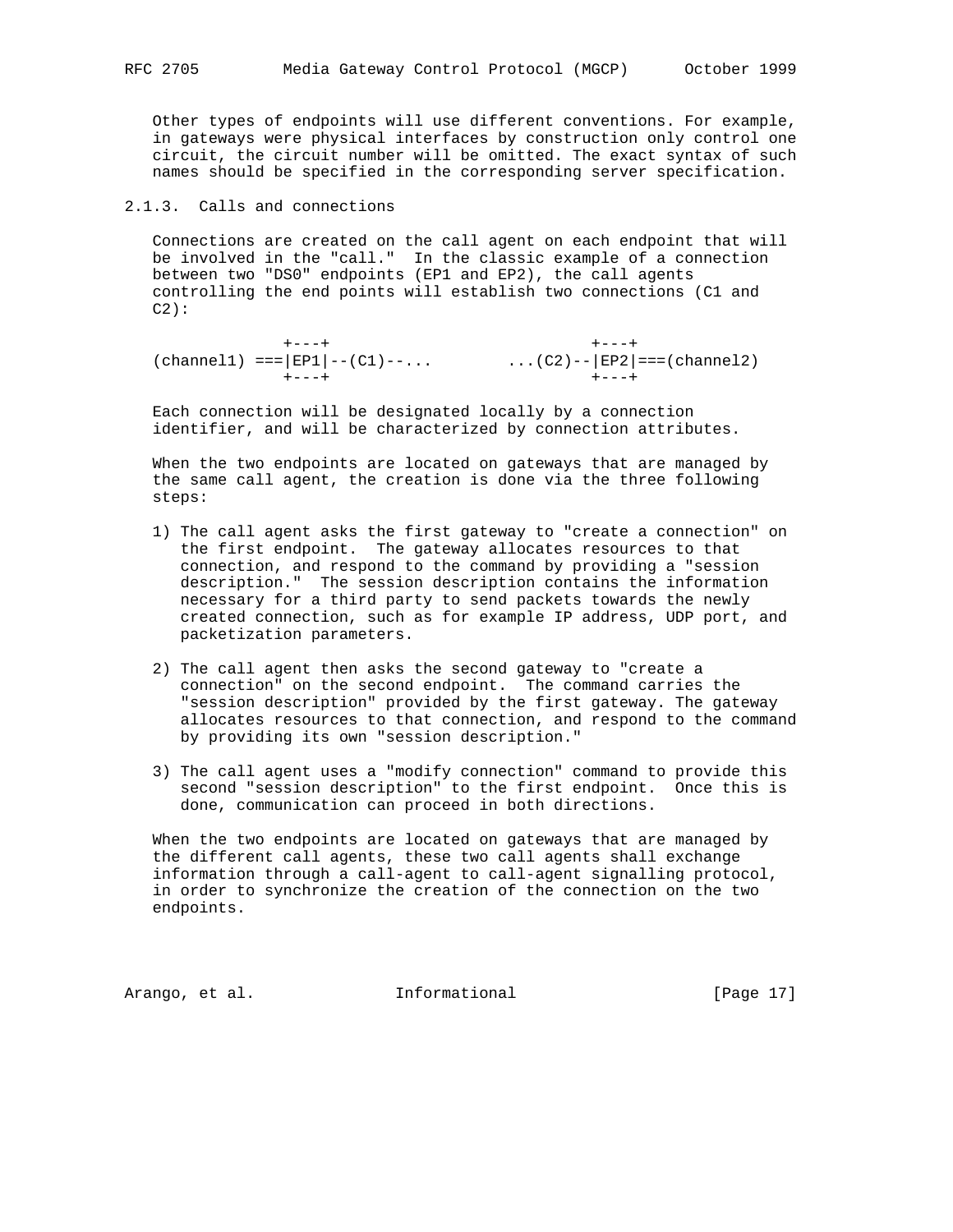Once established, the connection parameters can be modified at any time by a "modify connection" command. The call agent may for example instruct the gateway to change the compression algorithm used on a connection, or to modify the IP address and UDP port to which data should be sent, if a connection is "redirected."

 The call agent removes a connection by sending to the gateway a "delete connection" command. The gateway may also, under some circumstances, inform a gateway that a connection could not be sustained.

 The following diagram provides a view of the states of a connection, as seen from the gateway: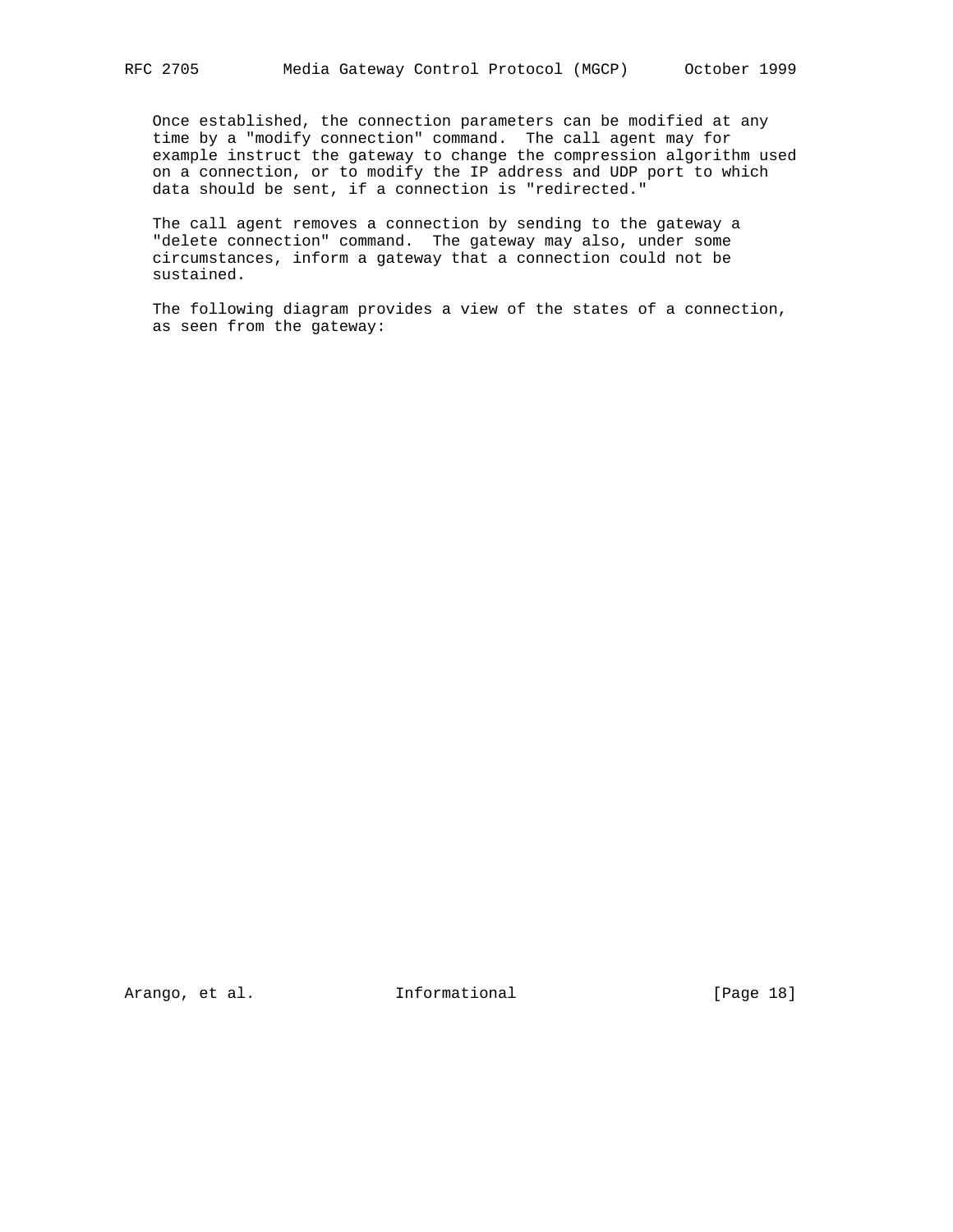

Arango, et al. 1nformational [Page 19]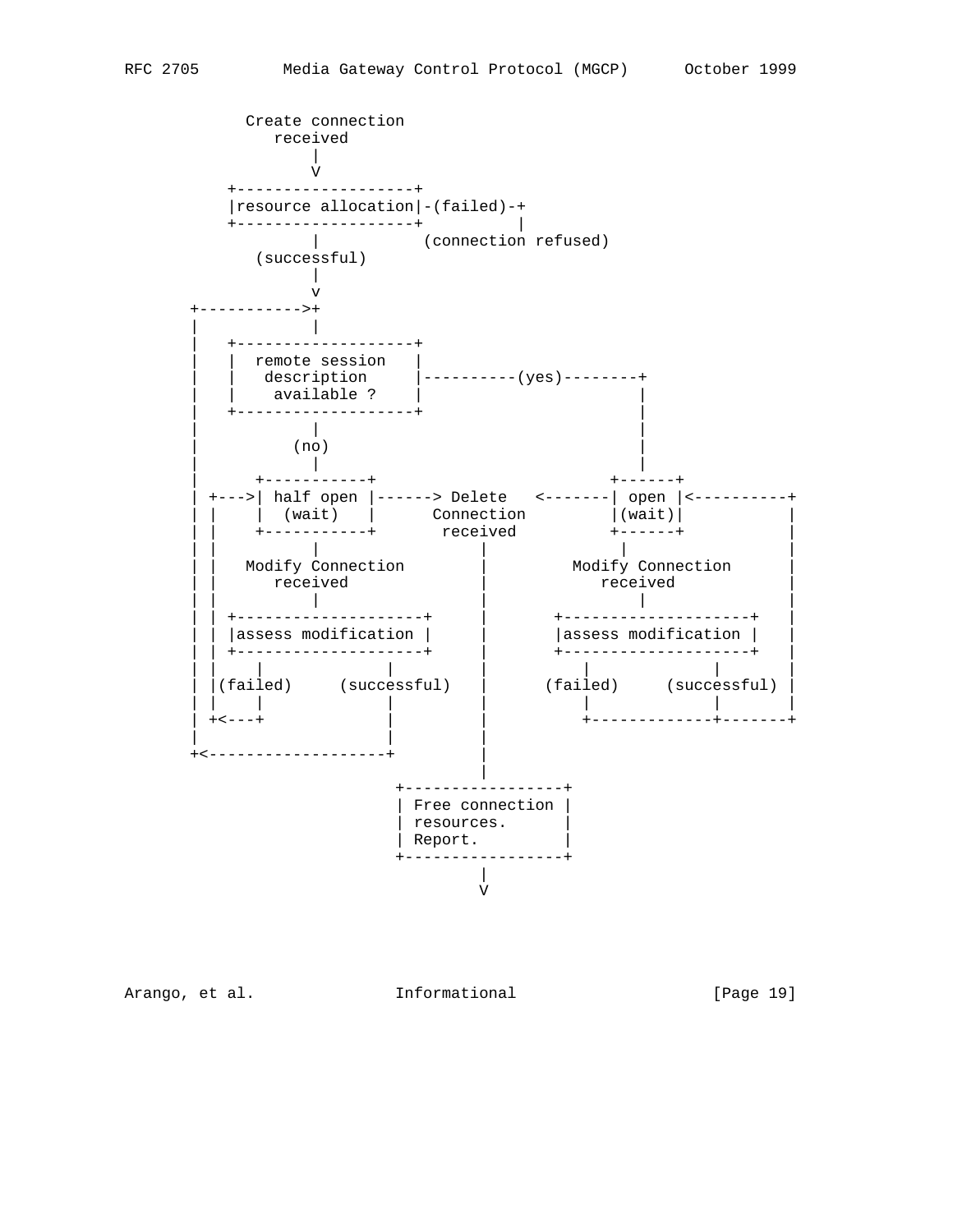# 2.1.3.1. Names of calls

One of the attributes of each connection is the "call identifier."

 Calls are identified by unique identifiers, independent of the underlying platforms or agents. These identifiers are created by the Call Agent. They are treated in MGCP as unstructured octet strings.

 Call identifiers are expected to be unique within the system, or at a minimum, unique within the collection of Call Agents that control the same gateways. When a Call Agent builds several connections that pertain to the same call, either on the same gateway or in different gateways, these connections that belong to the same call share the same call-id. This identifier can then be used by accounting or management procedures, which are outside the scope of MGCP.

2.1.3.2. Names of connections

 Connection identifiers are created by the gateway when it is requested to create a connection. They identify the connection within the context of an endpoint. They are treated in MGCP as unstructured octet strings. The gateway should make sure that a proper waiting period, at least 3 minutes, elapses between the end of a connection that used this identifier and its use in a new connection for the same endpoint. (Gateways may decide to use identifiers that are unique within the context of the gateway.)

2.1.3.3. Management of resources, attributes of connections

 Many types of resources will be associated to a connection, such as specific signal processing functions or packetization functions. Generally, these resources fall in two categories:

- 1) Externally visible resources, that affect the format of "the bits on the network" and must be communicated to the second endpoint involved in the connection.
- 2) Internal resources, that determine which signal is being sent over the connection and how the received signals are processed by the endpoint.

 The resources allocated to a connection, and more generally the handling of the connection, are chosen by the gateway under instructions from the call agent. The call agent will provide these instructions by sending two set of parameters to the gateway:

 1) The local directives instruct the gateway on the choice of resources that should be used for a connection,

Arango, et al. 1nformational [Page 20]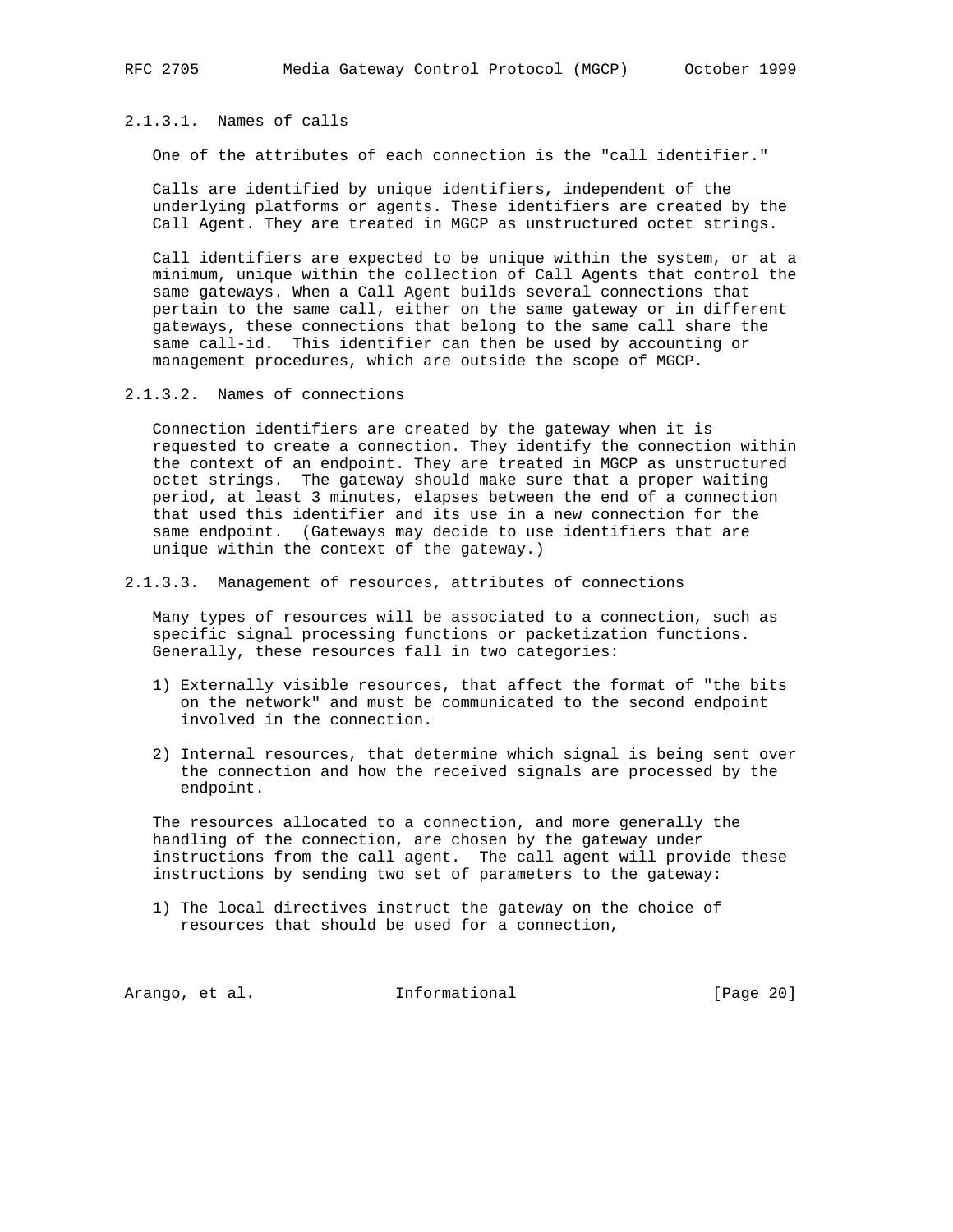2) When available, the "session description" provided by the other end of the connection.

 The local directives specify such parameters as the mode of the connection (e.g. send only, send-receive), preferred coding or packetization methods, usage of echo cancellation or silence suppression. (A detailed list can be found in the specification of the LocalConnectionOptions parameter of the CreateConnection command.) For each of these parameters, the call agent can either specify a value, a range of value, or no value at all. This allow various implementations to implement various level of control, from a very tight control where the call agent specifies minute details of the connection handling to a very loose control where the call agent only specifies broad guidelines, such as the maximum bandwidth, and let the gateway choose the detailed values.

 Based on the value of the local directives, the gateway will determine the resources allocated to the connection. When this is possible, the gateway will choose values that are in line with the remote session description - but there is no absolute requirement that the parameters be exactly the same.

 Once the resource have been allocated, the gateway will compose a "session description" that describes the way it intends to receive packets. Note that the session description may in some cases present a range of values. For example, if the gateway is ready to accept one of several compression algorithm, it can provide a list of these accepted algorithms.

Arango, et al. **Informational** [Page 21]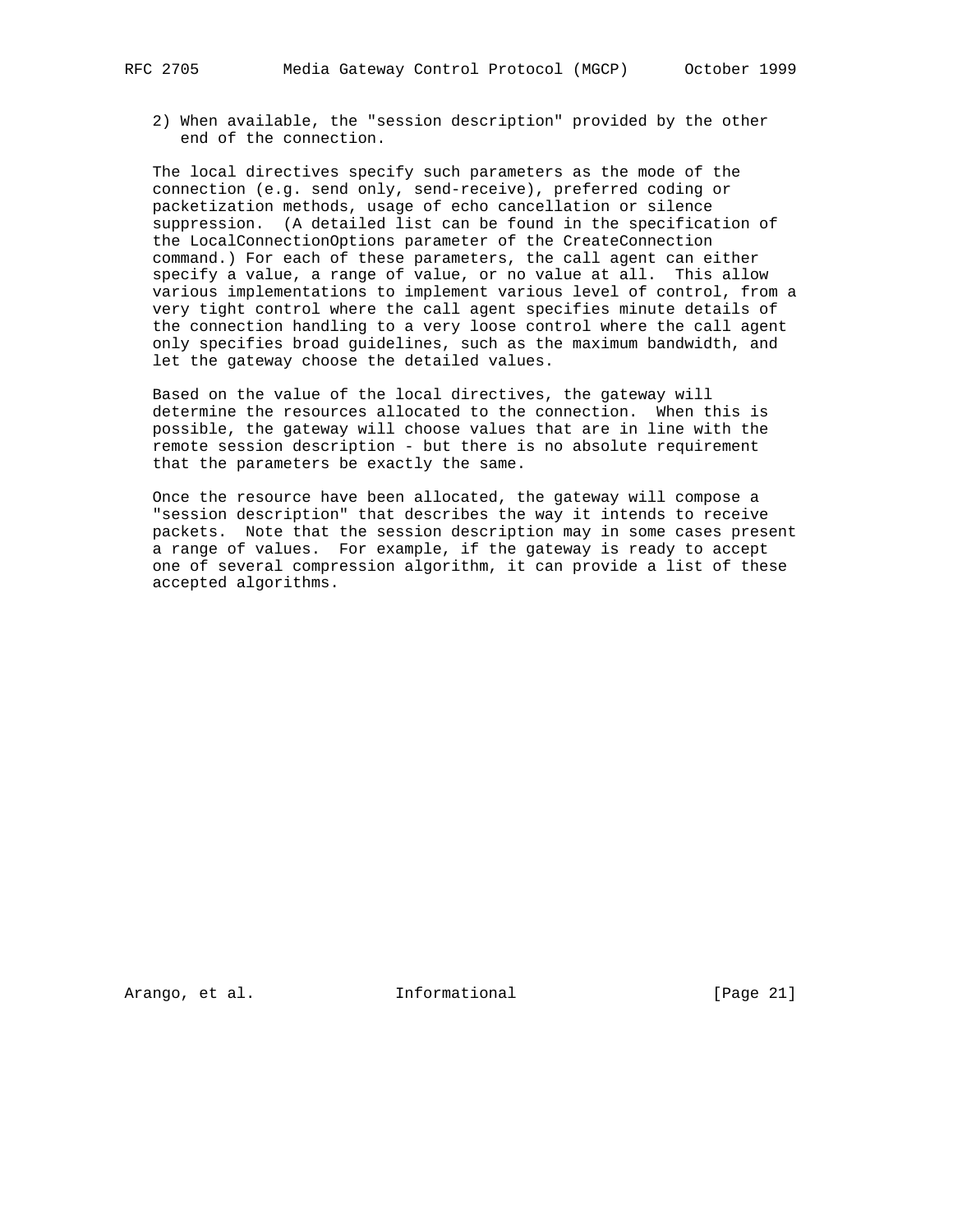

-- Information flow: local directives & session descriptions --

Arango, et al. 1nformational [Page 22]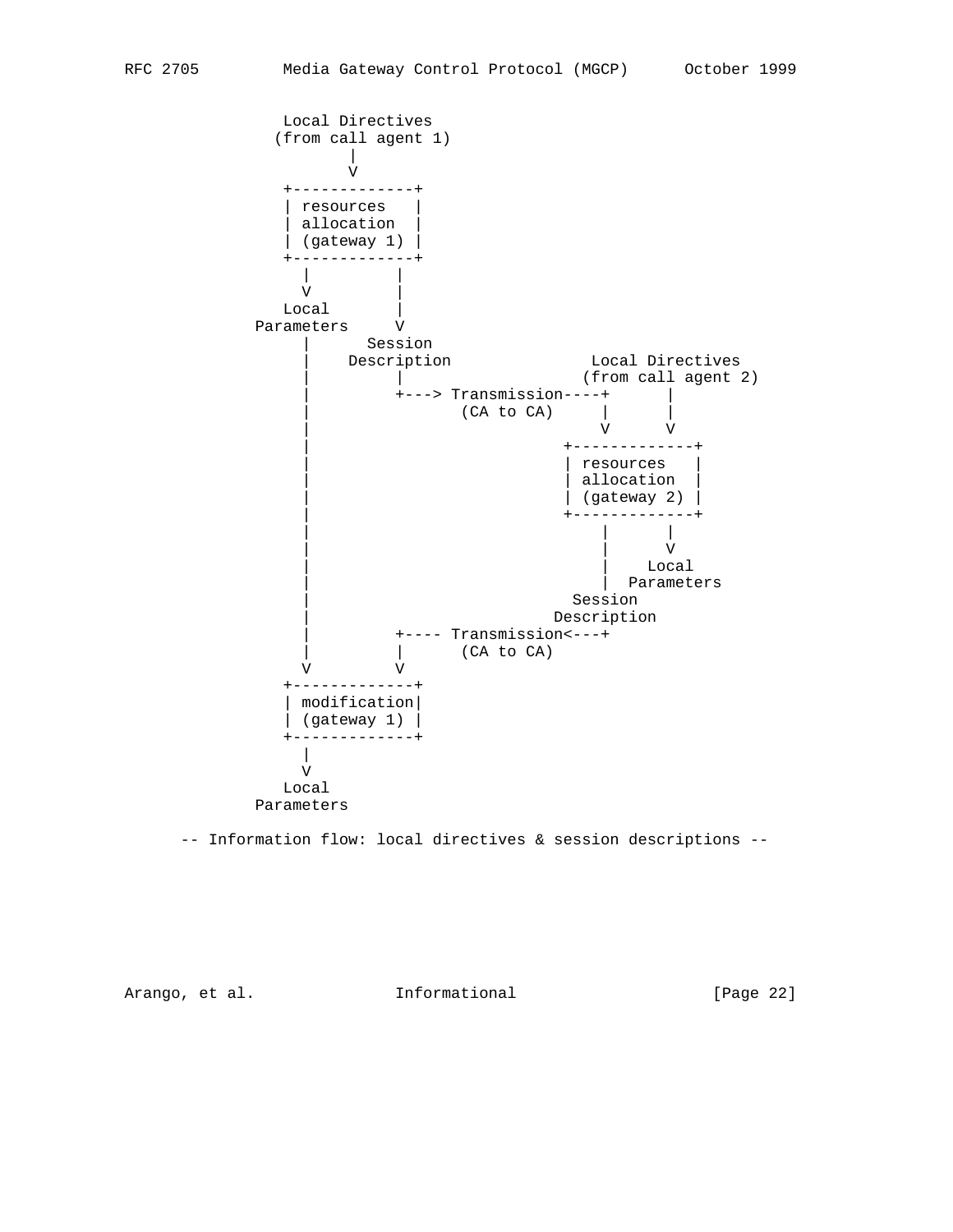# 2.1.3.4. Special case of local connections

 Large gateways include a large number of endpoints which are often of different types. In some networks, we may often have to set-up connections between endpoints that are located within the same gateway. Examples of such connections may be:

- \* Connecting a trunk line to a wiretap device,
- \* Connecting a call to an Interactive Voice-Response unit,
- \* Connecting a call to a Conferencing unit,
- \* Routing a call from on endpoint to another, something often described as a "hairpin" connection.

 Local connections are much simpler to establish than network connections. In most cases, the connection will be established through some local interconnecting device, such as for example a TDM bus.

 When two endpoints are managed by the same gateway, it is possible to specify the connection in a single command that conveys the name of the two endpoints that will be connected. The command is essentially a "Create Connection" command which includes the name of the second endpoint in lieu of the "remote session description."

2.1.4. Names of Call Agents and other entities

 The media gateway control protocol has been designed to allow the implementation of redundant Call Agents, for enhanced network reliability. This means that there is no fixed binding between entities and hardware platforms or network interfaces.

Reliability can be improved by the following precautions:

- \* Entities such as endpoints or Call Agents are identified by their domain name, not their network addresses. Several addresses can be associated with a domain name. If a command or a response cannot be forwarded to one of the network addresses, implementations should retry the transmission using another address.
- \* Entities may move to another platform. The association between a logical name (domain name) and the actual platform are kept in the domain name service. Call Agents and Gateways should keep track of the time-to-live of the record they read from the DNS. They should query the DNS to refresh the information if the time to live has expired.

Arango, et al. 1nformational [Page 23]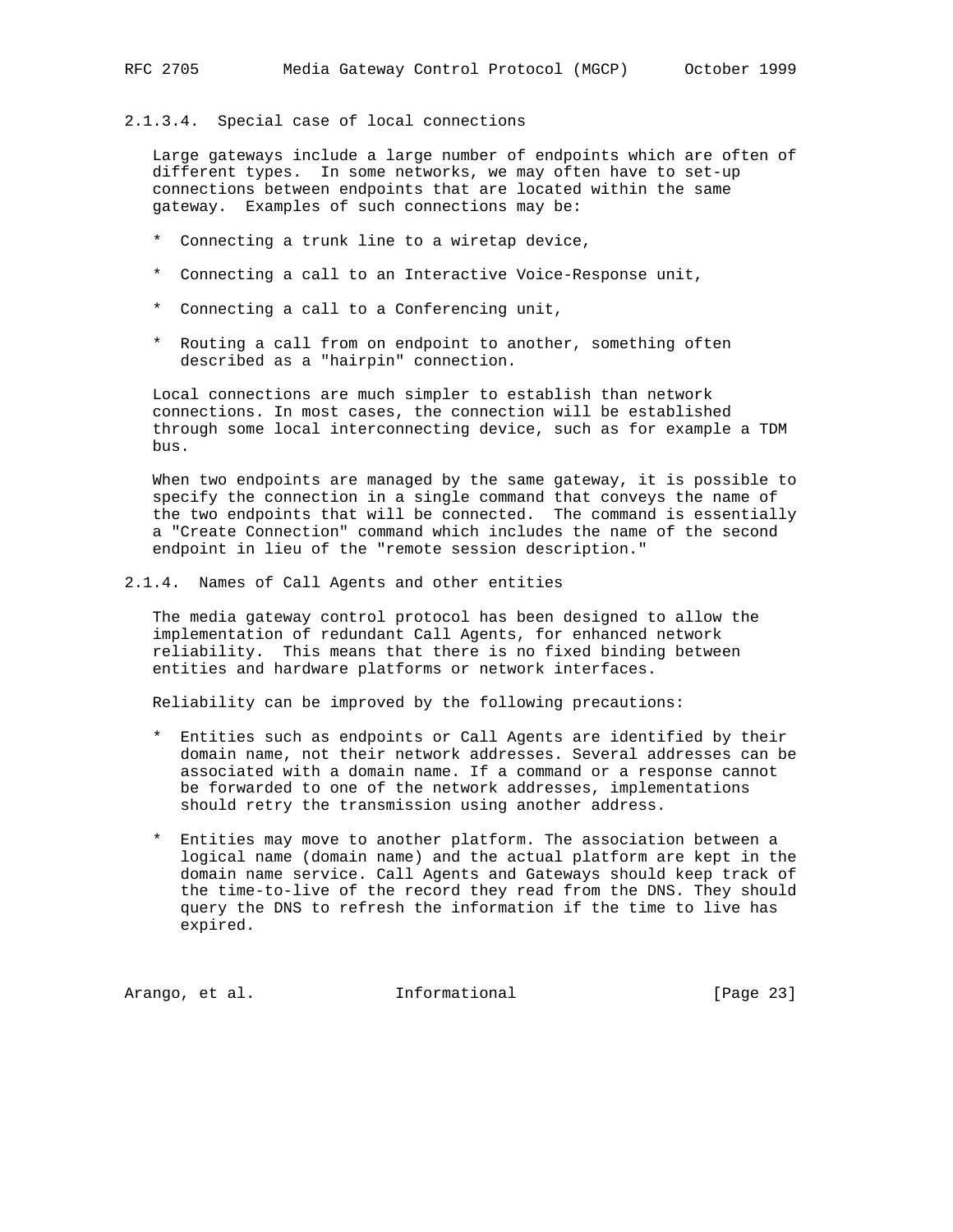In addition to the indirection provided by the use of domain names and the DNS, the concept of "notified entity" is central to reliability and fail-over in MGCP. The "notified entity" for an endpoint is the Call Agent currently controlling that endpoint. At any point in time, an endpoint has one, and only one, "notified entity" associated with it, and when the endpoint needs to send a command to the Call Agent, it MUST send the command to the current "notified entity" for which endpoint(s) the command pertains. Upon startup, the "notified entity" MUST be set to a provisioned value. Most commands sent by the Call Agent include the ability to explicitly name the "notified entity" through the use of a "NotifiedEntity" parameter. The "notified entity" will stay the same until either a new "NotifiedEntity" parameter is received or the endpoint reboots. If the "notified entity" for an endpoint is empty or has not been set explicitly, the "notified entity" will then default to the source address of the last connection handling command or notification request received for the endpoint. Auditing will thus not change the "notified entity."

#### 2.1.5. Digit maps

 The Call Agent can ask the gateway to collect digits dialed by the user. This facility is intended to be used with residential gateways to collect the numbers that a user dials; it may also be used with trunking gateways and access gateways alike, to collect the access codes, credit card numbers and other numbers requested by call control services.

 An alternative procedure is for the gateway to notify the Call Agent of the dialed digits, as soon as they are dialed. However, such a procedure generates a large number of interactions. It is preferable to accumulate the dialed numbers in a buffer, and to transmit them in a single message.

 The problem with this accumulation approach, however, is that it is hard for the gateway to predict how many numbers it needs to accumulate before transmission. For example, using the phone on our desk, we can dial the following numbers:

Arango, et al. 1nformational [Page 24]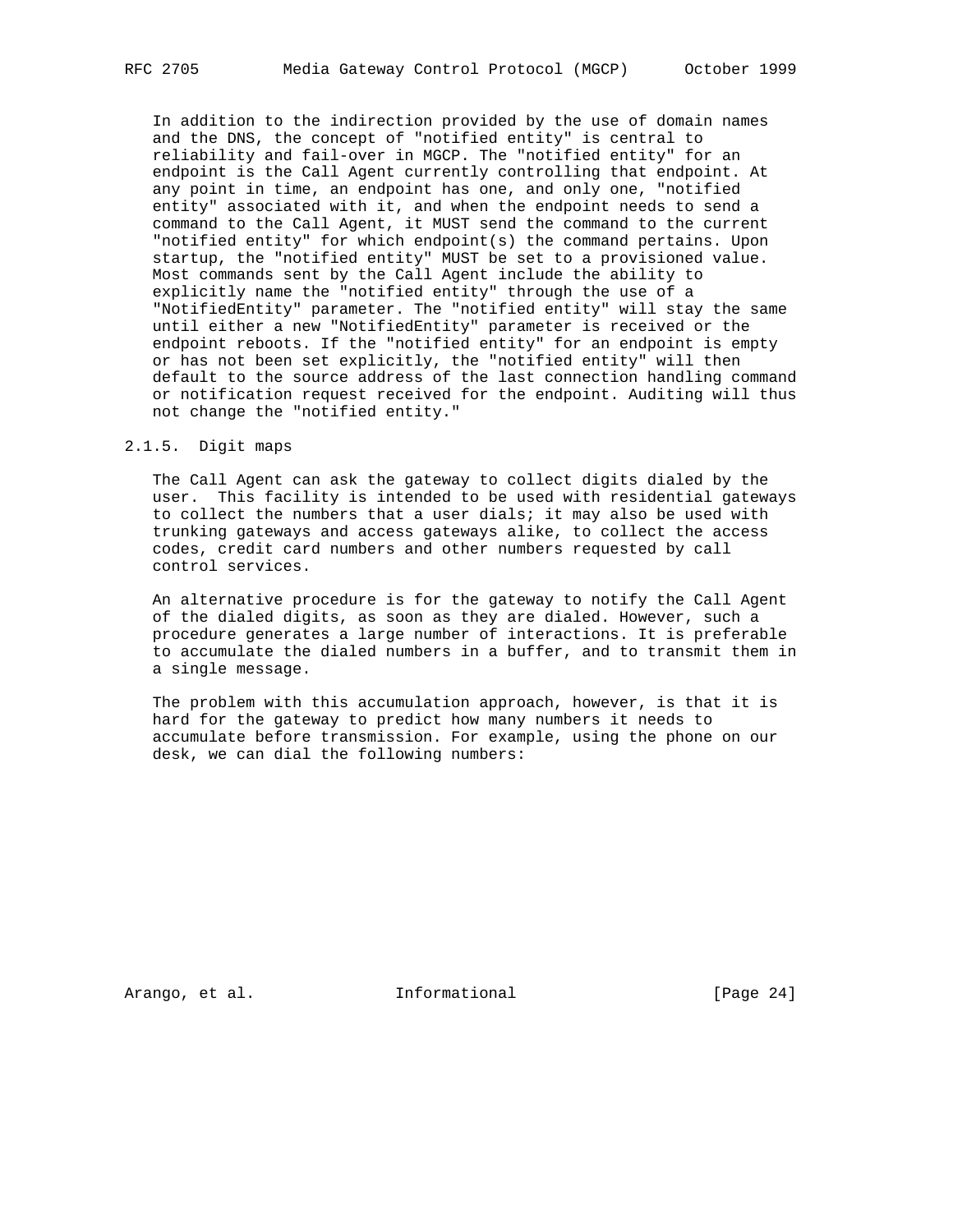| LFC 2705 |  |  |
|----------|--|--|
|          |  |  |

|                          | Local operator              |
|--------------------------|-----------------------------|
| 0 <sub>0</sub>           | Long distance operator      |
| <b>XXXX</b>              | Local extension number      |
| 8xxxxxxx                 | Local number                |
| #xxxxxxx                 | Shortcut to local number at |
|                          | other corporate sites       |
| $*_{xx}$                 | Star services               |
| 91xxxxxxxxxx             | Long distance number        |
| $9011 + up to 15 digits$ | International number        |
|                          |                             |

 The solution to this problem is to load the gateway with a digit map that correspond to the dial plan. This digit map is expressed using a syntax derived from the Unix system command, egrep. For example, the dial plan described above results in the following digit map:

 $(0T| 00T| [1-7]xxx| 8xxxxxx| 4xxxxxxx| 4xx| 91xxxxxxxxxx| 9011x.T)$ 

 The formal syntax of the digit map is described by the DigitMap rule in the formal syntax description of the protocol (section 3.4). A Digit-Map, according to this syntax, is defined either by a "string" or by a list of strings. Each string in the list is an alternative numbering scheme, specified either as a set of digits or timers, or as regular expression. A gateway that detects digits, letters or timers will:

- 1) Add the event parameter code as a token to the end of an internal state variable called the "current dial string"
- 2) Apply the current dial string to the digit map table, attempting a match to each regular expression in the Digit Map in lexical order
- 3) If the result is under-qualified (partially matches at least one entry in the digit map), do nothing further.

 If the result matches, or is over-qualified (i.e. no further digits could possibly produce a match), send the current digit string to the Call Agent. A match, in this specification, can be either a "perfect match," exactly matching one of the specified alternatives, or an impossible match, which occur when the dial string does not match any of the alternative. Unexpected timers, for example, can cause "impossible matches." Both perfect matches and impossible matches trigger notification of the accumulated digits.

 Digit maps are provided to the gateway by the Call Agent, whenever the Call Agent instructs the gateway to listen for digits.

Arango, et al. 1nformational [Page 25]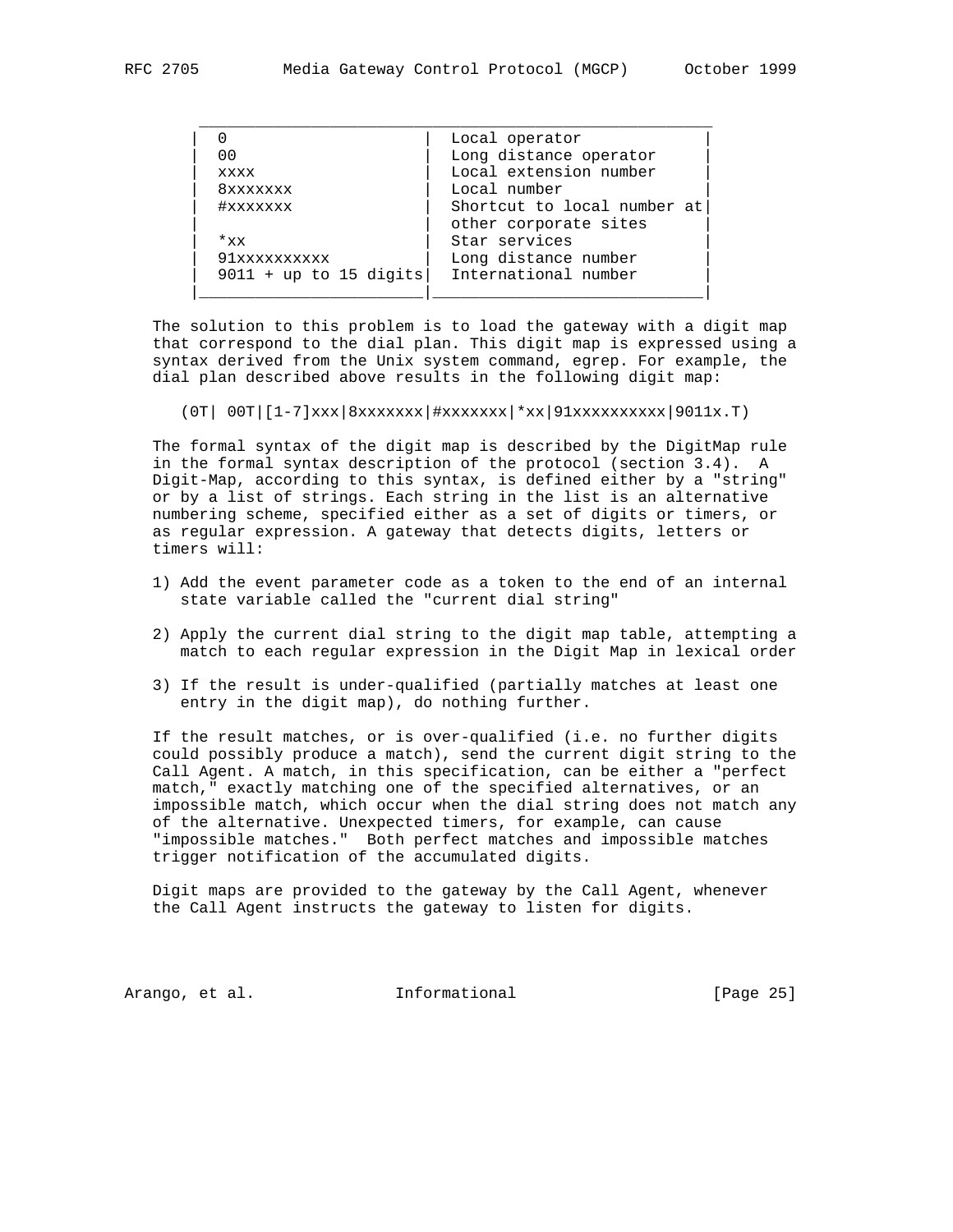# 2.1.6. Names of events

 The concept of events and signals is central to MGCP. A Call Agent may ask to be notified about certain events occurring in an endpoint, e.g. off-hook events, and a call agent may request certain signals to be applied to an endpoint, e.g. dial-tone.

 Events and signals are grouped in packages within which they share the same namespace which we will refer to as event names in the following. Packages are groupings of the events and signals supported by a particular type of endpoint. For instance, one package may support a certain group of events and signals for analog access lines, and another package may support another group of events and signals for video lines. One or more packages may exist for a given endpoint-type.

 Event names are case insensitive and are composed of two logical parts, a package name and an event name. Both names are strings of letters, hyphens and digits, with the restriction that hyphens shall never be the first or last characters in a name. Package or event names are not case sensitive - values such as "hu", "Hu", "HU" or "hU" should be considered equal.

 Examples of package names are "D" (DTMF), "M" (MF), "T" (Trunk) or "L" (Line). Examples of event names can be "hu" (off hook or "hang up" transition), "hf" (flash hook) or "0" (the digit zero).

 In textual representations, the package name, when present, is separated from the event name by a slash ("/"). The package name is in fact optional. Each endpoint-type has a default package associated with it, and if the package name is excluded from the event name, the default package name for that endpoint-type is assumed. For example, for an analog access line, the following two event names are equal:

l/dl dial-tone in the line package for an analog access line.

 dl dial-tone in the line package (default) for an analog access line.

 This document defines a basic set of package names and event names. Additional package names and event names can be registered with the IANA. A package definition shall define the name of the package, and the definition of each event belonging to the package. The event definition shall include the precise name of the event (i.e., the code used in MGCP), a plain text definition of the event, and, when appropriate, the precise definition of the corresponding signals, for example the exact frequencies of audio signal such as dial tones or DTMF tones.

Arango, et al. 1nformational [Page 26]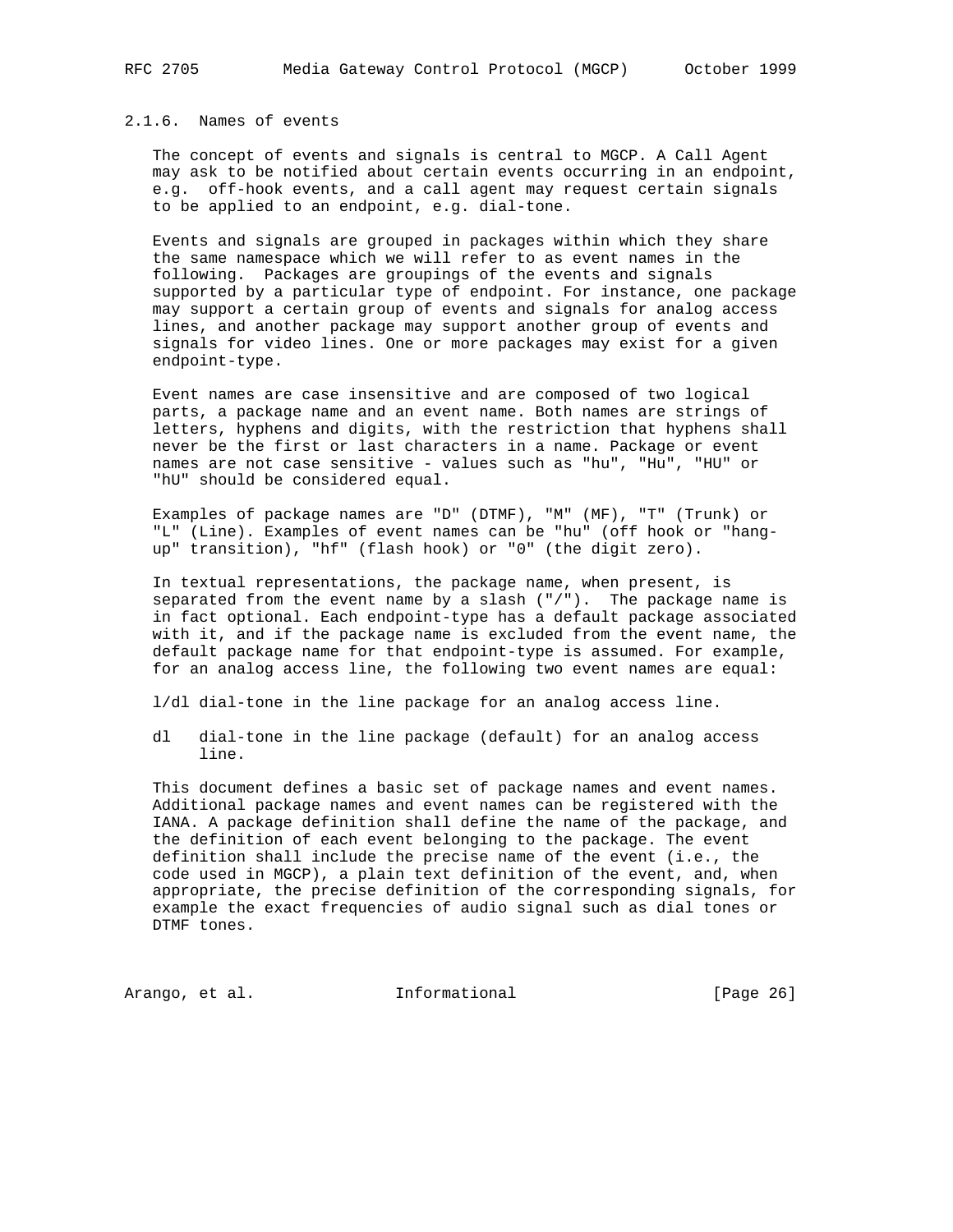In addition, implementers can gain experience by using experimental packages. The names of experimental packages must start with the two characters "x-"; the IANA shall not register package names that start with these characters.

 Digits, or letters, are supported in many packages, notably "DTMF" and "MF". Digits and letters are defined by the rules "Digit" and "Letter" in the definition of digit maps. This definition refers to the digits (0 to 9), to the asterisk or star ("\*") and orthotrope, number or pound sign ("#"), and to the letters "A", "B", "C" and "D", as well as the timer indication "T". These letters can be combined in "digit string" that represent the keys that a user punched on a dial. In addition, the letter "X" can be used to represent all digits, and the sign "\$" can be used in wildcard notations. The need to easily express the digit strings has a consequence on the form of event names:

 An event name that does not denote a digit should always contain at least one character that is neither a digit, nor one of the letters A, B, C, D, T or X. (Such names should not contain the special  $signs$  "\*", "#", "/" or "\$".)

 A Call Agent may often have to ask a gateway to detect a group of events. Two conventions can be used to denote such groups:

- \* The wildcard convention can be used to detect any event belonging to a package, or a given event in many packages, or event any event in any package supported by the gateway.
- \* The regular expression Range notation can be used to detect a range of digits.

 The star sign (\*) can be used as a wildcard instead of a package name, and the keyword "all" can be used as a wildcard instead of an event name:

 A name such as "foo/all" denotes all events in package "foo" A name such as "\*/bar" denotes the event "bar" in any package supported by the gateway The names "\*" or "\*/all" denote all events supported by the gate way.

 The call agent can ask a gateway to detect a set of digits or letters either by individually describing those letters, or by using the "range" notation defined in the syntax of digit strings. For example, the call agent can:

Arango, et al. **Informational** [Page 27]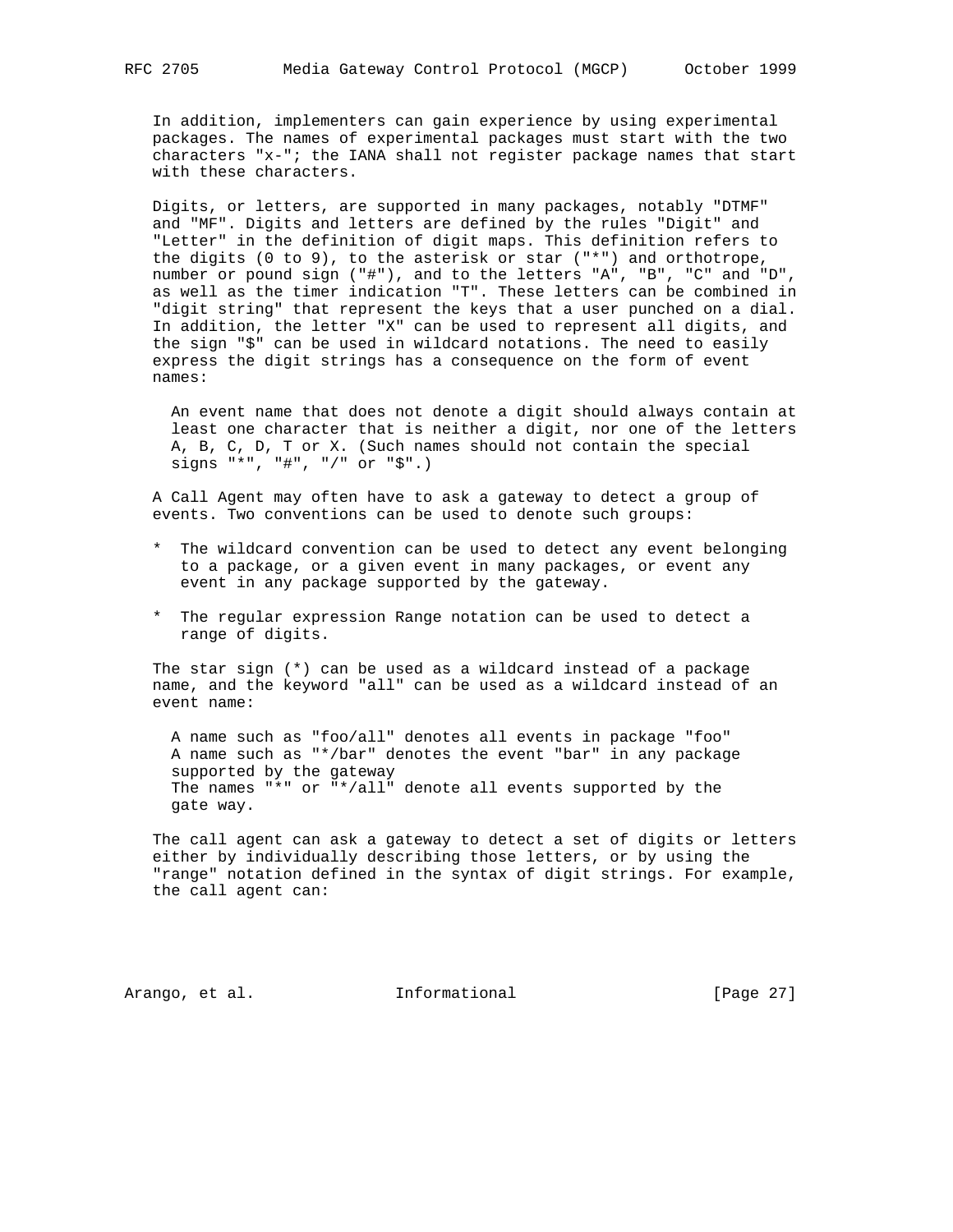Use the letter "x" to denote "any letter or digit." Use the notation "[0-9#]" to denote the digits 0 to 9 and the pound sign.

 In some cases, Call Agents will request the gateway to generate or detect events on connections rather than on the end point itself. For example, gateways may be asked to provide a ringback tone on a connection. When an event shall be applied on a connection, the name of the connection is added to the name of the event, using an "at" sign (@) as a delimiter, as in:

G/rt@0A3F58

 The wildcard character "\*" (star) can be used to denote "all connections". When this convention is used, the gateway will generate or detect the event on all the connections that are connected to the endpoint. An example of this convention could be:

R/qa@\*

 The wildcard character "\$" can be used to denote "the current connection." It should only be used by the call agent, when the event notification request is "encapsulated" within a command creation or modification command. When this convention is used, the gateway will generate or detect the event on the connection that is currently being created or modified. An example of this convention is:

G/rt@\$

 The connection id, or a wildcard replacement, can be used in conjunction with the "all packages" and "all events" conventions. For example, the notation:

\*/all@\*

can be used to designate all events on all connections.

 Events and signals are described in packages. The package description must provide, for each events, the following informations:

- \* The description of the event and its purpose, which should mean the actual signal that is generated by the client (i.e., xx ms FSK tone) as well as the resulting user observed result (i.e., MW light on/off).
- \* The detailed characteristics of the event, such as for example frequencies and amplitude of audio signals, modulations and repetitions,

Arango, et al. **Informational** [Page 28]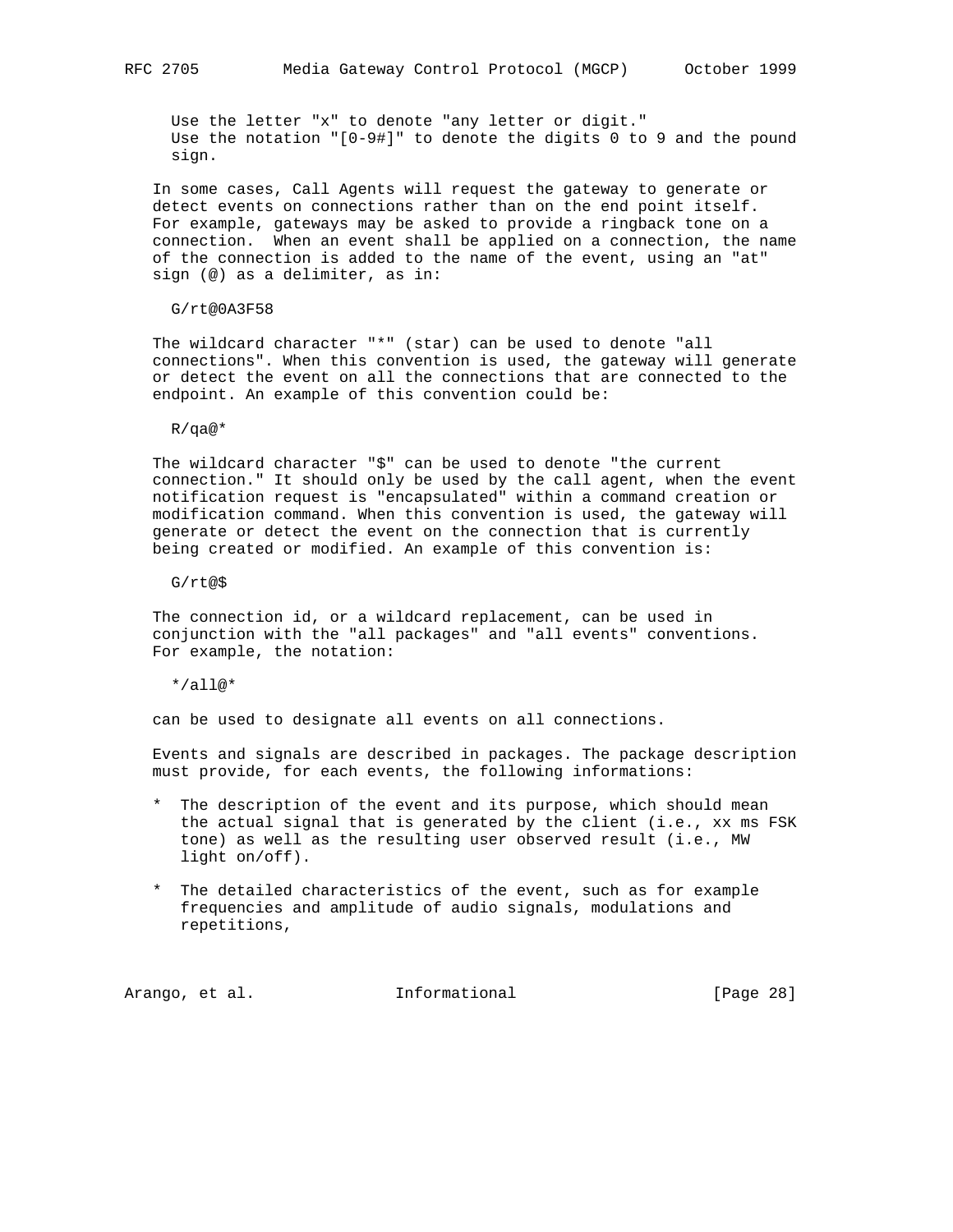\* The typical and maximum duration of the event.

Signals are divided into different types depending on their behavior:

- \* On/off (OO) Once applied, these signals last forever until they are turned off. This may happen either as the result of an event or a new SignalRequests (see later).
- \* Time-out (TO) Once applied, these signals last until they are either turned off (by an event or SignalRequests) or a signal specific period of time has elapsed. Depending on package specifications, a signal that times out may generate an "operation complete" event.
- \* Brief (BR) The duration of these signals is so short, that they stop on their own. If an event occurs the signal will not stop, however if a new SignalRequests is applied, the signal will stop. (Note: this point should be debated. One could make a case that events such as strings of DTMF digits should in fact be allowed to complete.)

 TO signals are normally used to alert the endpoints' users, to signal them that they are expected to perform a specific action, such as hang down the phone (ringing). Transmission of these signals should typically be interrupted as soon as the first of the requested events has been produced.

 Package descriptions should describe, for all signals, their type (OO, TO, BR). They should also describe the maximum duration of the TO signals.

#### 2.2. Usage of SDP

 The Call Agent uses the MGCP to provision the gateways with the description of connection parameters such as IP addresses, UDP port and RTP profiles. These descriptions will follow the conventions delineated in the Session Description Protocol which is now an IETF proposed standard, documented in RFC 2327.

 SDP allows for description of multimedia conferences. This version limits SDP usage to the setting of audio circuits and data access circuits. The initial session descriptions contain the description of exactly one media, of type "audio" for audio connections, "nas" for data access.

Arango, et al. **Informational** [Page 29]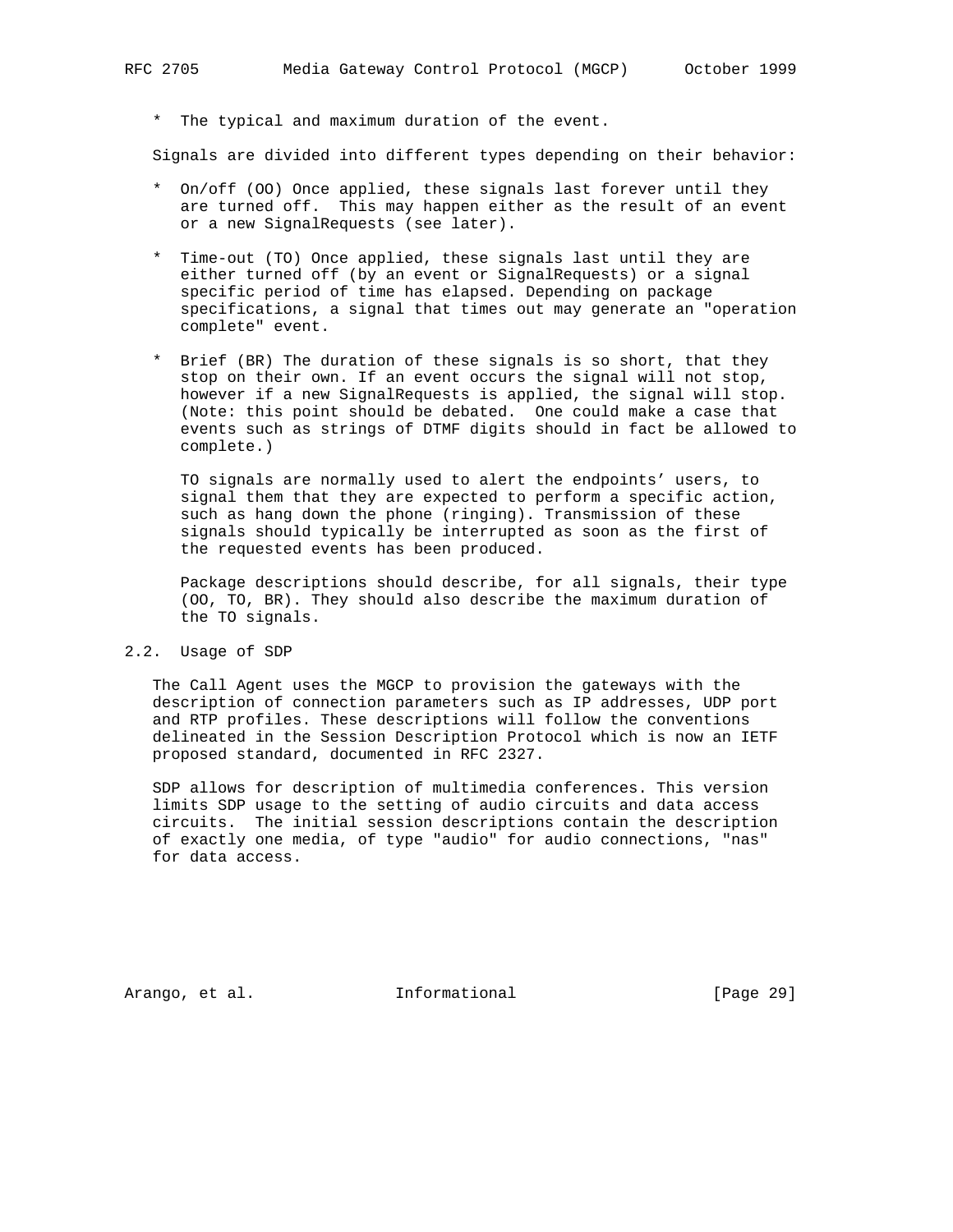#### 2.3. Gateway Control Commands

 This section describes the commands of the MGCP. The service consists of connection handling and endpoint handling commands. There are nine commands in the protocol:

- \* The Call Agent can issue an EndpointConfiguration command to a gateway, instructing the gateway about the coding characteristics expected by the "line-side" of the endpoint.
- \* The Call Agent can issue a NotificationRequest command to a gateway, instructing the gateway to watch for specific events such as hook actions or DTMF tones on a specified endpoint .
- \* The gateway will then use the Notify command to inform the Call Agent when the requested events occur.
- \* The Call Agent can use the CreateConnection command to create a connection that terminates in an "endpoint" inside the gateway.
- \* The Call Agent can use the ModifyConnection command to change the parameters associated to a previously established connection.
- \* The Call Agent can use the DeleteConnection command to delete an existing connection. The DeleteConnection command may also be used by a gateway to indicate that a connection can no longer be sustained.
- \* The Call Agent can use the AuditEndpoint and AuditConnection commands to audit the status of an "endpoint" and any connections associated with it. Network management beyond the capabilities provided by these commands are generally desirable, e.g. information about the status of the gateway. Such capabilities are expected to be supported by the use of the Simple Network Management Protocol (SNMP) and definition of a MIB which is outside the scope of this specification.
- \* The Gateway can use the RestartInProgress command to notify the Call Agent that the gateway, or a group of endpoints managed by the gateway, is being taken out of service or is being placed back in service.

 These services allow a controller (normally, the Call Agent) to instruct a gateway on the creation of connections that terminate in an "endpoint" attached to the gateway, and to be informed about events occurring at the endpoint. An endpoint may be for example:

Arango, et al. **Informational** [Page 30]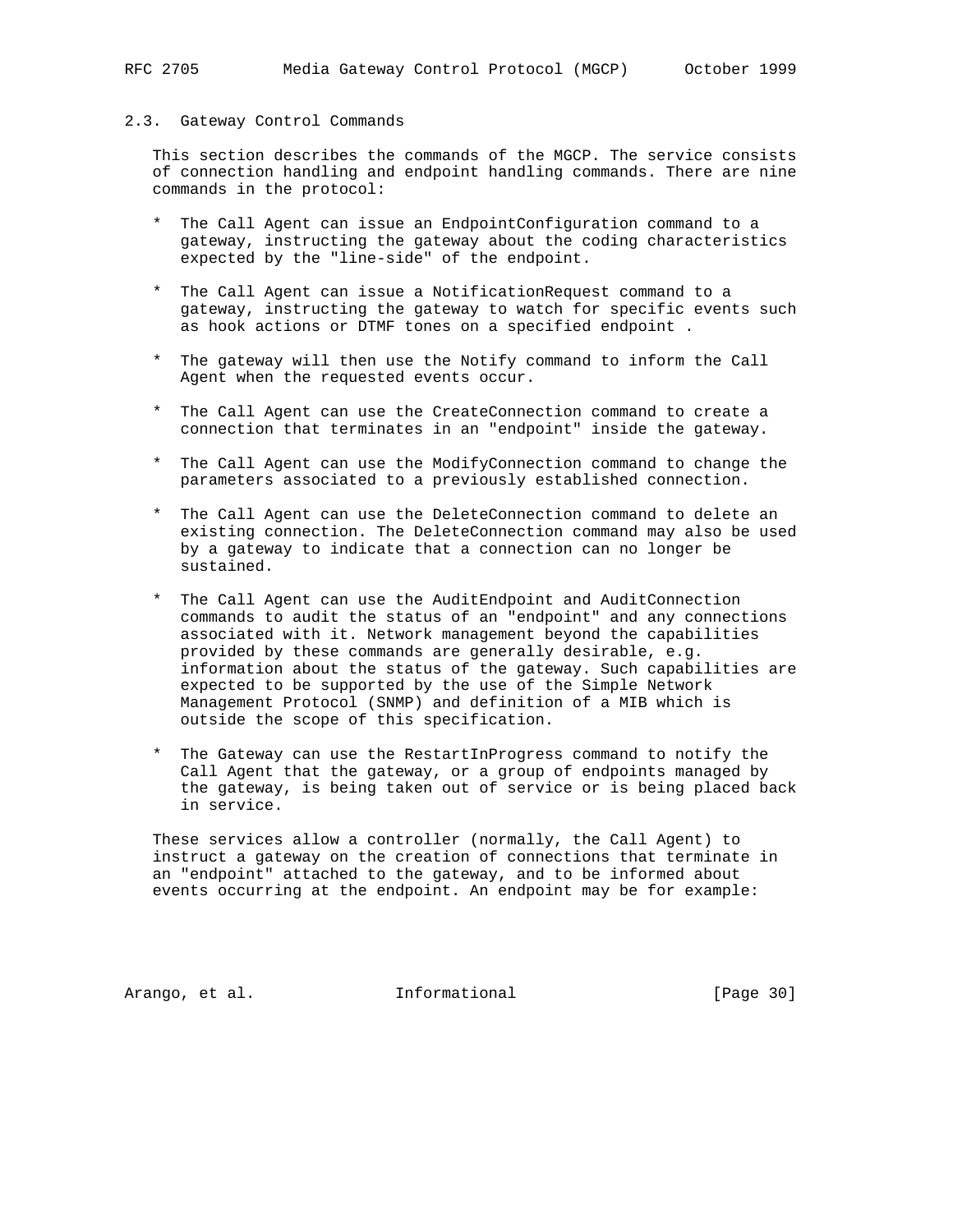- \* A specific trunk circuit, within a trunk group terminating in a gateway,
- \* A specific announcement handled by an announcement server.

 Connections are grouped into "calls". Several connections, that may or may not belong to the same call, can terminate in the same endpoint . Each connection is qualified by a "mode" parameter, which can be set to "send only" (sendonly), "receive only" (recvonly), "send/receive" (sendrecv), "conference" (confrnce), "data", "inactive" (inactive), "loopback", "continuity test" (conttest), "network loop back" (netwloop) or "network continuity test" (netwtest).

 The handling of the audio signals received on these connections is determined by the mode parameters:

- \* Audio signals received in data packets through connections in "receive", "conference" or "send/receive" mode are mixed and sent to the endpoint.
- \* Audio signals originating from the endpoint are transmitted over all the connections whose mode is "send", "conference" or "send/receive."
- \* In addition to being sent to the endpoint, audio signals received in data packets through connections in "conference" mode are replicated to all the other connections whose mode is "conference."

 The "loopback" and "continuity test" modes are used during maintenance and continuity test operations. There are two flavors of continuity test, one specified by ITU and one used in the US. In the first case, the test is a loopback test. The originating switch will send a tone (the go tone) on the bearer circuit and expect the terminating switch to loopback the circuit. If the originating switch sees the same tone returned (the return tone), the COT has passed. If not, the COT has failed. In the second case, the go and return tones are different. The originating switch sends a certain go tone. The terminating switch detects the go tone, it asserts a different return tone in the backwards direction. When the originating switch detects the return tone, the COT is passed. If the originating switch never detects the return tone, the COT has failed.

 If the mode is set to "loopback", the gateway is expected to return the incoming signal from the endpoint back into that same endpoint. This procedure will be used, typically, for testing the continuity of trunk circuits according to the ITU specifications.

Arango, et al. 1nformational 1999 [Page 31]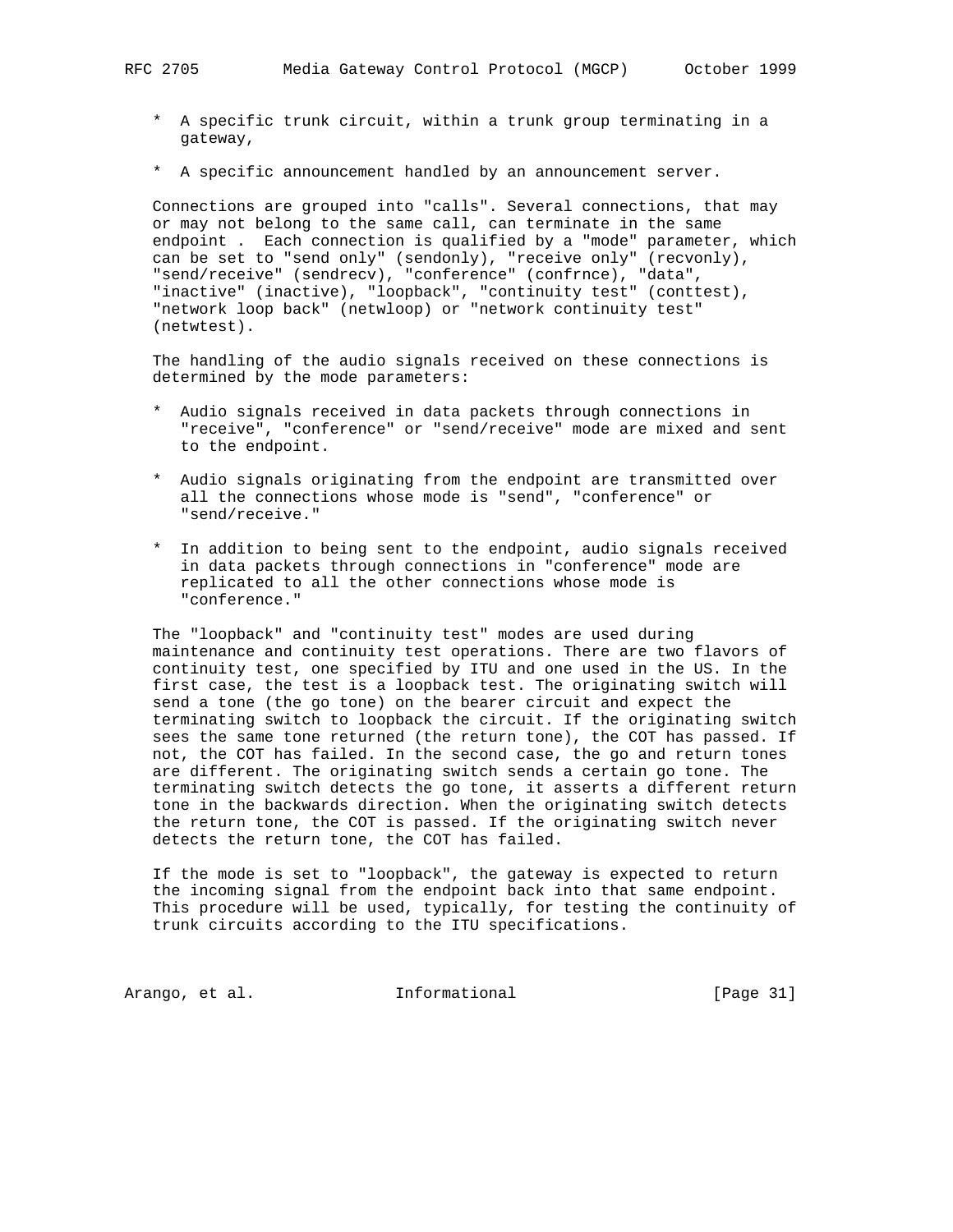If the mode is set to "continuity test", the gateway is informed that the other end of the circuit has initiated a continuity test procedure according to the GR specification. The gateway will place the circuit in the transponder mode required for dual-tone continuity tests.

 If the mode is set to "network loopback", the audio signals received from the connection will be echoed back on the same connection.

 If the mode is set to "network continuity test", the gateway will process the packets received from the connection according to the transponder mode required for dual-tone continuity test, and send the processed signal back on the connection.

2.3.1. EndpointConfiguration

 The EndpointConfiguration commands are used to specify the encoding of the signals that will be received by the endpoint. For example, in certain international telephony configurations, some calls will carry mu-law encoded audio signals, while other will use A-law. The Call Agent will use the EndpointConfiguration command to pass this information to the gateway. The configuration may vary on a call by call basis, but can also be used in the absence of any connection.

> ReturnCode <-- EndpointConfiguration( EndpointId, BearerInformation)

 EndpointId is the name for the endpoint in the gateway where EndpointConfiguration executes, as defined in section 2.1.1. The "any of" wildcard convention shall not be used. If the "all of" wildcard convention is used, the command applies to all the endpoint whose name matches the wildcard.

 BearerInformation is a parameter defining the coding of the data received from the line side. These information is encoded as a list of sub-parameters. The only sub-parameter defined in this version of the specification is the encoding method, whose values can be set to "A-law" and "mu-law".

 ReturnCode is a parameter returned by the gateway. It indicates the outcome of the command and consists of an integer number optionally followed by commentary.

Arango, et al. **Informational** [Page 32]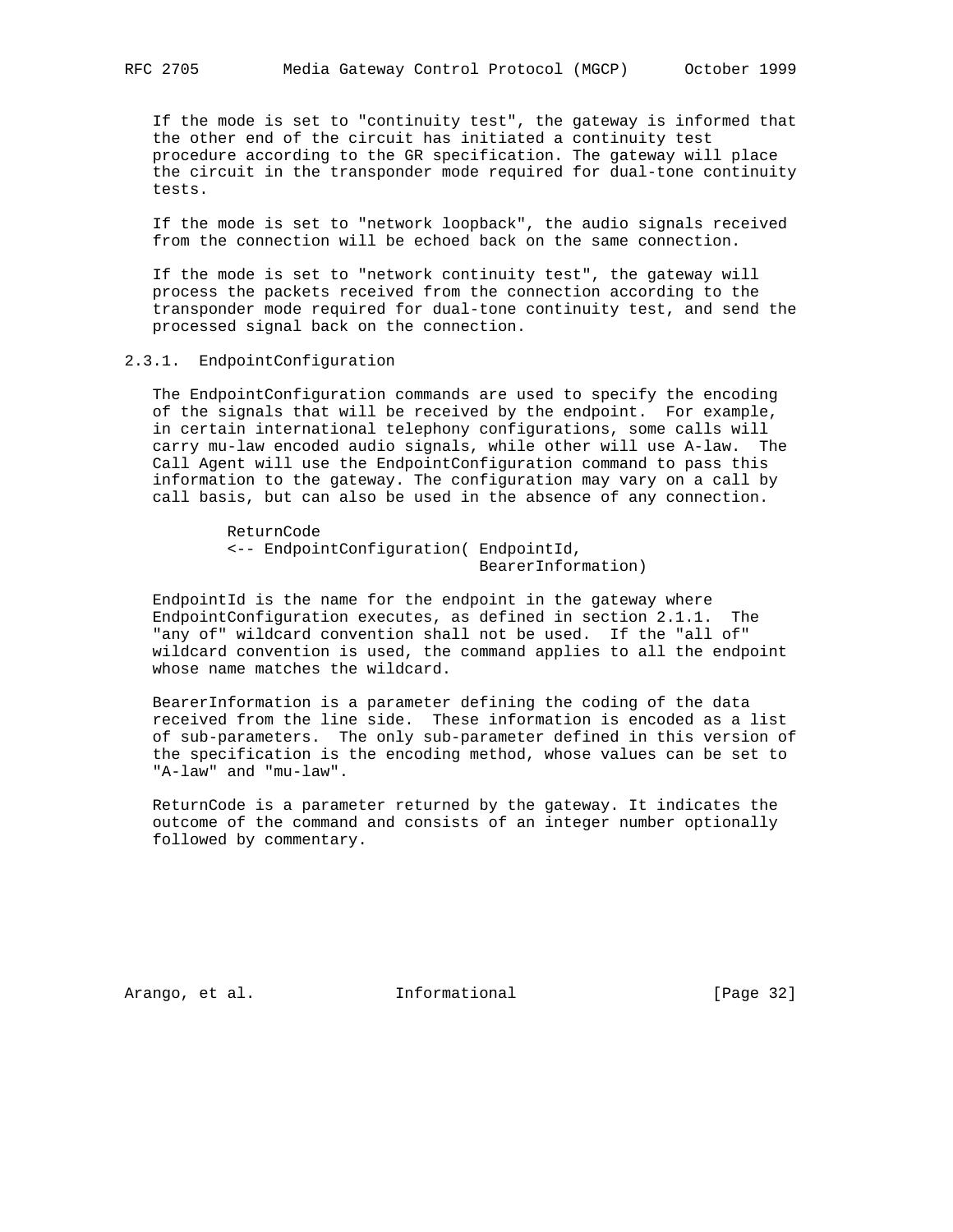# 2.3.2. NotificationRequest

 The NotificationRequest commands are used to request the gateway to send notifications upon the occurrence of specified events in an endpoint. For example, a notification may be requested for when a gateway detects that an endpoint is receiving tones associated with fax communication. The entity receiving this notification may decide to use a different type of encoding method in the connections bound to this endpoint.

 ReturnCode <-- NotificationRequest( EndpointId, [NotifiedEntity,] [RequestedEvents,] RequestIdentifier, [DigitMap,] [SignalRequests,] [QuarantineHandling,] [DetectEvents,] [encapsulated EndpointConfiguration])

 EndpointId is the name for the endpoint in the gateway where NotificationRequest executes, as defined in section 2.1.1.

 NotifiedEntity is an optional parameter that specifies where the notifications should be sent. When this parameter is absent, the notifications should be sent to the originator of the NotificationRequest.

 RequestIdentifier is used to correlate this request with the notifications that it triggers.

 RequestedEvents is a list of events that the gateway is requested to detect and report. Such events include, for example, fax tones, continuity tones, or on-hook transition. To each event is associated an action, which can be:

- \* Notify the event immediately, together with the accumulated list of observed events,
- \* Swap audio,
- \* Accumulate the event in an event buffer, but don't notify yet,
- \* Accumulate according to Digit Map,
- \* Keep Signal(s) active,

Arango, et al. **Informational** [Page 33]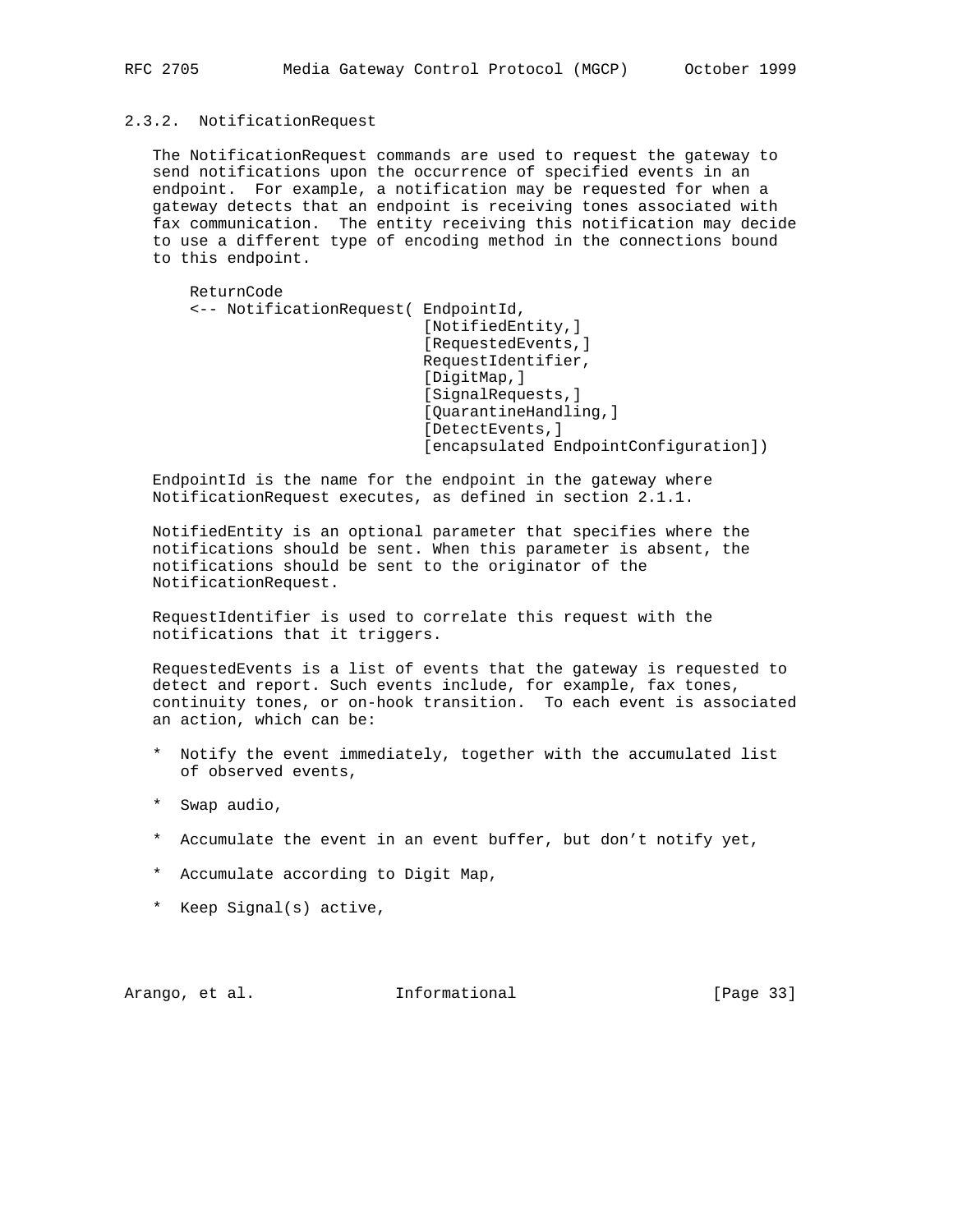- \* process the Embedded Notification Request,
- \* Ignore the event.

Some actions can be combined. In particular:

- \* The "swap audio" action can be combined with "Notify", "Accumulate" and "Ignore."
- \* The "keep signal active" action can be combined with "Notify", "Accumulate", "Accumulate according to Digit Map", "Ignore" and "Embedded Notification Request."
- \* The "Embedded Notification Request" can be combined with "Accumulate" and with "Keep signals active." It can also be combined with Notify, if the gateway is allowed to issue several Notify commands in response to a single Notification request.

 In addition to the requestedEvents parameter specified in the command, some profiles of MGCP have introduced the concept of "persistent events." According to such profiles, the persistent event list is configured in the endpoint, by means outside the scope of MGCP. The basic MGCP specification does not specify any persistent event.

 If a persistent event is not included in the list of RequestedEvents, and the event occurs, the event will be detected anyway, and processed like all other events, as if the persistent event had been requested with a Notify action. Thus, informally, persistent events can be viewed as always being implicitly included in the list of RequestedEvents with an action to Notify, although no glare detection, etc., will be performed.

 Non-persistent events are those events explicitly included in the RequestedEvents list. The (possibly empty) list of requested events completely replaces the previous list of requested events. In addition to the persistent events, only the events specified in the requested events list will be detected by the endpoint. If a persistent event is included in the RequestedEvents list, the action specified will then replace the default action associated with the event for the life of the RequestedEvents list, after which the default action is restored. For example, if "Ignore off-hook" was specified, and a new request without any off-hook instructions were received, the default "Notify off-hook" operation then would be restored. A given event MUST NOT appear more than once in a RequestedEvents.

Arango, et al. 1nformational [Page 34]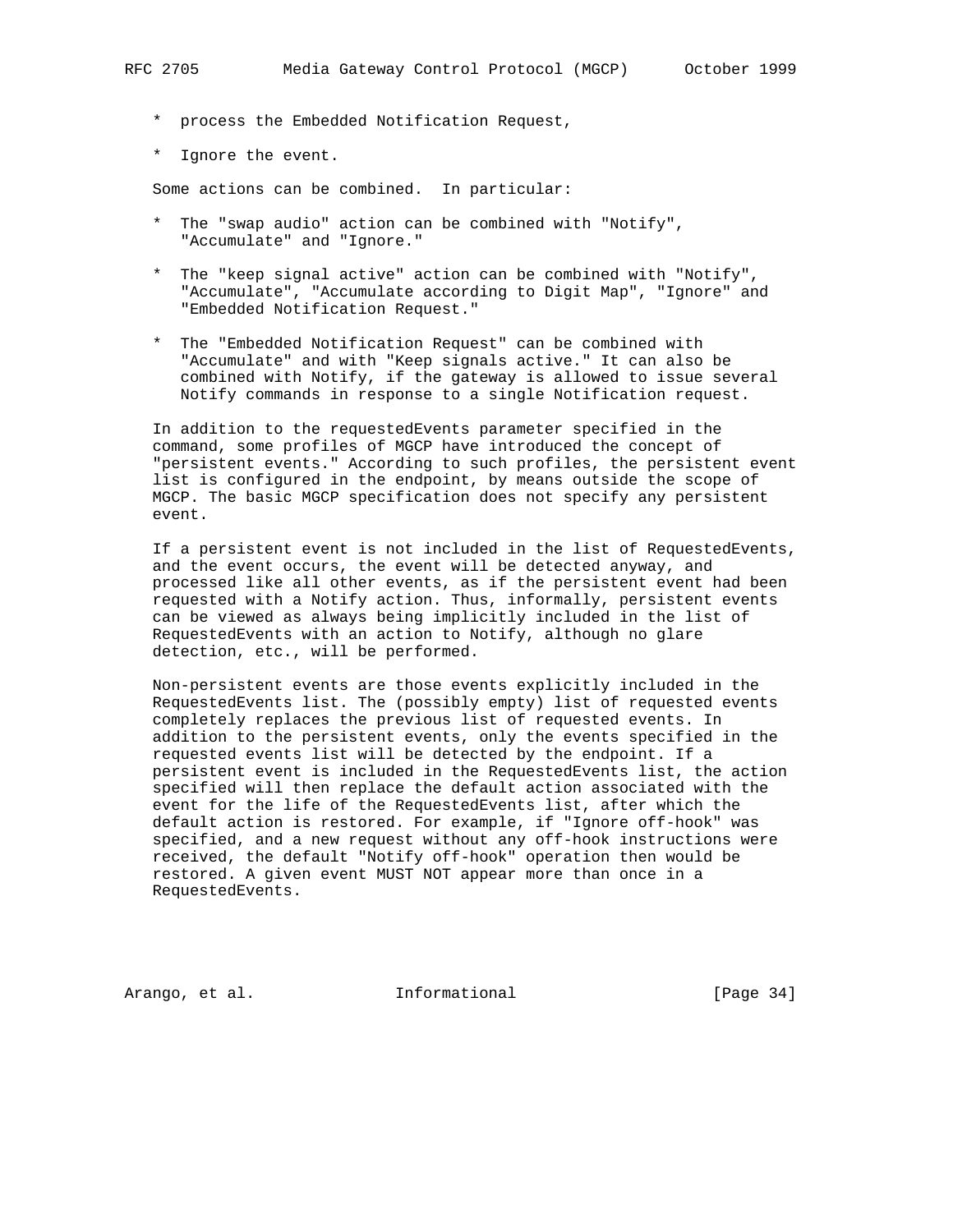The gateway will detect the union of the persistent events and the requested events. If an event is not specified in either list, it will be ignored.

 The Swap Audio action can be used when a gateway handles more than one active connection on an endpoint. This will be the case for three-way calling, call waiting, and possibly other feature scenarios. In order to avoid the round-trip to the Call Agent when just changing which connection is attached to the audio functions of the endpoint, the NotificationRequest can map an event (usually hook flash, but could be some other event) to a local function swap audio, which selects the "next" connection in a round robin fashion. If there is only one connection, this action is effectively a no-op.

 If signal(s) are desired to start when an event being looked for occurs, the "Embedded NotificationRequest" action can be used. The embedded NotificationRequest may include a new list of RequestedEvents, SignalRequests and a new digit map as well. The semantics of the embedded NotificationRequest is as if a new NotificationRequest was just received with the same NotifiedEntity, and RequestIdentifier. When the "Embedded NotificationRequest" is activated, the "current dial string" will be cleared; the list of observed events and the quarantine buffer will be unaffected.

 MGCP implementations shall be able to support at least one level of embedding. An embedded NotificationRequest that respects this limitation shall not contain another Embedded NotificationRequest.

 DigitMap is an optional parameter that allows the Call Agent to provision the gateways with a digit map according to which digits will be accumulated. If this optional parameter is absent, the previously defined value is retained. This parameter must be defined, either explicitly or through a previous command, if the RequestedEvent parameters contain an request to "accumulate according to the digit map." The collection of these digits will result in a digit string. The digit string is initialized to a null string upon reception of the NotificationRequest, so that a subsequent notification only returns the digits that were collected after this request. Digits that were accumulated according to the digit map are reported as any other accumulated event, in the order in which they occur. It is therefore possible that other events be accumulated may be found in between the list of digits.

 SignalRequests is a parameter that contains the set of signals that the gateway is asked to apply to the endpoint, such as, for example ringing, or continuity tones. Signals are identified by their name, which is an event name, and may be qualified by parameters.

Arango, et al. 1nformational [Page 35]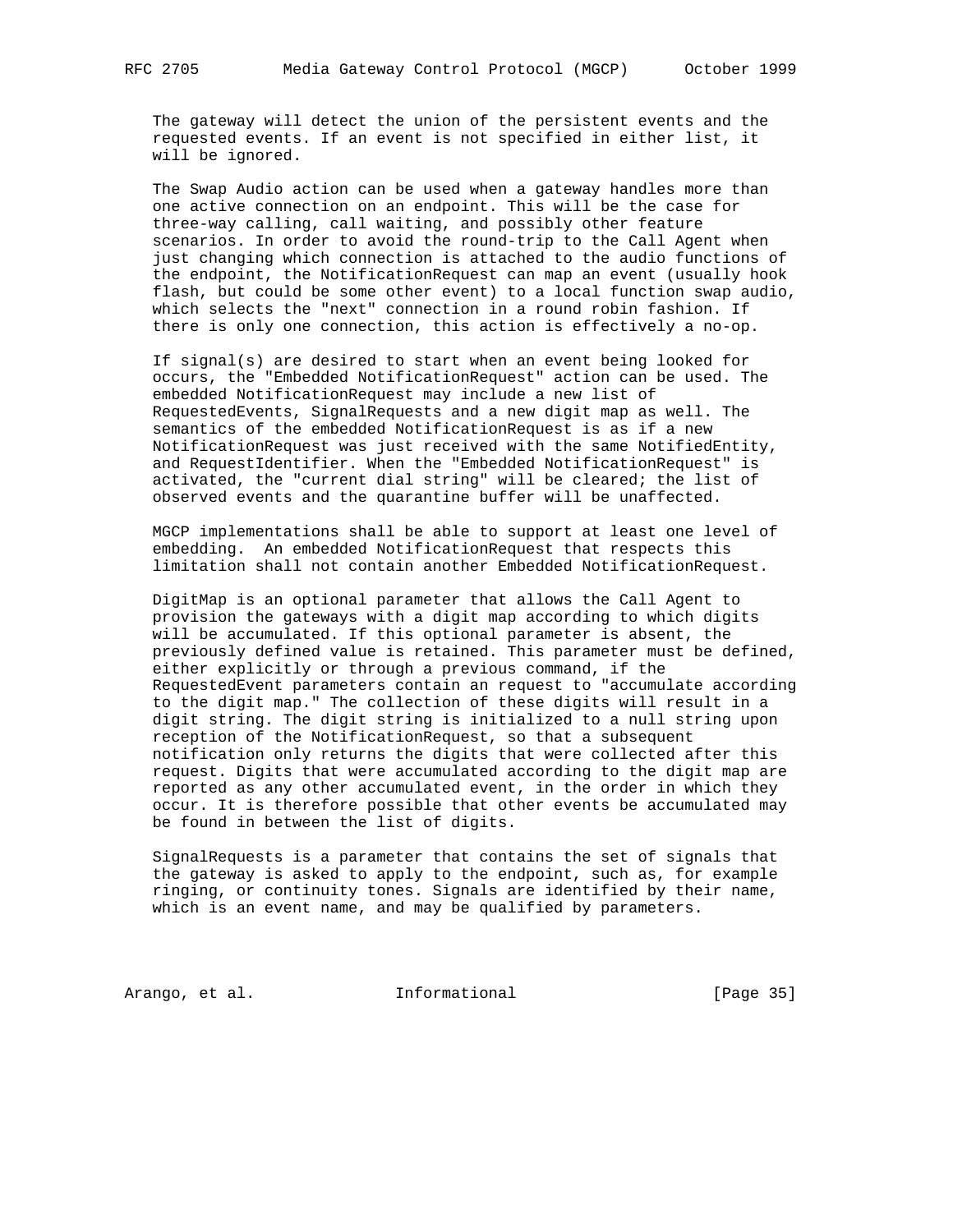The action triggered by the SignalRequests is synchronized with the collection of events specified in the RequestedEvents parameter. For example, if the NotificationRequest mandates "ringing" and the event request ask to look for an "off-hook" event, the ringing shall stop as soon as the gateway detect an off hook event. The formal definition is that the generation of all "Time Out" signals shall stop as soon as one of the requested events is detected, unless the "Keep signals active" action is associated to the specified event.

 The specific definition of actions that are requested via these SignalRequests, such as the duration of and frequency of a DTMF digit, is out side the scope of MGCP. This definition may vary from location to location and hence from gateway to gateway.

 The RequestedEvents and SignalRequests refer to the same event definitions. In one case, the gateway is asked to detect the occurrence of the event, and in the other case it is asked to generate it. The specific events and signals that a given endpoint can detect or perform are determined by the list of event packages that are supported by that end point. Each package specifies a list of events and actions that can be detected or performed. A gateway that is requested to detect or perform an event belonging to a package that is not supported by the specified endpoint shall return an error. When the event name is not qualified by a package name, the default package name for the end point is assumed. If the event name is not registered in this default package, the gateway shall return an error.

 The Call Agent can send a NotificationRequest whose requested signal list is empty. It will do so for example when tone generation should stop.

 The optional QuarantineHandling parameter specifies the handling of "quarantine" events, i.e. events that have been detected by the gateway before the arrival of this NotificationRequest command, but have not yet been notified to the Call Agent. The parameter provides a set of handling options:

- \* whether the quarantined events should be processed or discarded (the default is to process them.)
- \* whether the gateway is expected to generate at most one notification (step by step), or multiple notifications (loop), in response to this request (the default is exactly one.)

When the parameter is absent, the default value is assumed.

Arango, et al. **Informational** [Page 36]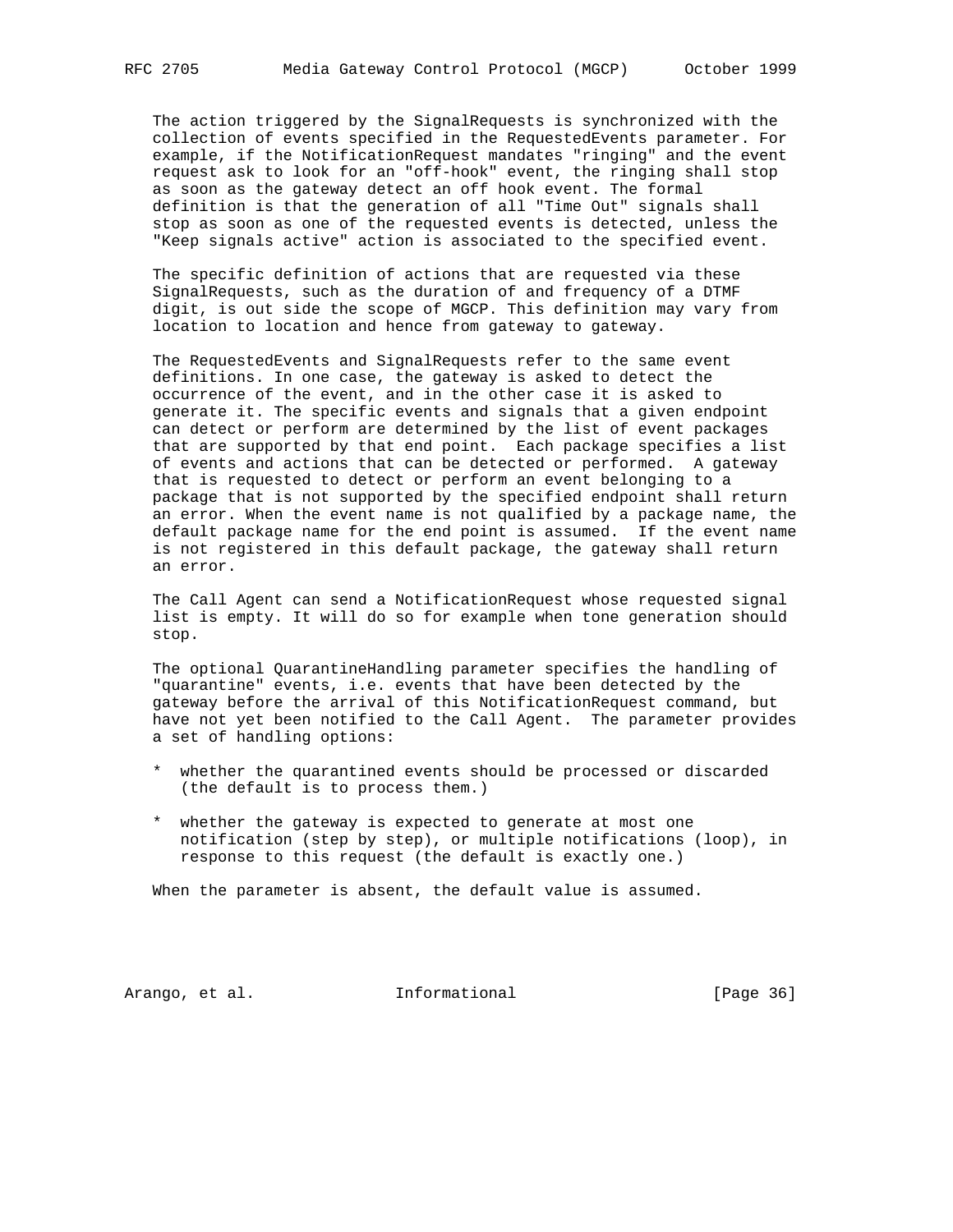We should note that the quarantine-handling parameter also governs the handling of events that were detected but not yet notified when the command is received.

 DetectEvents is an optional parameter that specifies a list of events that the gateway is requested to detect during the quarantine period. When this parameter is absent, the events that should be detected in the quarantine period are those listed in the last received DetectEvents list. In addition, the gateway should also detect the events specified in the request list, including those for which the "ignore" action is specified.

 Some events and signals, such as the in-line ringback or the quality alert, are performed or detected on connections terminating in the end point rather than on the endpoint itself. The structure of the event names allow the Call Agent to specify the connection (or connections) on which the events should be performed or detected.

 The command may carry an encapsulated EndpointConfiguration command, that will apply to the same endpoint. When this command is present, the parameters of the EndpointConfiguration command are inserted after the normal parameters of the NotificationRequest, with the exception of the EndpointId, which is not replicated.

 The encapsulated EndpointConfiguration command shares the fate of the NotificationRequest command. If the NotificationRequest is rejected, the EndpointConfiguration is not executed.

 ReturnCode is a parameter returned by the gateway. It indicates the outcome of the command and consists of an integer number optionally followed by commentary. .NH 3 Notifications

 Notifications are sent via the Notify command and are sent by the gateway when the observed events occur.

> ReturnCode <-- Notify( EndpointId, [NotifiedEntity,] RequestIdentifier, ObservedEvents)

 EndpointId is the name for the endpoint in the gateway which is issuing the Notify command, as defined in section 2.1.1. The identifier should be a fully qualified endpoint identifier, including the domain name of the gateway. The local part of the name shall not use the wildcard convention.

Arango, et al. **Informational** [Page 37]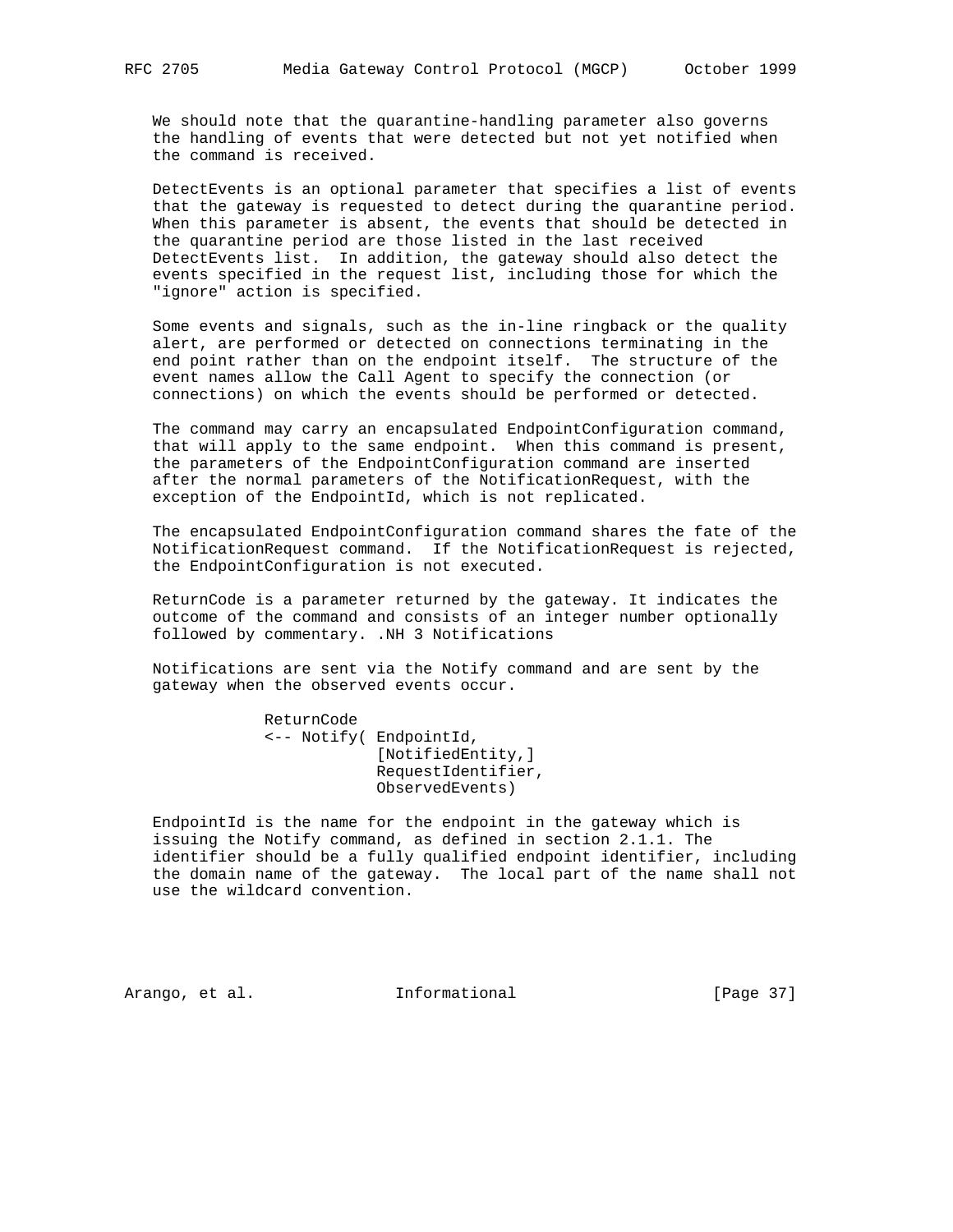NotifiedEntity is an optional parameter that identifies the entity to which the notifications is sent. This parameter is equal to the last received value of the NotifiedEntity parameter. The parameter is absent if there was no such parameter in the triggering request. The notification is sent to the "current notified entity" or, if no such entity was ever specified, to the address from which the request was received.

 RequestIdentifier is parameter that repeats the RequestIdentifier parameter of the NotificationRequest that triggered this notification. It is used to correlate this notification with the request that triggered it.

 ObservedEvents is a list of events that the gateway detected. A single notification may report a list of events that will be reported in the order in which they were detected. The list may only contain the identification of events that were requested in the RequestedEvents parameter of the triggering NotificationRequest. It will contain the events that were either accumulated (but not notified) or treated according to digit map (but no match yet), and the final event that triggered the detection or provided a final match in the digit map.

 ReturnCode is a parameter returned by the call agent. It indicates the outcome of the command and consists of an integer number optionally followed by commentary.

2.3.3. CreateConnection

This command is used to create a connection between two endpoints.

```
 ReturnCode,
ConnectionId,
[SpecificEndPointId,]
[LocalConnectionDescriptor,]
[SecondEndPointId,]
[SecondConnectionId]
<--- CreateConnection(CallId,
                       EndpointId,
                       [NotifiedEntity,]
                       [LocalConnectionOptions,]
                       Mode,
                       [{RemoteConnectionDescriptor |
                         SecondEndpointId}, ]
                       [Encapsulated NotificationRequest,]
                       [Encapsulated EndpointConfiguration])
```
Arango, et al. **Informational** [Page 38]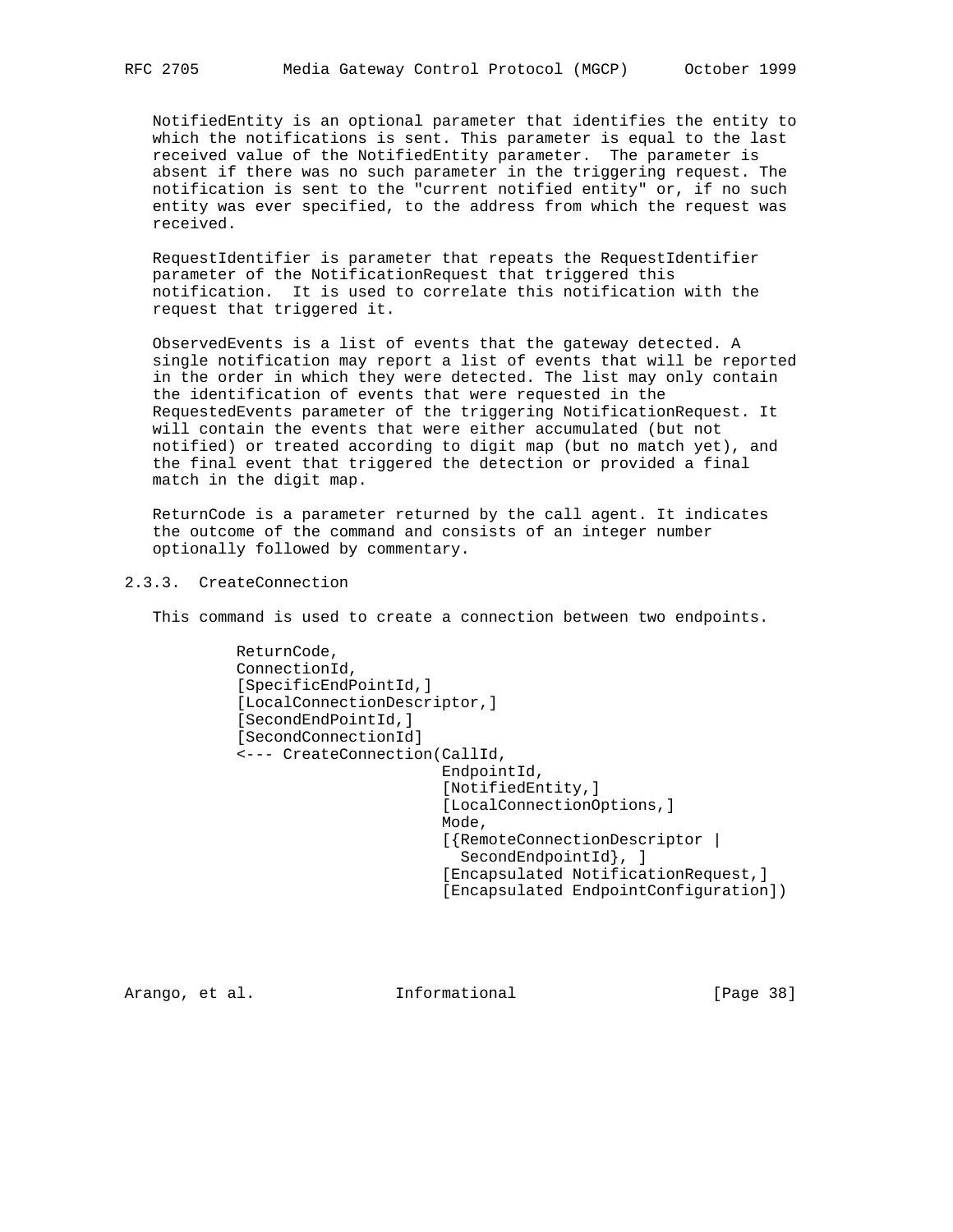A connection is defined by its endpoints. The input parameters in CreateConnection provide the data necessary to build a gateway's "view" of a connection.

 CallId is a globally unique parameter that identifies the call (or session) to which this connection belongs. Connections that belong to the same call share the same call-id. The call-id can be used to identify calls for reporting and accounting purposes. It does not affect the handling of connections by the gateway.

 EndpointId is the identifier for the connection endpoint in the gateway where CreateConnection executes. The EndpointId can be fully-specified by assigning a value to the parameter EndpointId in the function call or it may be under-specified by using the "anyone" wildcard convention. If the endpoint is underspecified, the endpoint identifier will be assigned by the gateway and its complete value returned in the SpecificEndPointId parameter of the response.

 The NotifiedEntity is an optional parameter that specifies where the Notify or DeleteConnection commands should be sent. If the parameter is absent, the Notify or DeleteConnection commands should be sent to the last received Notified Entity, or to originator of the CreateConnection command if no Notified Entity was ever received for the end point.

 LocalConnectionOptions is a parameter used by the Call Agent to direct the handling of the connection by the gateway. The fields contained in LocalConnectionOptions are the following:

- \* Encoding Method,
- \* Packetization period,
- \* Bandwidth,
- \* Type of Service,
- \* Usage of echo cancellation,
- \* Usage of silence suppression or voice activity detection,
- \* Usage of signal level adaptation and noise level reduction, or "gain control."
- \* Usage of reservation service,
- \* Usage of RTP security,

Arango, et al. **Informational** [Page 39]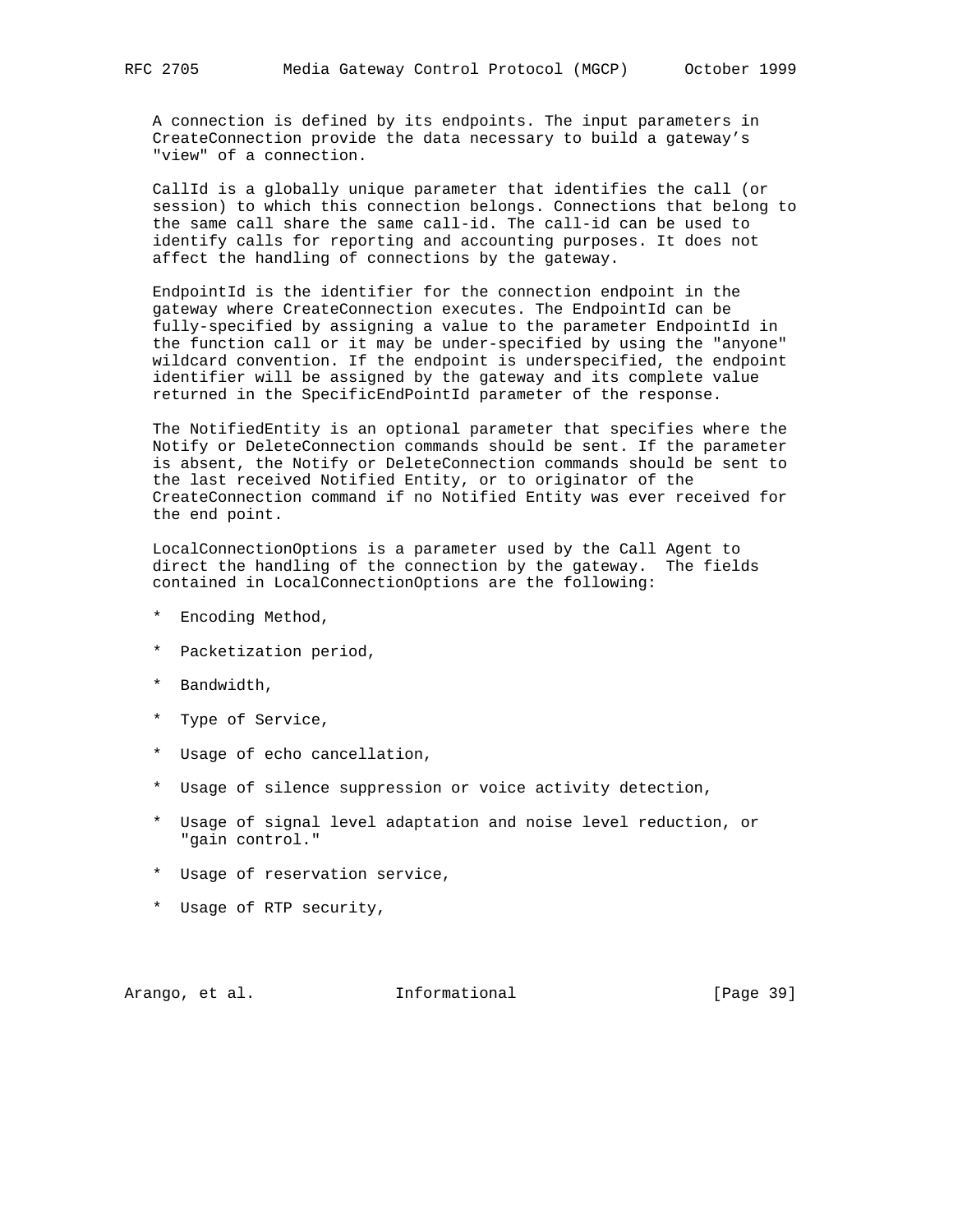\* Type of network used to carry the connection.

 This set of field can be completed by vendor specific optional or mandatory extensions. The encoding of the first three fields, when they are present, will be compatible with the SDP and RTP profiles:

- \* The encoding method shall be specified by using one or several valid encoding names, as defined in the RTP AV Profile or registered with the IANA.
- \* The packetization period is encoded as either the length of time in milliseconds represented by the media in a packet, as specified in the "ptime" parameter of SDP, or as a range value, specifying both the minimum and maximum acceptable packetization periods.
- \* The bandwidth is encoded as either a single value or a range, expressed as an integer number of kilobit per seconds.

For each of the first three fields, the Call Agent has three options:

- \* It may state exactly one value, which the gateway will then use for the connection,
- \* It may provide a loose specification, such as a list of allowed encoding methods or a range of packetization periods,
- \* It may simply provide a bandwidth indication, leaving the choice of encoding method and packetization period to the gateway.

 The bandwidth specification shall not contradict the specification of encoding methods and packetization period. If an encoding method is specified, then the gateway is authorized to use it, even if it results in the usage of a larger bandwidth than specified.

 The LocalConnectionOptions parameter may be absent in the case of a data call.

 The Type of Service specifies the class of service that will be used for the connection. When the connection is transmitted over an IP network, the parameters encodes the 8-bit type of service value parameter of the IP header. When the Type of Service is not specified, the gateway shall use a default or configured value.

 The gateways can be instructed to perform a reservation, for example using RSVP, on a given connection. When a reservation is needed, the call agent will specify the reservation profile that should be used, which is either "controlled load" or "guaranteed service." The

Arango, et al. 1nformational [Page 40]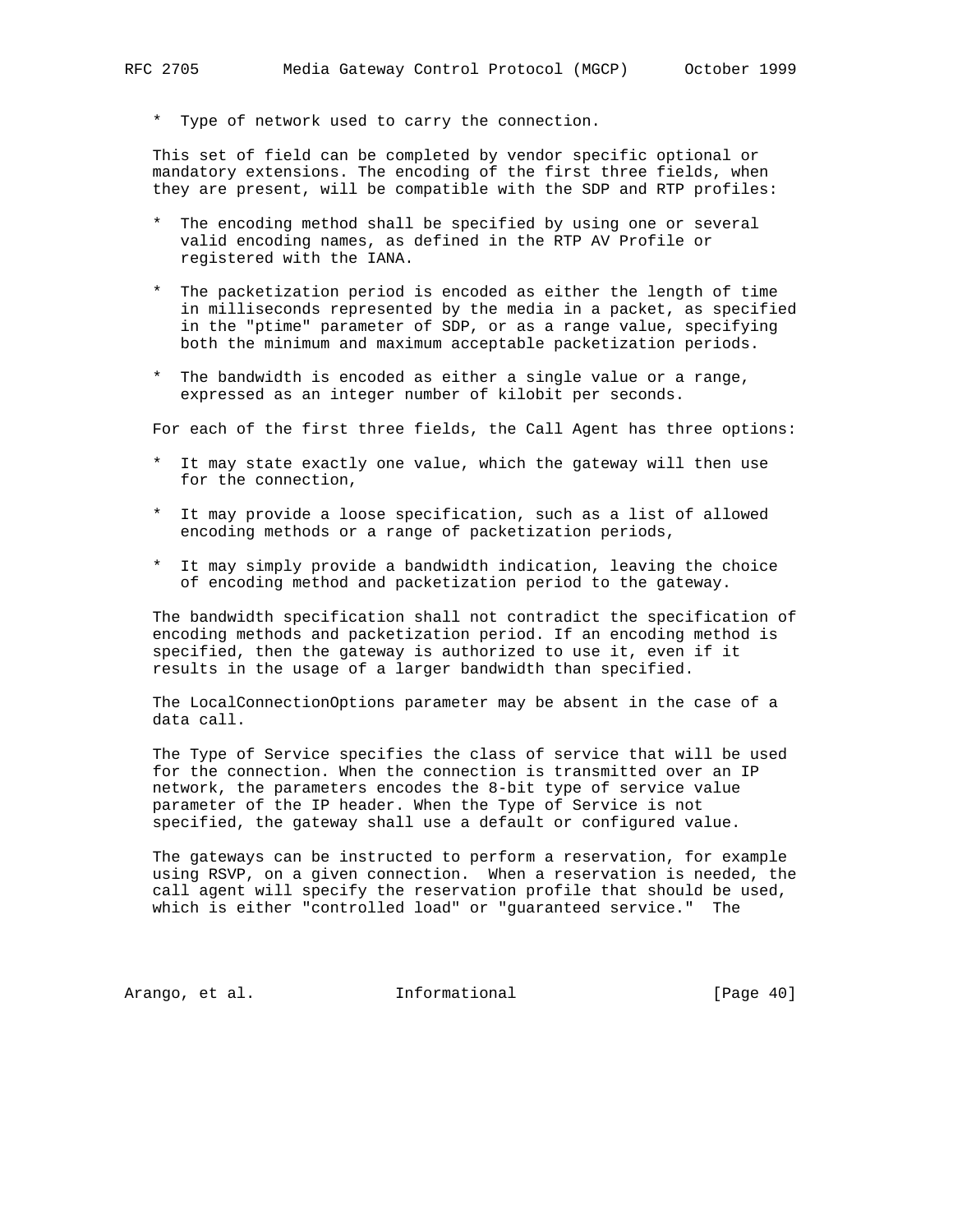absence of reservation can be indicated by asking for the "best effort" service, which is the default value of this parameter. When reservation has been asked on a connection, the gateway will:

- \* start emitting RSVP "PATH" messages if the connection is in "send-only", "send-receive", "conference", "network loop back" or "network continuity test" mode (if a remote connection descriptor has been received,)
- \* start emitting RSVP "RESV" messages as soon as it receives "PATH" messages if the connection is in "receive-only", "send-receive", "conference", "network loop back" or "network continuity test" mode.

 The RSVP filters will be deduced from the characteristics of the connection. The RSVP resource profiles will be deduced from the connection's bandwidth and packetization period.

 By default, the telephony gateways always perform echo cancellation. However, it is necessary, for some calls, to turn off these operations. The echo cancellation parameter can have two values, "on" (when the echo cancellation is requested) and "off" (when it is turned off.)

 The telephony gateways may perform gain control, in order to adapt the level of the signal. However, it is necessary, for example for modem calls, to turn off this function. The gain control parameter may either be specified as "automatic", or as an explicit number of decibels of gain. The default is to not perform gain control, which is equivalent to specifying a gain of 0 decibels.

 The telephony gateways may perform voice activity detection, and avoid sending packets during periods of silence. However, it is necessary, for example for modem calls, to turn off this detection. The silence suppression parameter can have two values, "on" (when the detection is requested) and "off" (when it is turned off.) The default is "off."

 The Call agent can request the gateway to enable encryption of the audio Packets. It does so by providing an key specification, as specified in RFC 2327. By default, encryption is not used.

 The Call Agent may instruct the gateway to prepare the connection on a specified type of network. The type of network is encoded as in the "connection-field" parameter of the SDP standard. Possible values are IN (Internet), ATM and LOCAL. The parameter is optional; if absent, the network is determined by the type of gateway.

Arango, et al. 1nformational 1999 [Page 41]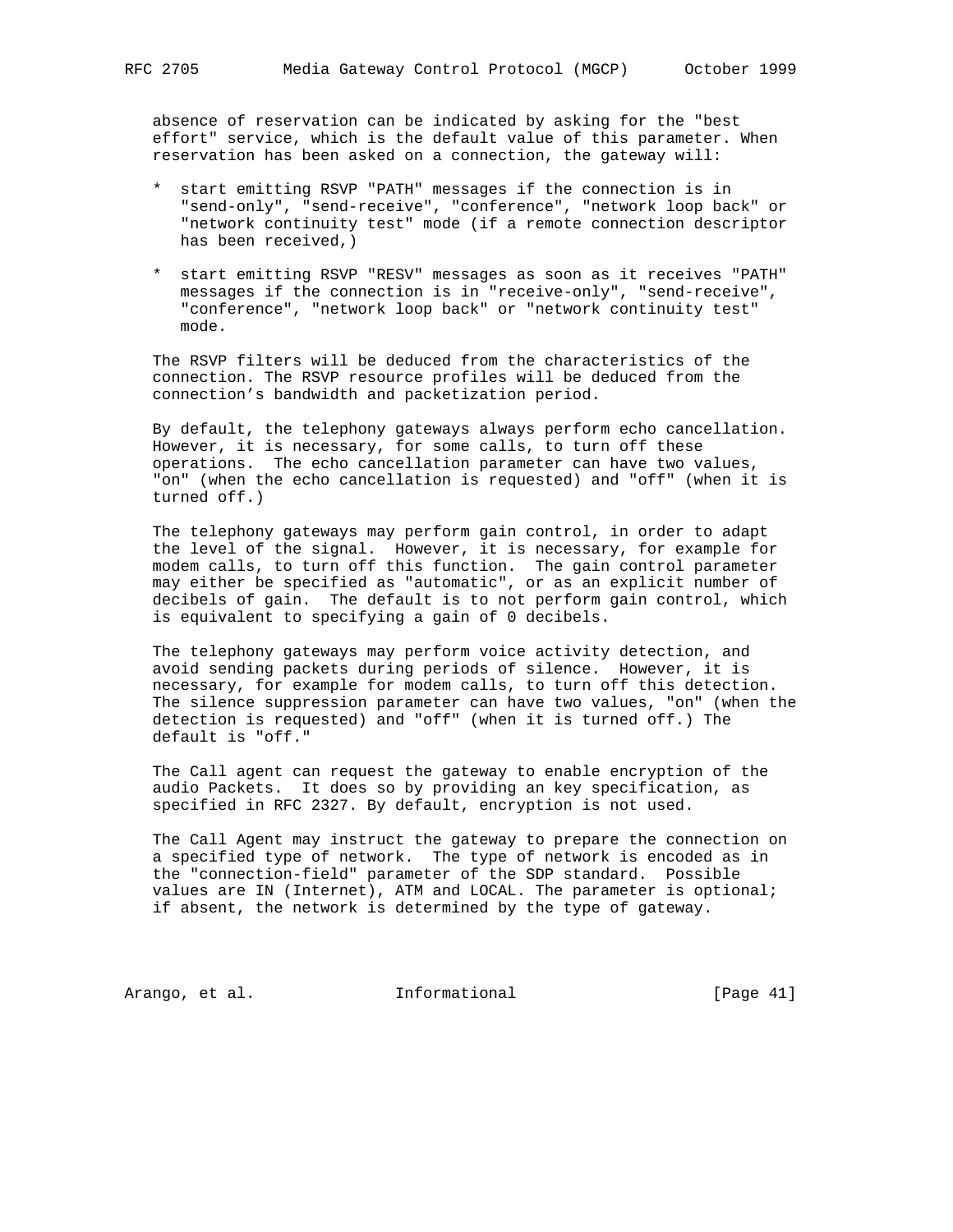RemoteConnectionDescriptor is the connection descriptor for the remote side of a connection, on the other side of the IP network. It includes the same fields as in the LocalConnectionDescriptor, i.e. the fields that describe a session according to the SDP standard. This parameter may have a null value when the information for the remote end is not known yet. This occurs because the entity that builds a connection starts by sending a CreateConnection to one of the two gateways involved in it. For the first CreateConnection issued, there is no information available about the other side of the connection. This information may be provided later via a ModifyConnection call. In the case of data connections (mode=data), this parameter describes the characteristics of the data connection.

 The SecondEndpointId can be used instead of the RemoteConnectionDescriptor to establish a connection between two endpoints located on the same gateway. The connection is by definition a local connection. The SecondEndpointId can be fully specified by assigning a value to the parameter SecondEndpointId in the function call or it may be under-specified by using the "anyone" wildcard convention. If the secondendpoint is underspecified, the second endpoint identifier will be assigned by the gateway and its complete value returned in the SecondEndPointId parameter of the response.

 Mode indicates the mode of operation for this side of the connection. The mode are "send", "receive", "send/receive", "conference", "data", "inactive", "loopback", "continuity test", "network loop back" or "network continuity test." The expected handling of these modes is specified in the introduction of the "Gateway Handling Function" section. Some end points may not be capable of supporting all modes. If the command specifies a mode that the endpoint cannot support, and error shall be returned.

 The gateway returns a ConnectionId, that uniquely identifies the connection within one endpoint, and a LocalConnectionDescriptor, which is a session description that contains information about addresses and RTP ports, as defined in SDP. The LocalConnectionDescriptor is not returned in the case of data connections. The SpecificEndPointId is an optional parameter that identifies the responding endpoint. It can be used when the EndpointId argument referred to a "any of" wildcard name. When a SpecificEndPointId is returned, the Call Agent should use it as the EndpointId value is successive commands referring to this call.

Arango, et al. **Informational** [Page 42]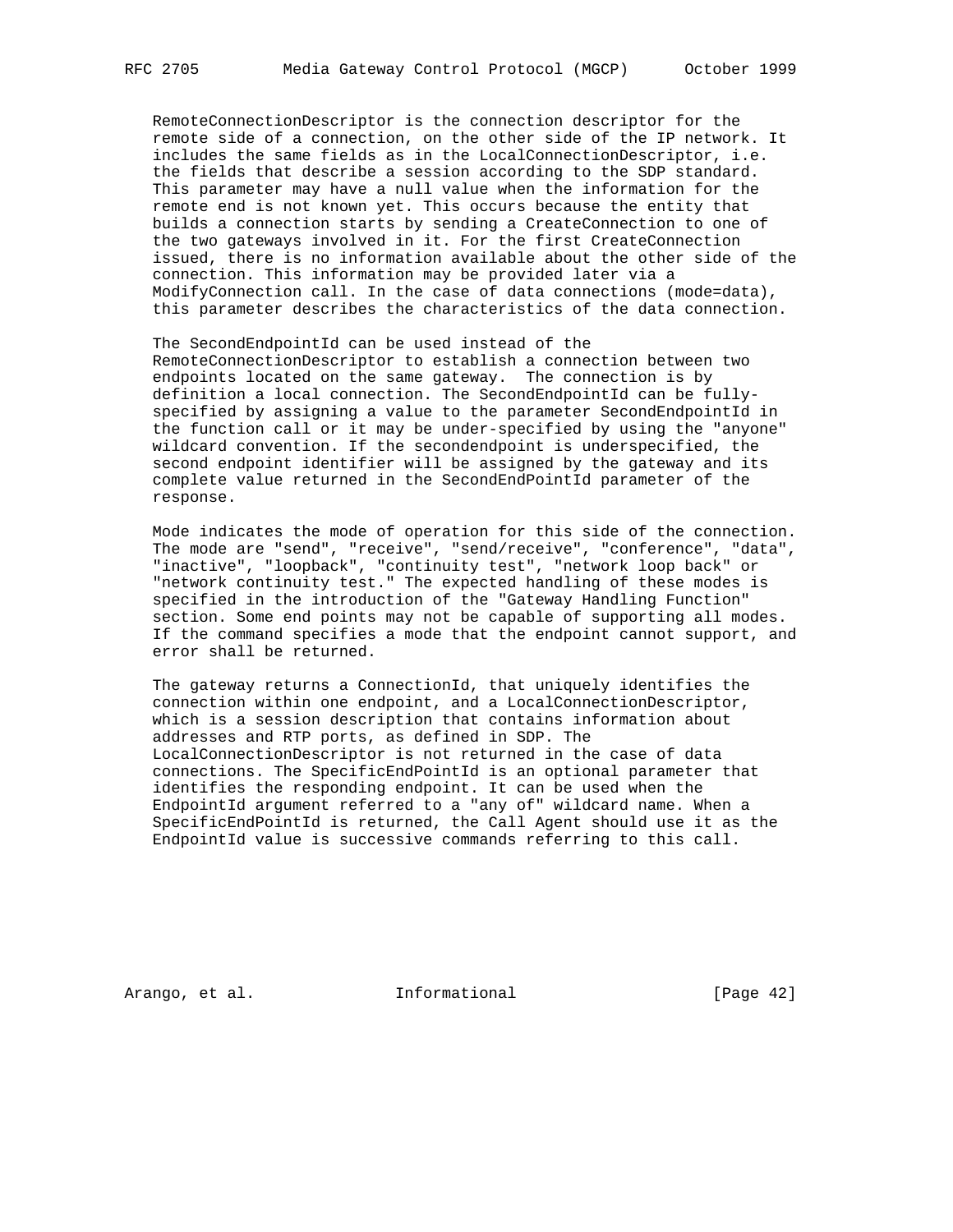When a SecondEndpointId is specified, the command really creates two connections that can be manipulated separately through ModifyConnection and DeleteConnection commands. The response to the creation provides a SecondConnectionId parameter that identifies the second connection.

 After receiving a "CreateConnection" request that did not include a RemoteConnectionDescriptor parameter, a gateway is in an ambiguous situation. Because it has exported a LocalConnectionDescriptor parameter, it can potentially receive packets. Because it has not yet received the RemoteConnectionDescriptor parameter of the other gateway, it does not know whether the packets that it receives have been authorized by the Call Agent. It must thus navigate between two risks, i.e. clipping some important announcements or listening to insane data. The behavior of the gateway is determined by the value of the Mode parameter:

- \* If the mode was set to ReceiveOnly, the gateway should accept the voice signals and transmit them through the endpoint.
- \* If the mode was set to Inactive, Loopback, Continuity Test, the gateway should refuse the voice signals.
- \* If the mode was set to Network Loopback or Network Continuity Test, the gateway should perform the expected echo or Response.

 Note that the mode values SendReceive, Conference, Data and SendOnly don't make sense in this situation. They should be treated as errors, and the command should be rejected (Error code 517).

 The command may optionally contain an encapsulated Notification Request command, in which case a RequestIdentifier parameter will be present, as well as, optionally, the RequestedEvents DigitMap, SignalRequests, QuarantineHandling and DetectEvents parameters. The encapsulated NotificationRequest is executed simultaneously with the creation of the connection. For example, when the Call Agent wants to initiate a call to an residential gateway, it should:

- \* ask the residential gateway to prepare a connection, in order to be sure that the user can start speaking as soon as the phone goes off hook,
- \* ask the residential gateway to start ringing,
- \* ask the residential gateway to notify the Call Agent when the phone goes off-hook.

Arango, et al. **Informational** [Page 43]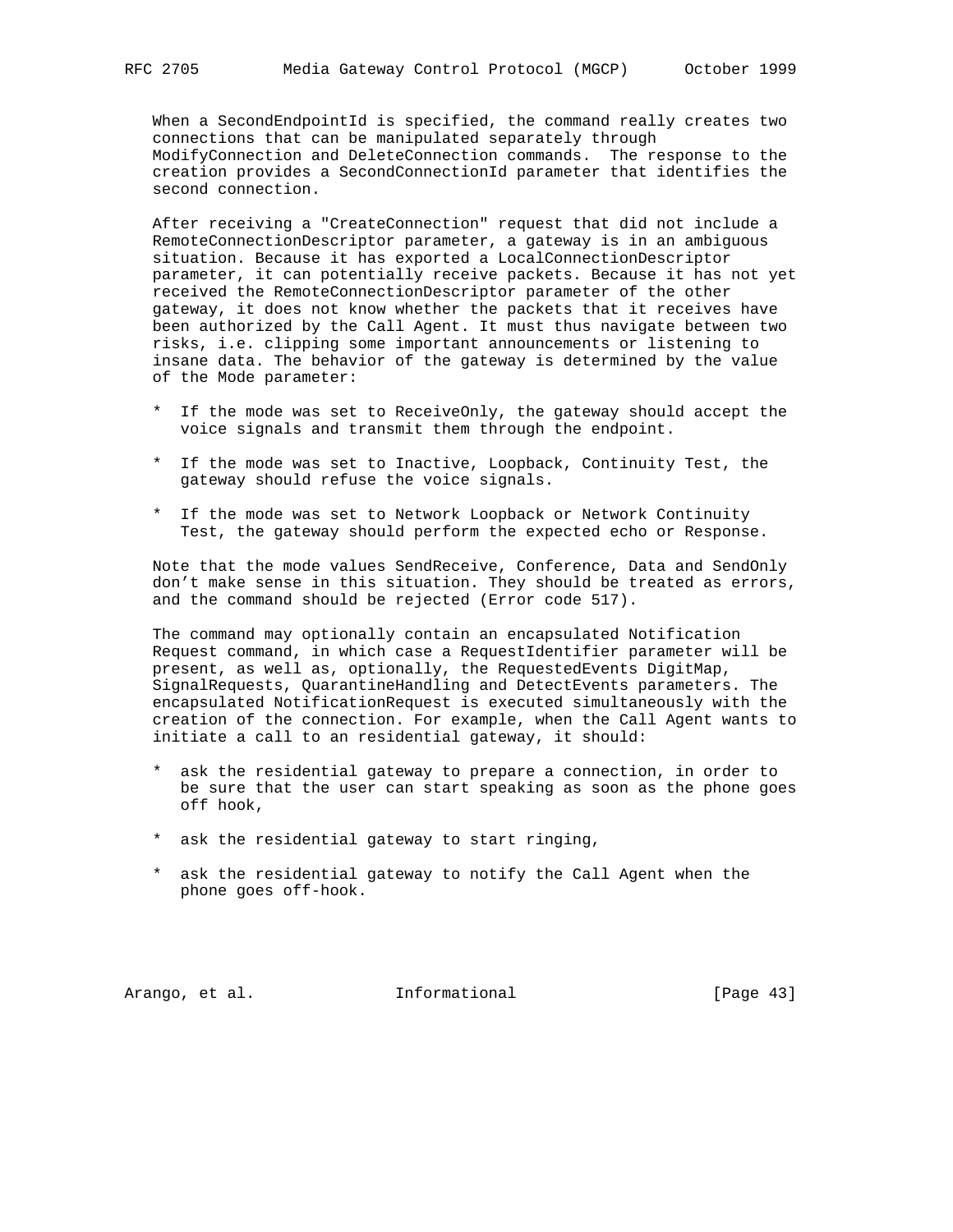This can be accomplished in a single CreateConnection command, by also transmitting the RequestedEvent parameters for the off hook event, and the SignalRequest parameter for the ringing signal.

 When these parameters are present, the creation and the NotificationRequests should be synchronized, which means that bothshould be accepted, or both refused. In our example, the CreateConnection may be refused if the gateway does not have sufficient resources, or cannot get adequate resources from the local network access, and the off-hook Notification-Request can be refused in the glare condition, if the user is already off-hook. In this example, the phone should not ring if the connection cannot be established, and the connection should not be established if the user is already off hook.

 The NotifiedEntity parameter, if present, applies to both the CreateConnection and the NotificationRequest command. It defines the new "notified entity" for the endpoint.

 The command may carry an encapsulated EndpointConfiguration command, that will apply to the same endpoint. When this command is present, the parameters of the EndpointConfiguration command are inserted after the normal parameters of the CreateConnection with the exception of the EndpointId, which is not replicated. The EndpointConfiguration command may be encapsulated together with an encapsulated NotificationRequest command.

 The encapsulated EndpointConfiguration command shares the fate of the CreateConnection command. If the CreateConnection is rejected, the EndpointConfiguration is not executed.

 ReturnCode is a parameter returned by the gateway. It indicates the outcome of the command and consists of an integer number optionally followed by commentary.

## 2.3.4. ModifyConnection

 This command is used to modify the characteristics of a gateway's "view" of a connection. This "view" of the call includes both the local connection descriptors as well as the remote connection descriptor.

Arango, et al. **Informational** [Page 44]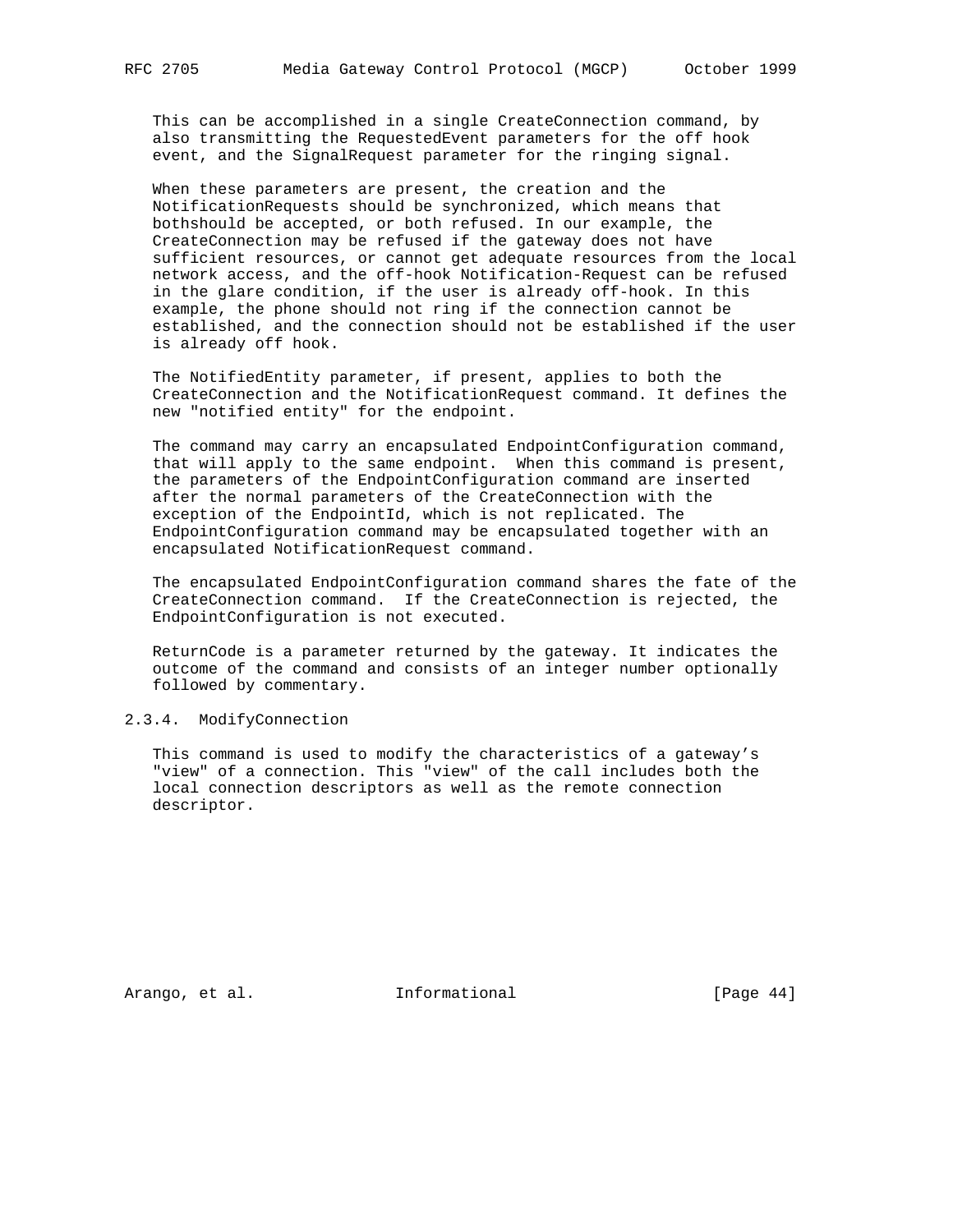ReturnCode, [LocalConnectionDescriptor] <--- ModifyConnection(CallId, EndpointId, ConnectionId, [NotifiedEntity,] [LocalConnectionOptions,] [Mode,] [RemoteConnectionDescriptor,] [Encapsulated NotificationRequest,] [Encapsulated EndpointConfiguration])

 The parameters used are the same as in the CreateConnection command, with the addition of a ConnectionId that identifies the connection within the endpoint. This parameter is returned by the CreateConnection function, as part of the local connection descriptor. It uniquely identifies the connection within the context of the endpoint.

 The EndpointId should be a fully qualified endpoint identifier. The local name shall not use the wildcard convention.

 The ModifyConnection command can be used to affect parameters of a connection in the following ways:

- \* Provide information about the other end of the connection, through the RemoteConnectionDescriptor.
- \* Activate or deactivate the connection, by changing the value of the Mode parameter. This can occur at any time during the connection, with arbitrary parameter values.
- \* Change the sending parameters of the connection, for example by switching to a different coding scheme, changing the packetization period, or modifying the handling of echo cancellation.

 Connections can only be activated if the RemoteConnectionDescriptor has been provided to the gateway. The receive only mode, however, can be activated without the provision of this descriptor.

 The command will only return a LocalConnectionDescriptor if the local connection parameters, such as RTP ports, were modified. (Usage of this feature is actually for further study.)

 The command may optionally contain an encapsulated Notification Request command, in which case a RequestIdentifier parameter will be present, as well as, optionnally, the RequestedEvents DigitMap, SignalRequests, QuarantineHandling and DetectEvents parameters. The

Arango, et al. 1nformational [Page 45]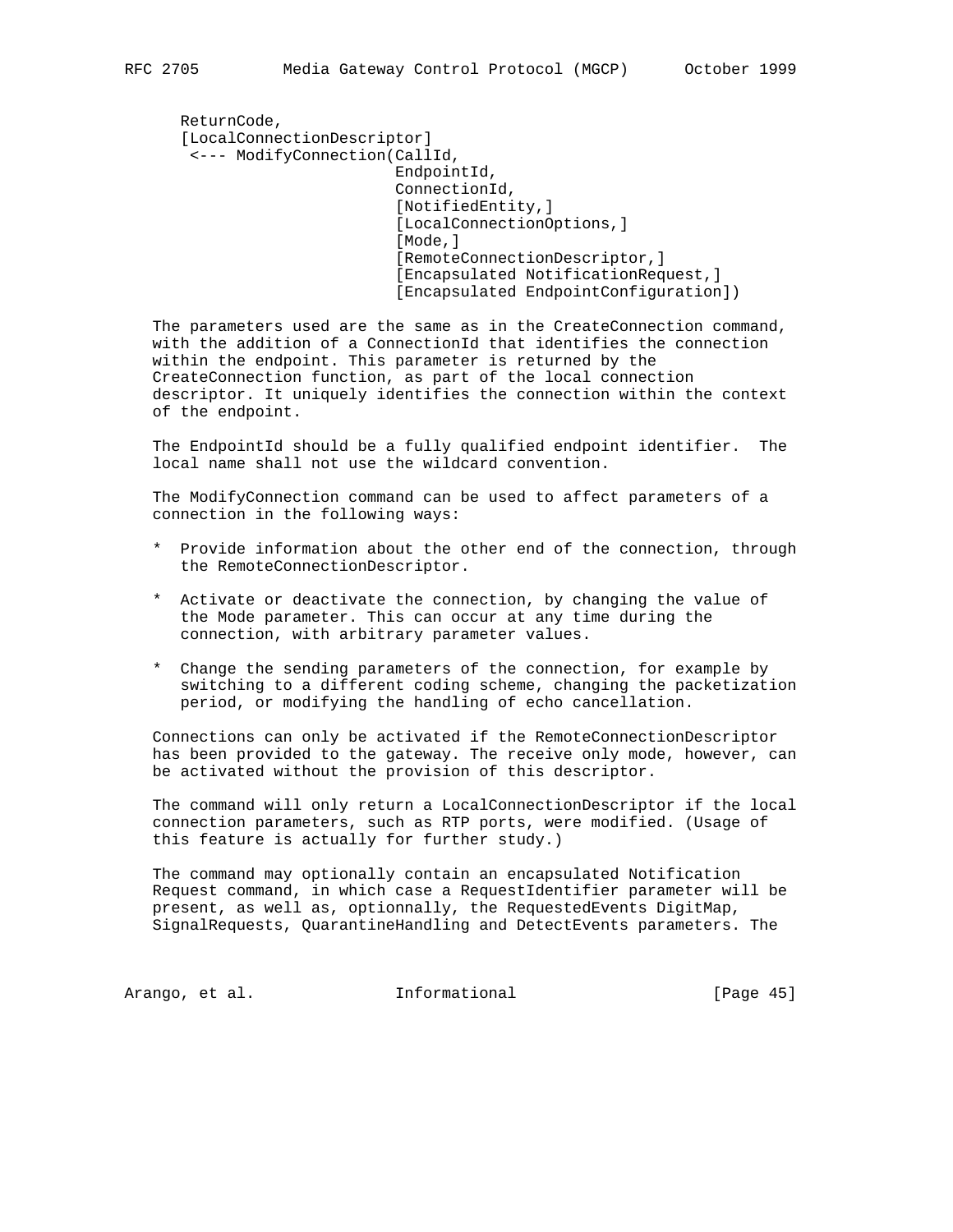encapsulated NotificationRequest is executed simultaneously with the modification of the connection. For example, when a connection is accepted, the calling gateway should be instructed to place the circuit in send-receive mode and to stop providing ringing tones.

 This can be accomplished in a single ModifyConnection command, by also transmitting the RequestedEvent parameters, for the on hook event, and an empty SignalRequest parameter, to stop the provision of ringing tones.

 When these parameters are present, the modification and the NotificationRequests should be synchronized, which means that both should be accepted, or both refused. The NotifiedEntity parameter, if present, applies to both the ModifyConnection and the NotificationRequest command.

 The command may carry an encapsulated EndpointConfiguration command, that will apply to the same endpoint. When this command is present, the parameters of the EndpointConfiguration command are inserted after the normal parameters of the ModifyConnection with the exception of the EndpointId, which is not replicated. The EndpointConfiguration command may be encapsulated together with an encapsulated NotificationRequest command.

 The encapsulated EndpointConfiguration command shares the fate of the ModifyConnection command. If the ModifyConnection is rejected, the EndpointConfiguration is not executed.

 ReturnCode is a parameter returned by the gateway. It indicates the outcome of the command and consists of an integer number optionally followed by commentary.

2.3.5. DeleteConnection (from the Call Agent)

 This command is used to terminate a connection. As a side effect, it collects statistics on the execution of the connection.

 ReturnCode, Connection-parameters <-- DeleteConnection(CallId, EndpointId, ConnectionId, [Encapsulated NotificationRequest,] [Encapsulated EndpointConfiguration])

 The endpoint identifier, in this form of the DeleteConnection command, shall be fully qualified. Wildcard conventions shall not be used.

Arango, et al. 1nformational [Page 46]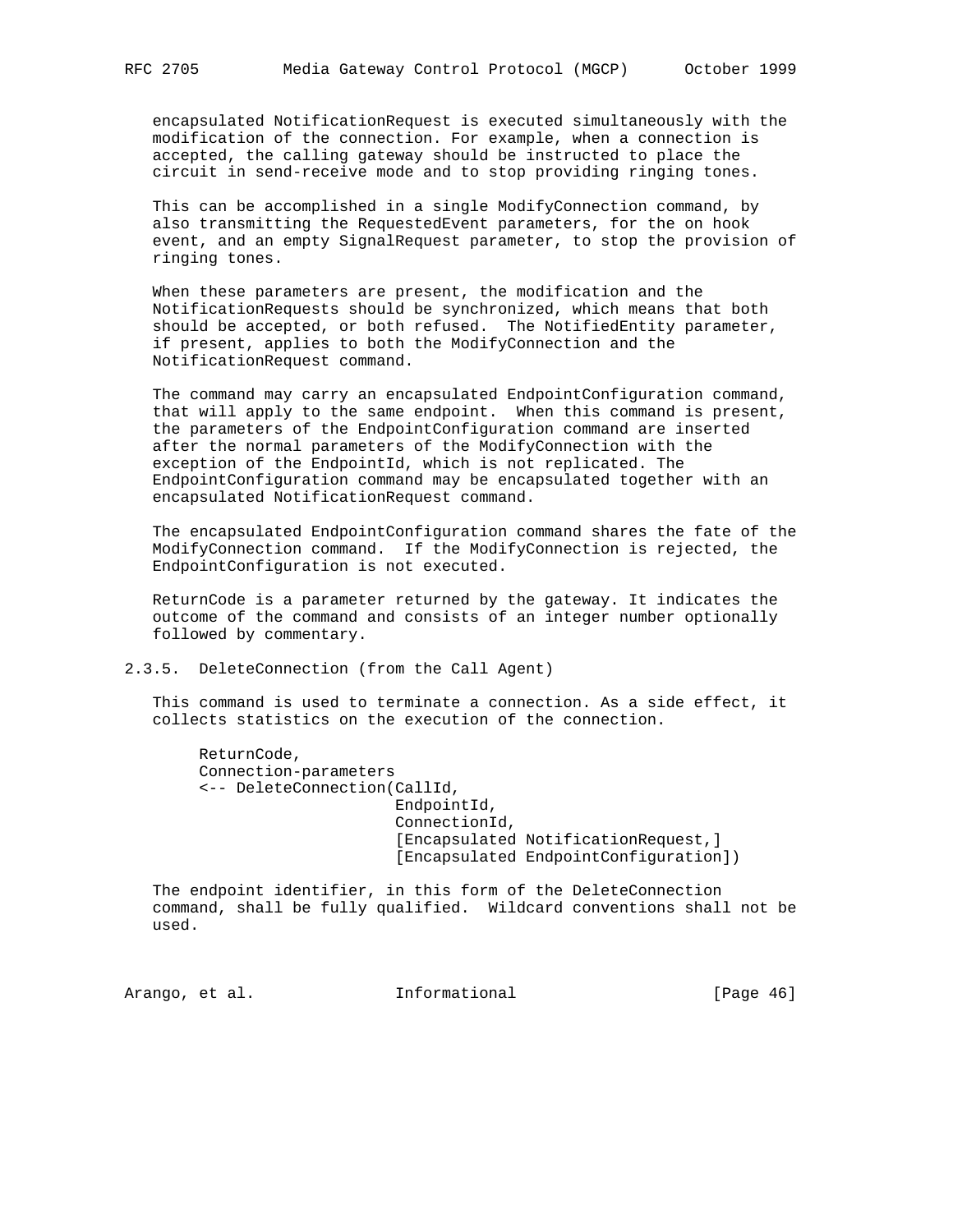In the general case where a connection has two ends, this command has to be sent to both gateways involved in the connection. Some connections, however, may use IP multicast. In this case, they can be deleted individually.

 After the connection has been deleted, any loopback that has been requested for the connection should be cancelled. When all connections to an endpoint have been deleted, that endpoint should be placed in inactive mode.

 In response to the DeleteConnection command, the gateway returns a list of parameters that describe the status of the connection. These parameters are:

Number of packets sent:

 The total number of RTP data packets transmitted by the sender since starting transmission on this connection. The count is not reset if the sender changes its synchronization source identifier (SSRC, as defined in RTP), for example as a result of a Modify command. The value is zero if the connection was set in "receive only" mode.

Number of octets sent:

 The total number of payload octets (i.e., not including header or padding) transmitted in RTP data packets by the sender since starting transmission on this connection. The count is not reset if the sender changes its SSRC identifier, for example as a result of a ModifyConnection command. The value is zero if the connection was set in "receive only" mode.

Number of packets received:

 The total number of RTP data packets received by the sender since starting reception on this connection. The count includes packets received from different SSRC, if the sender used several values. The value is zero if the connection was set in "send only" mode.

Number of octets received:

 The total number of payload octets (i.e., not including header or padding) transmitted in RTP data packets by the sender since starting transmission on this connection. The count includes packets received from different SSRC, if the sender used several values. The value is zero if the connection was set in "send only" mode.

Arango, et al. **Informational** [Page 47]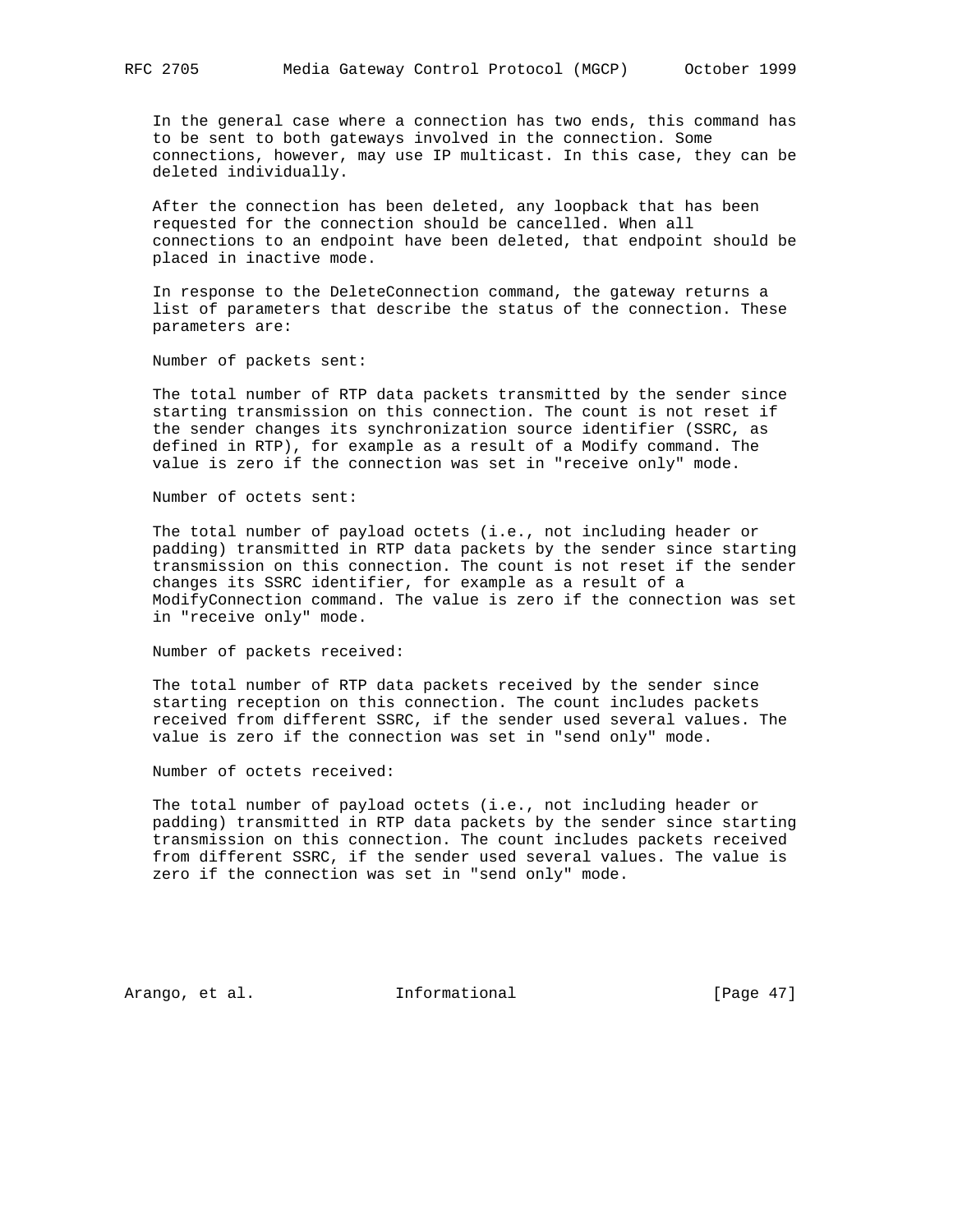## Number of packets lost:

 The total number of RTP data packets that have been lost since the beginning of reception. This number is defined to be the number of packets expected less the number of packets actually received, where the number of packets received includes any which are late or duplicates. The count includes packets received from different SSRC, if the sender used several values. Thus packets that arrive late are not counted as lost, and the loss may be negative if there are duplicates. The count includes packets received from different SSRC, if the sender used several values. The number of packets expected is defined to be the extended last sequence number received, as defined next, less the initial sequence number received. The count includes packets received from different SSRC, if the sender used several values. The value is zero if the connection was set in "send only" mode. This parameter is omitted if the connection was set in "data" mode.

#### Interarrival jitter:

 An estimate of the statistical variance of the RTP data packet interarrival time measured in milliseconds and expressed as an unsigned integer. The interarrival jitter J is defined to be the mean deviation (smoothed absolute value) of the difference D in packet spacing at the receiver compared to the sender for a pair of packets. Detailed computation algorithms are found in RFC 1889. The count includes packets received from different SSRC, if the sender used several values. The value is zero if the connection was set in "send only" mode. This parameter is omitted if the connection was set in "data" mode.

Average transmission delay:

 An estimate of the network latency, expressed in milliseconds. This is the average value of the difference between the NTP timestamp indicated by the senders of the RTCP messages and the NTP timestamp of the receivers, measured when this messages are received. The average is obtained by summing all the estimates, then dividing by the number of RTCP messages that have been received. This parameter is omitted if the connection was set in "data" mode. When the gateway's clock is not synchronized by NTP, the latency value can be computed as one half of the round trip delay, as measured through RTCP. When the gateway cannot compute the one way delay or the round trip delay, the parameter conveys a null value.

For a detailed definition of these variables, refer to RFC 1889.

Arango, et al. **Informational** [Page 48]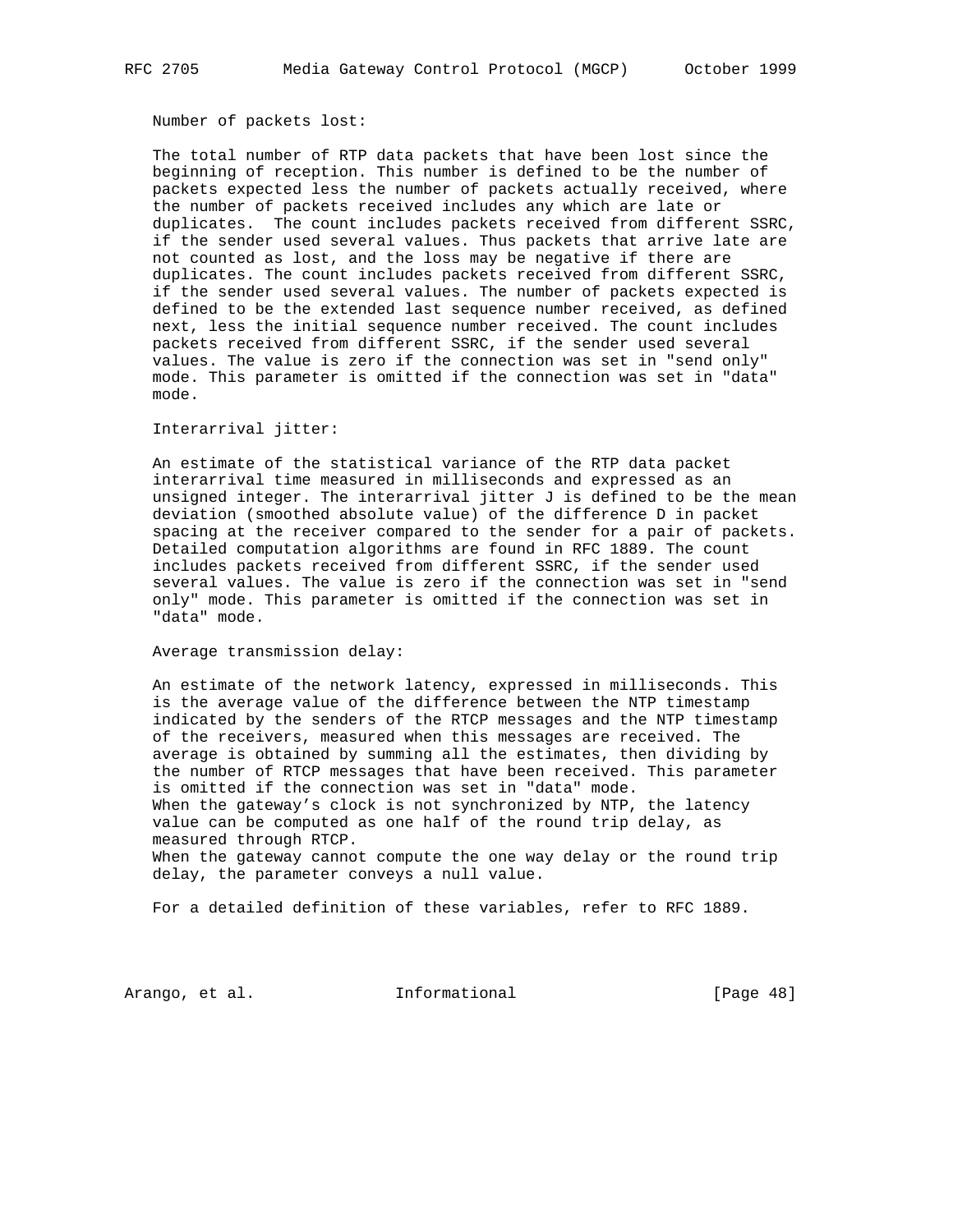When the connection was set up over an ATM network, the meaning of these parameters may change: Number of packets sent: The total number of ATM cells transmitted since starting transmission on this connection. Number of octets sent: The total number of payload octets transmitted in ATM cells. Number of packets received: The total number of ATM cells received since starting reception on this connection. Number of octets received: The total number of payload octets received in ATM cells. Number of packets lost: Should be determined as the number of cell losts, or set to zero if the adaptation layer does not enable the gateway to assess losses. Interarrival jitter: Should be understood as the interarrival jitter between ATM cells. Average transmission delay: The gateway may not be able to assess this parameter over an ATM network. It could simply report a null value. When the connection was set up over an LOCAL interconnect, the meaning of these parameters is defined as follows: Number of packets sent: Not significant. Number of octets sent: The total number of payload octets transmitted over the local connection. Number of packets received: Not significant. Number of octets received: The total number of payload octets received over the connection. Number of packets lost: Not significant. A value of zero is assumed.

Arango, et al. **Informational** [Page 49]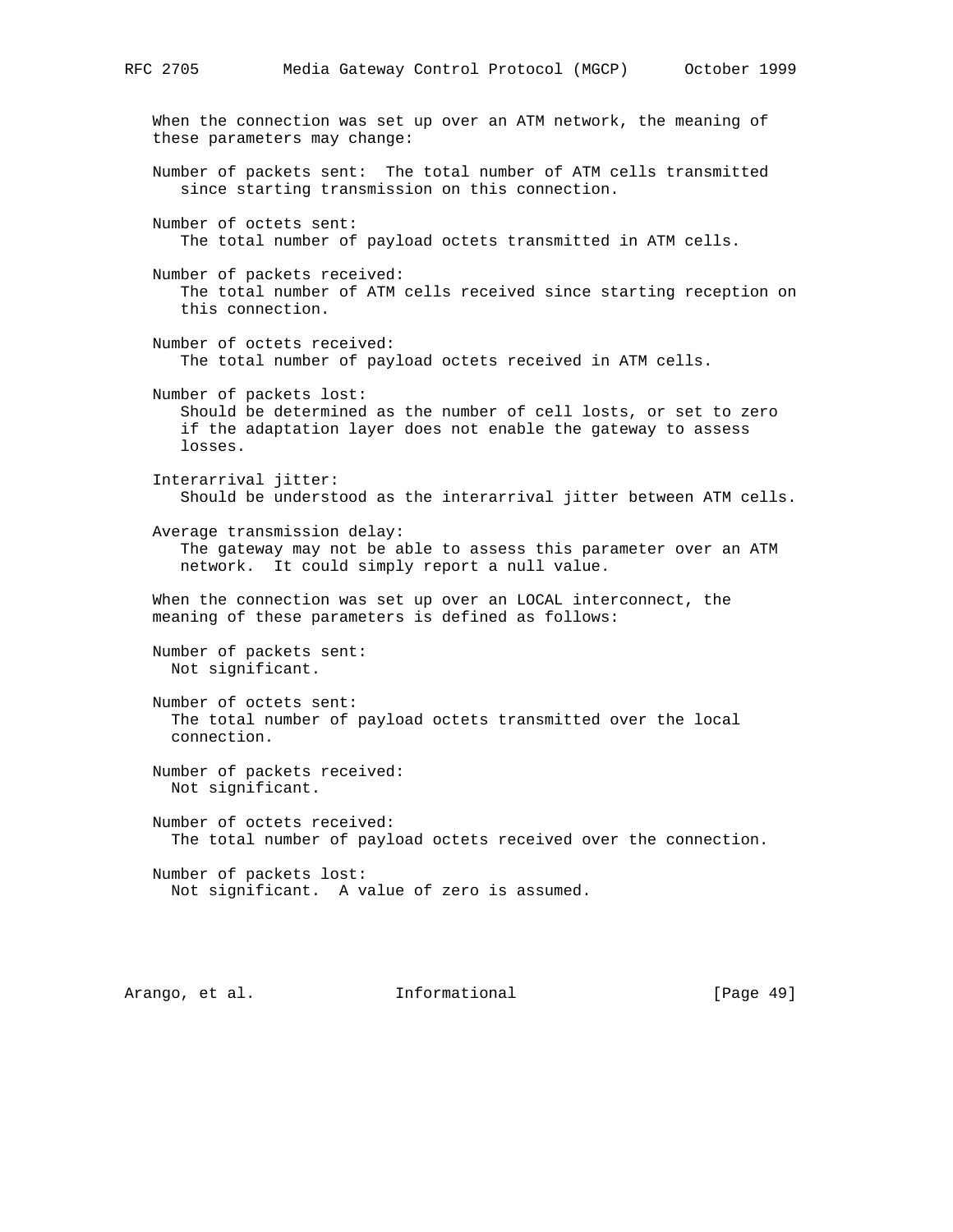Interarrival jitter: Not significant. A value of zero is assumed.

 Average transmission delay: Not significant. A value of zero is assumed.

 The standard set of connection parameters can be extended by the creation of extension parameters.

 The command may optionally contain an encapsulated Notification Request command, in which case a RequestIdentifier parameter will be present, as well as, optionnally, the RequestedEvents DigitMap, SignalRequests, QuarantineHandling and DetectEvents parameters. The encapsulated NotificationRequest is executed simultaneously with the deletion of the connection. For example, when a user hang-up is notified, the gateway should be instructed to delete the connection and to start looking for an off hook event.

 This can be accomplished in a single DeleteConnection command, by also transmitting the RequestedEvent parameters, for the off hook event, and an empty SignalRequest parameter.

 When these parameters are present, the DeleteConnection and the NotificationRequests should be synchronized, which means that both should be accepted, or both refused.

 The command may carry an encapsulated EndpointConfiguration command, that will apply to the same endpoint. When this command is present, the parameters of the EndpointConfiguration command are inserted after the normal parameters of the DeleteConnection with the exception of the EndpointId, which is not replicated. The EndpointConfiguration command may be encapsulated together with an encapsulated NotificationRequest command.

 The encapsulated EndpointConfiguration command shares the fate of the DeleteConnection command. If the DeleteConnection is rejected, the EndpointConfiguration is not executed.

 ReturnCode is a parameter returned by the gateway. It indicates the outcome of the command and consists of an integer number optionally followed by commentary.

Arango, et al. **Informational** [Page 50]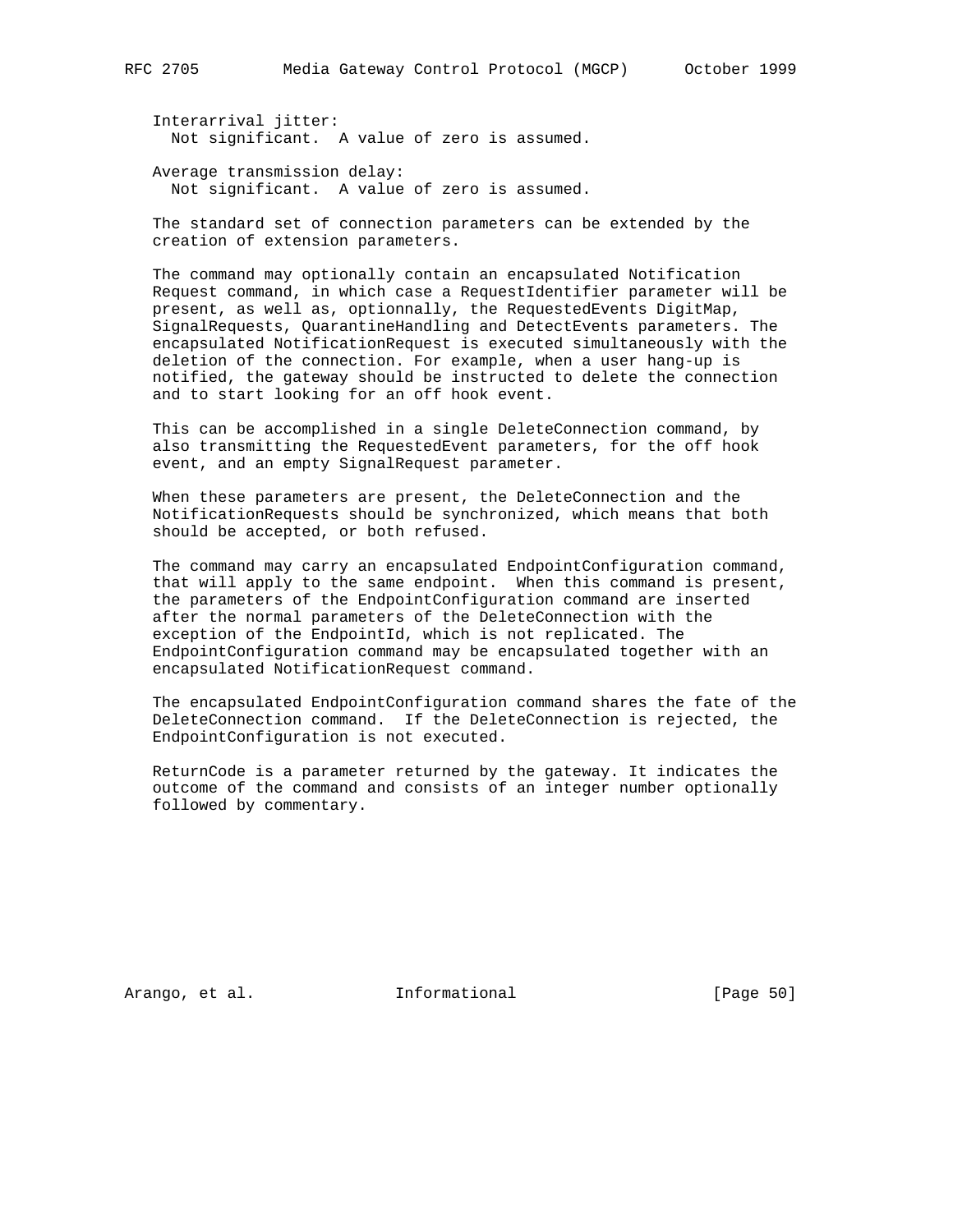2.3.6. DeleteConnection (from the VoIP gateway)

 In some circumstances, a gateway may have to clear a connection, for example because it has lost the resource associated with the connection, or because it has detected that the endpoint no longer is capable or willing to send or receive voice. The gateway terminates the connection by using a variant of the DeleteConnection command:

> ReturnCode, <-- DeleteConnection( CallId, EndpointId, ConnectionId, Reason-code, Connection-parameters)

 In addition to the call, endpoint and connection identifiers, the gateway will also send the call's parameters that would have been returned to the Call Agent in response to a DeleteConnection command. The reason code indicates the cause of the disconnection.

 ReturnCode is a parameter returned by the call agent. It indicates the outcome of the command and consists of an integer number optionally followed by commentary.

2.3.7. DeleteConnection (multiple connections, from the Call Agent)

 A variation of the DeleteConnection function can be used by the Call Agent to delete multiple connections at the same time. The command can be used to delete all connections that relate to a Call for an endpoint:

> ReturnCode, <-- DeleteConnection( CallId, EndpointId)

 It can also be used to delete all connections that terminate in a given endpoint:

> ReturnCode, <-- DeleteConnection( EndpointId)

 Finally, Call Agents can take advantage of the hierarchical naming structure of endoints to delete all the connections that belong to a group of endpoints. In this case, the "local name" component of the EndpointID will be specified using the "all value" wildcarding convention. The "any value" convention shall not be used. For example, if endpoints names are structured as the combination of a physical interface name and a circuit number, as in "X35V3+A4/13",

Arango, et al. **Informational** [Page 51]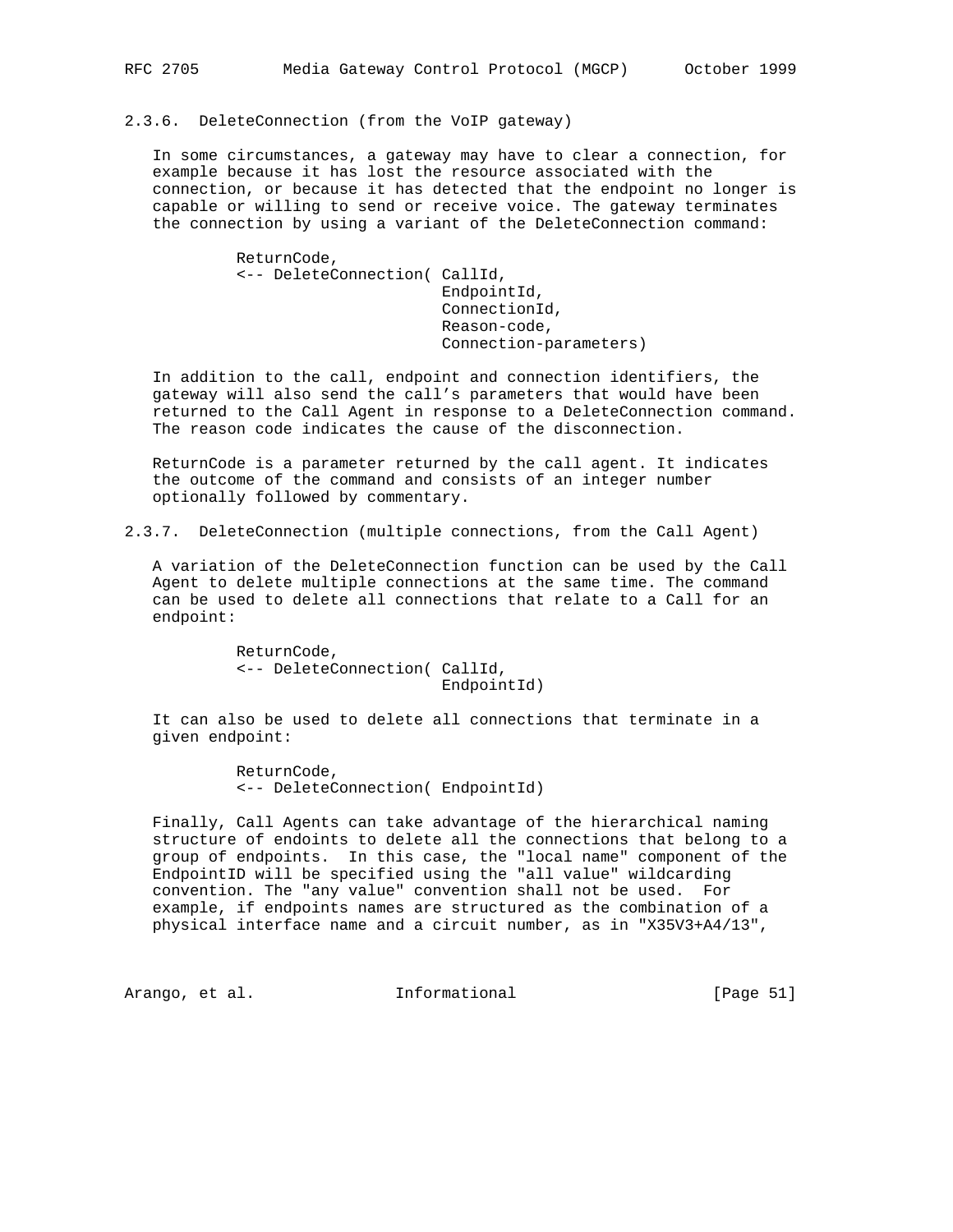the Call Agent may replace the circuit number by a wild card character "\*", as in "X35V3+A4/\*". This "wildcard" command instructs the gateway to delete all the connections that where attached to circuits connected to the physical interface "X35V3+A4".

 After the connections have been deleted, the endpoint should be placed in inactive mode. Any loopback that has been requested for the connections should be cancelled.

 This command does not return any individual statistics or call parameters.

 ReturnCode is a parameter returned by the gateway. It indicates the outcome of the command and consists of an integer number optionally followed by commentary.

2.3.8. Audit Endpoint

 The AuditEndPoint command can be used by the Call Agent to find out the status of a given endpoint.

> ReturnCode, EndPointIdList|{ [RequestedEvents,] [DigitMap,] [SignalRequests,] [RequestIdentifier,] [NotifiedEntity,] [ConnectionIdentifiers,] [DetectEvents,] [ObservedEvents,] [EventStates,] [BearerInformation,] [RestartReason,] [RestartDelay,] [ReasonCode,] [Capabilities]} <--- AuditEndPoint(EndpointId, [RequestedInfo])

 The EndpointId identifies the endpoint that is being audited. The "all of" wildcard convention can be used to start auditing of a group of endpoints. If this convention is used, the gateway should return the list of endpoint identifiers that match the wildcard in the EndPointIdList parameter. It shall not return any parameter specific to one of these endpoints.

Arango, et al. **Informational** [Page 52]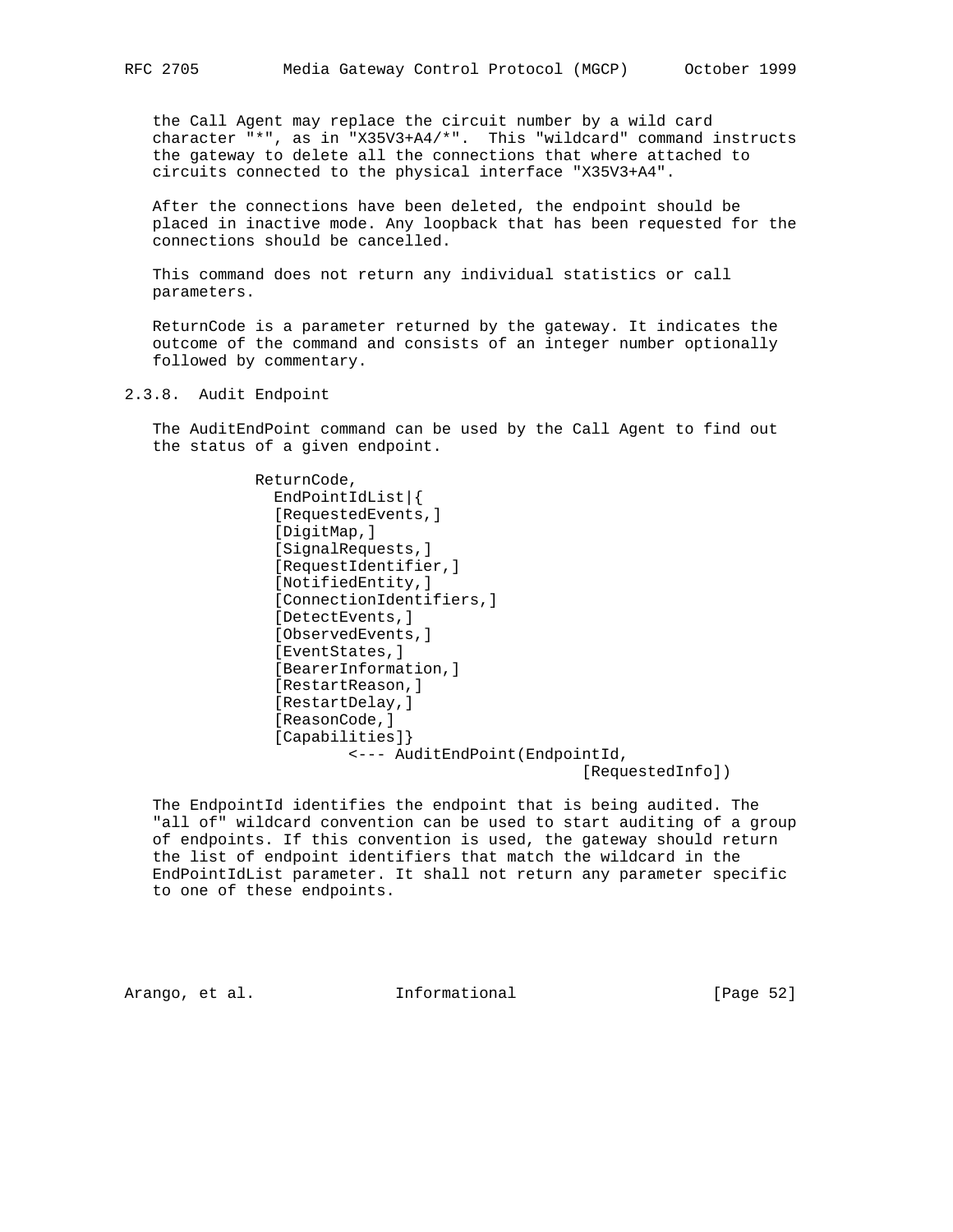When a non-wildcard EndpointId is specified, the (possibly empty) RequestedInfo parameter describes the information that is requested for the EndpointId specified. The following endpoint info can be audited with this command:

 RequestedEvents, DigitMap, SignalRequests, RequestIdentifier, NotifiedEntity, ConnectionIdentifiers, DetectEvents, ObservedEvents, EventStates, RestartReason, RestartDelay, ReasonCode, and Capabilities.

 The response will in turn include information about each of the items for which auditing info was requested:

- \* RequestedEvents: The current value of RequestedEvents the endpoint is using including the action associated with each event. Persistent events are included in the list.
- \* DigitMap: the digit map the endpoint is currently using.
- \* SignalRequests: A list of the; Time-Out signals that are currently active, On/Off signals that are currently "on" for the endpoint (with or without parameter), and any pending Brief signals. Time- Out signals that have timed-out, and currently playing Brief signals are not included.
- \* RequestIdentifier, the RequestIdentifier for the last Notification Request received by this endpoint (includes NotificationRequest encapsulated in Connection handling primitives). If no notification request has been received, the value zero will be returned.
- \* QuarantineHandling, the QuarantineHandling for the last NotificationRequest received by this endpoint.
- \* DetectEvents, the list of events that are currently detected in quarantine mode.
- \* NotifiedEntity, the current notified entity for the endpoint.
- \* ConnectionIdentifiers, the list of ConnectionIdentifiers for all connections that currently exist for the specified endpoint.
- \* ObservedEvents: the current list of observed events for the endpoint.

Arango, et al. 1nformational [Page 53]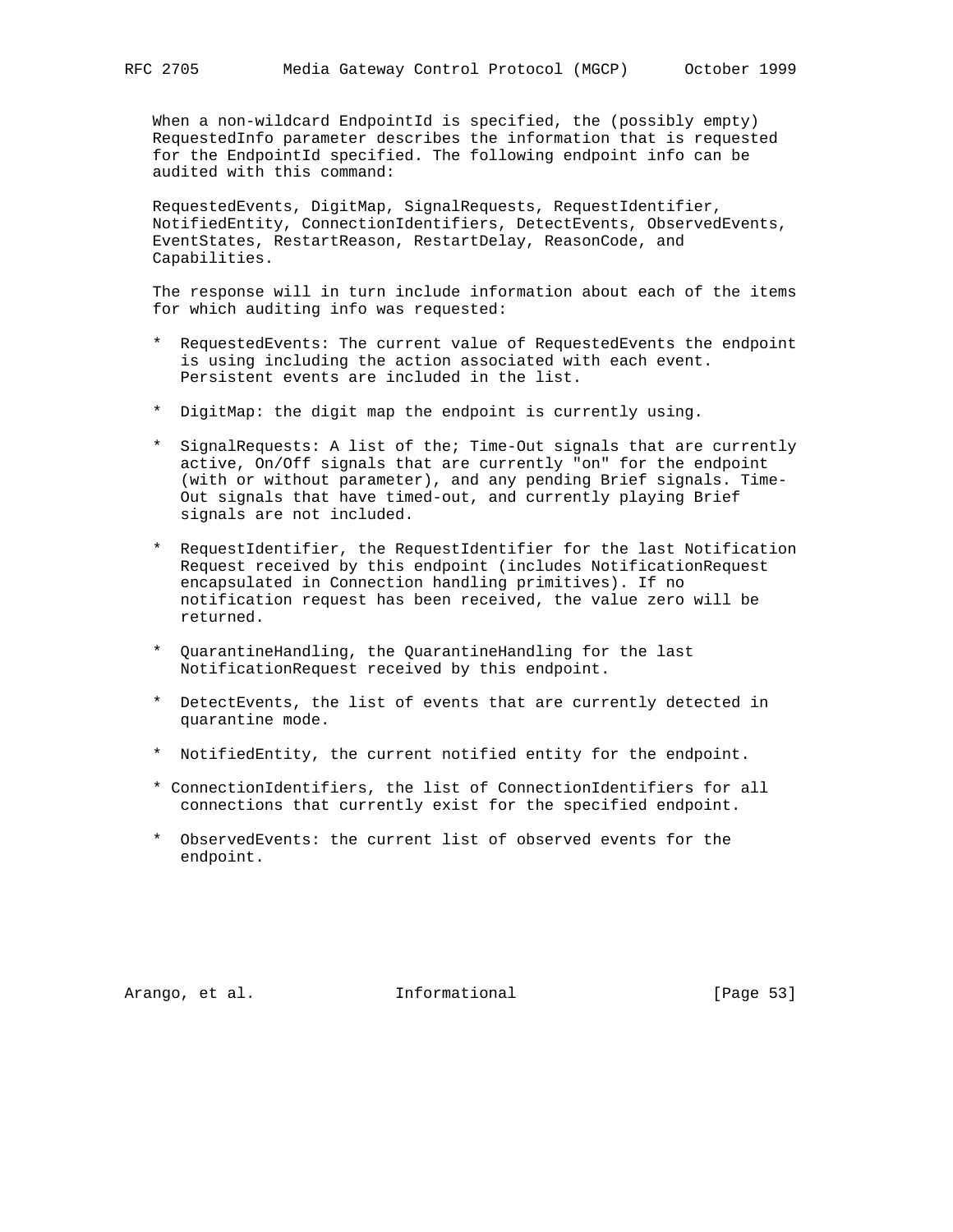- \* EventStates: For events that have auditable states associated with them, the event corresponding to the state the endpoint is in, e.g., off-hook if the endpoint is off-hook. The definition of the individual events will state if the event in question has an auditable state associated with it.
- \* BearerInformation: the value of the last received BearerInformation parameter for this endpoint.
- \* RestartReason: the value of the restart reason parameter in the last RestartInProgress command issued by the endpoint, "restart" indicating a fully functional endpoint.
- \* RestartDelay: the value of the restart delay parameter if a RestartInProgress command was issued by the endpoint at the time of the response, or zero if the command would not include this parameter.
- \* ReasonCode:the value of the Reason-Code parameter in the last RestartInProgress or DeleteConnection command issued by the gateway for the endpoint, or the special value 000 if the endpoint's state is nominal.
- \* The capabilities for the endpoint similar to the LocalConnectionOptions parameter and including event packages and connection modes. If there is a need to specify that some parameters, such as e.g., silence suppression, are only compatible with some
- \* codecs, then the gateway will return several capability sets:

 Compression Algorithm: a list of supported codecs. The rest of the parameters will apply to all codecs specified in this list.

 Packetization Period: A single value or a range may be specified.

 Bandwidth: A single value or a range corresponding to the range for packetization periods may be specified (assuming no silence suppression).

 Echo Cancellation: Whether echo cancellation is supported or not.

 Silence Suppression: Whether silence suppression is supported or not.

Type of Service: Whether type of service is supported or not.

Arango, et al. 1nformational [Page 54]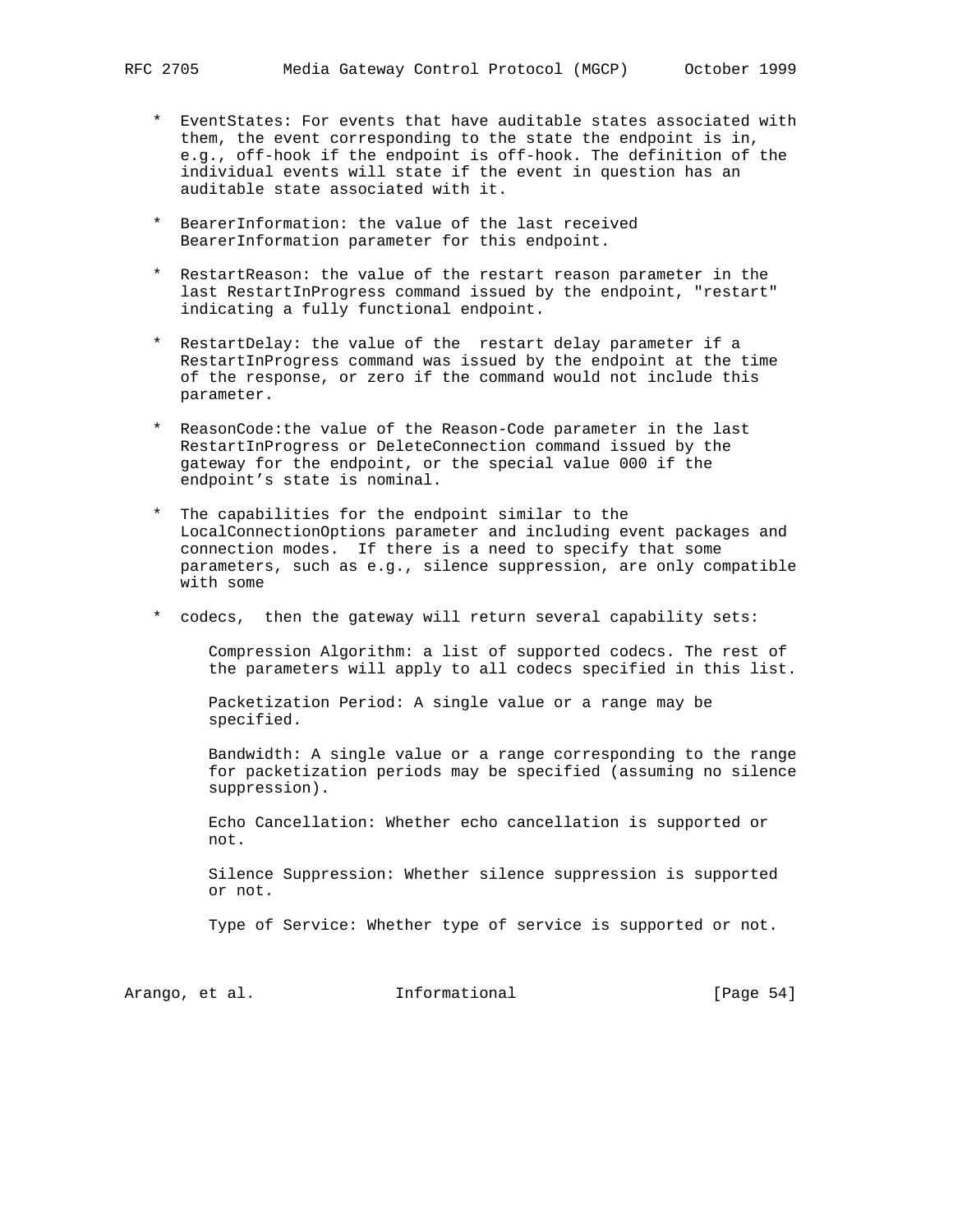Event Packages: A list of event packages supported. The first event package in the list will be the default package.

Modes: A list of supported connection modes.

 The Call Agent may then decide to use the AuditConnection command to obtain further information about the connections.

 If no info was requested and the EndpointId refers to a valid endpoint, the gateway simply returns a positive acknowledgement.

 If no NotifiedEntity has been specified in the last NotificationRequest, the notified entity defaults to the source address of the last NotificationRequest command received for this connection.

 ReturnCode is a parameter returned by the gateway. It indicates the outcome of the command and consists of an integer number optionally followed by commentary.

#### 2.3.9. Audit Connection

 The AuditConnection command can be used by the Call Agent to retrieve the parameters attached to a connection:

> ReturnCode, [CallId,] [NotifiedEntity,] [LocalConnectionOptions,] [Mode,] [RemoteConnectionDescriptor,] [LocalConnectionDescriptor,] [ConnectionParameters] <--- AuditConnection(EndpointId, ConnectionId, RequestedInfo)

 The EndpointId parameter specifies the endpoint that handles the connection. The wildcard conventions shall not be used.

 The ConnectionId parameter is the identifier of the audited connection, within the context of the specified endpoint.

 The (possibly empty) RequestedInfo describes the information that is requested for the ConnectionId within the EndpointId specified. The following connection info can be audited with this command:

Arango, et al. **Informational** [Page 55]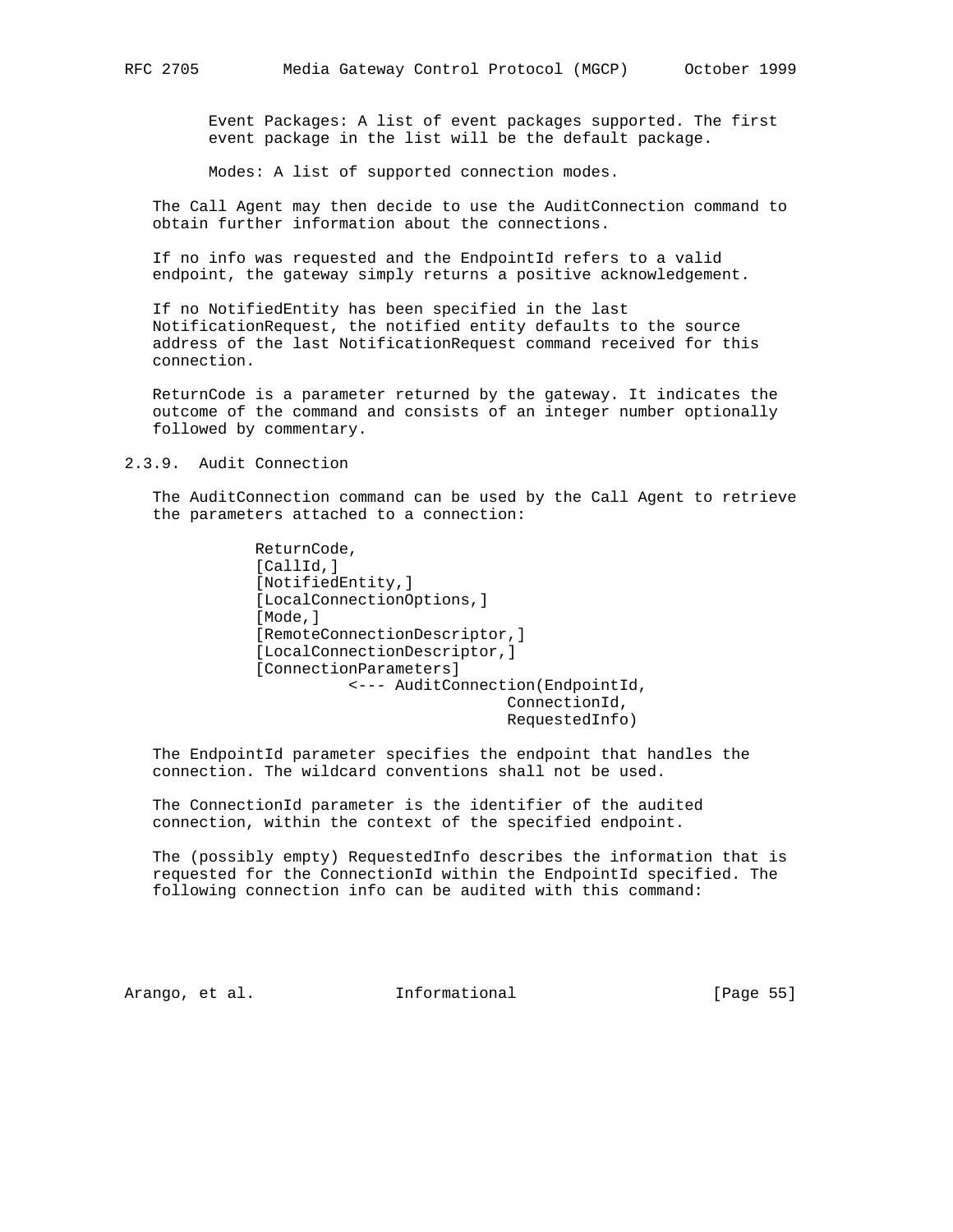CallId, NotifiedEntity, LocalConnectionOptions, Mode, RemoteConnectionDescriptor, LocalConnectionDescriptor, ConnectionParameters

 The AuditConnectionResponse will in turn include information about each of the items auditing info was requested for:

- \* CallId, the CallId for the call the connection belongs to.
- \* NotifiedEntity, the current notified entity for the Connection.
- \* LocalConnectionOptions, the LocalConnectionOptions that was supplied for the connection.
- \* Mode, the current mode of the connection.
- \* RemoteConnectionDescriptor, the RemoteConnectionDescriptor that was supplied to the gateway for the connection.
- \* LocalConnectionDescriptor, the LocalConnectionDescriptor the gate way supplied for the connection.
- \* ConnectionParameters, the current value of the connection parameters for the connection.

 If no info was requested and the EndpointId is valid, the gateway simply checks that the connection exists, and if so returns a positive acknowledgement.

 If no NotifiedEntity has been specified for the connection, the notified entity defaults to the source address of the last connection handling command received for this connection.

 ReturnCode is a parameter returned by the gateway. It indicates the outcome of the command and consists of an integer number optionally followed by commentary.

#### 2.3.10. Restart in progress

 The RestartInProgress command is used by the gateway to signal that An endpoint, or a group of endpoint, is taken in or out of service.

> ReturnCode, [NotifiedEntity] <------- RestartInProgress ( EndPointId, RestartMethod, [RestartDelay,] [Reason-code])

Arango, et al. 1nformational [Page 56]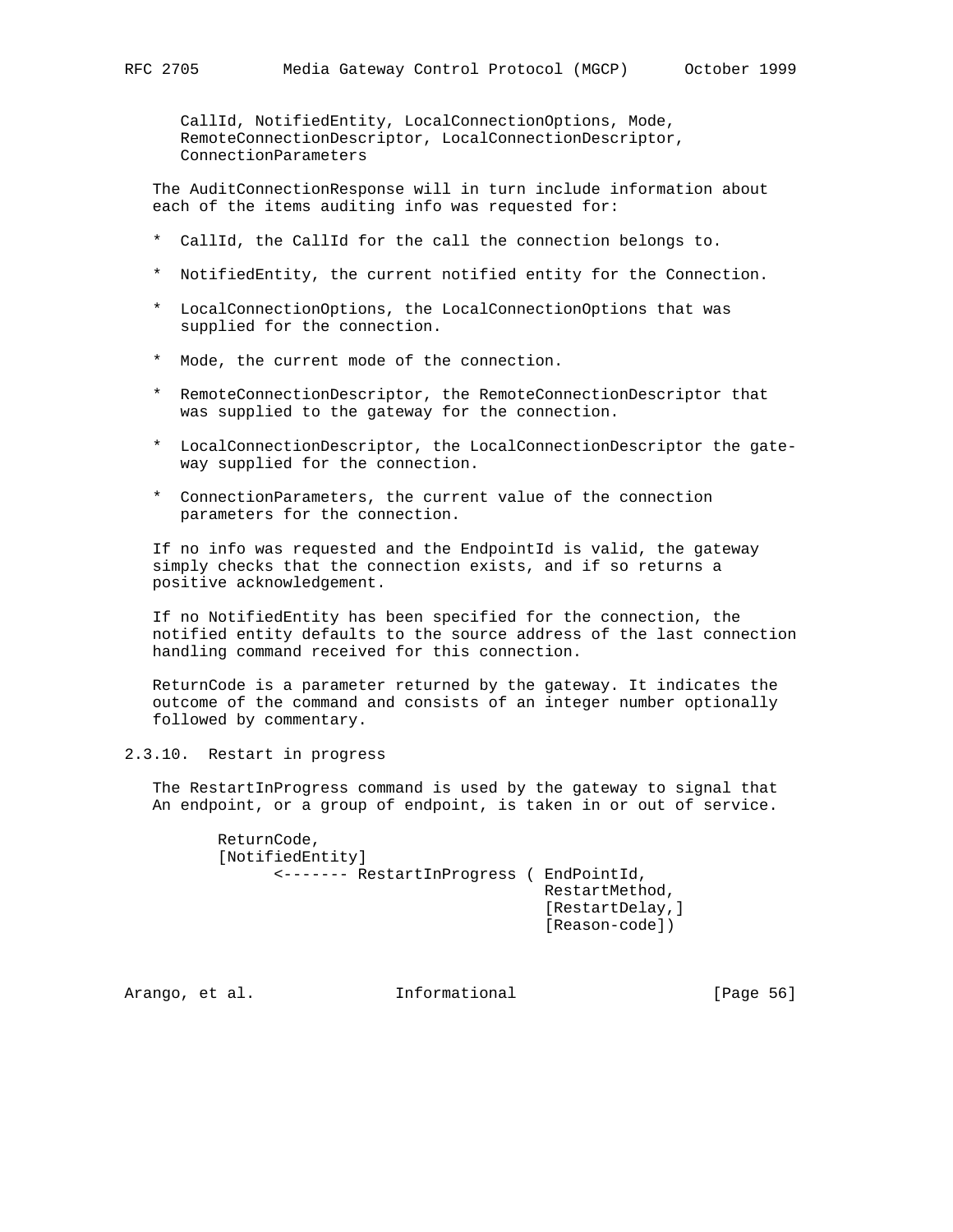The EndPointId identifies the endpoint that are taken in or out of service. The "all of" wildcard convention may be used to apply the command to a group of endpoint, such as for example all endpoints that are attached to a specified interface, or even all endpoints that are attached to a given gateway. The "any of" wildcard convention shall not be used.

 The RestartMethod parameter specified the type of restart. Three values have been defined:

- \* A "graceful" restart method indicates that the specified endpoints will Be taken out of service after the specified delay. The established connections are not yet affected, but the Call Agent should refrain to establish new connections, and should try to gracefully tear down the existing connections.
- \* A "forced" restart method indicates that the specified endpoints are taken abruptely out of service. The established connections, if any, are lost.
- \* A "restart" method indicates that service will be restored on the endpoints after the specified "restart delay." There are no connections that are currently established on the endpoints.
- \* A "disconnected" method indicates that the endpoint has become disconnected and is now trying to establish connectivity. The "restart delay" specifies the number of seconds the endpoint has been disconnected. Established connections are not affected.
- \* A "cancel-graceful" method indicates that a gateway is canceling a previously issued "graceful" restart command.

 The optional "restart delay" parameter is expressed as a number of seconds. If the number is absent, the delay value should be considered null. In the case of the "graceful" method, a null delay indicates that the call agent should simply wait for the natural termination of the existing connections, without establishing new connections. The restart delay is always considered null in the case of the "forced" method.

 A restart delay of null for the "restart" method indicates that service has already been restored. This typically will occur after gateway startup/reboot.

The optional reason code parameter the cause of the restart.

Arango, et al. 1nformational [Page 57]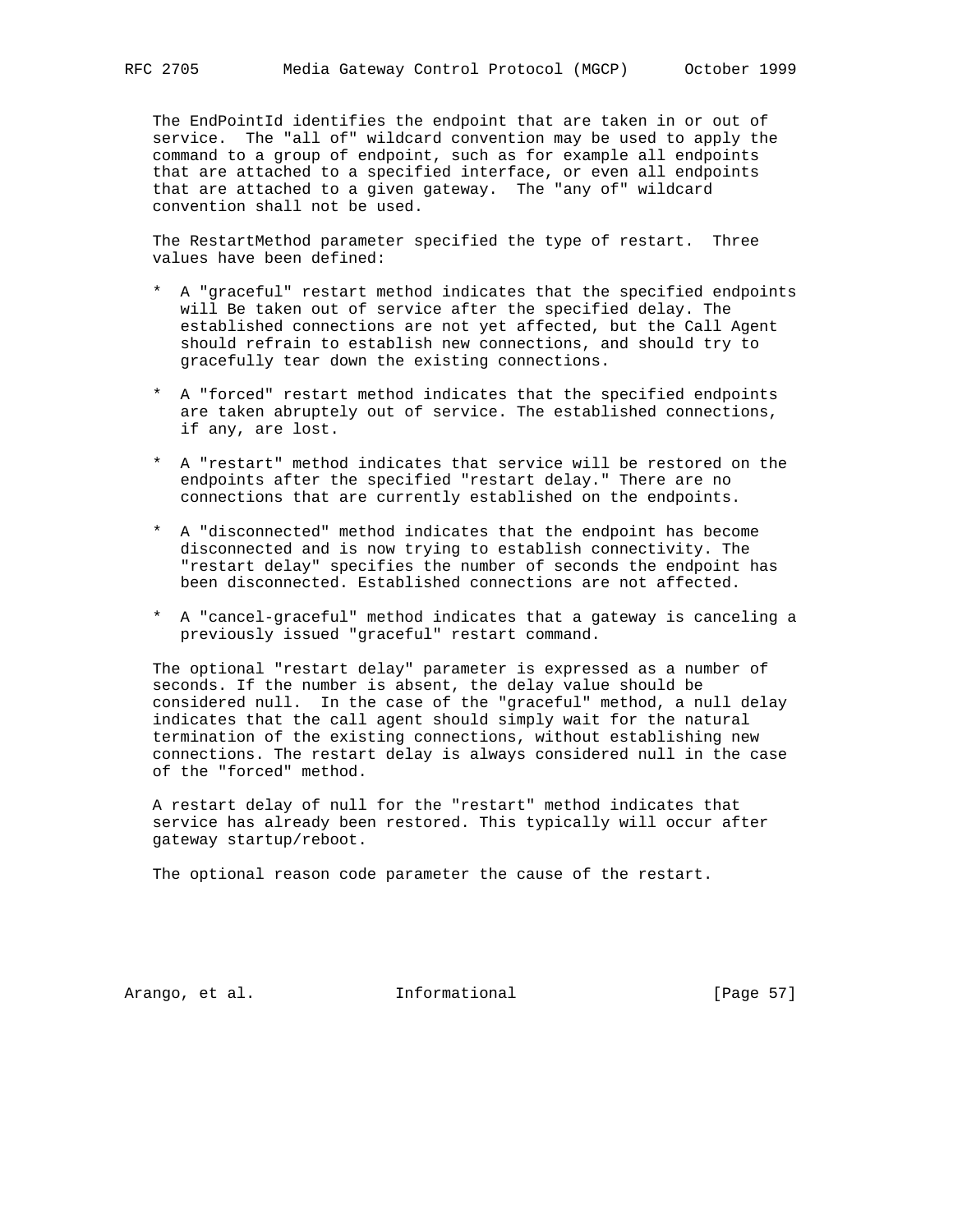Gateways SHOULD send a "graceful" or "forced" RestartInProgress message as a courtesy to the Call Agent when they are taken out of service, e.g., by being shutdown, or taken out of service by a network management system, although the Call Agent cannot rely on always receiving such messages. Gateways MUST send a "restart" RestartInProgress message with a null delay to their Call Agent when they are back in service according to the restart procedure specified in Section 4.3.4 - Call Agents can rely on receiving this message. Also, gateways MUST send a "disconnected" RestartInProgress message to their current "notified entity" according to the "disconnected" procedure specified in Section 4.3.5. The "restart delay" parameter MUST NOT be used with the "forced" restart method.

 The RestartInProgress message will be sent to the current notified entity for the EndpointId in question. It is expected that a default Call Agent, i.e., notified entity, has been provisioned for each endpoint so, after a reboot, the default Call Agent will be the notified entity for each endpoint. Gateways should take full advantage of wild- carding to minimize the number of RestartInProgress messages generated when multiple endpoints in a gateway restart and the endpoints are managed by the same Call Agent.

 ReturnCode is a parameter returned by the gateway. It indicates the outcome of the command and consists of an integer number optionally followed by commentary.

 A NotifiedEntity may additionally be returned with the response from the Call Agent:

- \* If the response indicated success (return code 200 transaction executed), the restart procedure has completed, and the NotifiedEntity returned is the new "notified entity" for the endpoint(s).
- \* If the response from the Call Agent indicated an error, the restart procedure is not yet complete, and must therefore be initiated again. If a NotifiedEntity parameter was returned, it then specifies the new "notified entity" for the endpoint(s), which must consequently be used when retrying the restart procedure.
- 2.4. Return codes and error codes.

 All MGCP commands are acknowledged. The acknowledgment carries a return code, which indicates the status of the command. The return code is an integer number, for which four ranges of values have been defined:

Arango, et al. 1nformational [Page 58]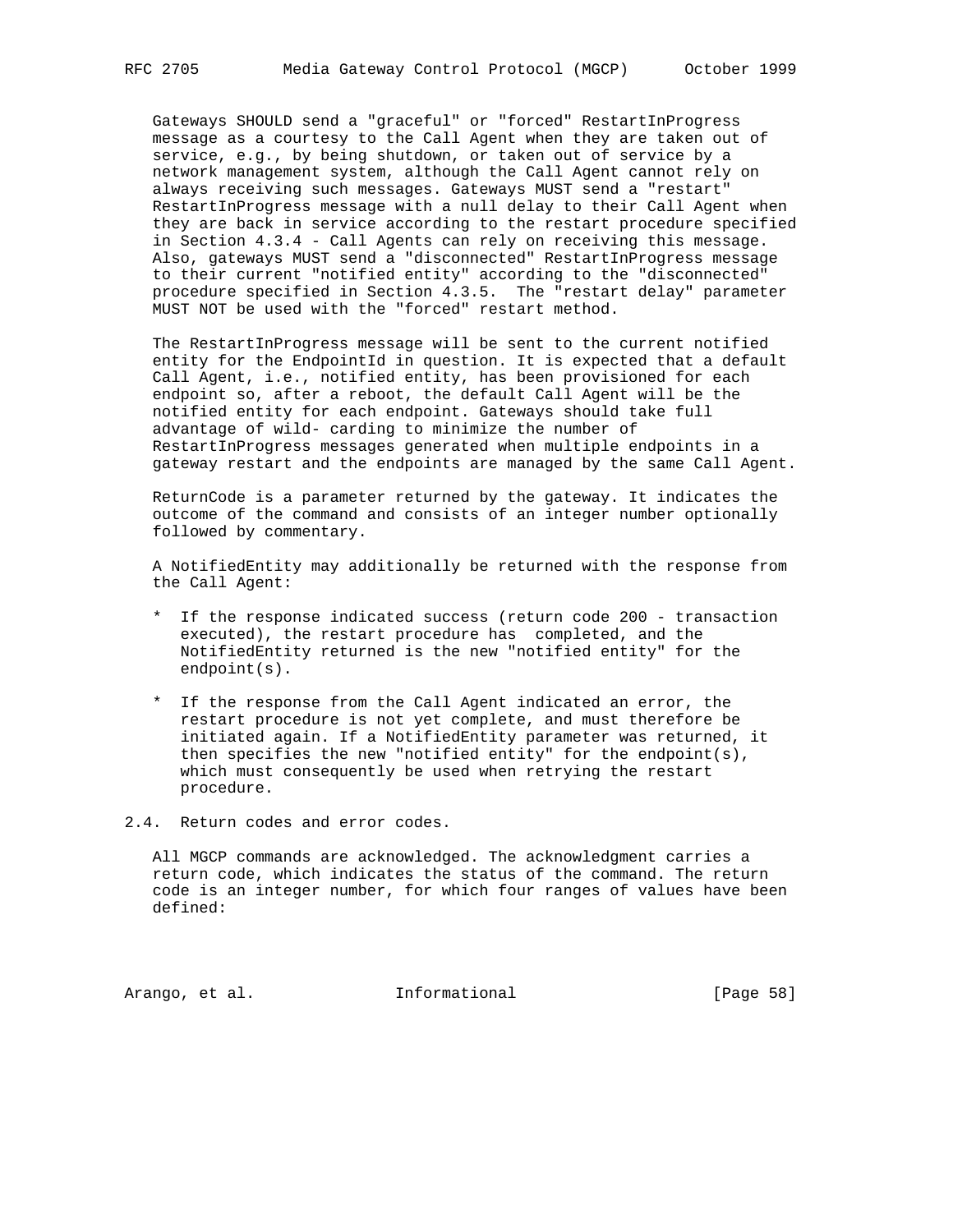- \* values between 100 and 199 indicate a provisional response,
- \* values between 200 and 299 indicate a successful completion,
- \* values between 400 and 499 indicate a transient error,
- \* values between 500 and 599 indicate a permanent error.

 The values that have been already defined are listed in the following list:

- 100 The transaction is currently being executed. An actual completion message will follow on later.
- 200 The requested transaction was executed normally.
- 250 The connection was deleted.
- 400 The transaction could not be executed, due to a transient error.
- 401 The phone is already off hook
- 402 The phone is already on hook
- 403 The transaction could not be executed, because the endpoint does not have sufficient resources at this time
- 404 Insufficient bandwidth at this time
- 500 The transaction could not be executed, because the endpoint is unknown.
- 01 The transaction could not be executed, because the endpoint is not ready.
- 502 The transaction could not be executed, because the endpoint does not have sufficient resources
- 510 The transaction could not be executed, because a protocol error was detected.
- 11 The transaction could not be executed, because the command contained an unrecognized extension.
- 512 The transaction could not be executed, because the gateway is not equipped to detect one of the requested events.

Arango, et al. 1nformational [Page 59]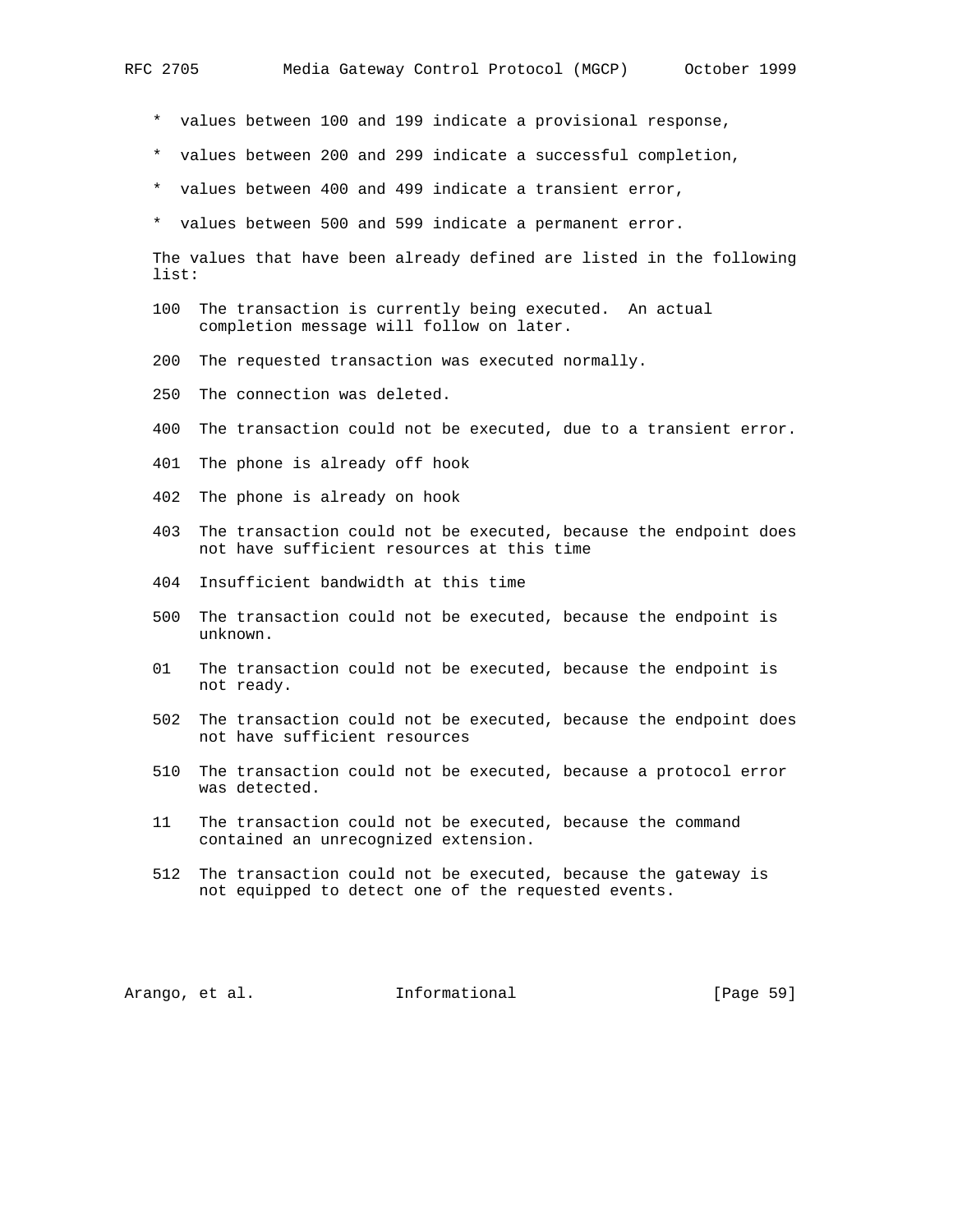- 513 The transaction could not be executed, because the gateway is not equipped to generate one of the requested signals.
- 514 The transaction could not be executed, because the gateway cannot send the specified announcement.
- 515 The transaction refers to an incorrect connection-id (may have been already deleted)
- 516 The transaction refers to an unknown call-id.
- 517 Unsupported or invalid mode.
- 518 Unsupported or unknown package.
- 519 Endpoint does not have a digit map.
- 520 The transaction could not be executed, because the endpoint is "restarting".
- 521 Endpoint redirected to another Call Agent.
- 522 No such event or signal.
- 523 Unknown action or illegal combination of actions
- 524 Internal inconsistency in LocalConnectionOptions
- 525 Unknown extension in LocalConnectionOptions
- 526 Insufficient bandwidth
- 527 Missing RemoteConnectionDescriptor
- 528 Incompatible protocol version
- 529 Internal hardware failure
- 530 CAS signaling protocol error.
- 531 failure of a grouping of trunks (e.g. facility failure).

Arango, et al. 1nformational [Page 60]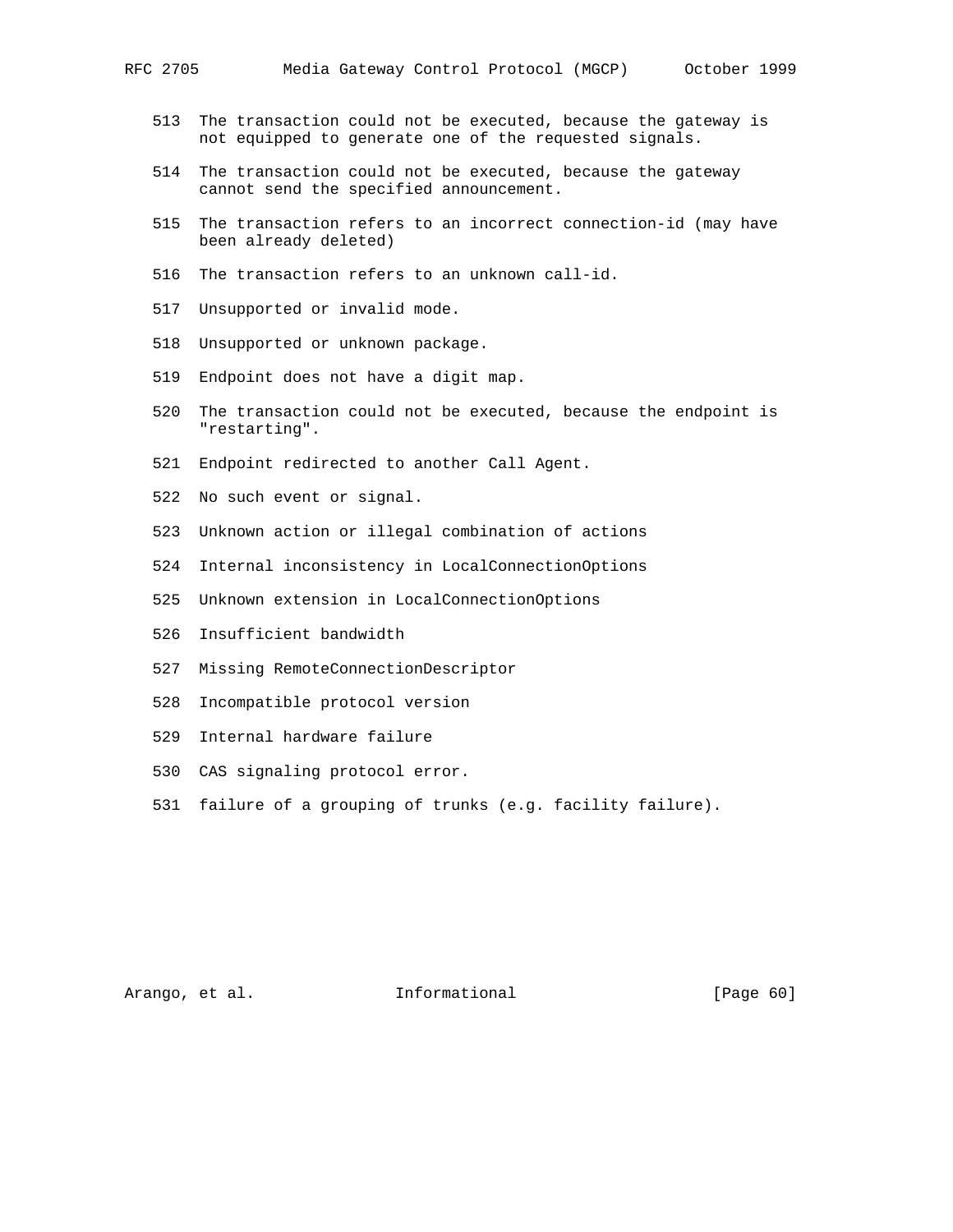#### 2.5. Reason Codes

 Reason-codes are used by the gateway when deleting a connection to inform the Call Agent about the reason for deleting the connection. They may also be used in a RestartInProgress command, to inform the gateway of the Restart's reason. The reason code is an integer number, and the following values have been defined:

- 000 Endpoint state is nominal. (This code is used only in response to audit requests.)
- 900 Endpoint malfunctioning
- 901 Endpoint taken out of service
- 902 Loss of lower layer connectivity (e.g., downstream sync)
- 3. Media Gateway Control Protocol

 The MGCP implements the media gateway control interface as a set of transactions. The transactions are composed of a command and a mandatory response. There are eight types of command:

- \* CreateConnection
- \* ModifyConnection
- \* DeleteConnection
- \* NotificationRequest
- \* Notify
- \* AuditEndpoint
- \* AuditConnection
- \* RestartInProgress

 The first four commands are sent by the Call Agent to a gateway. The Notify command is sent by the gateway to the Call Agent. The gateway may also send a DeleteConnection as defined in 2.3.6. The Call Agent may send either of the Audit commands to the gateway. The Gateway may send a RestartInProgress command to the Call Agent.

Arango, et al. **Informational** [Page 61]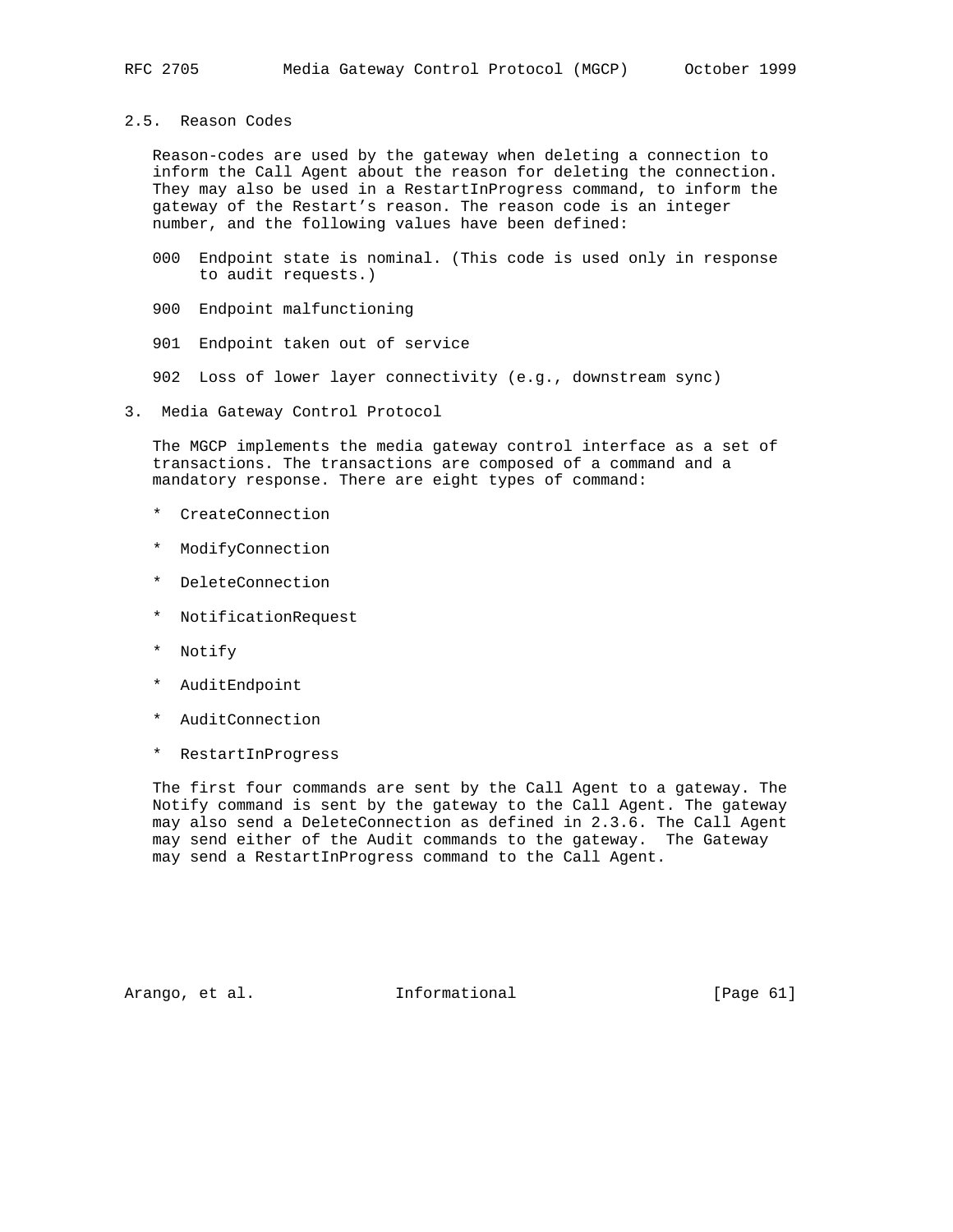# 3.1. General description

 All commands are composed of a Command header, optionally followed by a session description.

 All responses are composed of a Response header, optionally followed by a session description.

 Headers and session descriptions are encoded as a set of text lines, separated by a carriage return and line feed character (or, optionnally, a single line-feed character). The headers are separated from the session description by an empty line.

 MGCP uses a transaction identifier to correlate commands and responses. The transaction identifier is encoded as a component of the command header and repeated as a component of the response header (see section 3.2.1, 3.2.1.2 and 3.3).

#### 3.2. Command Header

The command header is composed of:

- \* A command line, identifying the requested action or verb, the transaction identifier, the endpoint towards which the action is requested, and the MGCP protocol version,
- \* A set of parameter lines, composed of a parameter name followed by a parameter value.

 Unless otherwise noted or dictated by other referenced standards, each component in the command header is case insensitive. This goes for verbs as well as parameters and values, and all comparisons MUST treat upper and lower case as well as combinations of these as being equal.

## 3.2.1. Command line

The command line is composed of:

- \* The name of the requested verb,
- \* The identification of the transaction,
- \* The name of the endpoint that should execute the command (in notifications or restarts, the name of the endpoint that is issuing the command),
- \* The protocol version.

Arango, et al. **Informational** [Page 62]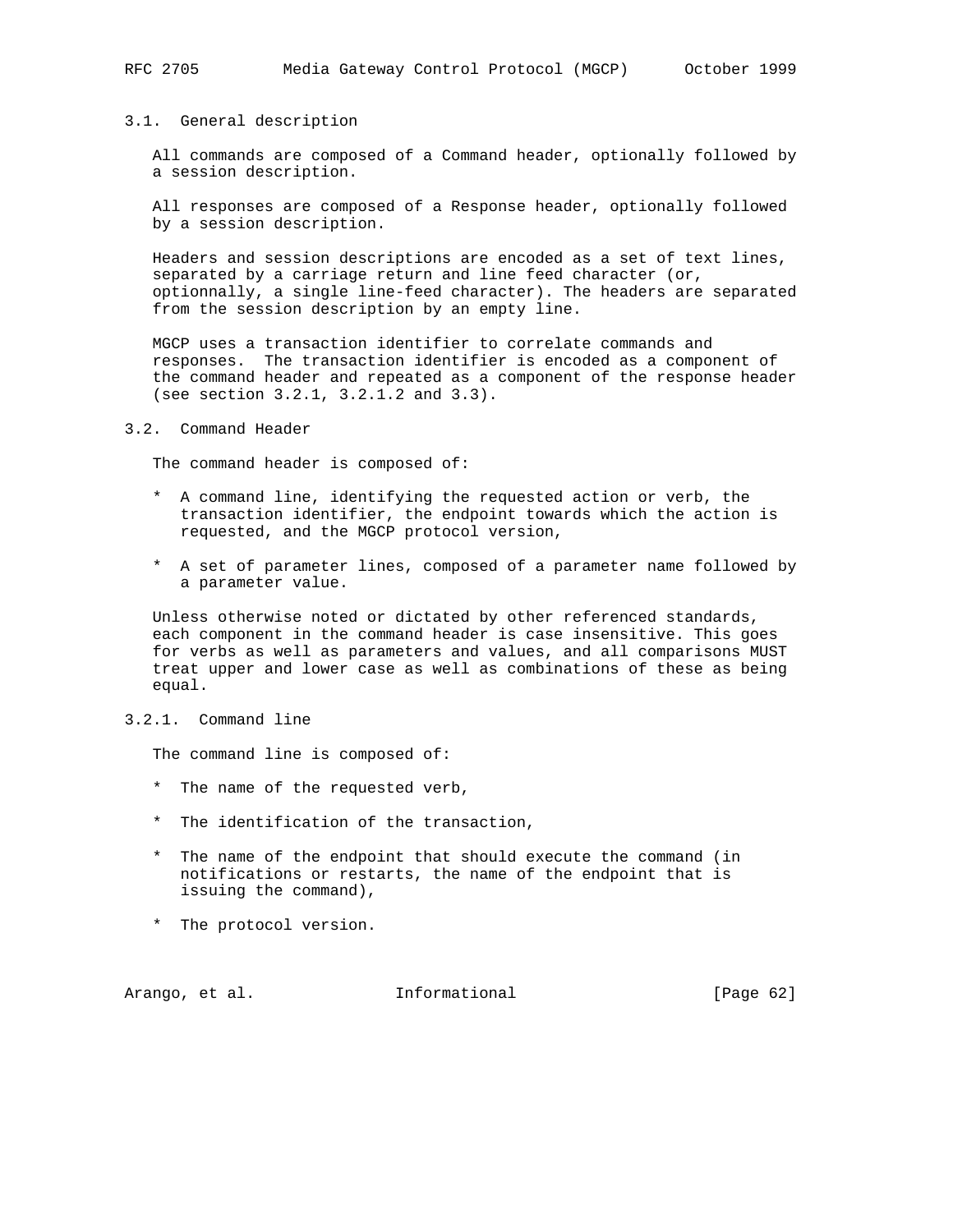These four items are encoded as strings of printable ASCII characters, separated by white spaces, i.e. the ASCII space (0x20) or tabulation (0x09) characters. It is recommended to use exactly one ASCII space separator.

## 3.2.1.1. Coding of the requested verb

 The verbs that can be requested are encoded as four letter upper or lower case ASCII codes (comparisons should be case insensitive) as defined in the following table:

| Verb                  | Code        |
|-----------------------|-------------|
|                       |             |
| EndpointConfiguration | <b>EPCF</b> |
| CreateConnection      | CRCX        |
| ModifyConnection      | MDCX        |
| DeleteConnection      | <b>DLCX</b> |
| NotificationRequest   | RONT        |
| Notify                | NTFY        |
| AuditEndpoint         | AUEP        |
| AuditConnection       | AUCX        |
| RestartInProgress     | RSIP        |
|                       |             |
|                       |             |

 The transaction identifier is encoded as a string of up to 9 decimal digits. In the command lines, it immediately follows the coding of the verb.

 New verbs may be defined in further versions of the protocol. It may be necessary, for experimentation purposes, to use new verbs before they are sanctioned in a published version of this protocol. Experimental verbs should be identified by a four letter code starting with the letter X, such as for example XPER.

## 3.2.1.2. Transaction Identifiers

 MGCP uses a transaction identifier to correlate commands and responses. A gateway supports two separate transaction identifier name spaces:

a transaction identifier name space for sending transactions, and

a transaction identifier name space for receiving transactions.

 At a minimum, transaction identifiers for commands sent to a given gateway MUST be unique for the maximum lifetime of the transactions within the collection of Call Agents that control that gateway. Thus,

Arango, et al. **Informational** [Page 63]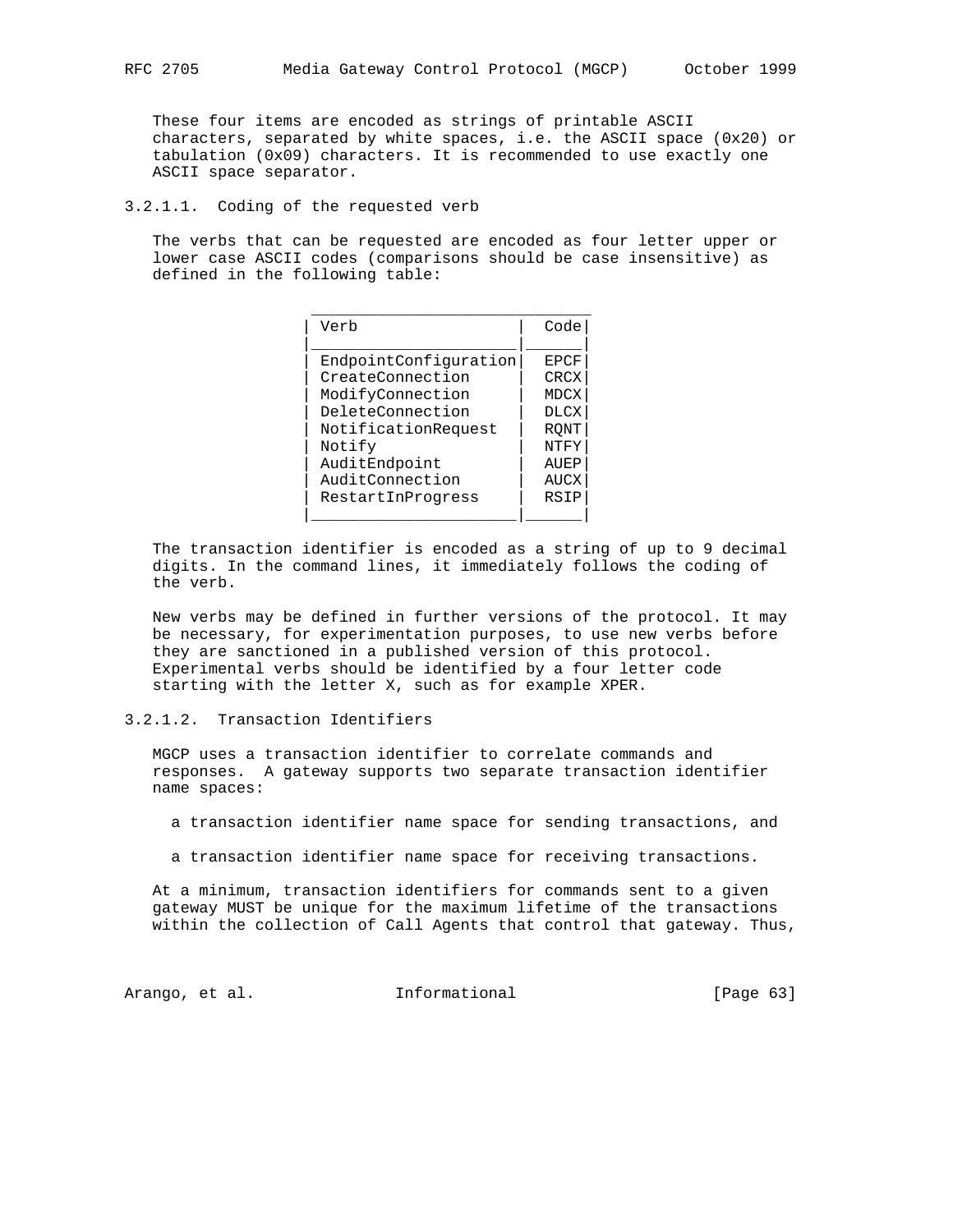regardless of the sending Call Agent, gateways can always detect duplicate transactions by simply examining the transaction identifier. The coordination of these transaction identifiers between Call Agents is outside the scope of this specification though.

 Transaction identifiers for all commands sent from a given gateway MUST be unique for the maximum lifetime of the transactions regardless of which Call Agent the command is sent to. Thus, a Call Agent can always detect a duplicate transaction from a gateway by the combination of the domain-name of the endpoint and the transaction identifier.

 The transaction identifier is encoded as a string of up to nine decimal digits. In the command lines, it immediately follows the coding of the verb.

 Transaction identifiers have values between 1 and 999999999. An MGCP entity MUST NOT reuse a transaction identifier more quickly than three minutes after completion of the previous command in which the identifier was used.

3.2.1.3. Coding of the endpoint identifiers and entity names

 The endpoint identifiers and entity names are encoded as case insensitive e-mail addresses, as defined in RFC 821. In these addresses, the domain name identifies the system where the endpoint is attached, while the left side identifies a specific endpoint on that system.

Examples of such addresses can be:

| Circuit number 56 in               |
|------------------------------------|
| interface "hrd4" of the Gateway 23 |
| of the "Example" network           |
| Call Agent for the                 |
| "example" network                  |
| The "busy signal" virtual          |
| endpoint in the announcement       |
| server number 12.                  |
|                                    |
|                                    |

 The name of notified entities is expressed with the same syntax, with the possible addition of a port number as in:

Call-agent@ca.example.net:5234

Arango, et al. 1nformational [Page 64]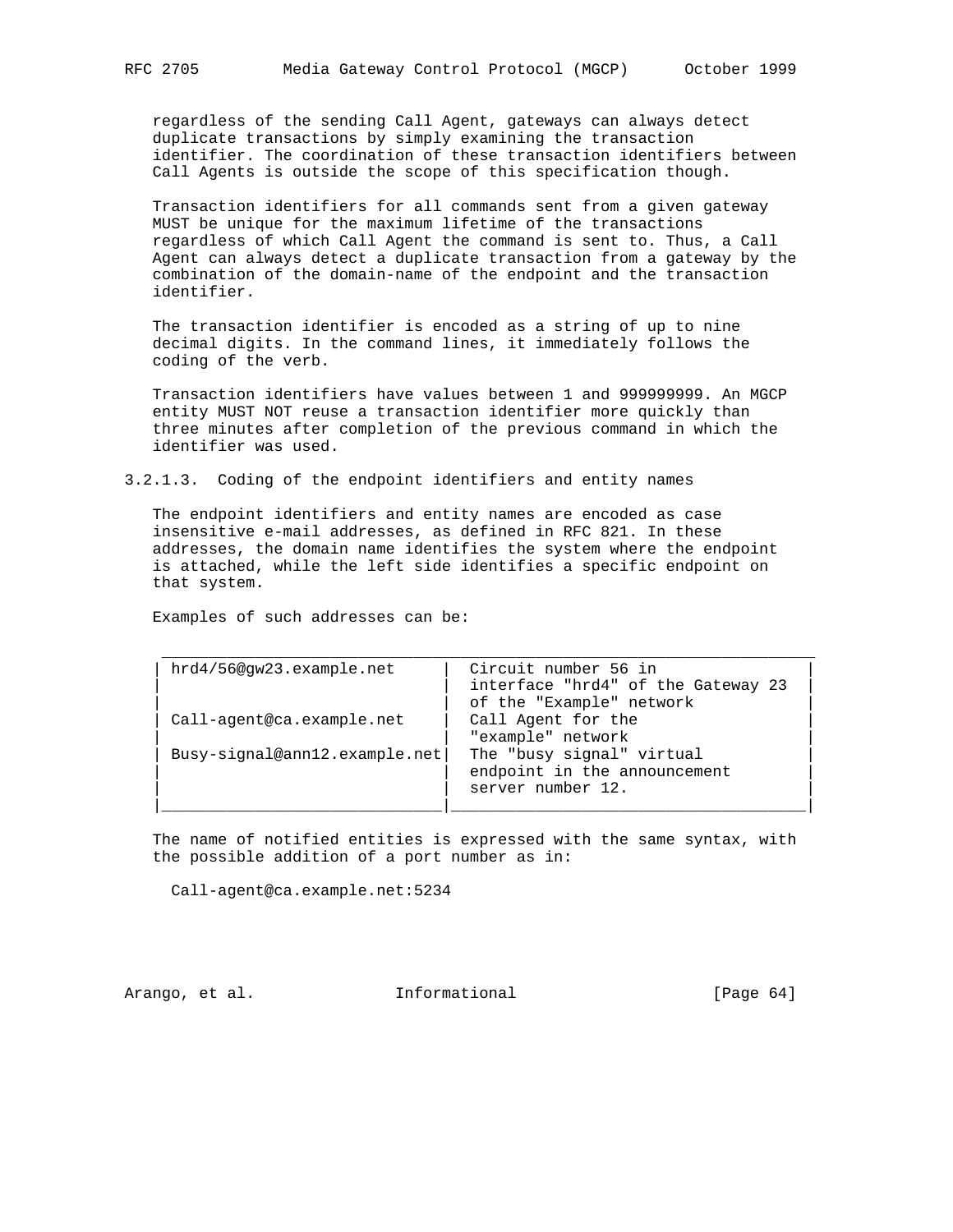In case the port number is omitted, the default MGCP port (2427) will be used.

## 3.2.1.4. Coding of the protocol version

 The protocol version is coded as the key word MGCP followed by a white space and the version number, and optionally followed by a profile name.. The version number is composed of a major version, coded by a decimal number, a dot, and a minor version number, coded as a decimal number. The version described in this document is version 1.0.

 The profile name, if present, is represented by a white-space separated strings of visible (printable) characters extending to the end of the line. Profile names may be defined for user communities who want to apply restrictions or other profiling to MGCP.

In the initial messages, the version will be coded as:

MGCP 1.0

## 3.2.2. Parameter lines

 Parameter lines are composed of a parameter name, which in most cases is composed of a single upper case character, followed by a colon, a white space and the parameter value. The parameter that can be present in commands are defined in the following table:

Arango, et al. 1nformational [Page 65]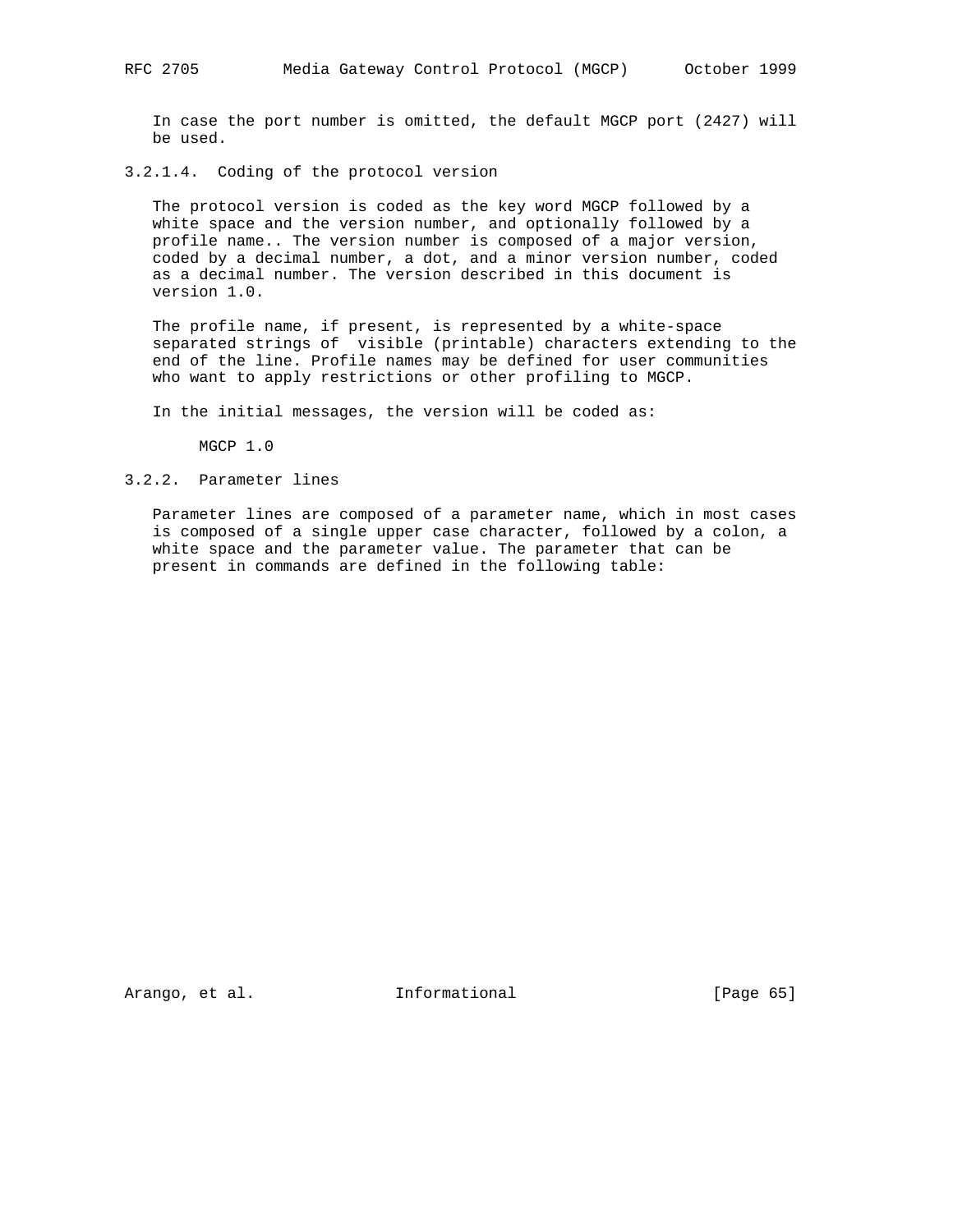| ResponseAck<br>BearerInformation<br>CallId<br>ConnectionId<br>NotifiedEntity | K<br>B<br>C<br>$\mathbf{I}$<br>N | see description<br>see description<br>Hexadecimal string, at most 32 chars.<br>Hexadecimal string, at most 32 chars.<br>An identifier, in RFC 821 format,                        |
|------------------------------------------------------------------------------|----------------------------------|----------------------------------------------------------------------------------------------------------------------------------------------------------------------------------|
|                                                                              |                                  |                                                                                                                                                                                  |
|                                                                              |                                  |                                                                                                                                                                                  |
|                                                                              |                                  |                                                                                                                                                                                  |
|                                                                              |                                  |                                                                                                                                                                                  |
|                                                                              |                                  | composed of an arbitrary string and<br>of the domain name of the requesting<br>entity, possibly completed by a port<br>number, as in:<br>Call-agent@ca.example.net:5234          |
|                                                                              |                                  |                                                                                                                                                                                  |
| RequestIdentifier                                                            | Χ<br>T.                          | Hexadecimal string, at most 32 chars.                                                                                                                                            |
| LocalConnectionOptions                                                       |                                  | See description                                                                                                                                                                  |
| Connection Mode                                                              | М                                | See description                                                                                                                                                                  |
| RequestedEvents                                                              | R                                | See description                                                                                                                                                                  |
| SignalRequests                                                               | S                                | See description                                                                                                                                                                  |
| DigitMap                                                                     | D                                | A text encoding of a digit map                                                                                                                                                   |
| ObservedEvents                                                               | $\Omega$                         | See description                                                                                                                                                                  |
| ConnectionParameters                                                         | P                                | See description                                                                                                                                                                  |
| ReasonCode                                                                   | Е                                | An arbitrary character string                                                                                                                                                    |
| SpecificEndpointID                                                           | Z.                               | An identifier, in RFC 821 format,<br>composed of an arbitrary string,<br>followed by an "@" followed by the<br>domain name of the gateway to which<br>this endpoint is attached. |
| Second Endpoint ID                                                           | Z2                               | Endpoint Id.                                                                                                                                                                     |
| SecondConnectionId                                                           | I <sub>2</sub>                   | Connection Id.                                                                                                                                                                   |
| RequestedInfo                                                                | F                                | See description                                                                                                                                                                  |
| OuarantineHandling                                                           | Q                                | See description                                                                                                                                                                  |
| DetectEvents                                                                 | T                                | See Description                                                                                                                                                                  |
| RestartMethod                                                                | RM                               | See description                                                                                                                                                                  |
| RestartDelay                                                                 | <b>RD</b>                        | A number of seconds, encoded as<br>a decimal number                                                                                                                              |
| EventStates                                                                  | ES                               | See description                                                                                                                                                                  |
| Capabilities                                                                 | $\mathbb A$                      | See description                                                                                                                                                                  |
| RemoteConnection<br>Descriptor                                               | RC                               | Session Description                                                                                                                                                              |
| LocalConnection<br>Descriptor                                                | LC.                              | Session Description                                                                                                                                                              |

Arango, et al. 1nformational 1999 [Page 66]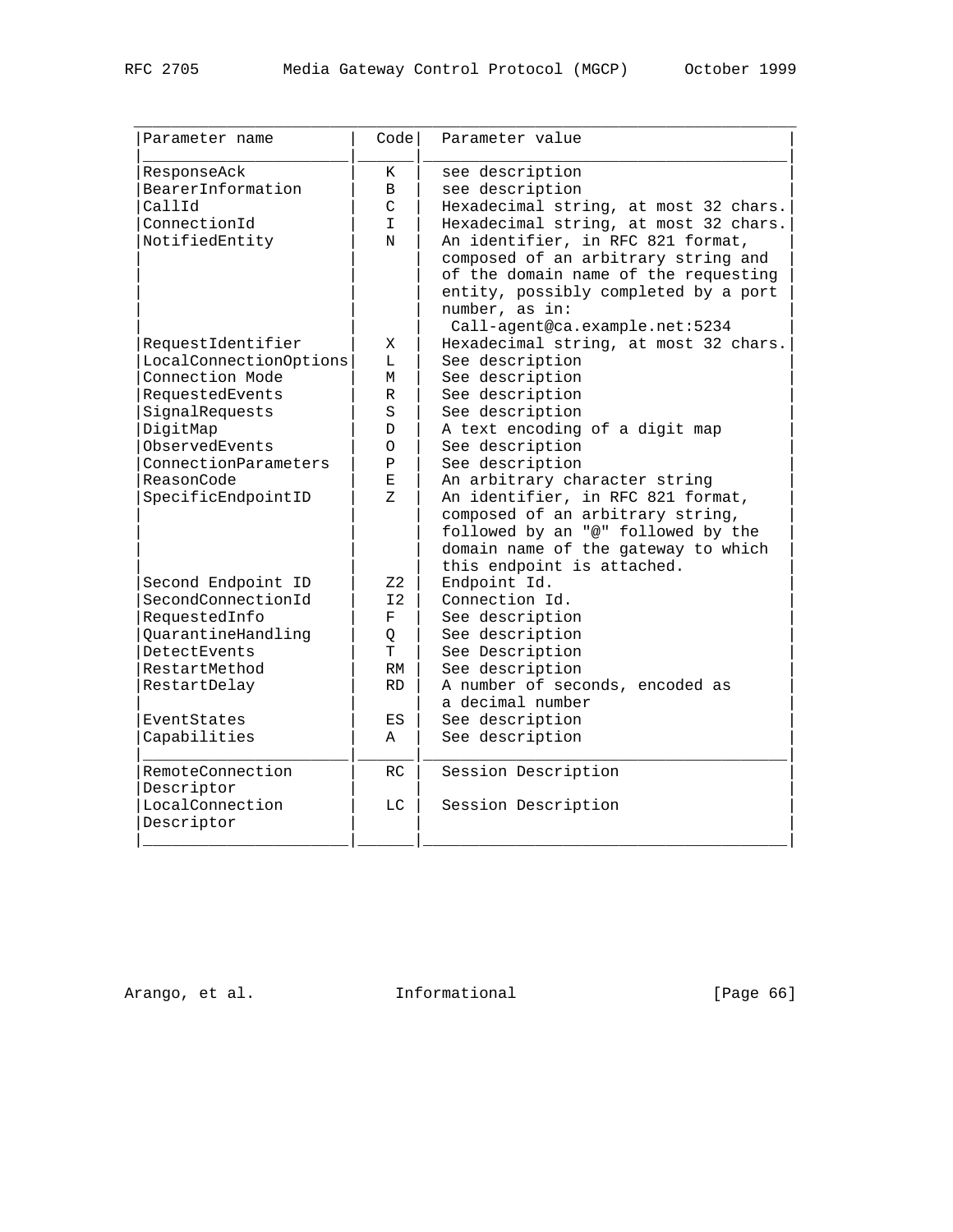The parameters are not necessarily present in all commands. The following table provides the association between parameters and commands. The letter M stands for mandatory, O for optional and F for forbidden.

| Parameter name       | EP                 | CR                 | MD                 | DL                 | RQ           | NT                 | AU                 | AU                 | RS                 |
|----------------------|--------------------|--------------------|--------------------|--------------------|--------------|--------------------|--------------------|--------------------|--------------------|
|                      | CF                 | <b>CX</b>          | <b>CX</b>          | CX                 | NT           | FY                 | EP                 | CX                 | IP                 |
| ResponseAck          | Ο                  | $\circ$            | $\circ$            | $\Omega$           | $\circ$      | $\circ$            | $\Omega$           | $\circ$            | $\circ$            |
| BearerInformation    | М                  | $\Omega$           | $\Omega$           | $\Omega$           | $\Omega$     | F                  | F                  | F                  | $\mathbf{F}% _{0}$ |
| CallId               | F                  | М                  | М                  | $\Omega$           | $\mathbf F$  | F                  | F                  | F                  | $\mathbf{F}% _{0}$ |
| ConnectionId         | F                  | F                  | M                  | $\Omega$           | F            | F                  | F                  | М                  | $\mathbf{F}% _{0}$ |
| RequestIdentifier    | F                  | $O +$              | $O+$               | $O +$              | M            | M                  | F                  | F                  | F                  |
| LocalConnection      | F                  | $\Omega$           | $\Omega$           | F                  | F            | F                  | F                  | F                  | F                  |
| Options              |                    |                    |                    |                    |              |                    |                    |                    |                    |
| Connection Mode      | F                  | M                  | М                  | F                  | F            | F                  | F                  | F                  | F                  |
| RequestedEvents      | F                  | $\Omega$           | $\Omega$           | $\Omega$           | $0*$         | $\mathbf{F}% _{0}$ | F                  | F                  | F                  |
| SignalRequests       | F                  | $\circ$            | $\circ$            | $\Omega$           | $O*$         | $\mathbf{F}% _{0}$ | F                  | F                  | $\mathbf{F}% _{0}$ |
| NotifiedEntity       | F                  | $\circ$            | $\circ$            | $\Omega$           | $\circ$      | $\circ$            | F                  | $\mathbf{F}% _{0}$ | $_{\rm F}$         |
| ReasonCode           | F                  | $\mathbf{F}% _{0}$ | F                  | $\Omega$           | $\mathbf{F}$ | F                  | F                  | $\mathbf{F}% _{0}$ | $\circ$            |
| ObservedEvents       | F                  | $\mathbf{F}% _{0}$ | F                  | F                  | $\mathbf{F}$ | М                  | F                  | $\mathbf{F}% _{0}$ | $\mathbf{F}% _{0}$ |
| DigitMap             | F                  | $\circ$            | $\Omega$           | $\Omega$           | Ο            | F                  | F                  | $\mathbf{F}% _{0}$ | F                  |
| Connection           | F                  | $_{\rm F}$         | F                  | $\Omega$           | F            | F                  | F                  | F                  | F                  |
| parameters           |                    |                    |                    |                    |              |                    |                    |                    |                    |
| Specific Endpoint ID | F                  | F                  | F                  | F                  | $\mathbf F$  | F                  | F                  | $\mathbf F$        | F                  |
| Second Endpoint ID   | F                  | $\Omega$           | F                  | F                  | $\mathbf F$  | F                  | F                  | F                  | $\mathbf{F}% _{0}$ |
| RequestedInfo        | F                  | $\mathbf{F}% _{0}$ | F                  | F                  | F            | F                  | М                  | М                  | $\mathbf{F}% _{0}$ |
| OuarantineHandling   | F                  | $\Omega$           | $\Omega$           | $\Omega$           | $\Omega$     | F                  | F                  | F                  | F                  |
| DetectEvents         | F                  | $\Omega$           | $\Omega$           | $\Omega$           | $\Omega$     | F                  | F                  | $\mathbf F$        | $_{\rm F}$         |
| EventStates          | F                  | $\mathbf F$        | F                  | F                  | $\mathbf F$  | F                  | F                  | F                  | F                  |
| RestartMethod        | F                  | $\mathbf F$        | $\mathbf{F}% _{0}$ | F                  | $\mathbf F$  | $\mathbf F$        | F                  | F                  | М                  |
| RestartDelay         | $\mathbf{F}% _{0}$ | $\mathbf F$        | $\mathbf{F}% _{0}$ | $\mathbf{F}% _{0}$ | $\mathbf F$  | F                  | $\mathbf{F}% _{0}$ | $\mathbf{F}% _{0}$ | Ο                  |
| SecondConnectionID   | F                  | $_{\rm F}$         | $\mathbf{F}% _{0}$ | F                  | $\mathbf F$  | F                  | F                  | $\mathbf F$        | $\mathbf F$        |
| Capabilities         | F                  | F                  | F                  | F                  | F            | F                  | F                  | F                  | F                  |
| RemoteConnection     | F                  | $\Omega$           | $\Omega$           | F                  | F            | F                  | F                  | F                  | F                  |
| Descriptor           |                    |                    |                    |                    |              |                    |                    |                    |                    |
| LocalConnection      | F                  | $\mathbf{F}% _{0}$ | F                  | F                  | F            | F                  | F                  | F                  | F                  |
| Descriptor           |                    |                    |                    |                    |              |                    |                    |                    |                    |
|                      |                    |                    |                    |                    |              |                    |                    |                    |                    |

 Note (+) that the RequestIdentifier parameter is optional in connection creation, modification and deletion commands, but that it becomes mandatory if the command contains an encapsulated notification request.

Arango, et al. 1nformational 1999 [Page 67]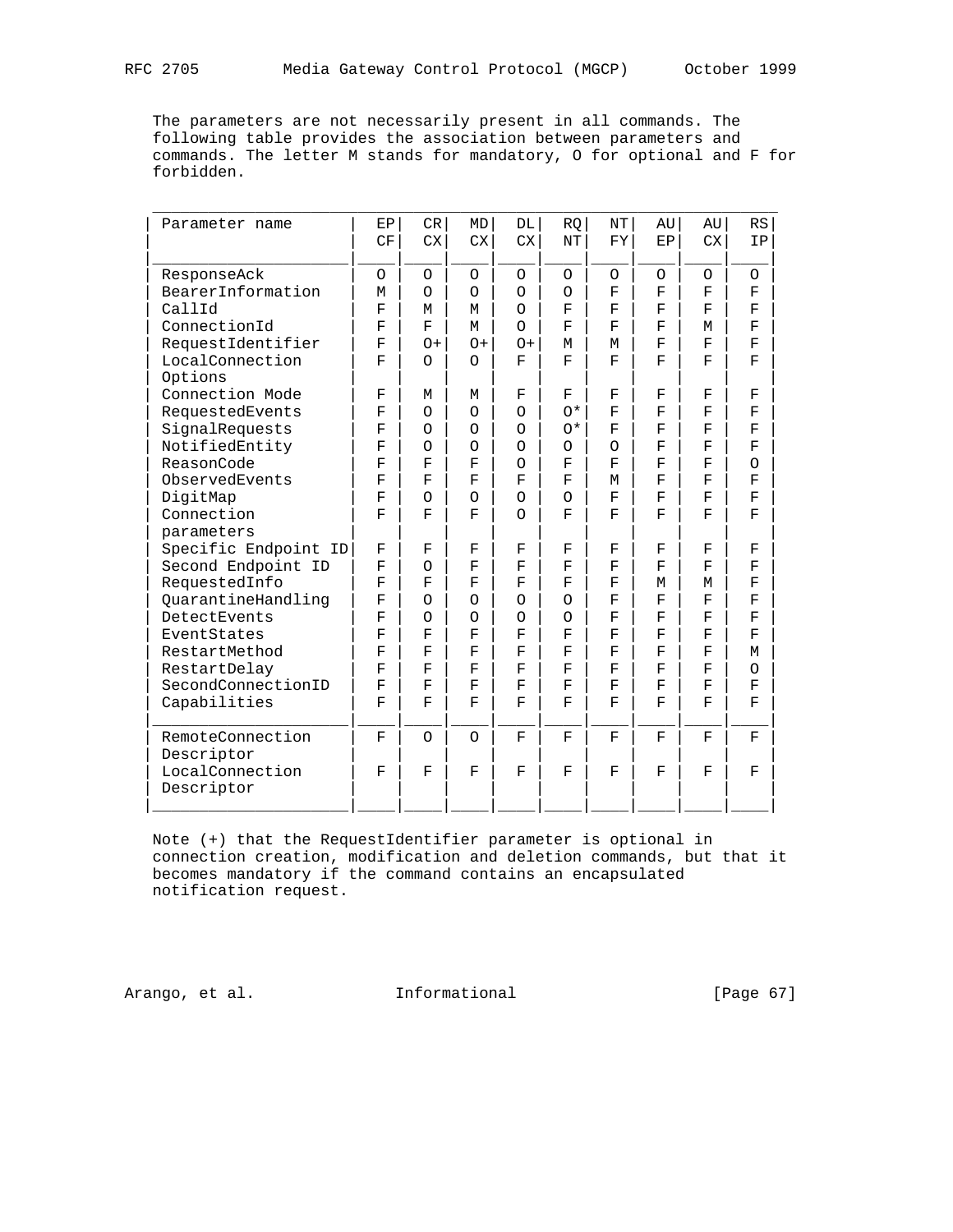Note (\*) that the RequestedEvents and SignalRequests parameters are optional in the NotificationRequest. If these parameters are omitted, the corresponding lists will be considered empty.

 If implementers need to experiment with new parameters, for example when developing a new application of MGCP, they should identify these parameters by names that start with the string "X-" or "X+", such as for example:

X-FlowerOfTheDay: Daisy

 Parameter names that start with "X+" are critical parameter extensions. An MGCP entity that receives a critical parameter extension that it cannot understand should refuse to execute the command. It should respond with an error code 511 (Unrecognized extension).

 Parameter names that start with "X-" are non critical parameter extensions. An MGCP entity that receives a non critical parameter extension that it cannot understand can safely ignore that parameter.

3.2.2.1. Response Acknowledgement

 The response acknowledgement attribute is used to managed the "at most-once" facility described in the "transmission over UDP" section. It contains a comma separated list of "confirmed transaction-id ranges".

 Each "confirmed transaction-id ranges" is composed of either one decimal number, when the range includes exactly one transaction, or two decimal numbers separated by a single hyphen, describing the lower and higher transaction identifiers included in the range.

An example of response acknowledgement is:

K: 6234-6255, 6257, 19030-19044

3.2.2.2. Local connection options

 The local connection options describe the operational parameters that the Call Agent suggests to the gateway. These parameters are:

 \* The packetization period in milliseconds, encoded as the keyword "p", followed by a colon and a decimal number. If the Call Agent specifies a range of values, the range will be specified as two decimal numbers separated by an hyphen.

Arango, et al. **Informational** [Page 68]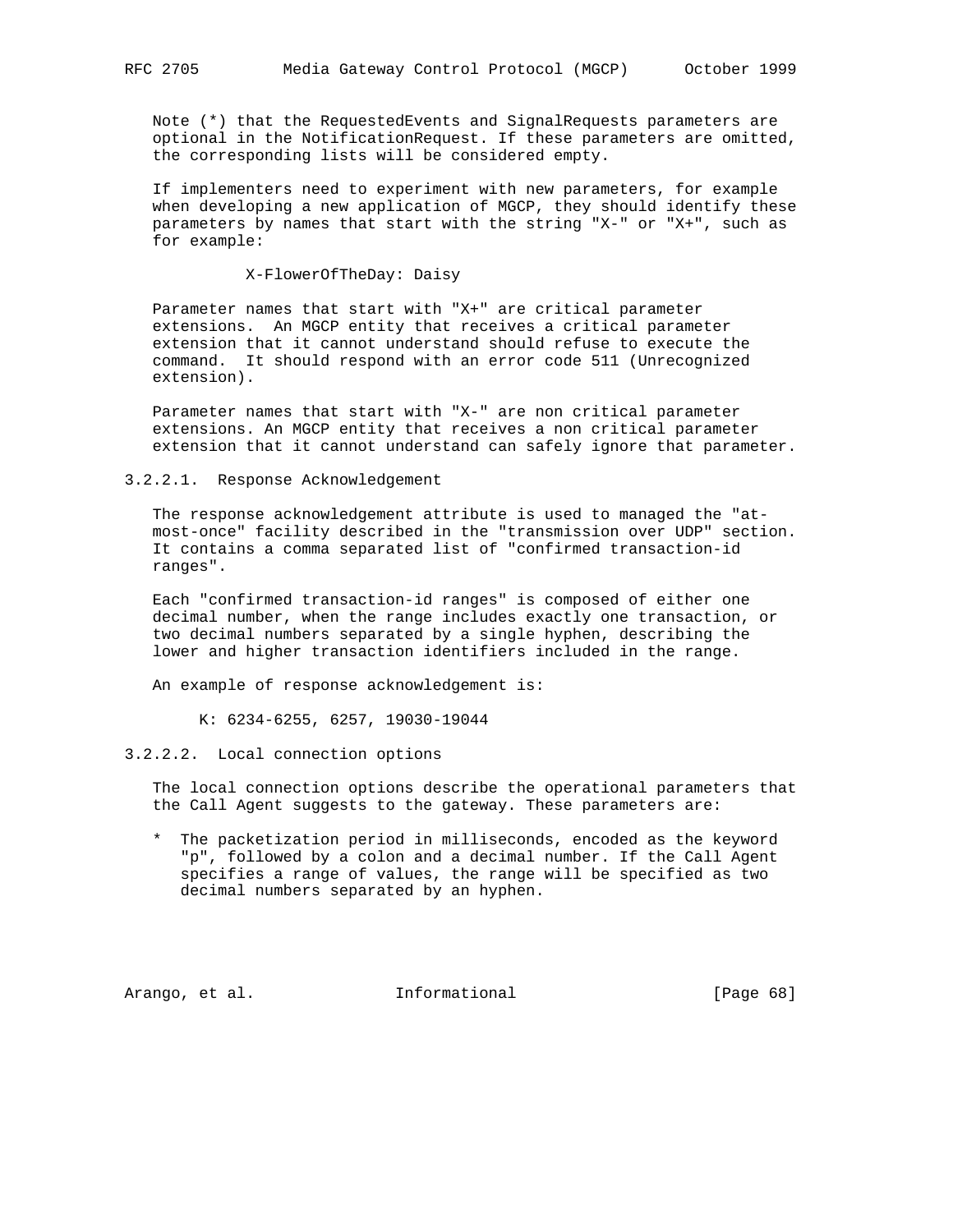- \* The preferred type of compression algorithm, encoded as the keyword "a", followed by a colon and a character string. If the Call Agent specifies a list of values, these values will be separated by a semicolon.
- \* The bandwidth in kilobits per second (1000 bits per second), encoded as the keyword "b", followed by a colon and a decimal number. If the Call Agent specifies a range of values, the range will be specified as two decimal numbers separated by an hyphen.
- \* The echo cancellation parameter, encoded as the keyword "e", followed by a colon and the value "on" or "off".
- \* The gain control parameter, encoded as the keyword "gc", followed by a colon a value which can be either the keyword "auto" or a decimal number (positive or negative) representing the number of decibels of gain.
- \* The silence suppression parameter, encoded as the keyword "s", followed by a colon and the value "on" or "off".
- \* The type of service parameter, encoded as the keyword "t", followed by a colon and the value encoded as two hexadecimal digits.
- \* The resource reservation parameter, encoded as the keyword "r", followed by a colon and the value "g" (guaranteed service), "cl" (controlled load) or "be" (best effort).
- \* The encryption key, encoded as the keyword "k" followed by a colon and a key specification, as defined for the parameter "K" of SDP (RFC 2327).
- \* The type of network, encoded as the keyword "nt" followed by a colon and the type of network encoded as the keyword "IN", "ATM" or "LOCAL".

 Each of the parameters is optional. When several parameters are present, the values are separated by a comma.

Examples of connection descriptors are:

 L: p:10, a:PCMU L: p:10, a:G726-32 L: p:10-20, b:64 L: b:32-64, e:off

These set of attributes may be extended by extension attributes.

Arango, et al. **Informational** [Page 69]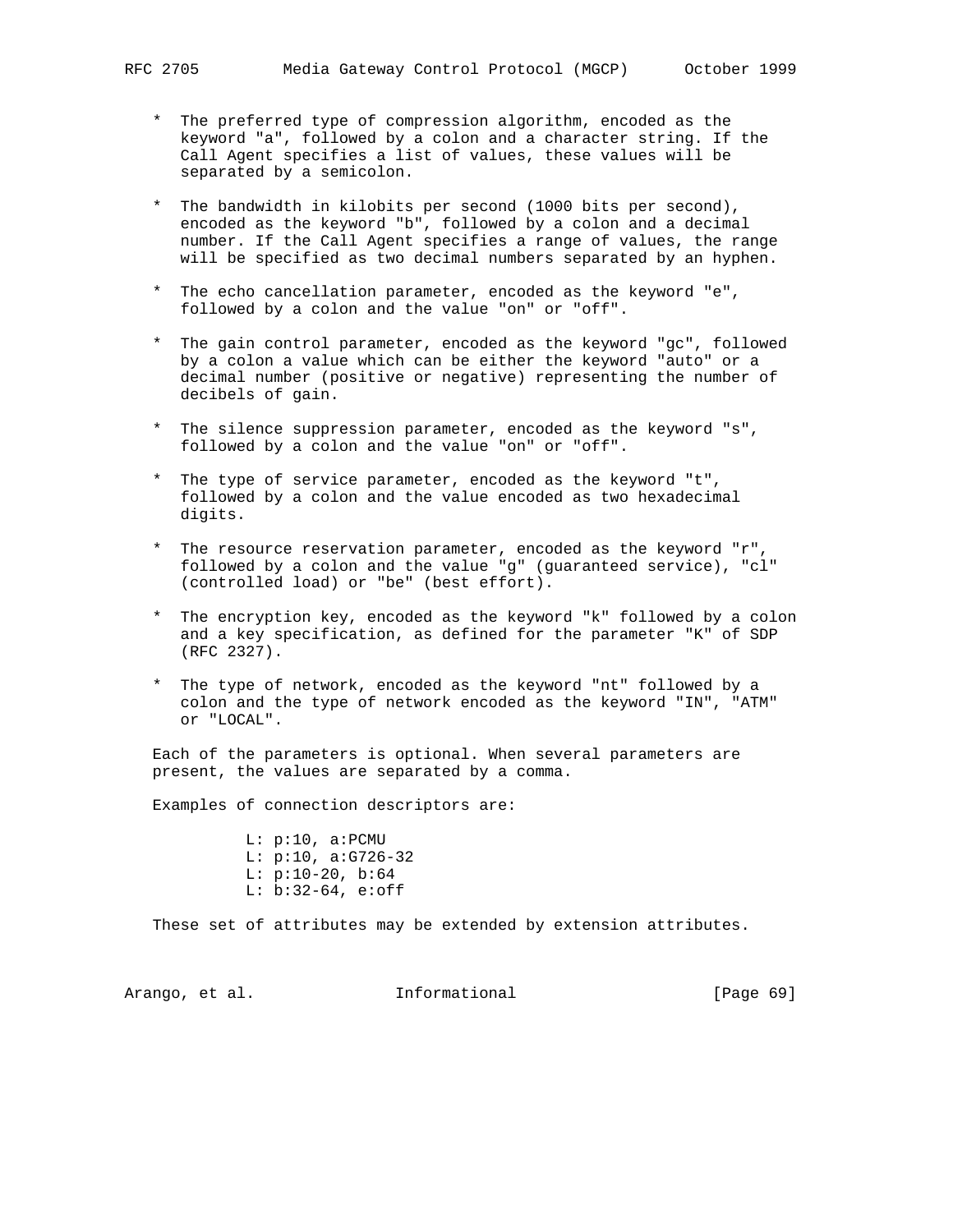Extension attributes are composed of an attribute name, followed by a semi-colon and by an attribute value. The attribute name should start by the two characters "x+", for a mandatory extensions, or "x-", for a non mandatory extension. If a gateway receives a mandatory extension attribute that it does not recognize, it should reject the command with an error code 525 (Unknown extension in LocalConnectionOptions).

## 3.2.2.3. Capabilities

 Capabilities inform the Call Agent about endpoints' capabilities when audited. The encoding of capabilities is based on the Local Connection Options encoding for the parameters that are common to both. In addition, capabilities can also contain a list of supported packages, and a list of supported modes.

The parameters used are:

 $\star$ 

 A list of supported codecs. The following parameters will apply to all codecs specified in this list. If there is a need to specify that some parameters, such as e.g. silence suppression, are only compatible with some codecs, then the gateway will return several LocalConnectionOptions parameters, one for each set of codecs.

Packetization Period:

A range may be specified.

Bandwidth:

 A range corresponding to the range for packetization periods may be specified (assuming no silence suppression). If absent, the values will be deduced from the codec type.

Echo Cancellation:

 "on" if echo cancellation is supported for this codec, "off" otherwise. The default is support.

Silence Suppression:

 "on" if silence suppression is supported for this codec, "off" otherwise. The default is support.

 Gain Control: "0" if gain control is not supported. The default is support.

 Type of Service: The value "0" indicates no support for type of service, all other values indicate support for type of service. The default is support.

Arango, et al. 1nformational [Page 70]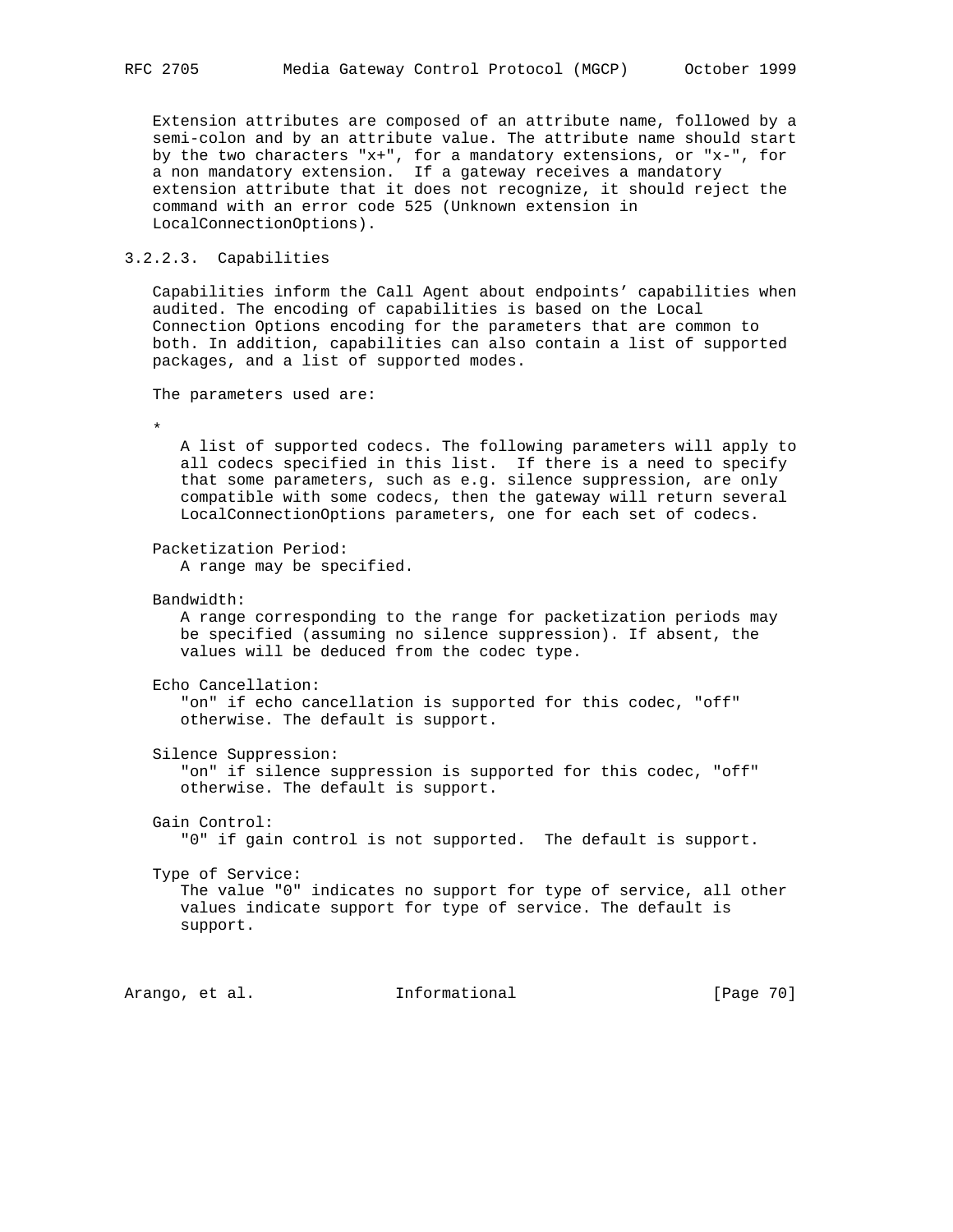Resource Reservation:

 The parameter indicates the reservation services that are supported, in addition to best effort. The value "g" is encoded when the gateway supports both the guaranteed and the controlled load service, "cl" when only the controlled load service is supported. The default is "best effort."

#### Encryption Key:

 Encoding any value indicates support for encryption. Default is no support.

Type of network:

 The keyword "nt", followed by a colon and a semicolon separated list of supported network types. This parameter is optional.

Event Packages

 The event packages supported by this endpoint encoded as the keyword "v", followed by a colon and a character string. If a list of values is specified, these values will be separated by a semicolon. The first value specified will be the default package for that endpoint.

#### Modes

 The modes supported by this endpoint encoded as the keyword "m", followed by a colon and a semicolon-separated list of supported connection modes for this endpoint.

#### 3.2.2.4. Connection parameters

 Connection parameters are encoded as a string of type and value pairs, where the type is a either letter identifier of the parameter or an extension type, and the value a decimal integer. Types are separated from value by an '=' sign. Parameters are encoded from each other by a comma.

Arango, et al. **Informational** [Page 71]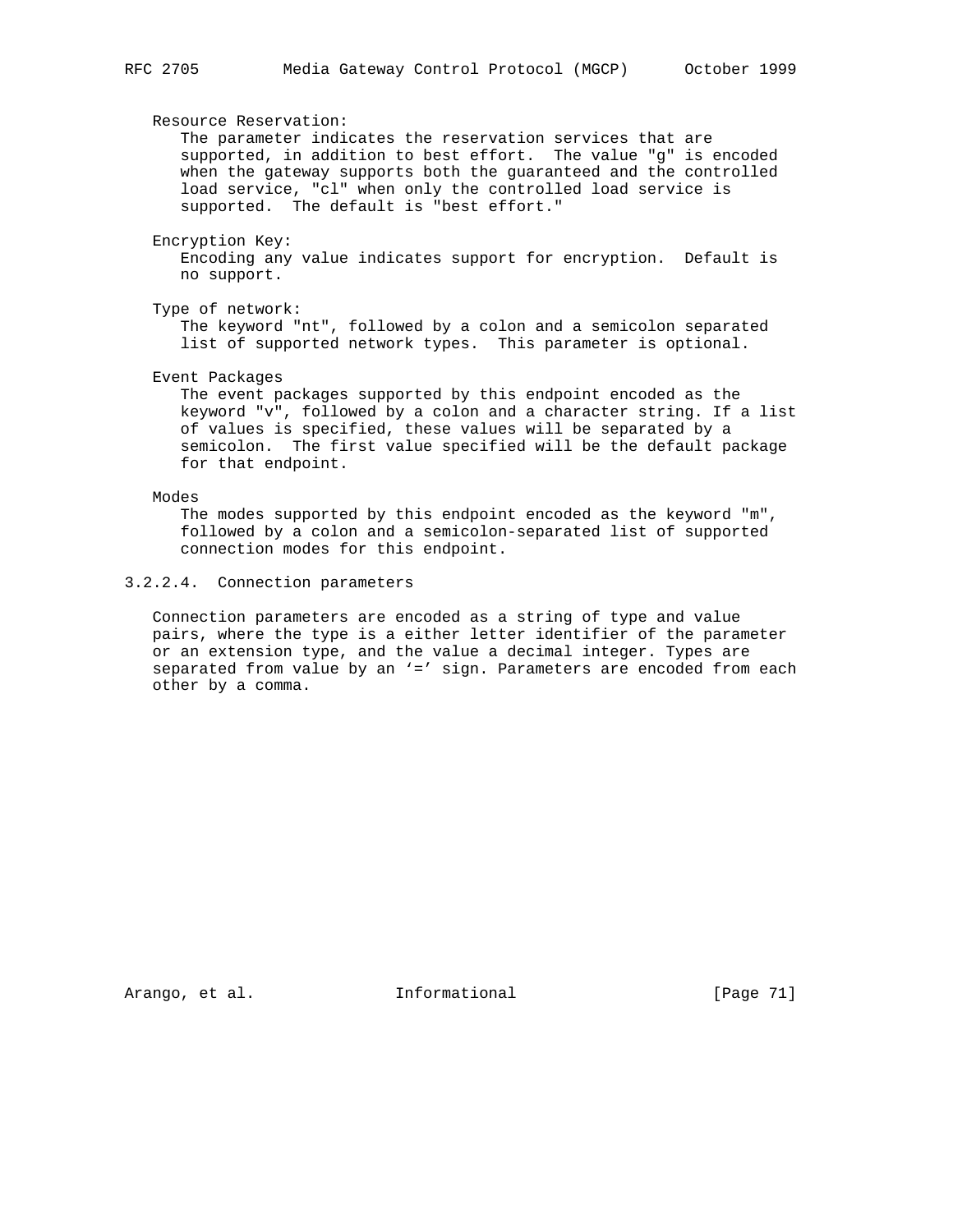The connection parameter types are specified in the following table:

| Connection parameter | Code | Connection parameter                                                                                                  |
|----------------------|------|-----------------------------------------------------------------------------------------------------------------------|
| name                 |      | value                                                                                                                 |
| Packets sent         | PS   | The number of packets that<br>were sent on the connection.                                                            |
| Octets sent          | OS.  | The number of octets that<br>were sent on the connection.                                                             |
| Packets received     | PR   | The number of packets that<br>were received on the connection.                                                        |
| Octets received      | OR.  | The number of octets that<br>were received on the connection.                                                         |
| Packets lost         | PT.  | The number of packets that<br>were not received on the<br>connection, as deduced from<br>gaps in the sequence number. |
| Jitter               | JI   | The average inter-packet arrival<br>jitter, in milliseconds,<br>expressed as an integer number.                       |
| Latency              | LA   | Average latency, in milliseconds,<br>expressed as an integer number.                                                  |

 Extension parameters names are composed of the string "X-" followed by a two letters extension parameter name. Call agents that received unrecognized extensions shall silently ignore these extensions.

An example of connection parameter encoding is:

P: PS=1245, OS=62345, PR=0, OR=0, PL=0, JI=0, LA=48

3.2.2.5. Reason Codes

 Reason codes are three-digit numeric values. The reason code is optionally followed by a white space and commentary, e.g.:

900 Endpoint malfunctioning

A list of reason-codes can be found in Section 2.5.

Arango, et al. 1nformational 1999 [Page 72]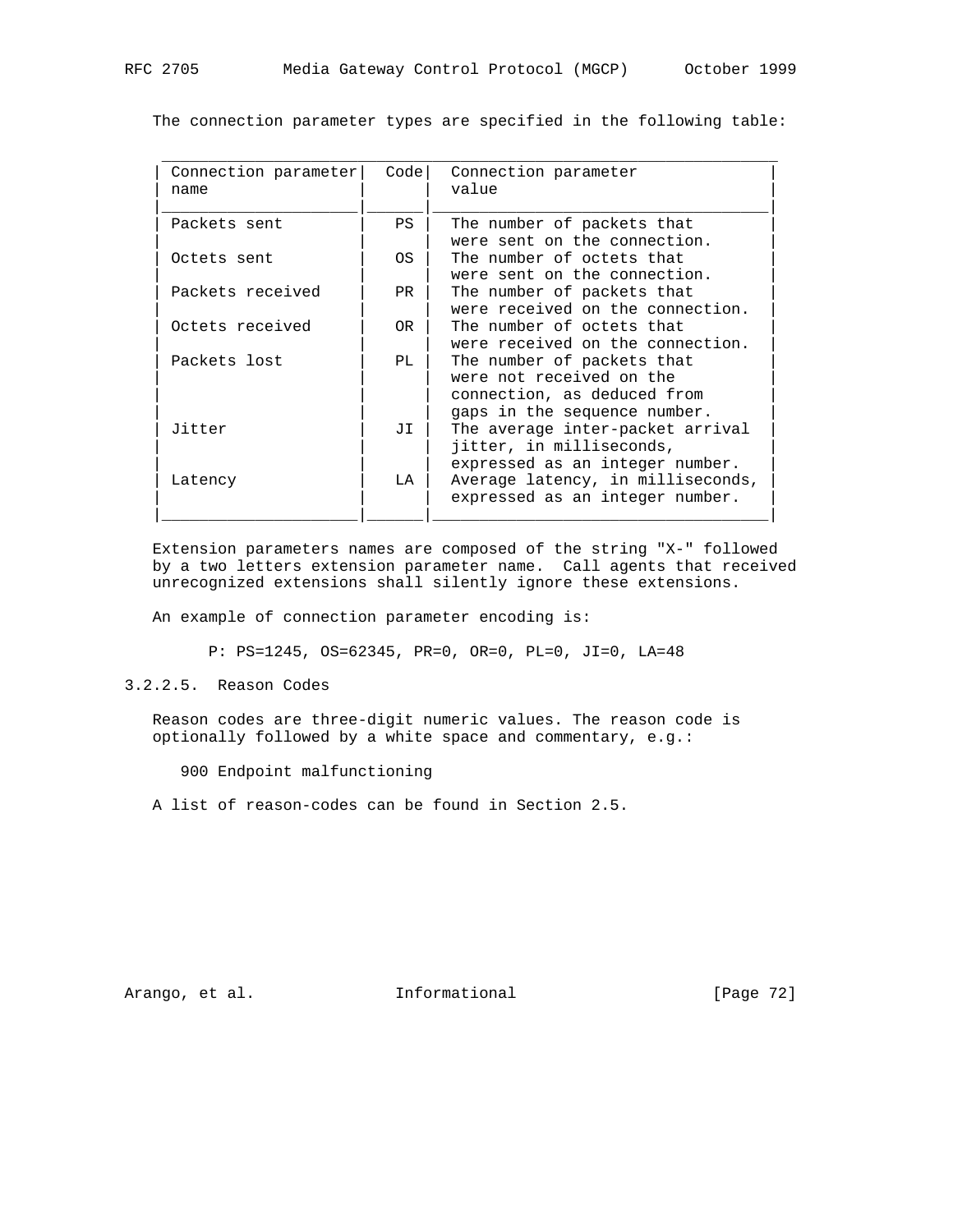# 3.2.2.6. Connection mode

 The connection mode describes the mode of operation of the connection. The possible values are:

| Mode          | Meaning                                  |
|---------------|------------------------------------------|
| $M:$ sendonly | The gateway should only send packets     |
| M: recvonly   | The gateway should only receive packets  |
| M: sendrecy   | The gateway should send                  |
|               | and receive packets                      |
| M: confrnce   | The gateway should place                 |
|               | the connection in conference mode        |
| M: inactive   | The gateway should neither               |
|               | send nor receive packets                 |
| M: loopback   | The gateway should place                 |
|               | the circuit in loopback mode.            |
| M: conttest   | The gateway should place                 |
|               | the circuit in test mode.                |
| M: netwloop   | The gateway should place                 |
|               | the connection in network loopback mode. |
| M: netwtest   | The gateway should place                 |
|               | the connection in network                |
|               | continuity test mode.                    |
| M: data       | The gateway should use the circuit       |
|               | for network access for data              |
|               | (e.q., PPP, SLIP, etc.).                 |
|               |                                          |

# 3.2.2.7. Coding of event names

 Event names are composed of an optional package name, separated by a slash (/) from the name of the actual event. The event name can optionally be followed by an at sign (@) and the identifier of a connection on which the event should be observed. Event names are used in the RequestedEvents, SignalRequests and ObservedEvents parameter.

 Each signal has one of the following signal-types associated with: On/Off (OO), Time-out (TO), Brief (BR). (These signal types are specified in the package definitions, and are not present in the messages.) On/Off signals can be parameterized with a "+" to turn the signal on, or a "-" to turn the signal off. If an on/off signal is not parameterized, the signal is turned on. Both of the following will turn the vmwi signal on:

vmwi(+), vmwi

Arango, et al. **Informational** [Page 73]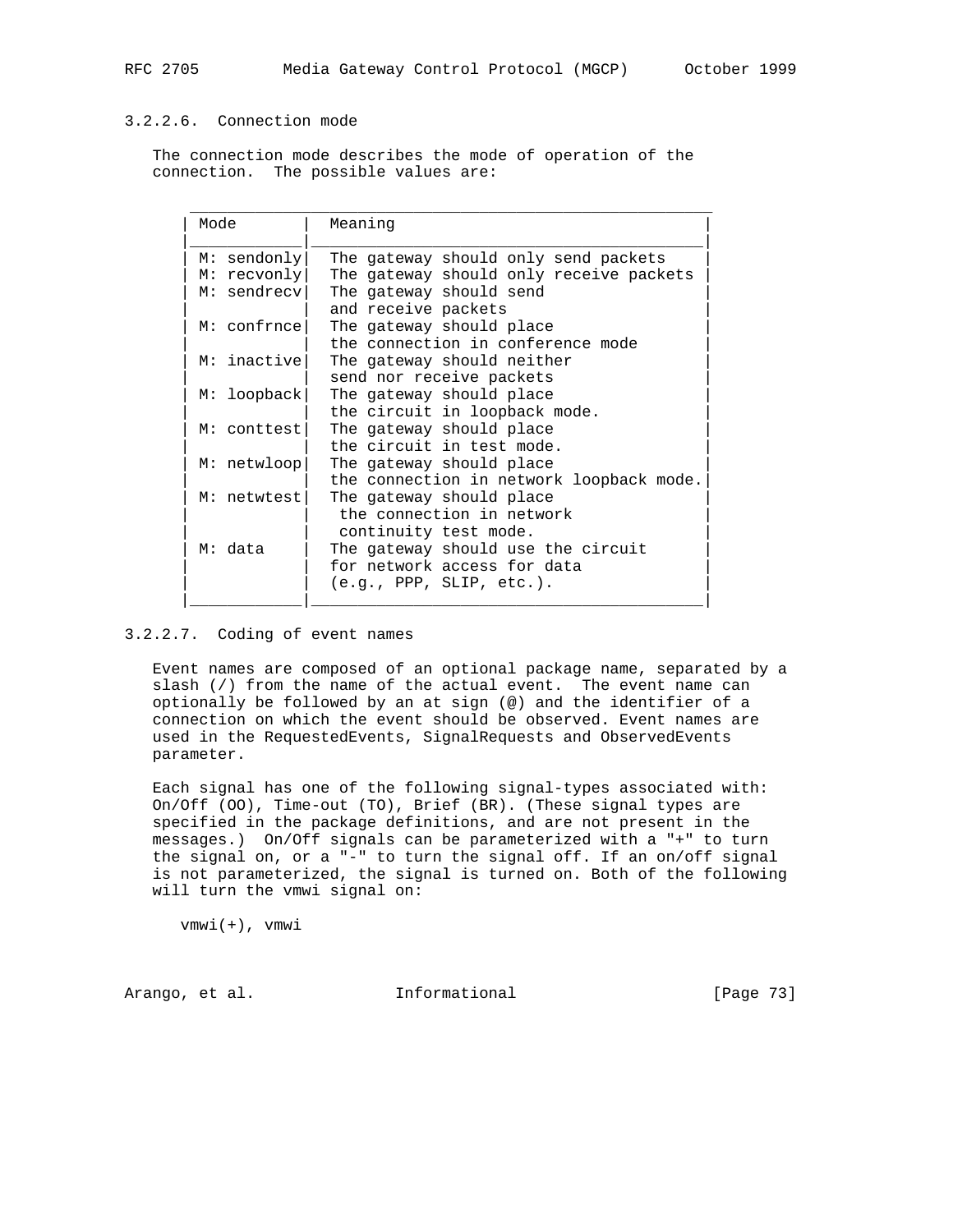The following are valid examples of event names:

| L/hu        | on-hook transition, in the line package    |
|-------------|--------------------------------------------|
| F/0         | digit 0 in the MF package                  |
| fh          | Flash-hook, assuming that the line package |
|             | is a default package for the end point.    |
| G/rt@0A3F58 | Ring back signal on                        |
|             | connection "0A3F58".                       |
|             |                                            |

 In addition, the range and wildcard notation of events can be used, instead of individual names, in the RequestedEvents and DetectEvents parameters. The star sign can be used to denote "all connections", and the dollar sign can be used to denote the "current" connection. The following are valid examples of such notations:

| $M/[0-9]$      | Digits 0 to 9 in the MF package            |
|----------------|--------------------------------------------|
| fh             | Flash-hook, assuming that the line package |
|                | is a default package for the end point.    |
| $[0-9*#A-D]$   | All digits and letters in the DTMF         |
|                | packages (default for endpoint).           |
| $T/\texttt{S}$ | All events in the trunk packages.          |
| $R/qa@*$       | The quality alert event in all             |
|                | connections                                |
| R/rt@\$        | Ringback on current connection             |
|                |                                            |

# 3.2.2.8. RequestedEvents

 The RequestedEvent parameter provides the list of events that have been requested. The event codes are described in the previous section.

 Each event can be qualified by a requested action, or by a list of actions. The actions, when specified, are encoded as a list of keywords, enclosed in parenthesis and separated by commas. The codes for the various actions are:

Arango, et al. **Informational** [Page 74]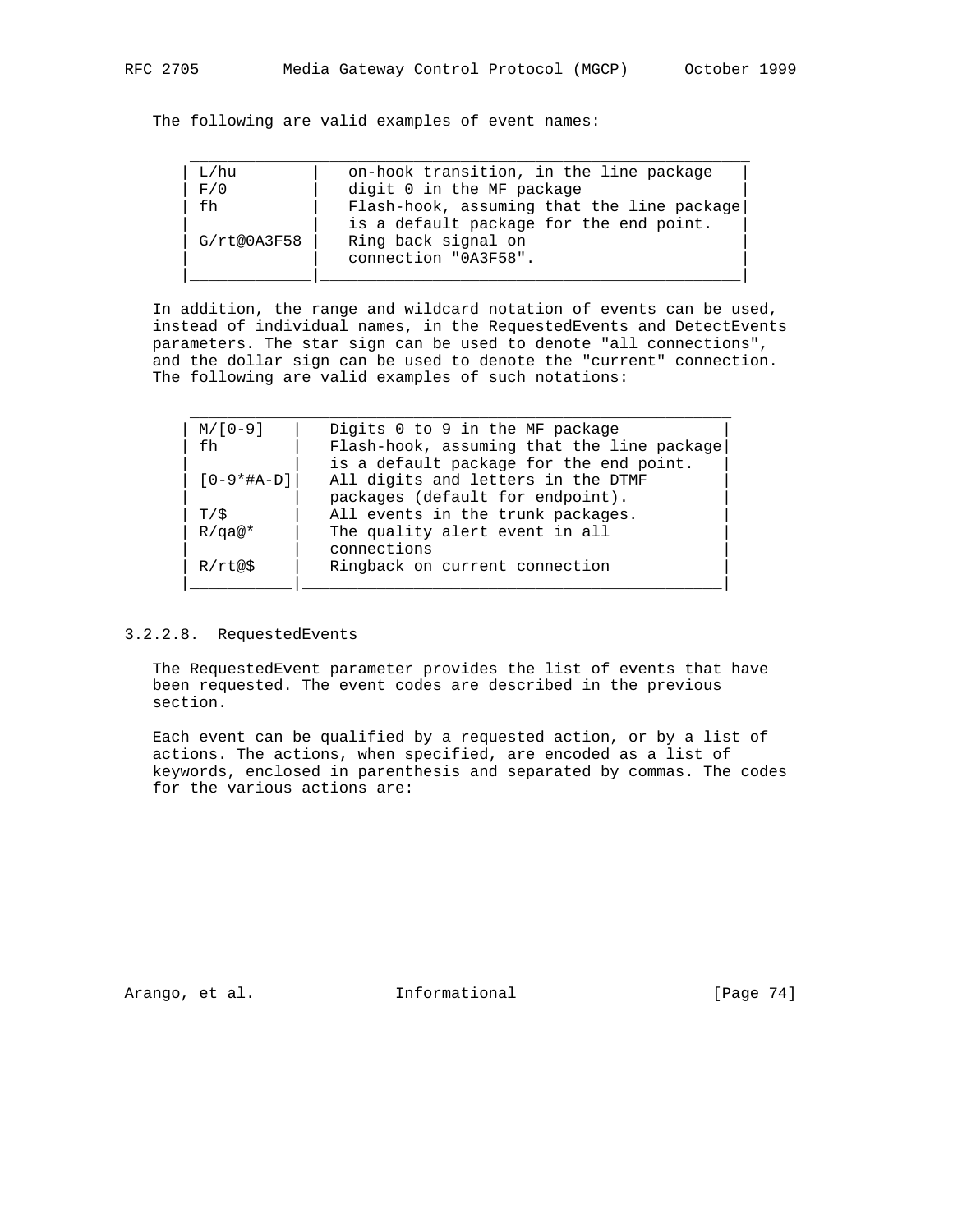| Action                        | Code |
|-------------------------------|------|
| Notify immediately            | N    |
| Accumulate                    | A    |
| Treat according to digit map  |      |
| Swap                          | S    |
| Ignore                        |      |
| Keep Signal(s) active         | Κ    |
| Embedded Notification Request | Е    |
|                               |      |

 When no action is specified, the default action is to notify the event. This means that, for example, ft and  $ft(N)$  are equivalent. Events that are not listed are ignored.

 The digit-map action can only be specified for the digits, letters and interdigit timers in the MF and DTMF packages, or in other packages that would define the encoding of digits and timers.

 The requested list is encoded on a single line, with event/action groups separated by commas. Examples of RequestedEvents encoding are:

 $R: hu(N), hf(S,N)$  $R: hu(N), [0-9#T](D)$ 

 In the case of the "enable" action, the embedded notification request parameters are encoded as a list of up to three parameter groups, separated by commas. Each group start by a one letter identifier, followed by a list of parameters enclosed between parenthesis. The first optional parameter group, identified by the letter "R", is the enabled value of the RequestedEvents parameter. The second optional group, identified by the letter "S", is the enabled value of the SignalRequests parameter. The third optional group, identified by the letter "D", is the enabled value of the DigitMap. (Note that some existing implementation may encode these three components in a different order.)

 If the RequestedEvents is not present, the parameter will be set to a null value. If the SignalRequest is not present, the parameter will be set to a null value. If the DigitMap is absent, the current value should be used. The following are valid examples of embedded requests:

 $R: hd(E(R([0-9#T](D),hu(N)),S(d1),D([0-9],[#T]))$  $R: hd(E(R([0-9#T](D),hu(N)),S(d1)))$ 

Arango, et al. **Informational** [Page 75]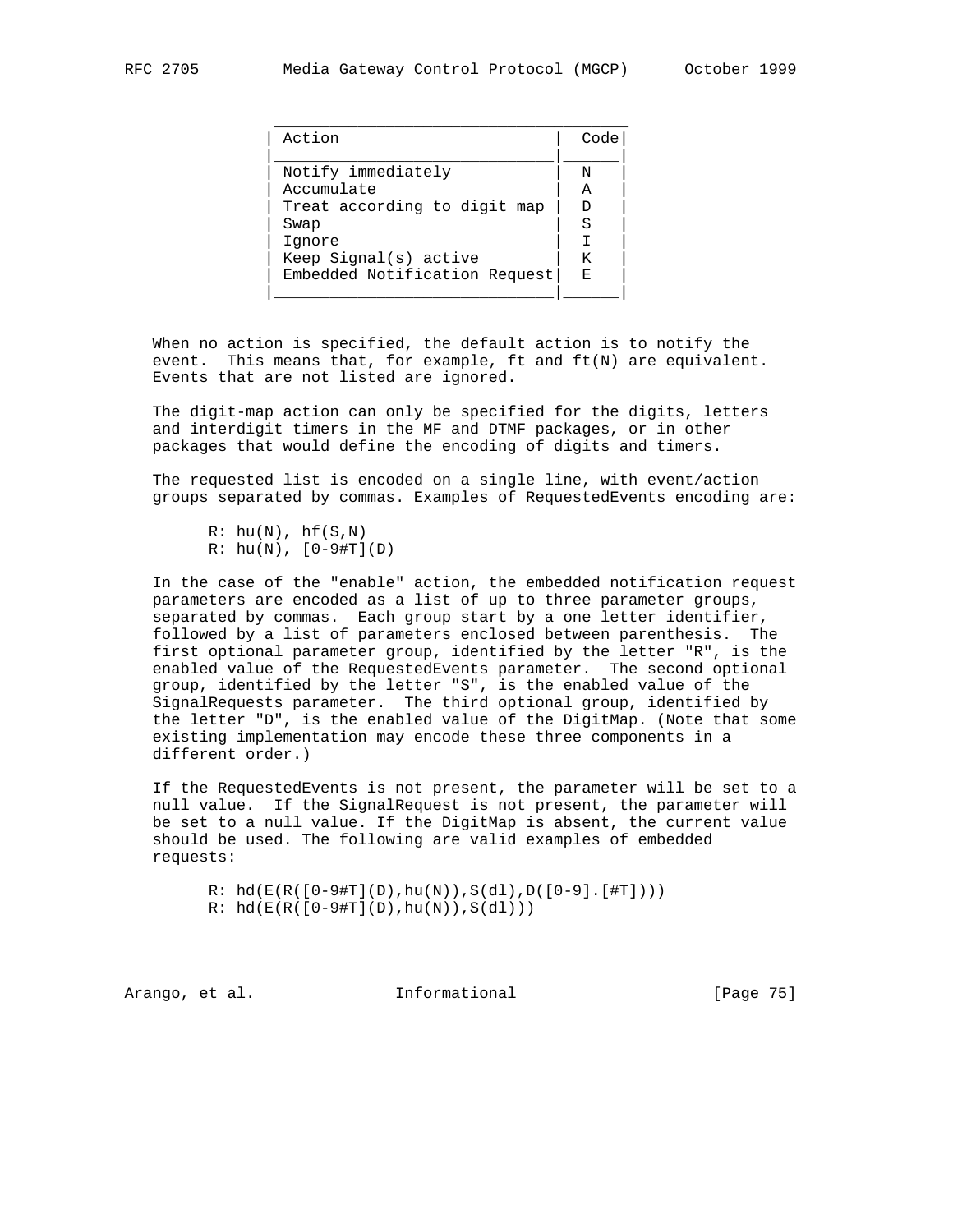### 3.2.2.9. SignalRequests

 The SignalRequests parameter provides the name of the signals that have been requested. Each signal is identified by a name, as indicated in the previous section.

 Several signals, such as for example announcement or ADSI display, can be qualified by additional parameters:

- \* the name and parameters of the announcement,
- \* the string that should be displayed.

 These parameters will be encoded as a set of UTF8 character strings, spearated by comams and enclosed within parenthesis, as in:

- S: adsi("123456 Francois Gerard") S: ann(no-such-number, 1234567)
- When several signals are requested, their codes are separated by a

comma, as in:

S: asdi(123456 Your friend), rg

3.2.2.10. ObservedEvent

 The observed event parameters provides the list of events that have been observed. The event codes are the same as those used in the NotificationRequest. Events that have been accumulated according to the digit map may be grouped in a single string; they should be reported as lists of isolated events if other events where detected during the digit accumulation. Examples of observed actions are:

 O: L/hu O: 8295555T O: 8,2,9,5,5,L/hf,5,5,T O:  $L/hf$ ,  $L/hf$ ,  $L/hu$ 

### 3.2.2.11. RequestedInfo

 The RequestedInfo parameter contains a comma separated list of parameter codes, as defined in the "Parameter lines" section. For example, if one wants to audit the value of the NotifiedEntity, RequestIdentifier, RequestedEvents, SignalRequests, DigitMap, QuarantineHandling and DetectEvents parameters, The value of the RequestedInfo parameter will be:

 $F:N,X,R,S,D,Q,T$ 

Arango, et al. **Informational** [Page 76]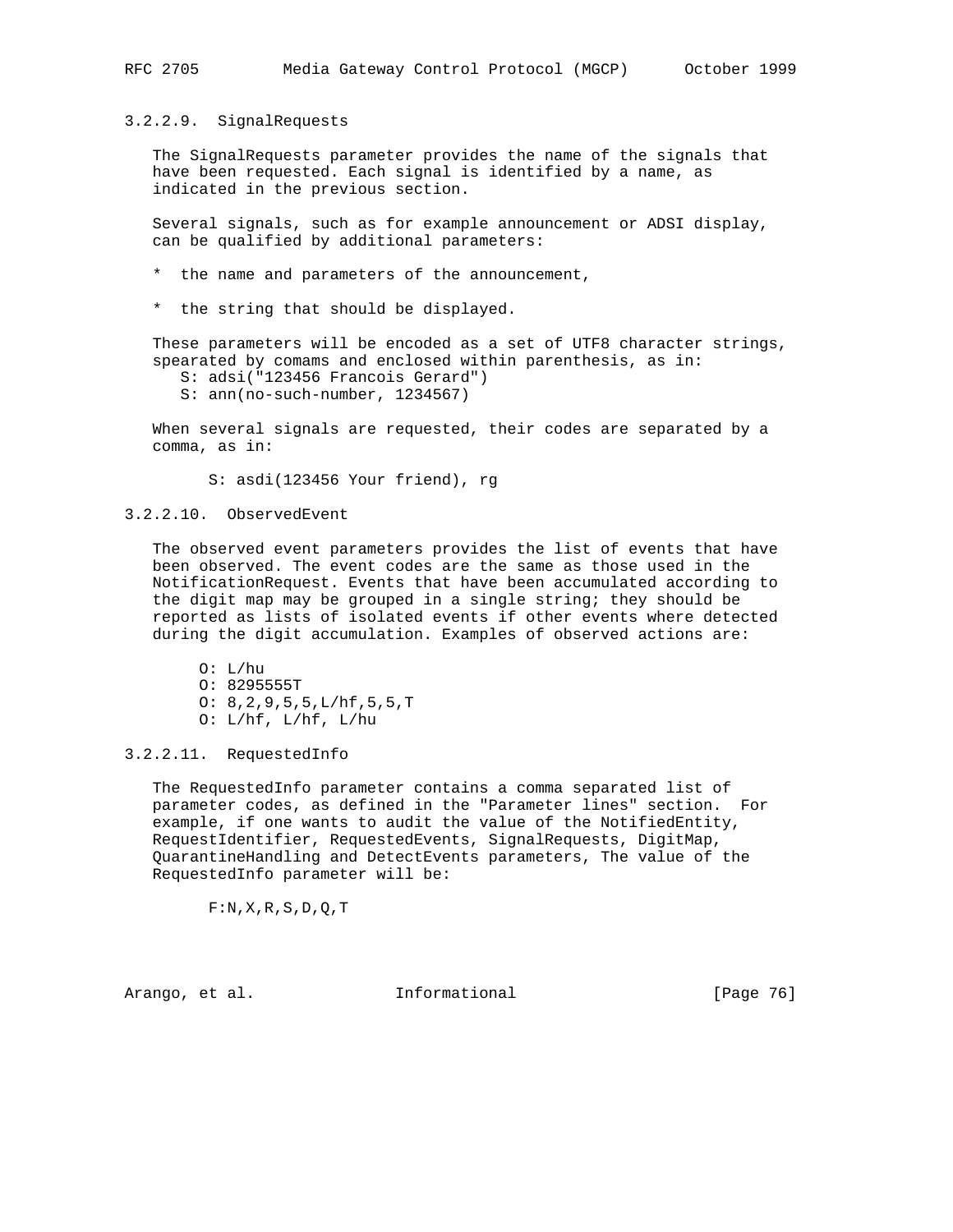The capabilities request, in the AuditEndPoint command, is encoded by the keyword "A", as in:

F:A

3.2.2.12. QuarantineHandling

 The quarantine handling parameter contains a list of comma separated keywords:

- \* The keyword "process" or "discard" to indicate the treatment of quarantined events. If neither process or discard is present, process is assumed.
- \* The keyword "step" or "loop" to indicate whether exactly at most one notification is expected, or whether multiple notifications are allowed. If neither step or loop is present, step is assumed. The following values are valid examples:

 Q:loop Q:process Q:discard,loop

3.2.2.13. DetectEvents

 The DetectEvent parameter is encoded as a comma separated list of events, such as for example:

T: hu,hd,hf,[0-9#\*]

 It should be noted, that no actions can be associated with the events.

3.2.2.14. EventStates

 The EventStates parameter is encoded as a comma separated list of events, such as for example:

ES: hu

 It should be noted, that no actions can be associated with the events.

Arango, et al. **Informational** [Page 77]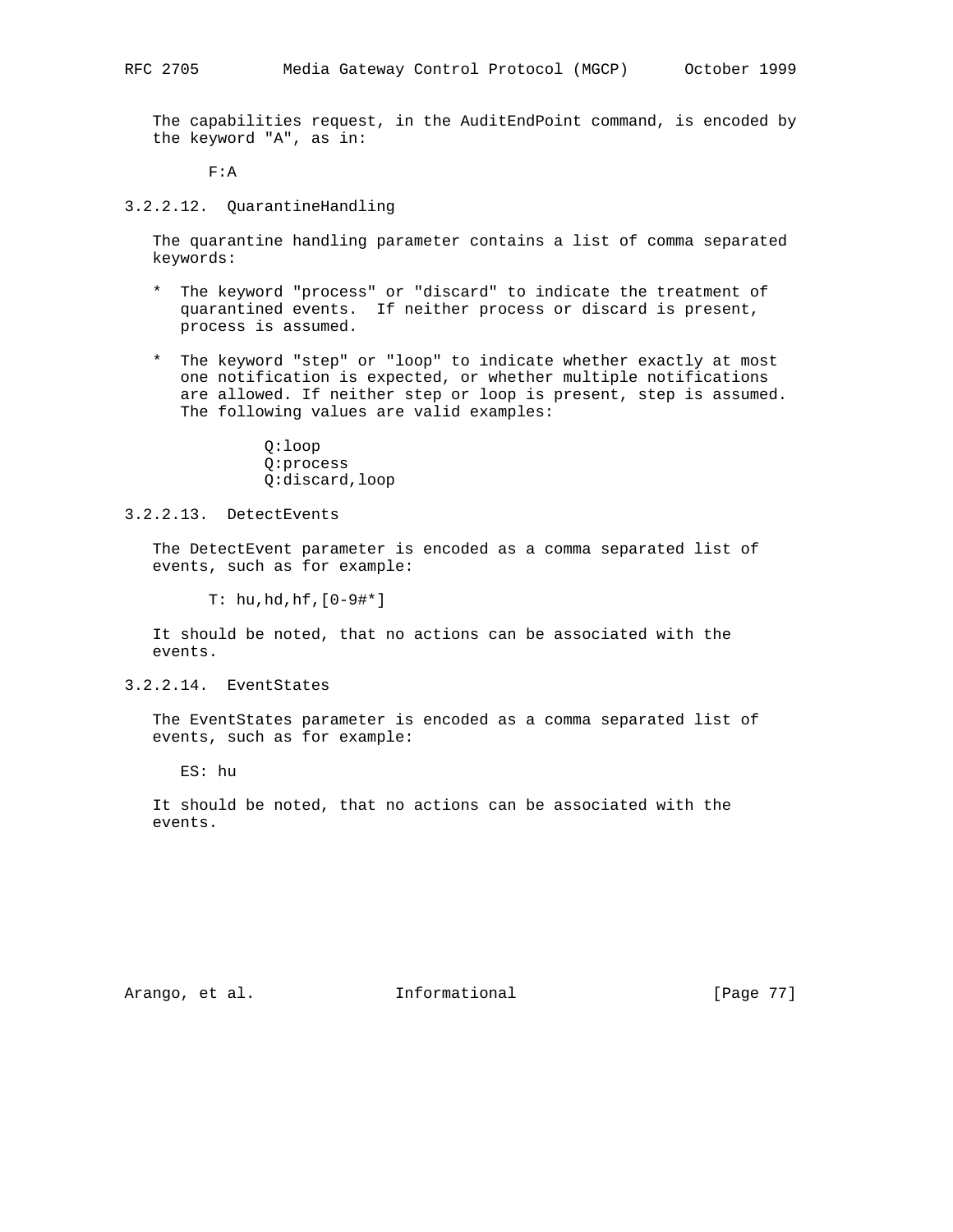3.2.2.15. RestartMethod

 The RestartMethod parameter is encoded as one of the keywords "graceful", "forced", "restart", "disconnected" or "cancel-graceful" as for example:

RM:restart

3.2.2.16. Bearer Information

 The values of the bearer informations are encoded as a comma separated list of attributes, represented by an attribute name, separated by a colon from an attribute value.

 The only attribute that is defined is the "encoding" (code "e"), whose defined values are "A" (A-law) and "mu" (mu-law).

An example of bearer information encoding is:

B: e:mu

3.3. Format of response headers

 The response header is composed of a response line, optionally followed by headers that encode the response parameters.

An example of response header could be:

200 1203 OK

 The response line starts with the response code, which is a three digit numeric value. The code is followed by a white space, the transaction identifier, and an optional commentary preceded by a white space.

 The following table describe the parameters whose presence is mandatory or optional in a response header, as a function of the command that triggered the response. The letter M stands for mandatory, O for optional and F for forbidden.

Arango, et al. **Informational** [Page 78]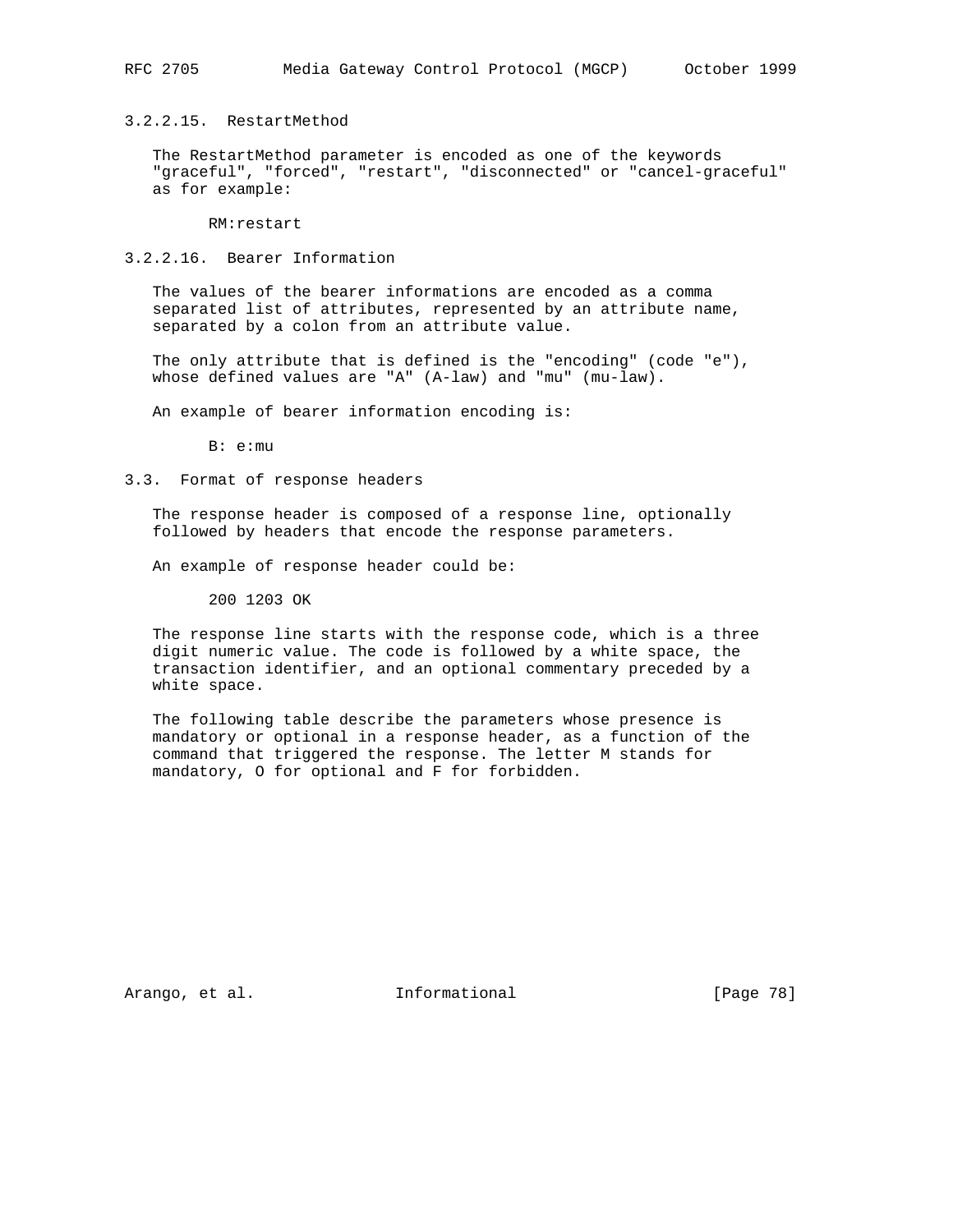| Parameter name                               | EP                 | CR                      | MD                 | DL          | <b>RO</b>          | NT                 | AU                 | AU                      | RS                 |
|----------------------------------------------|--------------------|-------------------------|--------------------|-------------|--------------------|--------------------|--------------------|-------------------------|--------------------|
|                                              | CF                 | CX                      | <b>CX</b>          | <b>CX</b>   | NT                 | FY                 | EP                 | <b>CX</b>               | IP                 |
| ResponseAck                                  | F                  | F                       | $\mathbf F$        | F           | F                  | F                  | F                  | F                       | $\mathbf F$        |
| BearerInformation                            | F                  | F                       | $\mathbf F$        | F           | $\mathbf F$        | F                  | $\Omega$           | F                       | $\mathbf F$        |
| CallId                                       | F                  | F                       | $\mathbf{F}% _{0}$ | F           | F                  | F                  | $\mathbf F$        | $\Omega$                | $\mathbf{F}% _{0}$ |
| ConnectionId                                 | F                  | $^{\wedge}$             | F                  | F           | F                  | F                  | F                  | F                       | F                  |
| RequestIdentifier                            | F                  | F                       | F                  | F           | F                  | F                  | $\Omega$           | F                       | F                  |
| LocalConnection<br>Options                   | F                  | F                       | F                  | F           | F                  | F                  | $\Omega$           | $\Omega$                | F                  |
| Connection Mode                              | F                  | F                       | F                  | F           | F                  | F                  | F                  | $\Omega$                | F                  |
| RequestedEvents                              | $\mathbf{F}% _{0}$ | F                       | F                  | F           | $\mathbf{F}% _{0}$ | F                  | $\Omega$           | F                       | F                  |
| SignalRequests                               | $\mathbf{F}% _{0}$ | F                       | $\mathbf{F}% _{0}$ | F           | F                  | F                  | $\Omega$           | $\mathbf F$             | $\mathbf{F}% _{0}$ |
| NotifiedEntity                               | $_{\rm F}$         | F                       | F                  | F           | $\mathbf{F}% _{0}$ | F                  | $\mathbf{F}% _{0}$ | $\mathbf{F}% _{0}$      | $\circ$            |
| ReasonCode                                   | $\mathbf F$        | F                       | $\mathbf{F}% _{0}$ | F           | $\mathbf{F}% _{0}$ | $\mathbf{F}% _{0}$ | $\Omega$           | $\mathbf F$             | $\mathbf{F}% _{0}$ |
| ObservedEvents                               | F                  | $\overline{\mathbf{F}}$ | $\mathbf{F}% _{0}$ | F           | $\mathbf F$        | $_{\rm F}$         | $\Omega$           | $\overline{\mathbf{F}}$ | $\mathbf{F}% _{0}$ |
| DigitMap                                     | F                  | F                       | $\mathbf{F}% _{0}$ | F           | F                  | F                  | $\Omega$           | F                       | $\mathbf{F}% _{0}$ |
| Connection                                   | $\mathbf{F}$       | F                       | $\mathbf F$        | $\Omega$    | F                  | F                  | F                  | $\Omega$                | F                  |
| Parameters                                   |                    |                         |                    |             |                    |                    |                    |                         |                    |
| Specific Endpoint ID                         | F                  | $\Omega$                | F                  | F           | F                  | F                  | F                  | F                       | F                  |
| RequestedInfo                                | F                  | F                       | $\mathbf{F}% _{0}$ | F           | F                  | $\mathbf{F}% _{0}$ | F                  | F                       | $\mathbf{F}% _{0}$ |
| QuarantineHandling                           | F                  | F                       | F                  | F           | F                  | F                  | $\Omega$           | F                       | F                  |
| DetectEvents                                 | F                  | F                       | F                  | F           | F                  | F                  | $\Omega$           | F                       | F                  |
| EventStates                                  | F                  | F                       | F                  | F           | F                  | F                  | $\Omega$           | F                       | F                  |
| RestartMethod                                | $\mathbf{F}% _{0}$ | F                       | F                  | F           | $\mathbf F$        | F                  | $\Omega$           | $\mathbf F$             | F                  |
| RestartDelay                                 | $\mathbf{F}% _{0}$ | F                       | F                  | F           | $\mathbf{F}% _{0}$ | F                  | $\Omega$           | $\mathbf F$             | F                  |
| Capabilities                                 | $_{\rm F}$         | F                       | F                  | F           | $\mathbf{F}% _{0}$ | F                  | $\circ$            | $\mathbf F$             | $\mathbf{F}% _{0}$ |
| SecondConnectionId                           | $\mathbf{F}% _{0}$ | $\Omega$                | $\mathbf F$        | $\mathbf F$ | $\mathbf{F}% _{0}$ | $\mathbf F$        | $\mathbf{F}% _{0}$ | $\mathbf F$             | $\mathbf{F}% _{0}$ |
| SecondEndpointID                             | F                  | $\Omega$                | F                  | F           | F                  | F                  | F                  | F                       | F                  |
| LocalConnection                              | F                  | M                       | $\Omega$           | F           | F                  | F                  | F                  | $^{\wedge}$             | $\mathbf F$        |
| Descriptor<br>RemoteConnection<br>Descriptor | F                  | F                       | $\mathbf F$        | F           | F                  | $\mathbf{F}% _{0}$ | F                  | $^{\wedge}$             | $\mathbf F$        |

 In the case of a CreateConnection message, the response line is followed by a Connection-Id parameter. It may also be followed a Specific-Endpoint-Id parameter, if the creation request was sent to a wildcarded Endpoint-Id. The connection-Id parameter is marked as optional in the Table. In fact, it is mandatory with all positive responses, when a connection was created, and forbidden when the response is negative, when no connection as created.

 In the case of a DeleteConnection message, the response line is followed by a Connection Parameters parameter, as defined in section 3.2.2.2.

Arango, et al. 1nformational [Page 79]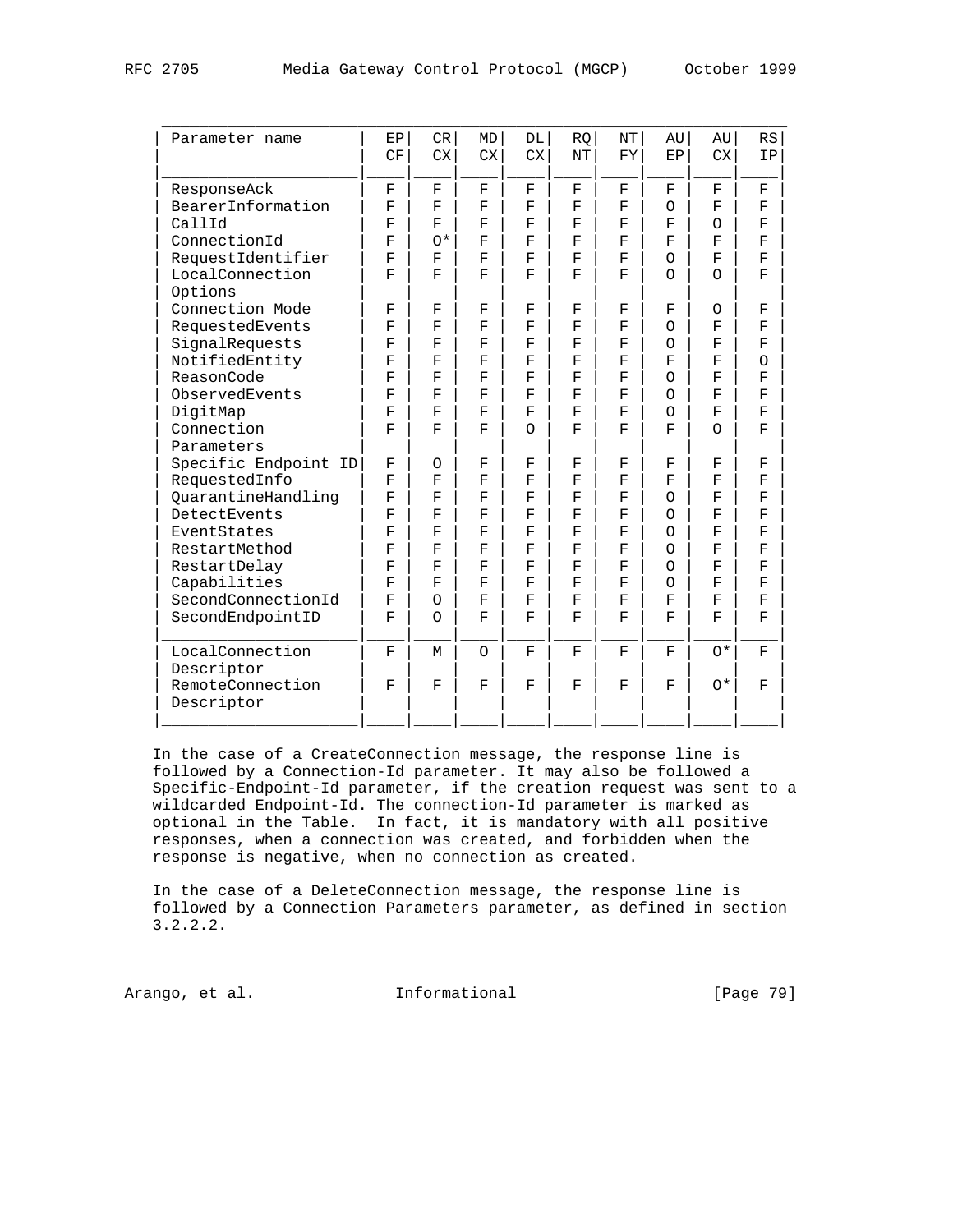A LocalConnectionDescriptor should be transmitted with a positive response (code 200) to a CreateConnection. It may be transmitted in response to a ModifyConnection command, if the modification resulted in a modification of the session parameters. The LocalConnectionDescriptor is encoded as a "session description," as defined in section 3.4. It is separated from the response header by an empty line.

 When several session descriptors are encoded in the same response, they are encoded one after each other, separated by an empty line. This is the case for example when the response to an audit connection request carries both a local session description and a remote session description, as in:

 200 1203 OK C: A3C47F21456789F0 N: [128.96.41.12] L: p:10, a:PCMU;G726-32 M: sendrecv P: PS=1245, OS=62345, PR=780, OR=45123, PL=10, JI=27,LA=48  $v=0$  c=IN IP4 128.96.41.1 m=audio 1296 RTP/AVP 0  $v=0$  c=IN IP4 128.96.63.25 m=audio 1296 RTP/AVP 0 96 a=rtpmap:96 G726-32/8000

 In this example, according to the SDP syntax, each description starts with a "version" line,  $(v=...)$ . The local description is always transmitted before the remote description. If a connection descriptor is requested, but it does not exist for the connection audited, that connection descriptor will appear with the SDP protocol version field only.

Arango, et al. **Informational** [Page 80]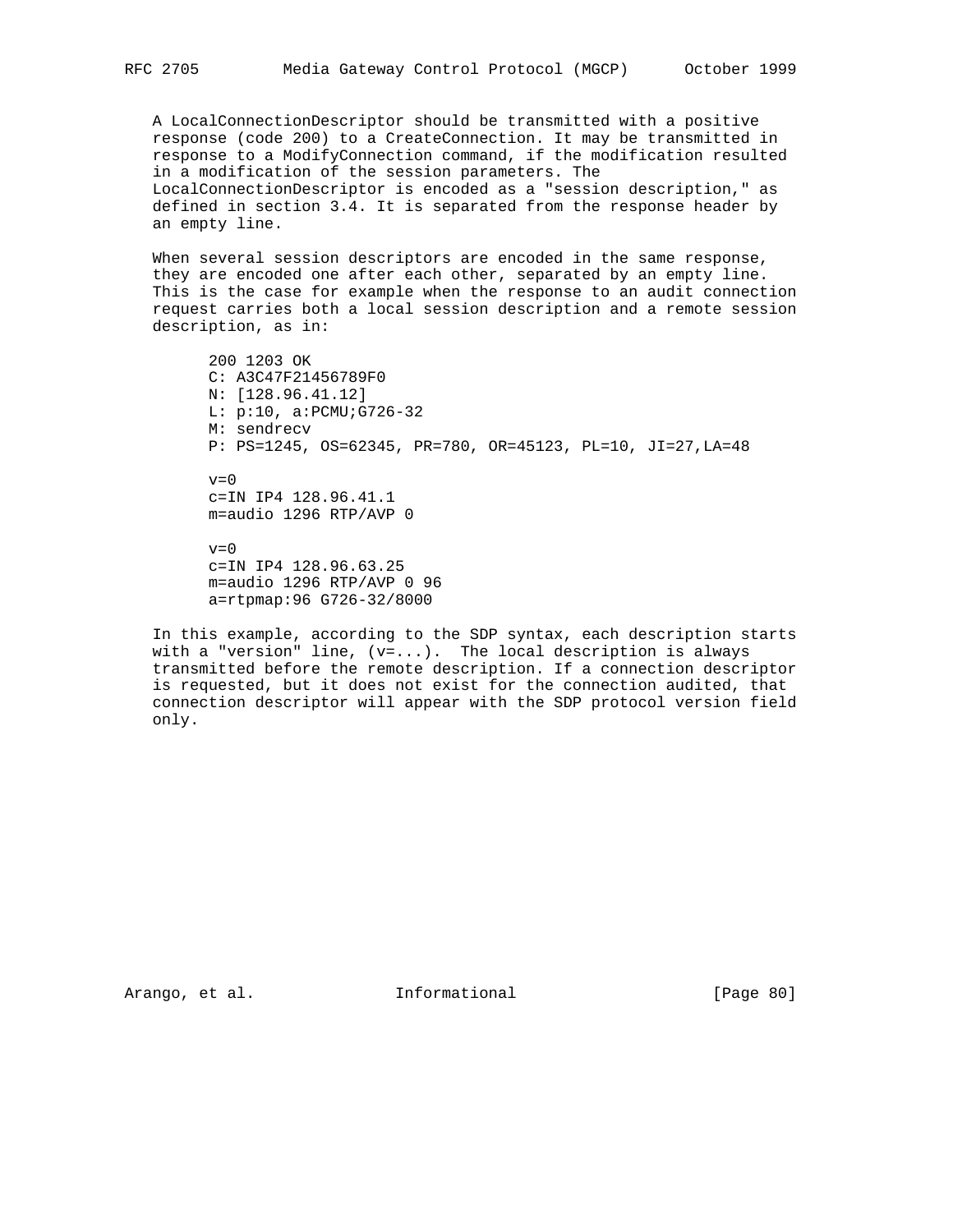3.4. Formal syntax description of the protocol

 In this section, we provided a formal description of the protocol syntax, following the "Augmented BNF for Syntax Specifications" defined in RFC 2234.

MGCPMessage = MGCPCommand / MGCPResponse

MGCPCommand = MGCPCommandLine 0\*(MGCPParameter) [EOL \*SDPinformation]

MGCPCommandLine = MGCPVerb 1\*(WSP) <transaction-id> 1\*(WSP) <endpointName> 1\*(WSP) MGCPversion EOL

MGCPVerb = "EPCF" / "CRCX" / "MDCX" / "DLCX" / "RQNT" / "NTFY" / "AUEP" / "AUCX" / "RSIP" / extensionVerb

extensionVerb = "X" 3(ALPHA / DIGIT)

transaction-id = 1\*9(DIGIT)

```
endpointName = localEndpointName "@" DomainName
LocalEndpointName = LocalNamePart 0*("/" LocalNamePart)
LocalNamePart = AnyName / AllName / NameString
AnyName = "\$"AllNames = "*"
NameString = 1*(range-of-allowed-characters)
DomainName = 1*256(ALPHA / DIGIT / "." / "-") ; as defined in RFC 821
```

```
MGCPversion = "MGCP" 1*(WSP) 1*(DIGIT) "." 1*(DIGIT)
               [1*(WSP) ProfileName]
```

```
ProfileName = 1*(range-of-allowed-characters)
```
MGCPParameter = ParameterValue EOL

```
ParameterValue = ("K" ":" 0*WSP <ResponseAck>) /
                  ("B" ":" 0*WSP <BearerInformation>) /
                  ("C" ":" 0*WSP <CallId>) /
                  ("I" ":" 0*WSP <ConnectionId>) /
                  ("N" ":" 0*WSP <NotifiedEntity>) /
                  ("X" ":" 0*WSP <RequestIdentifier>) /
                  ("L" ":" 0*WSP <LocalConnectionOptions>) /
                  ("M" ":" 0*WSP <ConnectionMode>) /
                  ("R" ":" 0*WSP <RequestedEvents>) /
                  ("S" ":" 0*WSP <SignalRequests>) /
                  ("D" ":" 0*WSP <DigitMap>) /
                  ("O" ":" 0*WSP <ObservedEvents>) /
                  ("P" ":" 0*WSP <ConnectionParameters>) /
                  ("E" ":" 0*WSP <ReasonCode>) /
```
Arango, et al. **Informational** [Page 81]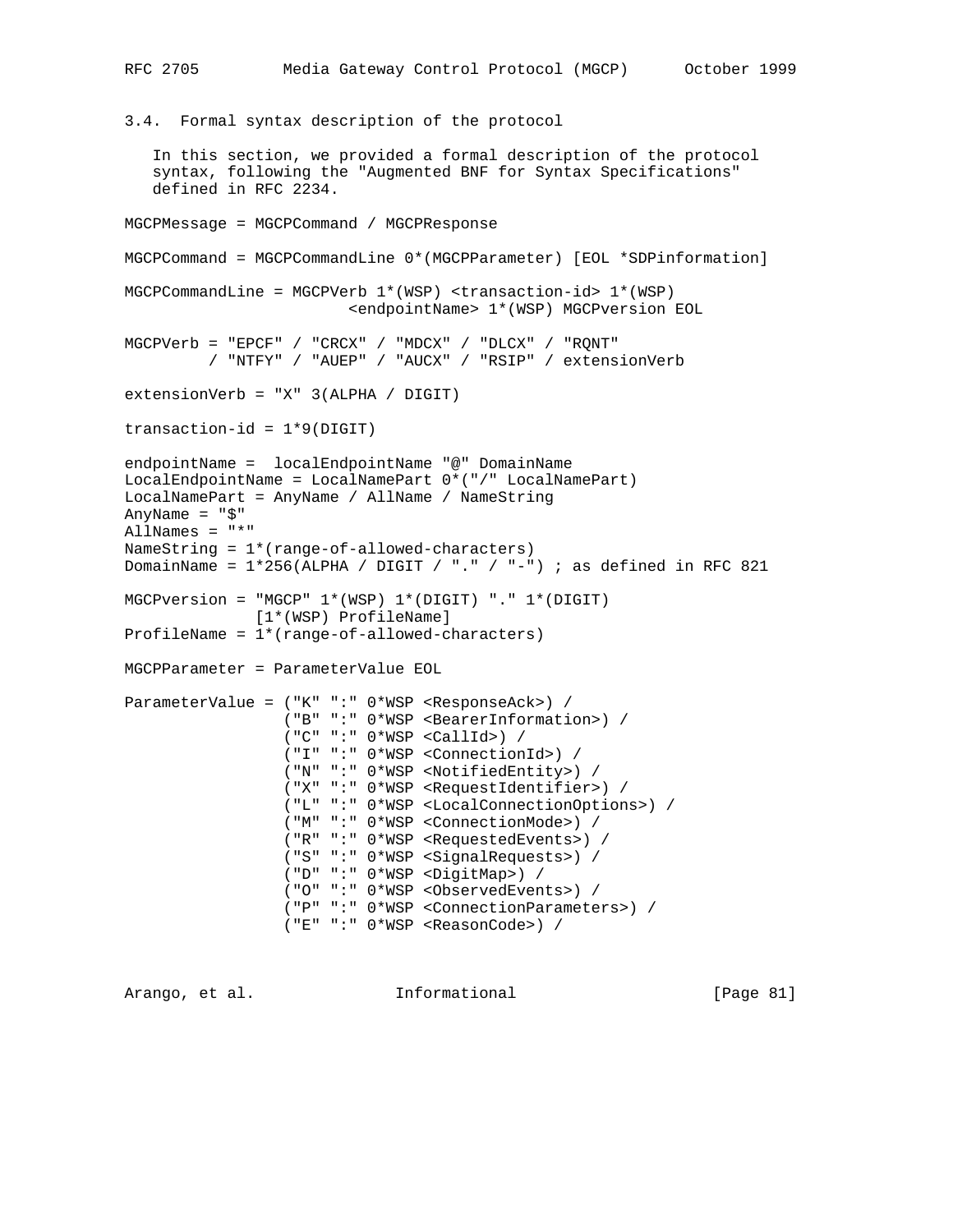```
 ("Z" ":" 0*WSP <SpecificEndpointID>) /
                  ("Z2" ":" 0*WSP <SecondEndpointID>) /
                  ("I2" ":" 0*WSP <SecondConnectionID>) /
                  ("F" ":" 0*WSP <RequestedInfo>) /
                  ("Q" ":" 0*WSP <QuarantineHandling>) /
                  ("T" ":" 0*WSP <DetectEvents>) /
                  ("RM" ":" 0*WSP <RestartMethod>) /
                  ("RD" ":" 0*WSP <RestartDelay>) /
                  ("A" ":" 0*WSP <Capabilities>) /
                  ("ES" ":" 0*WSP <EventStates>) /
                      (extensionParameter ":" 0*WSP <parameterString>)
ResponseAck = confirmedTransactionIdRange
                *[ "," confirmedTransactionIdRange ]
confirmedTransactionIdRange = 1*9DIGIT [ "-" 1*9DIGIT ]
BearerInformation = BearerAttribute 0*("," 0*WSP BearerAttribute)
BearerAttribute = ("e" ":" <BearerEncoding>)
BearerEncoding = "A" / "mu"
CallId = 1*32(HEXDIG)// The audit request response may include a list of identifiers
ConnectionId = 1*32(HEXDIG) 0*( ", "1*32(HEXDIG))
SecondConnectionID = ConnectionId
NotifiedEntity = [LocalName "@"] DomainName [":" portNumber]
LocalName = 1*32(suitableCharacter)
portNumber = 1*5(DIGIT)RequestIdentifier = 1*32(HEXDIG)LocalConnectionOptions = [ LocalOptionValue 0*(WSP)
                  0*("," 0*(WSP) LocalOptionValue 0*(WSP)) ]
LocalOptionValue = ("p" ":" <packetizationPeriod> )
                  / ("a" ":" <compressionAlgorithm> )
                 / ("b" ":" <br/> \verb|<| )
                  / ("e" ":" <echoCancellation> )
                  / ("gc" ":" <gainControl> )
                  / ("s" ":" <silenceSuppression> )
                  / ("t" ":" <typeOfService> )
                  / ("r" ":" <resourceReservation> )
                  / ("k" ":" <encryptionmethod>[":"<encryptionKey>])
                  / ("nt" ":" <typeOfNetwork> )
                  / (localOptionExtensionName ":"
                  / localOptionExtensionValue)
```
Arango, et al. **Informational** [Page 82]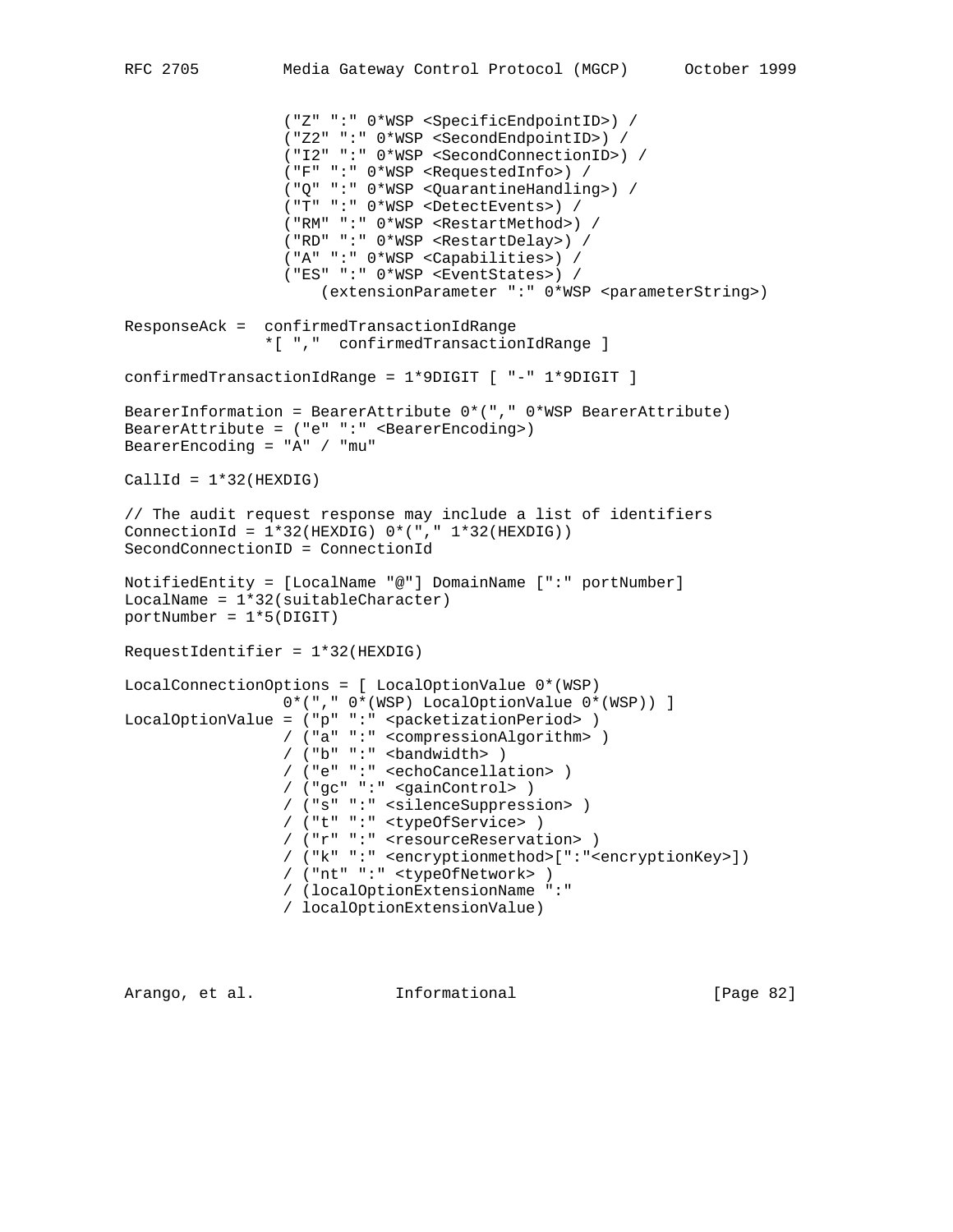```
RFC 2705 Media Gateway Control Protocol (MGCP) October 1999
Capabilities = [ CapabilityValue 0*(WSP)
                 0*("," 0*(WSP) CapabilityValue 0*(WSP)) ]
CapabilityValue = LocalOptionValue
                / ("v" ":" <supportedPackages>)
                / ("m" ":" <supportedModes> )
packetizationPeriod = 1*4(DIGIT)["-" 1*4(DIGIT)]
compressionAlgorithm = algorithmName 0*(";" algorithmName)
algorithmName = 1*32(SuitableCharacter)bandwidth = 1*4(DIGIT) ["-" 1*4(DIGIT)]
echoCancellation = "on" / "off"
gainControl = "auto" / ["-"]1*4(DIGIT)silenceSuppression = "on" / "off"
typeOfService = 2HEXDIG
resourceReservation = "g" / "cl" / "be"
;encryption parameters are coded as in SDP (RFC 2327)
encryptiondata = ( "clear" ":" <encryptionKey> )
               / ( "base64" ":" <encodedEncryptionKey> )
               / ( "uri" ":" <URItoObtainKey> )
               / ( "prompt" ) ; defined in SDP, not usable in MGCP!
encryptionKey = 1*(SuitableCharacter / SP)
encodedEncryptionKey = 1*(ALPHA / DIGIT / "+" / "/" / "=")URItoObtainKey = 1*(SuitableCharacter) / quotedString
typeOfNetwork = "IN" / "ATM" / "LOCAL"
supportedModes= ConnectionMode 0*(";" ConnectionMode)
supportedPackages = packageName 0*(";" packageName)
localOptionExtensionName = "x" ("+"/"-") 1*32(SuitableCharacter)
localOptionExtensionValue = 1*32(SuitableCharacter) / quotedString
ConnectionMode = "sendonly" / "recvonly" / "sendrecv" /
                  "confrnce" / "inactive" / "loopback" /
                  "conttest" / "netwloop" / "netwtest" / "data"
RequestedEvents = [requestedEvent 0*("," 0*(WSP) requestedEvent)]
requestedEvent = eventName [ "(" requestedActions ")" ]
eventName = [ (packageName / "*") "/" ] (eventId / "all" / eventRange)
            [ "@" (ConnectionId / "$" / "*") ]
packageName = 1*(ALPHA / DIGIT / HYPHEN)eventId = 1*(SuitableCharacter)
eventRange = "[' 1*(DIGIT / DTMFLetter / " * " / " #" /Arango, et al. 1nformational [Page 83]
```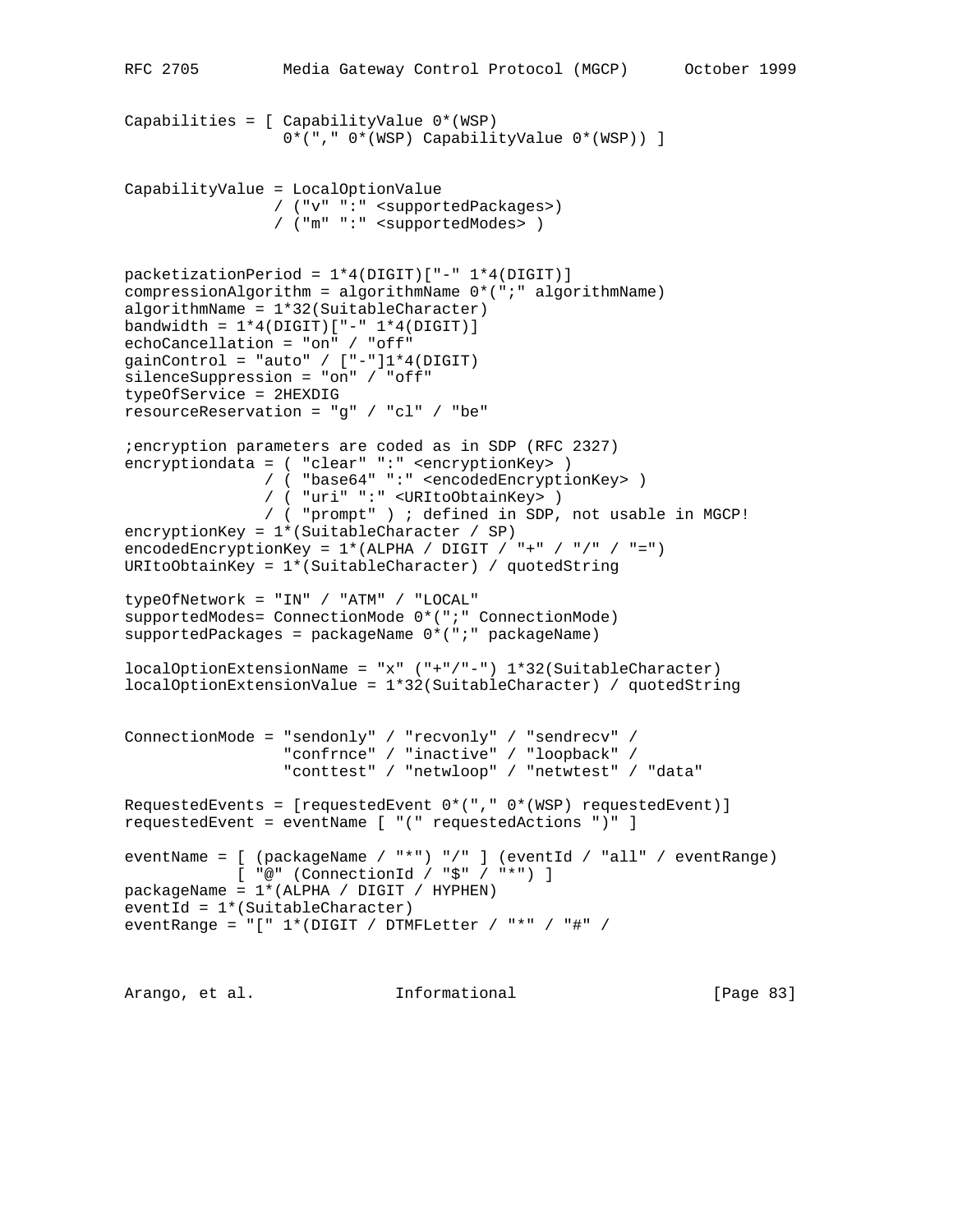```
 (DIGIT "-" DIGIT)/(DTMFLetter "-"
                          DTMFLetter)) "]"
requestedActions = requestedAction 0*("," 0*(WSP) requestedAction)
requestedAction = "N" / "A" / "D" / "S" / "I" / "K" /
                   "E" "(" EmbeddedRequest ")"
EmbeddedRequest = ( "R" "(" EmbeddedRequestList ")"
                        ["," "S" "(" EmbeddedSignalRequest ")" ]
                       ["," "D" "(" EmbeddedDigitMap ")" ] )
                   / ( "S" "(" EmbeddedSignalRequest ")"
                ["," "D" "(" EmbeddedDigitMap ")" ] )<br>/ ( "D" "(" EmbeddedDigitMap ")" )
                           / ( "D" "(" EmbeddedDigitMap ")" )
EmbeddedRequestList = RequestedEvents
EmbeddedSignalRequest = SignalRequests
EmbeddedDigitMap = DigitMap
SignalRequests = [ SignalRequest 0*("," 0*(WSP) SignalRequest ) ]
SignalRequest = eventName [ "(" eventParameters ")" ]
eventParameters = eventParameter 0*("," 0*(WSP) eventParameter)
eventParameter = eventParameterString / quotedString
eventParameterString = 1*(SuitableCharacter)
DigitMap = DigitString / "(" DigitStringList ")"
DigitStringList = DigitString 0*( "|" DigitString )
DigitString = 1*(DigitStringElement)
DigitStringElement = DigitPosition ["."]
DigitPosition = DigitMapLetter / DigitMapRange
DigitMapLetter = DIGIT / "#" / "*" / "A" / "B" / "C" / "D" / "T"
DigitMapRange = "x" / "[" 1*DigitLetter "]"
DigitLetter ::= *((DIGIT "-" DIGIT ) / DigitMapLetter)
ObservedEvents = SignalRequests
EventStates = SignalRequests
ConnectionParameters = [ConnectionParameter
                         0*( "," 0*(WSP) ConnectionParameter )
ConnectionParameter = ( "PS" "=" packetsSent )
                     / ( "OS" "=" octetsSent )
                     / ( "PR" "=" packetsReceived )
                     / ( "OR" "=" octetsReceived )
                     / ( "PL" "=" packetsLost )
                     / ( "JI" "=" jitter )
                     / ( "LA" "=" averageLatency )
                     / ( ConnectionParameterExtensionName "="
                          ConnectionParameterExtensionValue )
packetsSent = 1*9(DIGIT)
```
Arango, et al. **Informational** [Page 84]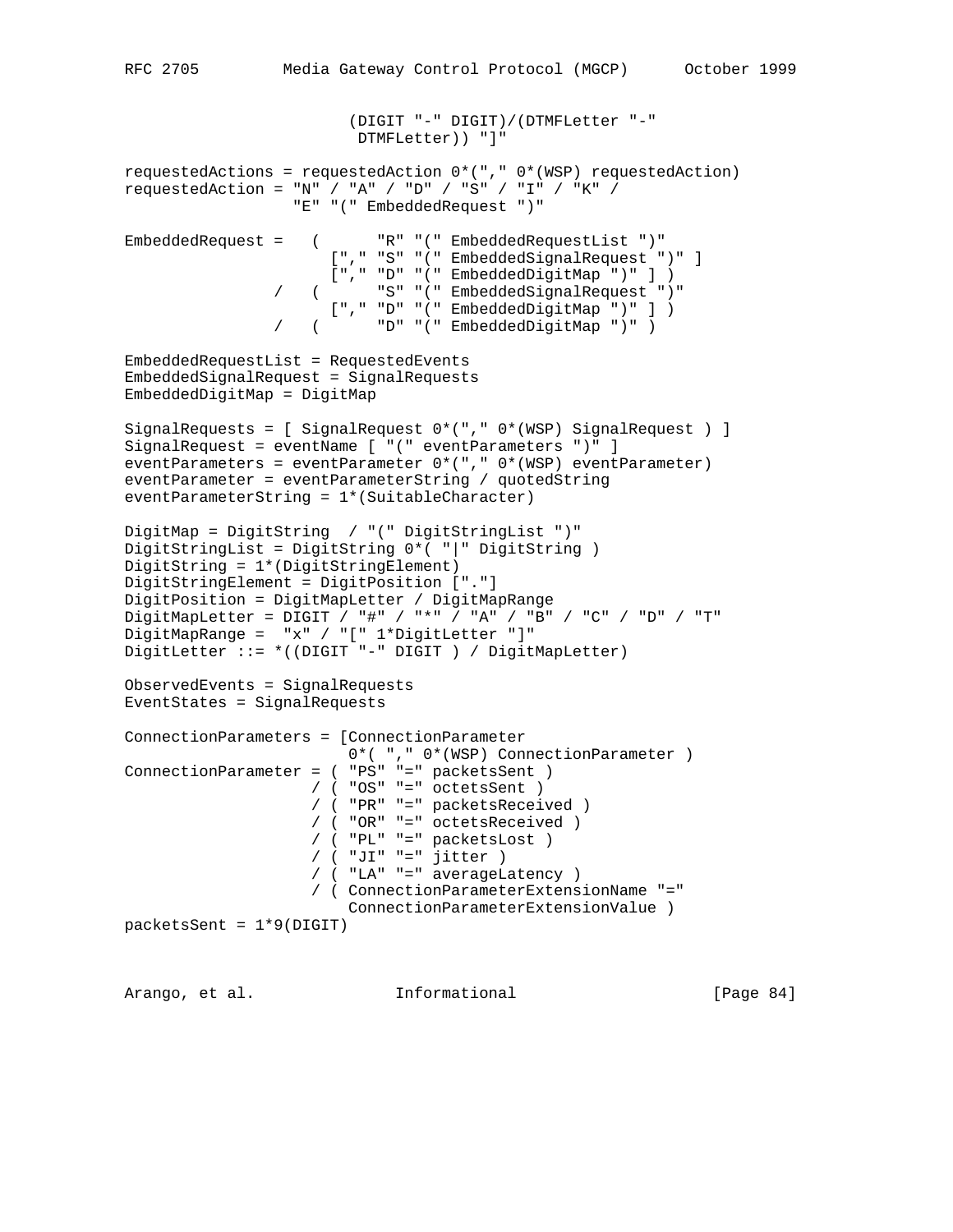```
octetsSent = 1*9(DIGIT)
packetsReceived = 1*9(DIGIT)
octetsReceived = 1*9(DIGIT)
packetsLost = 1*9(DIGIT)
jitter = 1*9(DIGIT)averageLatency = 1*9(DIGIT)
ConnectionParameterExtensionName = "X" "-" 2*ALPHA
ConnectionParameterExtensionValue = 1*9(DIGIT)
ReasonCode = 3DIGIT [SPACE 1*(%x20-7E)]
SpecificEndpointID = endpointName
SecondEndpointID = endpointName
RequestedInfo = [infoCode 0*("," infoCode)]
infoCode = "B" / "C" / "I" / "N" / "X" / "L" / "M" /
               "R" / "S" / "D" / "O" / "P" / "E" / "Z" /
               "Q" / "T" / "RC" / "LC" / "A" / "ES" / "RM" / "RD"
QuarantineHandling = loopControl / processControl /
                  (loopControl "," processControl )
loopControl = "step" / "loop"
processControl = "process" / "discard"
DetectEvents = [eventName 0*("," eventName)]
RestartMethod = "graceful" / "forced" / "restart" / "disconnected"
RestartDelay = 1*6(DIGIT)
extensionParameter = "X" ("-"/*") 1*6(ALPHA / DIGIT)parameterString = 1*(8x20-7F)MGCPResponse = MGCPResponseLine 0*(MGCPParameter)
                     [EOL *SDPinformation]
MGCPResponseLine = (<responseCode> 1*(WSP) <transaction-id>
                                  [1*(WSP) <responseString>] EOL)
responseCode = 3DIGIT
responseString = *(*x20-7E)SuitableCharacter= DIGIT / ALPHA / "+" / "-" / "_" / "&" /
                          "!" / "'" / "|" / "=" / "#" / "?" / "/" /
                          "." / "$" / "*" / ";" / "@" / "[" / "]" /
                         \mathbb{R}^n \times \mathbb{R}^n \quad \text{and} \quad \mathbb{R}^n \times \mathbb{R}^n \times \mathbb{R}^n \times \mathbb{R}^n \times \mathbb{R}^n \times \mathbb{R}^n \times \mathbb{R}^n \times \mathbb{R}^n \times \mathbb{R}^n \times \mathbb{R}^n \times \mathbb{R}^n \times \mathbb{R}^n \times \mathbb{R}^n \times \mathbb{R}^n \times \mathbb{R}^n \times \mathbb{R}^n \times \mathbb{R}^n \times \mathbb{R}^n \times \mathbb{R}^n \times \mathbbquotedString = DQUOTE visibleString
```
Arango, et al. **Informational** [Page 85]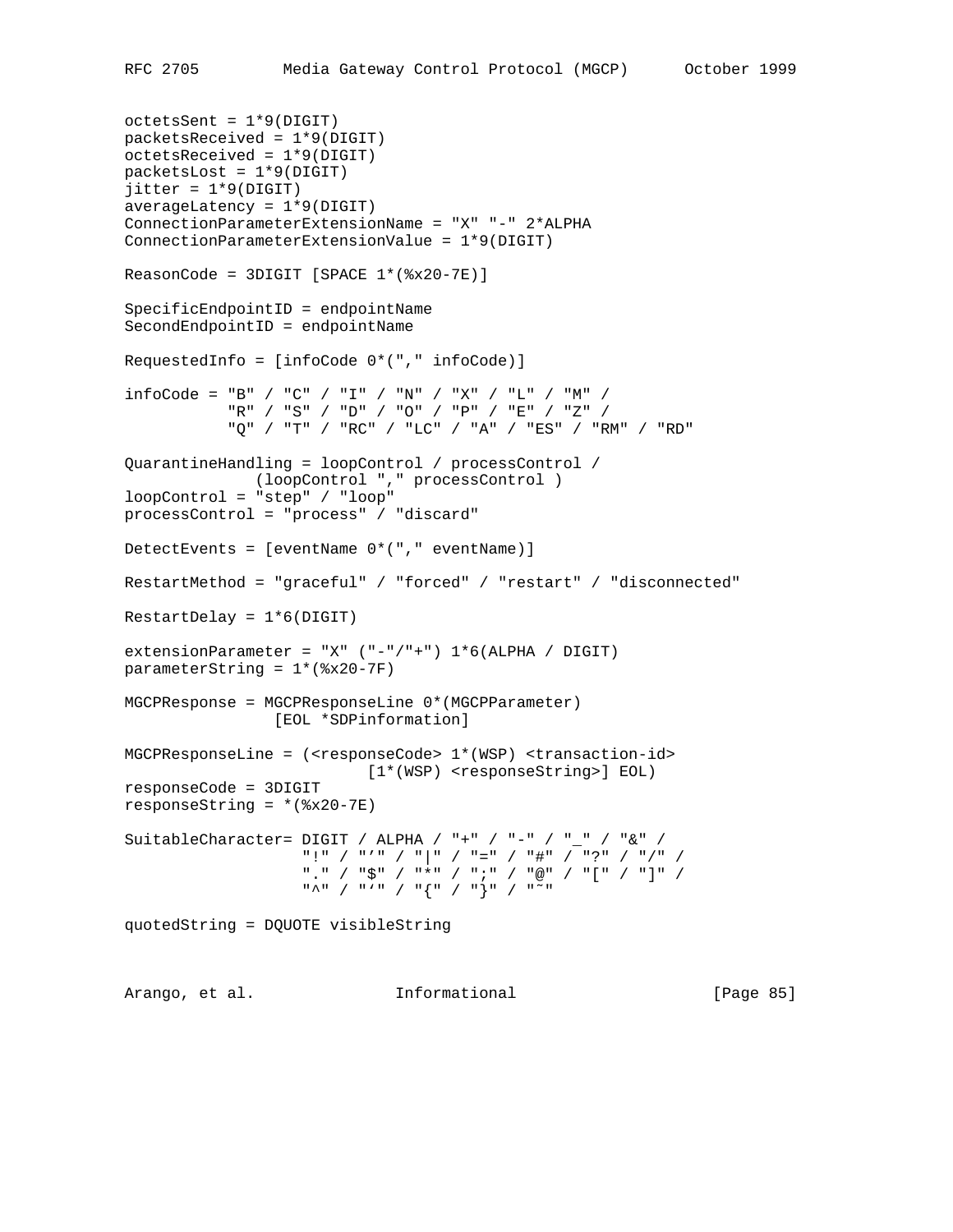0\*(quoteEscape visibleString) DQUOTE quoteEscape = DQUOTE DQUOTE  $visibleString = ( $$x00-21 / $x23-FF$ )$  $EOL = CRLF / LF$ 

SDPinformation =  $i$ See RFC 2327

3.5. Encoding of the session description

 The session description is encoded in conformance with the session description protocol, SDP. MGCP implementations are expected to be fully capable of parsing any conformant SDP message, and should send session descriptions that strictly conform to the SDP standard. The usage of SDP actually depends on the type of session that is being, as specified in the "mode" parameter:

- \* if the mode is set to "data", the session description describes the configuration of a data access service.
- \* if the mode is set to any other value, the session description is for an audio service.

 For an audio service, the gateway will consider the information provided in SDP for the "audio" media. For a data service, the gateway will consider the information provided for the "network access" media.

3.5.1. Usage of SDP for an audio service

 In a telephony gateway, we only have to describe sessions that use exactly one media, audio. The parameters of SDP that are relevant for the telephony application are:

At the session description level:

 \* The IP address of the remote gateway (in commands) or of the local gateway (in responses), or multicast address of the audio conference, encoded as an SDP "connection data" parameter. This parameter specifies the IP address that will be used to exchange RTP packets.

For the audio media:

 \* Media description field (m) specifying the audio media, the transport port used for receiving RTP packets by the remote gateway (commands) or by the local gateway (responses), the

Arango, et al. **Informational** [Page 86]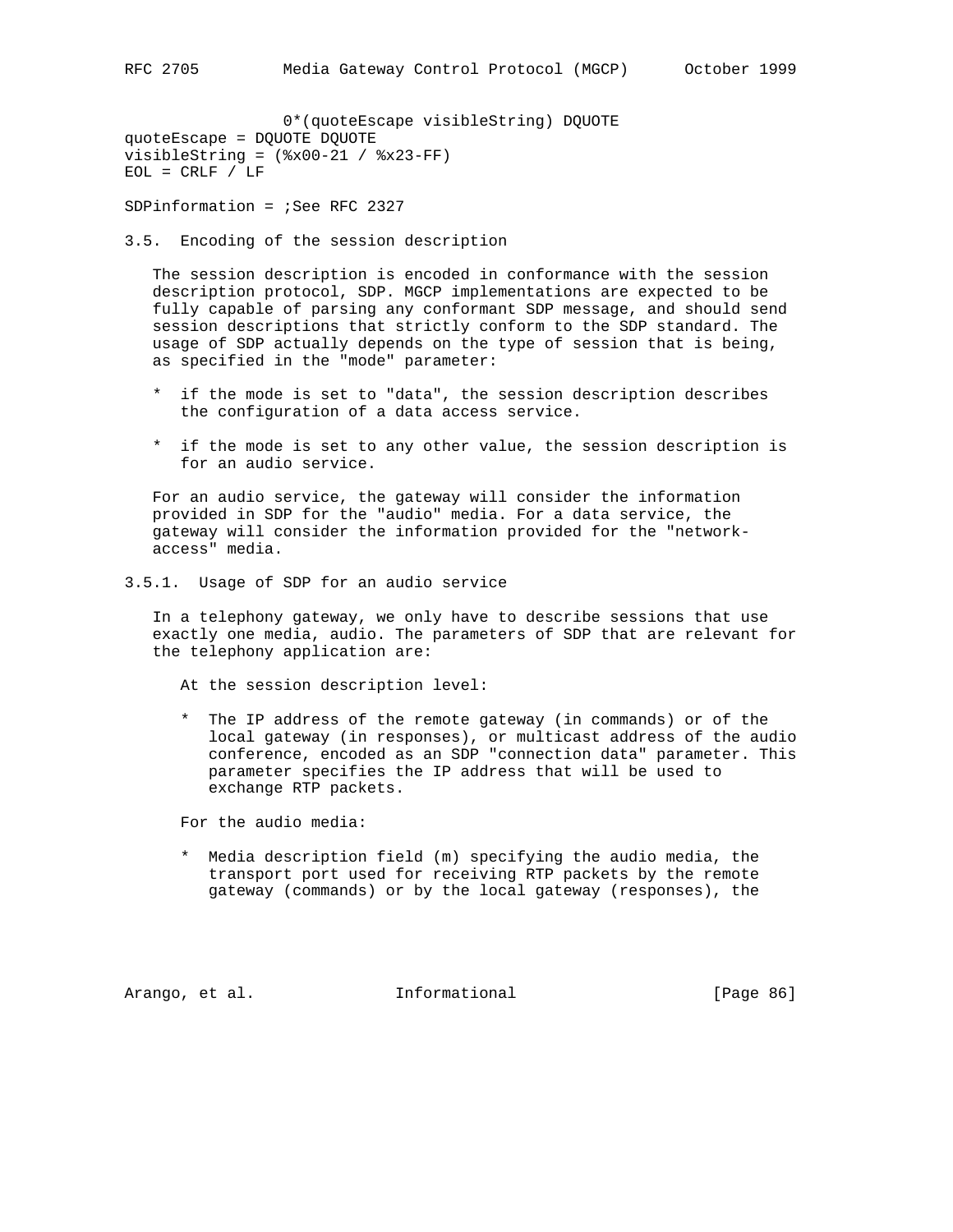RTP/AVP transport, and the list of formats that the gateway will accept. This list should normally always include the code 0 (reserved for PCMU).

- \* Optionally, RTPMAP attributes that define the encoding of dynamic audio formats,
- \* Optionally, a packetization period (packet time) attribute (Ptime) defining the duration of the packet,
- \* Optionally, an attribute defining the type of connection (sendonly, recvonly, sendrecv, inactive). Note that this attribute does not have a direct relation with the "Mode" parameter of MGCP. In fact, the SDP type of connection will most of the time be set to "sendrecv", regardless of the value used by MGCP. Other values will only be used rarely, for example in the case of information or announcement servers that need to establish one way connections.
- \* The IP address of the remote gateway (in commands) or of the local gateway (in responses), if it is not present at the session level.

An example of SDP specification for an audio connection could be:

 $v=0$  c=IN IP4 128.96.41.1 m=audio 3456 RTP/AVP 0 96 a=rtpmap:96 G726-32/8000

 There is a request, in some environments, to use the MGCP to negotiate connections that will use other transmission channels than RTP over UDP and IP. This will be detailed in an extension to this document.

3.5.2. Usage of SDP in a network access service

 The parameters of SDP that are relevant for a data network access application are:

For the data media:

 \* Media description field (m) specifying the network access media, identified by the code "m=nas/xxxx", where "xxxx" describes the access control method that should be used for parametrizing the network access, as specified below. The field may also specify the port that should be used for contacting the server, as specified in the SDP syntax.

Arango, et al. 1nformational [Page 87]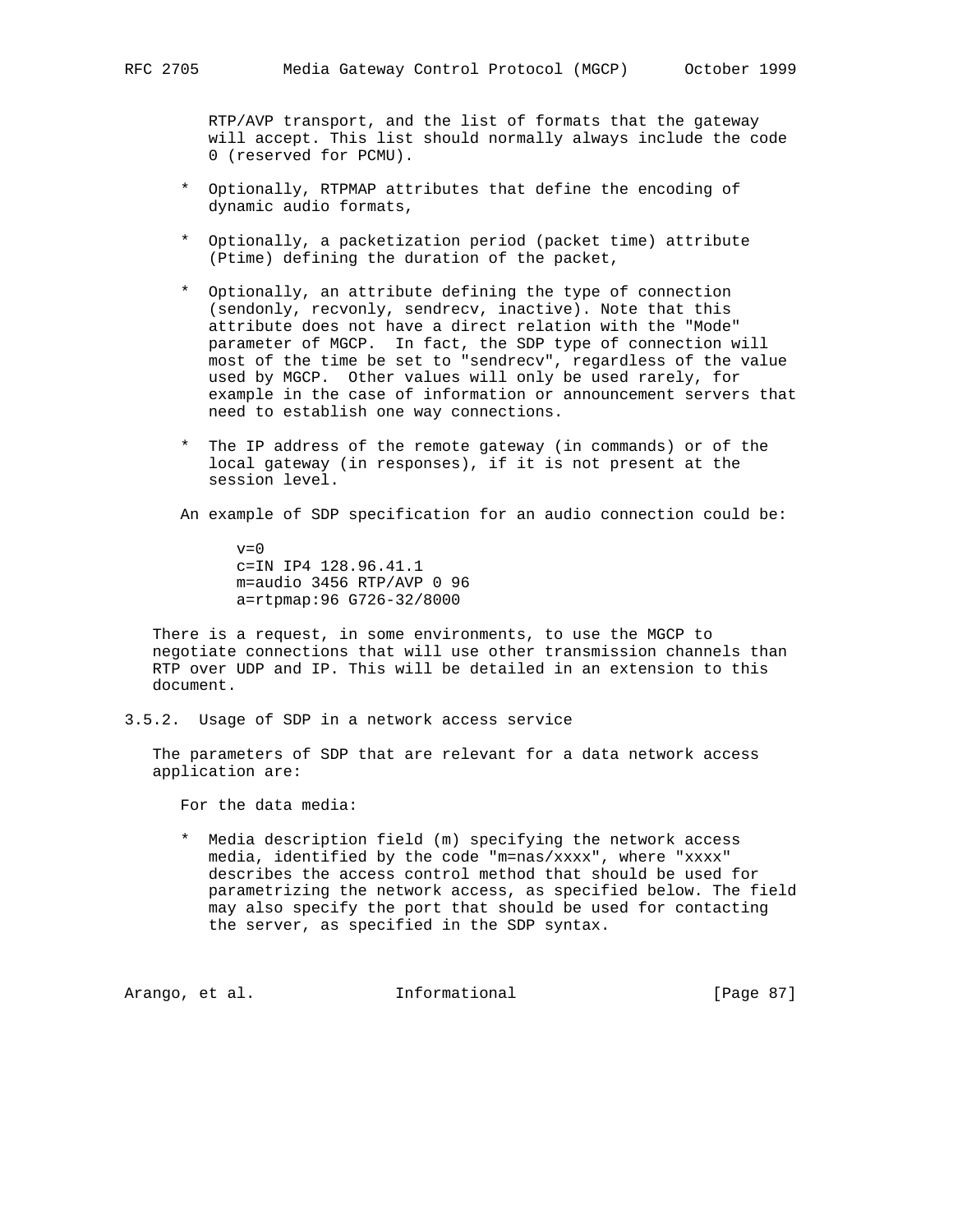- \* Connection address parameter (c=) specifying the address, or the domain name, of the server that implement the access control method. This parameter may also be specified at the session level.
- \* Optionally, a bearer type attribute (a=bearer:) describing the type of data connection to be used, including the modem type.
- \* Optionally, a framing type attribue (a=framing:) describing the type of framing that will be used on the channel.
- \* Optionally, attributes describing the called number (a=dialed:), the number to which the call was delivered (a=called:) and the calling number (a=dialing:).
- \* Optionally, attributes describing the range of addresses that could be used by the dialup client on its LAN (a=subnet:).
- \* Optionally, an encryption key, encoded as specified in the SDP protocol(k=).

 The connection address shall be encoded as specified in the SDP standard. It will be used in conjunction with the port specified in the media line to access a server, whose type will one of:

| Method name | Method description                         |
|-------------|--------------------------------------------|
| radius      | Authentication according                   |
|             | to the Radius protocol.                    |
| tacacs      | Authentication according                   |
|             | to the TACACS+ protocol.                   |
| diameter    | Authentication according                   |
|             | to the Diameter protocol.                  |
| 12tp        | Level 2 tunneling protocol.                |
|             | The address and port are those of the LNS. |
| login       | Local login. (There is normally            |
|             | no server for that method.)                |
| none        | No authentication required.                |
|             | (The call was probably vetted              |
|             | by the Call Agent.)                        |
|             |                                            |

 If needed, the gateway may use the key specified in the announcement to access the service. That key, in particular, may be used for the establishment of an L2TP tunnel.

Arango, et al. 1nformational 1999 [Page 88]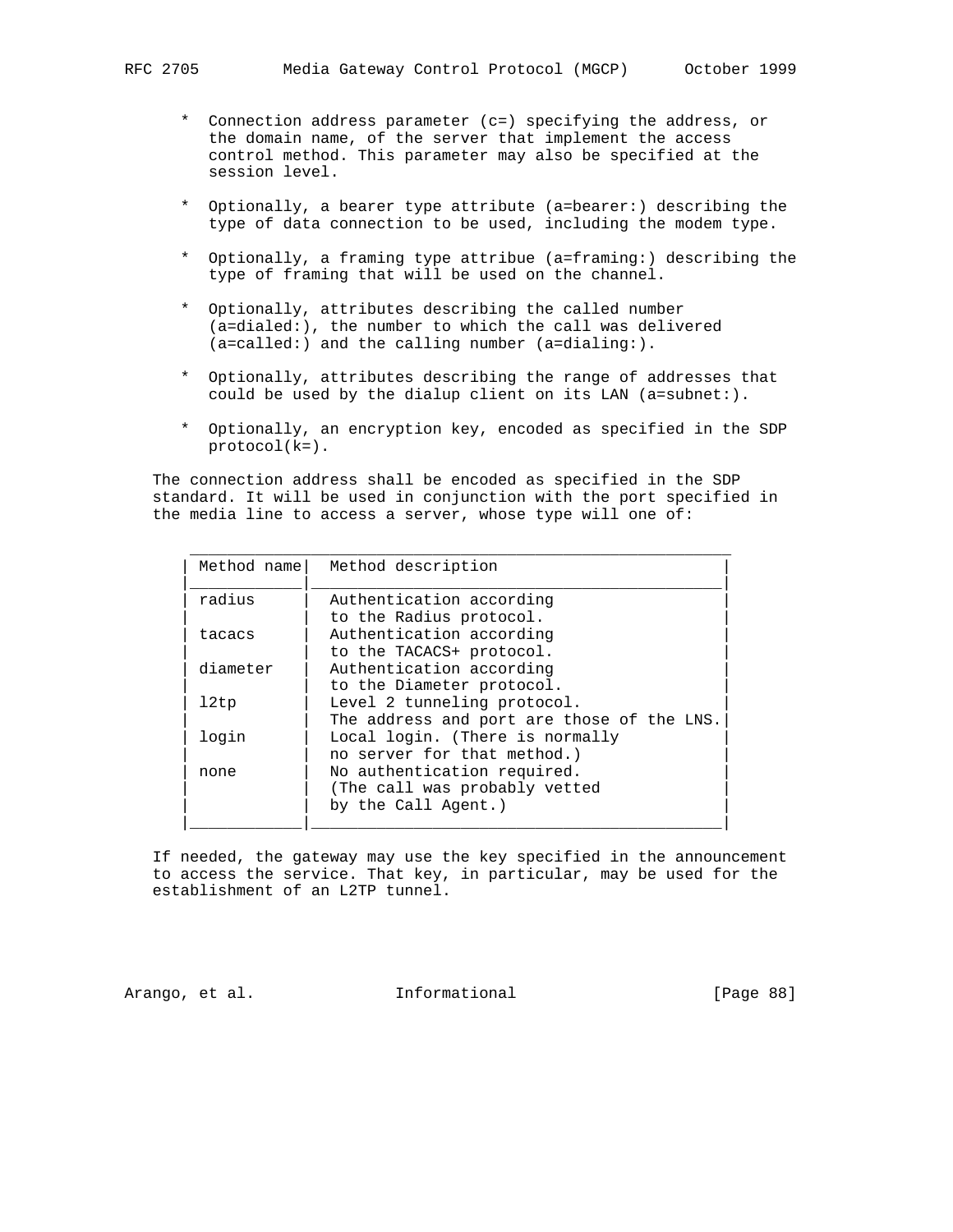The bearer attribute is composed of a bearer name and an optional extension. The bearer type specifies the type of modulation (modem name) or, in the case of digital connections, the type of ISDN service (8 bits, 7 bits). When an extension is present, it is separated from the bearer name by a single slash (/). The valid values of the bearer attribute are defined in the following table:

| Type of bearer description                                                                                                                                        | Example of values                                                                                                                    |
|-------------------------------------------------------------------------------------------------------------------------------------------------------------------|--------------------------------------------------------------------------------------------------------------------------------------|
| ITU modem standard<br>ITU modem standard qualified                                                                                                                | V.32, V.34, V.90.<br>$v.90/3$ com,                                                                                                   |
| by a manufacturer name                                                                                                                                            | v.90/rockwell,<br>v.90/xxx                                                                                                           |
| Well known modem types<br>ISDN transparent access, 64 kbps<br>$ISDN64 + V.110$<br>$ISDN64 + V.120$<br>ISDN transparent access, 56 kbps<br>Informal identification | X2, K56flex<br>TSDN64<br>ISDN64/V.110<br>ISDN64/V.120<br>ISDN56<br>(Requires coordination between<br>the Call Agent and the gateway) |

 The valid values of the framing attribute are defined in the following table:

| Type of framing description                                                                      | Example of values                        |
|--------------------------------------------------------------------------------------------------|------------------------------------------|
| PPP, asynchronous framing<br>PPP, HDLC framing<br>SLIP, asynchronous<br>Asynchronous, no framing | ppp-asynch<br>ppp-hdlc<br>slip<br>asynch |
|                                                                                                  |                                          |

 The network access authentication parameter provides instructions on the access control that should be exercized for the data call. This optional attribute is encoded as:

 "a=subnet:" <network type> <address type> <connection address> "/" <prefix length>

 Where the parameters "network type", "address type", and "connection address" are formatted as defined for the connection address parameter (c=) in SDP, and where the "prefix length" is a decimal representation of the number of bits in the prefix.

Arango, et al. 1nformational [Page 89]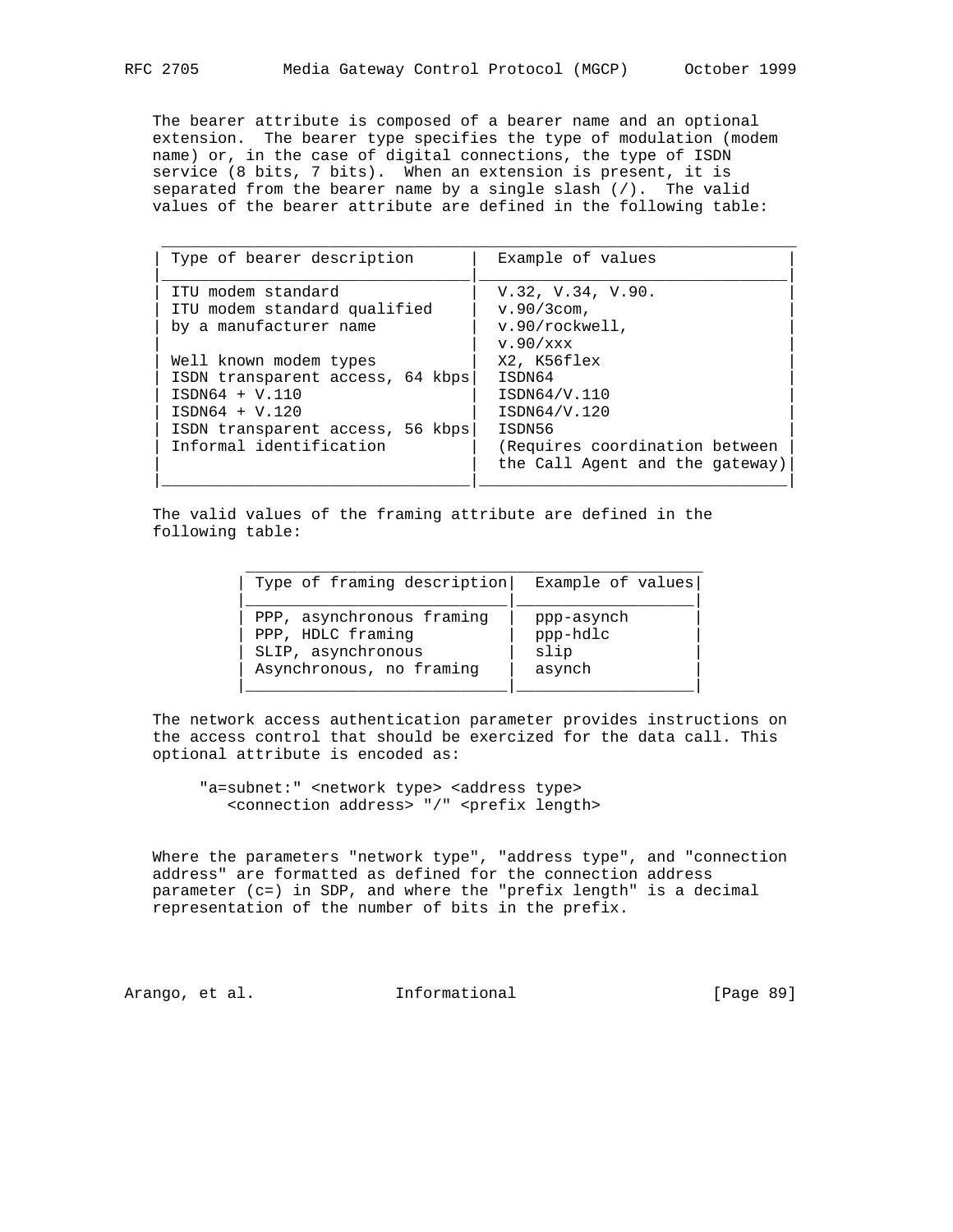Examples of SDP announcement for the network access service could be:

```
v=0 m=nas/radius
 c=IN IP4 radius.example.net
 a=bearer:v.34
 a=framing:ppp-asynch
 a=dialed:18001234567
 a=called:12345678901
 a=dialing:12340567890
```

```
v=0 m=nas/none
 c=IN IP4 128.96.41.1
 a=subnet:IN IP4 123.45.67.64/26
 a=bearer:isdn64
 a=framing:ppp-sync
 a=dialed:18001234567
 a=dialing:2345678901
```

```
v=0 c=IN IP4 access.example.net
 m=nas/l2tp
 k=clear:some-shared-secret
 a=bearer:v.32
 a=framing:ppp-asynch
 a=dialed:18001234567
 a=dialing:2345678901
```
3.5.3. Usage of SDP for ATM connections

 The specification of the SDP payload for ATM connections will be described in a companion document, "Usage of MGCP to control Voice over ATM gateways." The following text is indicative.

The SDP payload will specify:

- \* That the connection is to be established over an ATM interface, using the "c=" parameter of SDP to specify an address in the ATM family, the ATM addressing variant (NSAP, UNI, E.164) and the ATM address.
- \* The "m=audio" parameter will specify the audio encoding and, if needed, the VPI and VCI.
- \* Additional attributes parameters (a=) will be used to specify the ATM coding variants, such as the type of adaptation layer and the error correction or loss compenmsation algorithms.

Arango, et al. **Informational** [Page 90]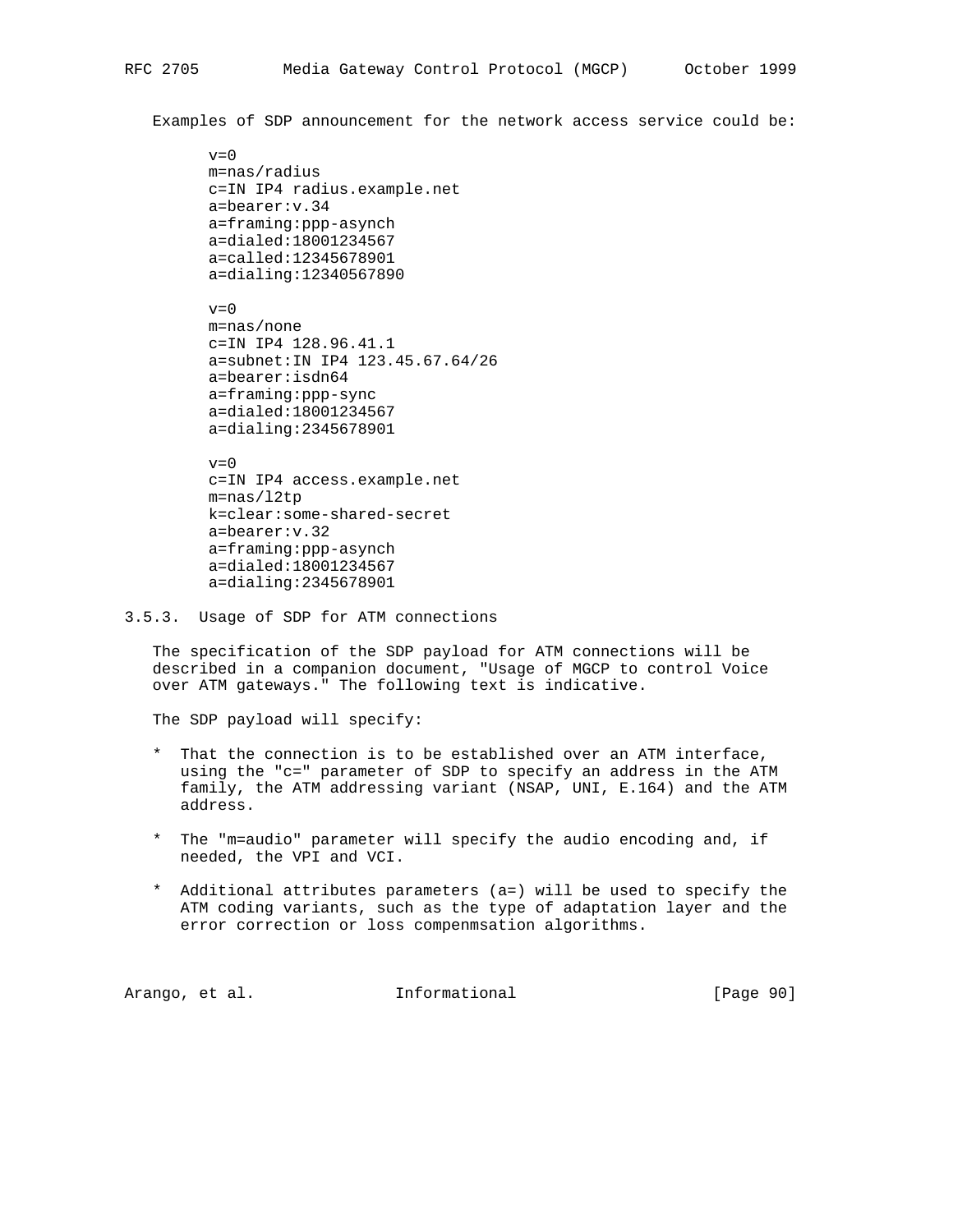An example of SDP payload for an ATM connection could be:

 v=0 c=ATM NSAP 47.0091.8100.0000.0060.3e64.fd01.0060.3e64.fd01.fe m=audio 5/1002 ATM/AVP PCMU a=connection\_type:AAL2

3.5.4. Usage of SDP for local connections

 When MGCP is used to set up internal connections within a single gateway, the SDP format is used to encode the parameters of that connection. The following parameters will be used:

- \* The connection parameter (C=) will specify that the connection is local, using the keyword "LOCAL" as network type space, the keyword "EPN" (endpoint name) as address type, and the name of the endpoint as the connection-address.
- \* The "m=audio" parameter will specify a port number, which will always be set to 0, the type of protocol, always set to the keyword LOCAL, and the type of encoding, using the same conventions used for RTP (RTP payload numbers.) The type of encoding should normally be set to 0 (PCMU).

An example of local SDP payload could be:

 $v=0$  c=LOCAL EPN X35V3+A4/13 m=audio 0 LOCAL 0

3.6. Transmission over UDP

 MGCP messages are transmitted over UDP. Commands are sent to one of the IP addresses defined in the DNS for the specified endpoint . The responses are sent back to the source address of the commands.

 When no port is specified for the endpoint, the commands should be sent:

- \* by the Call Agents, to the default MGCP port for gateways, 2427.
- \* by the Gateways, to the default MGCP port for Call Agents, 2727.
- 3.6.1. Providing the At-Most-Once functionality

 MGCP messages, being carried over UDP, may be subject to losses. In the absence of a timely response, commands are repeated. Most MGCP commands are not idempotent. The state of the gateway would become

Arango, et al. **Informational** [Page 91]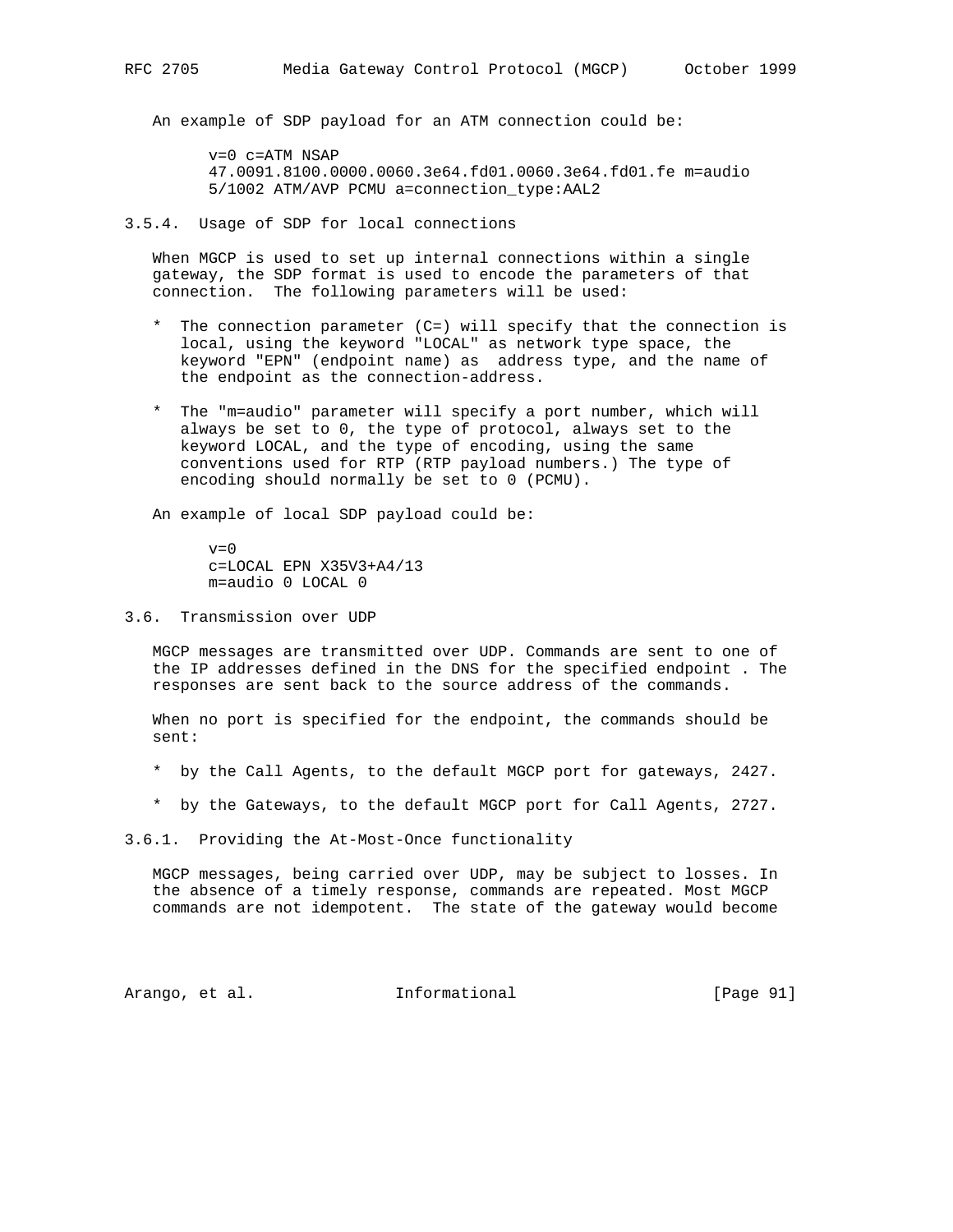unpredictable if, for example, CreateConnection commands were executed several times. The transmission procedures must thus provide an "At-Most-Once" functionality.

 MGCP entities are expected to keep in memory a list of the responses that they sent to recent transactions and a list of the transactions that are currently being executed. The transaction identifiers of incoming commands are compared to the transaction identifiers of the recent responses. If a match is found, the MGCP entity does not execute the transaction, but simply repeats the response. The remaining commands will be compared to the list of current transaction. If a match is found, the MGCP entity does not execute the transaction, which is simply ignored.

 The procedure use a long timer value, noted LONG-TIMER in the following. The timer should be set larger than the maximum duration of a transaction, which should take into account the maximum number of repetitions, the maximum value of the repetition timer and the maximum propagation delay of a packet in the network. A suggested value is 30 seconds.

 The copy of the responses can be destroyed either LONG-TIMER seconds after the response is issued, or when the gateway (or the call agent) receives a confirmation that the response has been received, through the "Response Acknowledgement attribute". For transactions that are acknowledged through this attribute, the gateway shall keep a copy of the transaction-id for LONG-TIMER seconds after the response is issued, in order to detect and ignore duplicate copies of the transaction request that could be produced by the network.

### 3.6.2. Transaction identifiers and three ways handshake

 Transaction identifiers are integer numbers in the range from 0 to 999,999,999. Call-agents may decide to use a specific number space for each of the gateways that they manage, or to use the same number space for all gateways that belong to some arbitrary group. Call agents may decide to share the load of managing a large gateway between several independent processes. These processes will share the same transaction number space. There are multiple possible implementations of this sharing, such as having a centralized allocation of transaction identifiers, or pre-allocating non overlapping ranges of identifiers to different processes. The implementations must guarantee that unique transaction identifiers are allocated to all transactions that originate from a logical call agent, as defined in the "states, failover and race conditions" section. Gateways can simply detect duplicate transactions by looking at the transaction identifier only.

Arango, et al. 1nformational [Page 92]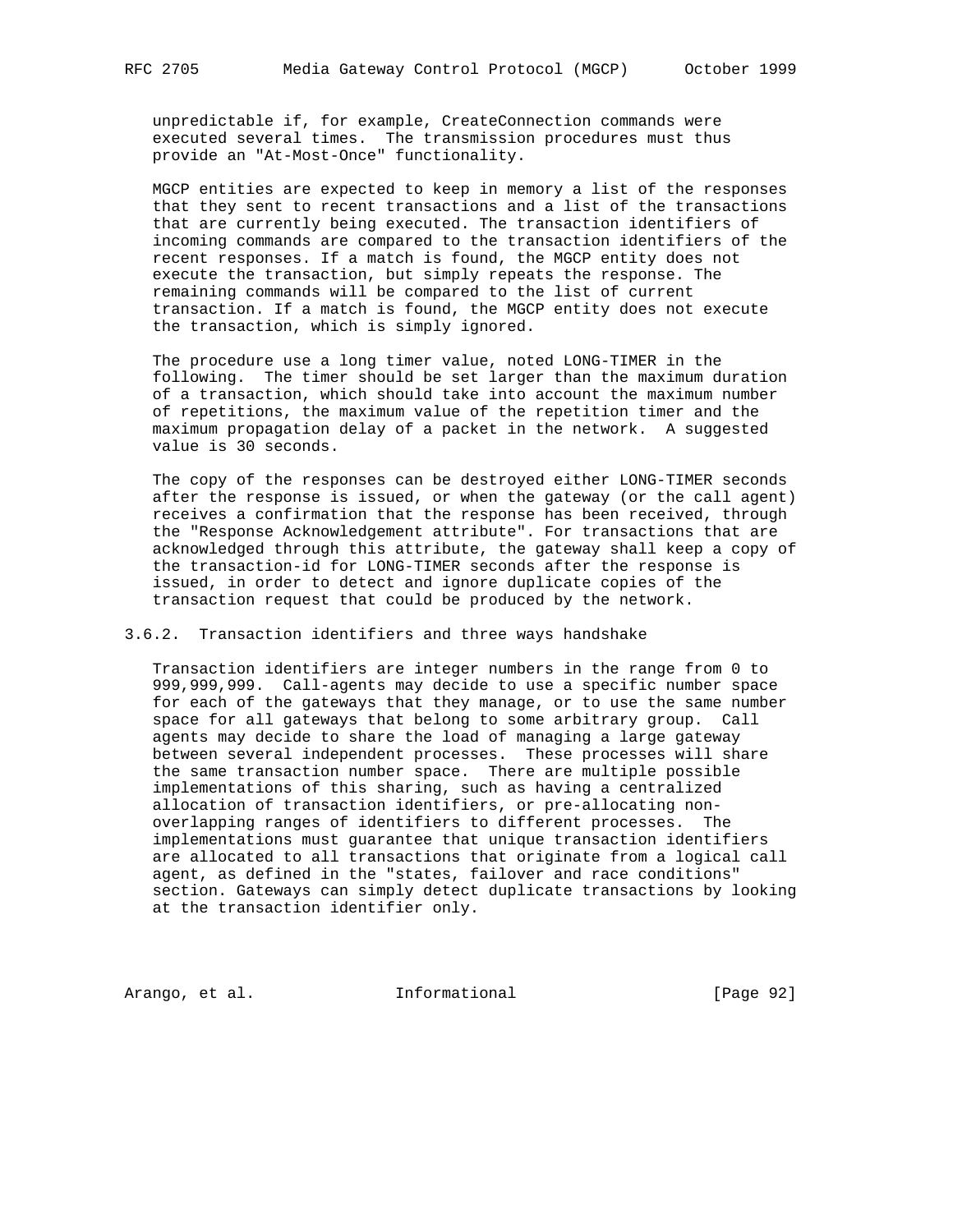The Response Acknowledgement Attribute can be found in any command. It carries a set of "confirmed transaction-id ranges."

 MGCP gateways may choose to delete the copies of the responses to transactions whose id is included in "confirmed transaction-id ranges" received in the Response Confirmation messages. They should silently discard further commands from that Call Agent when the transaction-id falls within these ranges.

 The "confirmed transaction-id ranges" values shall not be used if more than LONG-TIMER seconds have elapsed since the gateway issued its last response to that call agent, or when a gateway resumes operation. In this situation, commands should be accepted and processed, without any test on the transaction-id.

 Commands that carry the "Response Acknowledgement attribute" may be transmitted in disorder. The gateway shall retain the union of the "confirmed transaction-id ranges" received in recent commands.

#### 3.6.3. Computing retransmission timers

 It is the responsibility of the requesting entity to provide suitable time outs for all outstanding commands, and to retry commands when time outs have been exceeded. Furthermore, when repeated commands fail to be acknowledged, it is the responsibility of the requesting entity to seek redundant services and/or clear existing or pending connections.

 The specification purposely avoids specifying any value for the retransmission timers. These values are typically network dependent. The retransmission timers should normally estimate the timer by measuring the time spent between the sending of a command and the return of a response. One possibility is to use the algorithm implemented in TCP-IP, which uses two variables:

- \* the average acknowledgement delay, AAD, estimated through an exponentially smoothed average of the observed delays,
- \* the average deviation, ADEV, estimated through an exponentially smoothed average of the absolute value of the difference between the observed delay and the current average

 The retransmission timer, in TCP, is set to the sum of the average delay plus N times the average deviation. In MGCP, the maximum value of the timer should however be bounded, in order to guarantee that no repeated packet will be received by the gateways after LONG-TIMER seconds. A suggested maximum value is 4 seconds.

Arango, et al. 1nformational [Page 93]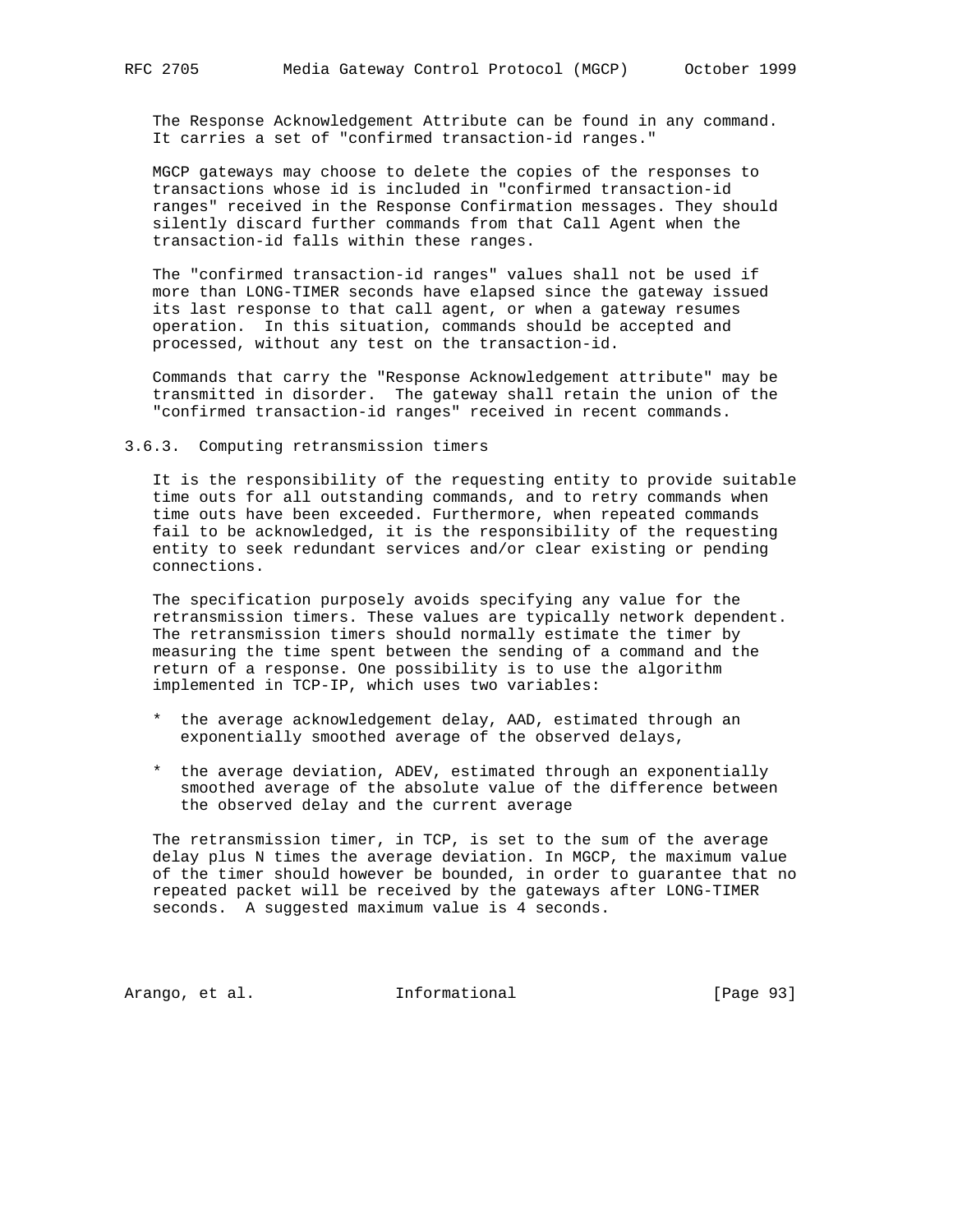After any retransmission, the MGCP entity should do the following:

- \* It should double the estimated value of the average delay, AAD
- \* It should compute a random value, uniformly distributed between 0.5 AAD and AAD
- \* It should set the retransmission timer to the sum of that random value and N times the average deviation.

 This procedure has two effects. Because it includes an exponentially increasing component, it will automatically slow down the stream of messages in case of congestion. Because it includes a random component, it will break the potential synchronization between notifications triggered by the same external event.

3.6.4. Piggy backing

 There are cases when a Call Agent will want to send several messages at the same time to the same gateways. When several MGCP messages have to be sent in the same UDP packets, they should be separated by a line of text that contain a single dot, as in for example:

 200 2005 OK DLCX 1244 card23/21@trgw-7.example.net MGCP 1.0 C: A3C47F21456789F0 I: FDE234C8

 The piggy-backed messages should be processed exactly has if they had been received in several simultaneous messages.

3.6.5. Provisional responses

 Executing some transactions may require a long time. Long execution times may interact with the timer based retransmission procedure. This may result either in an inordinate number of retransmissions, or in timer values that become too long to be efficient.

 Gateways that can predict that a transaction will require a long execution time may send a provisional response, with response code 100. They should send this response if they receive a repetition of a transaction that is still being executed.

 MGCP entities that receive a provisional response shall switch to a longer repetition timer for that transaction.

Arango, et al. **Informational** [Page 94]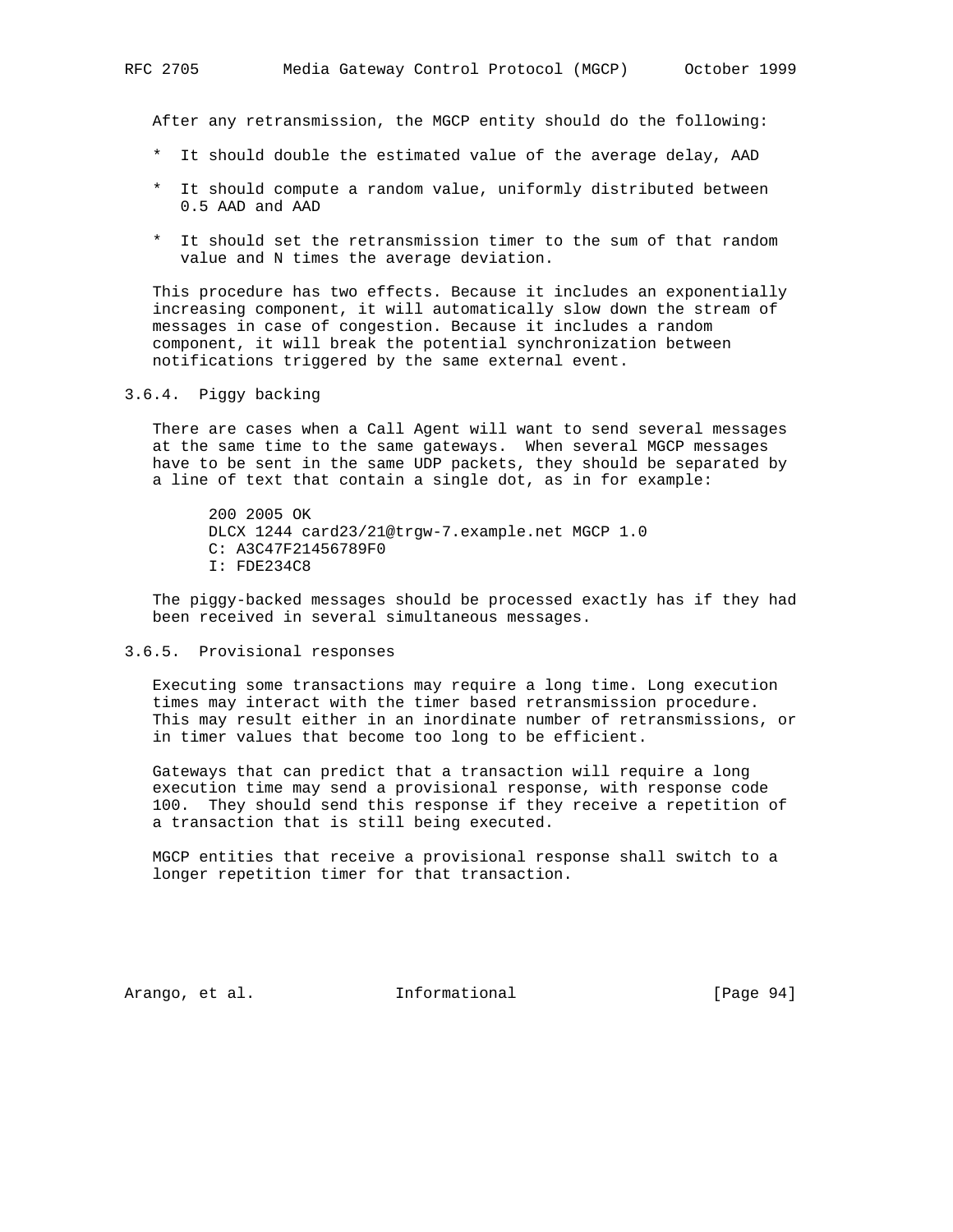4. States, failover and race conditions.

 In order to implement proper call signalling, the Call Agent must keep track of the state of the endpoint, and the gateway must make sure that events are properly notified to the call agent. Special conditions exist when the gateway or the call agent are restarted: the gateway must be redirected to a new call agent during "failover" procedures, the call agent must take special action when the gateway is taken offline, or restarted.

### 4.1. Basic Asumptions

The support of "failover" is based on the following assumptions:

- \* Call Agents are identified by their domain name, not their network addresses, and several addresses can be associated with a domain name.
- \* An endpoint has one NotifiedEntity associated with it any given point in time.
- \* The NotifiedEntity is the last value of the "NotifiedEntity" parameter received for this endpoint (including wild-carded end point-names). If no explicit "NotifiedEntity" parameter has been received, the "NotifiedEntity" defaults to the provisioned NotifiedEntity value, or if no value was provisioned to the source address of the last command received for the endpoint,
- \* Responses to commands are always sent to the source address of the command, regardless of the NotifiedEntity.
- \* When the "notified entity" refers to a domain name that resolves to multiple IP- address, endpoints are capable of switching between different interfaces on the same logical call agent, however they cannot switch to other (backup) call agent(s) on their own. A backup call agent can however instruct them to switch, either directly or indirectly.
- \* If an entire call agent becomes unavailable, the endpoints managed by that call agent will eventually become "disconnected". The only way for these endpoints to become connected again is either for the failed call agent to become available, or for a backup call agent to contact the affected endpoints.
- \* When a backup call agent has taken over control of a group of endpoints, it is assumed that the failed call agent will communicate and synchronize with the backup call agent in order to

Arango, et al. 1nformational [Page 95]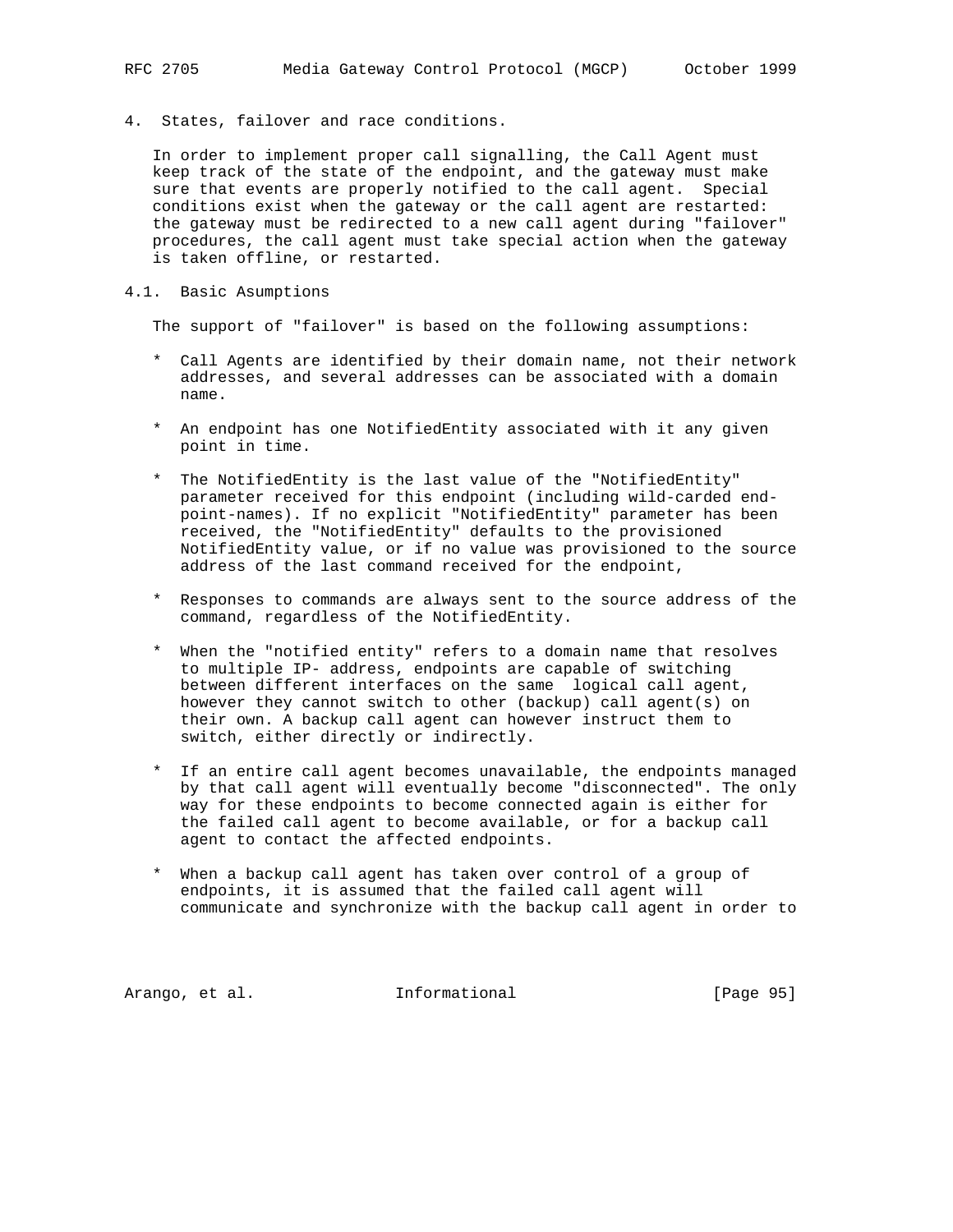transfer control of the affected endpoints back to the original call agent (if that's even desired - maybe the failed call agent should simply become the backup call agent now).

 We should note that handover conflict resolution between separate CA's is not in place - we are relying strictly on the CA's knowing what they are doing and communicating with each other (although AuditEndpoint can be used to learn about the current NotifiedEntity).

# 4.2. Security, Retransmission, and Detection of Lost Associations:

 The media gateway control protocol is organized as a set of transactions, each of which is composed of a command and a response, commonly referred to as an acknowledgement. The MGCP messages, being carried over UDP, may be subject to losses. In the absence of a timely response, commands are repeated. MGCP entities are expected to keep in memory a list of the responses that they sent to recent transactions, i.e. a list of all the responses they sent over the last LONG-TIMER seconds, and a list of the transactions that are currently being executed.

 The transaction identifiers of incoming commands are compared to the transaction identifiers of the recent responses. If a match is found, the MGCP entity does not execute the transaction, but simply repeats the response. The remaining commands will be compared to the list of current transaction. If a match is found, the MGCP entity does not execute the transaction, which is simply ignored - a response will be provided when the execution of the command is complete.

 The repetition mechanism is used to guard against four types of possible errors:

- \* transmission errors, when for example a packet is lost due to noise on a line or congestion in a queue,
- \* component failure, when for example an interface to a call agent becomes unavailable,
- \* call agent failure, when for example an entire call agent becomes unavailable,
- \* failover, when a new call agent is "taking over" transparently.

 The elements should be able to derive from the past history an estimate of the packet loss rate due to transmission errors. In a properly configured system, this loss rate should be kept very low, typically less than 1%. If a call agent or a gateway has to repeat a message more than a few times, it is very legitimate to assume that

Arango, et al. 1nformational [Page 96]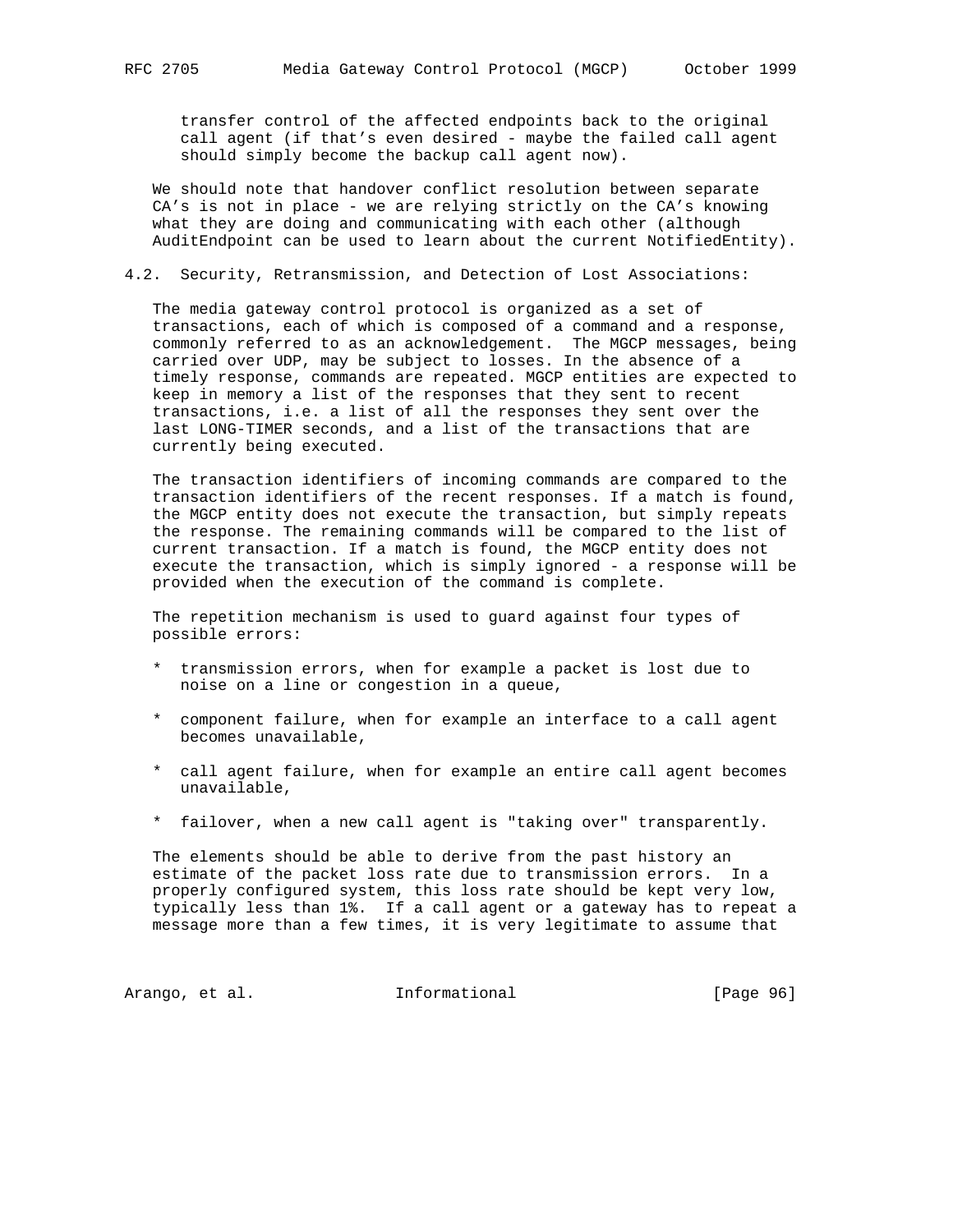something else than a transmission error is occurring. For example, given a loss rate of 1%, the probability that 5 consecutive transmission attempts fail is 1 in 100 billion, an event that should occur less than once every 10 days for a call agent that processes 1,000 transactions per second. (Indeed, the number of repetition that is considered excessive should be a function of the prevailing packet loss rate.) We should note that the "suspicion threshold", which we will call "Max1", is normally lower than the "disconnection threshold", which should be set to a larger value.



 A classic retransmission algorithm would simply count the number of successive repetitions, and conclude that the association is broken after re-transmitting the packet an excessive number of times

Arango, et al. 1nformational [Page 97]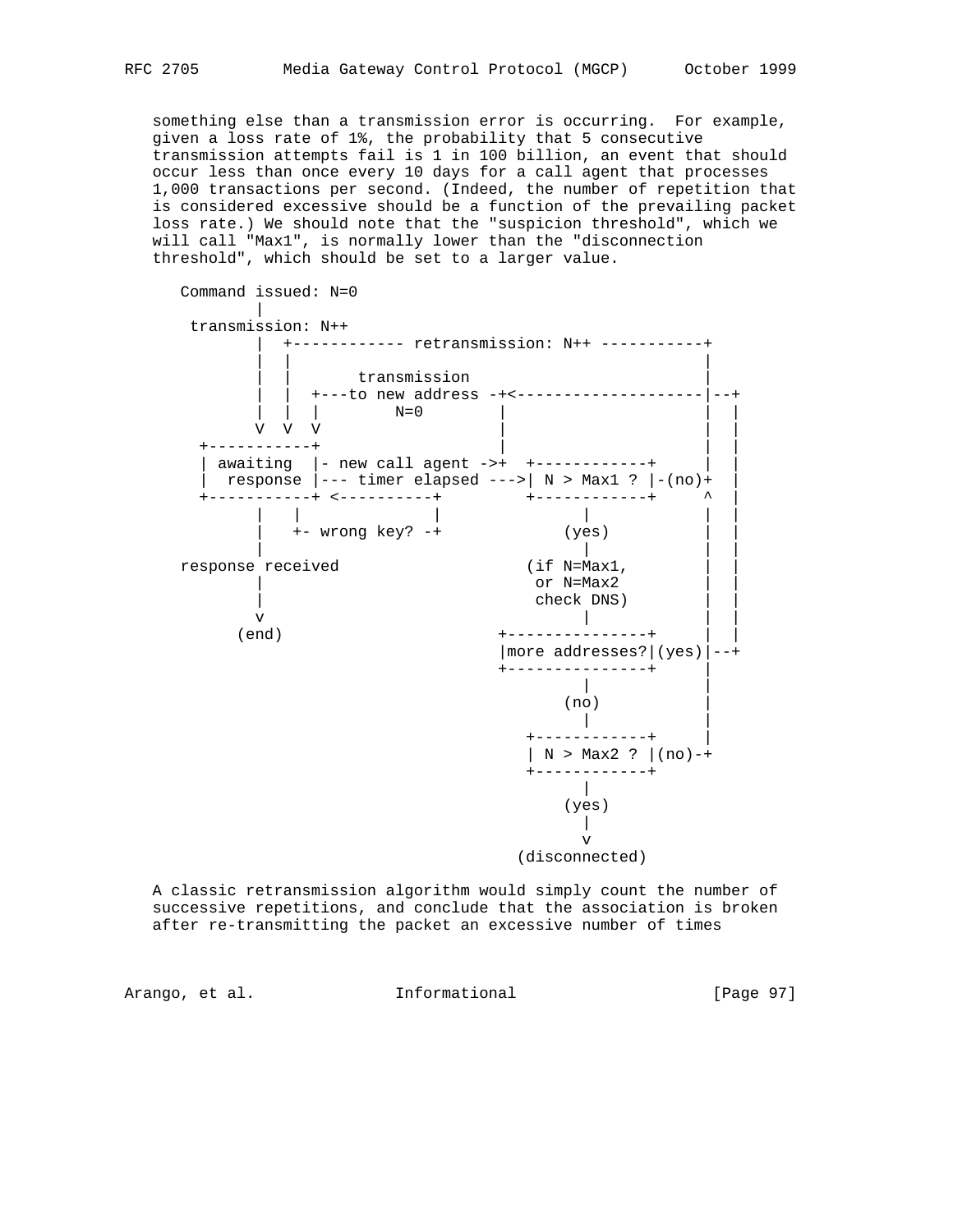(typically between 7 and 11 times.) In order to account for the possibility of an undetected or in-progress "failover", we modify the classic algorithm as follows:

- \* We request that the gateway always checks for the presence of a new call agent. It can be noticed either by
	- receiving a valid multicast message announcing a failover, or
	- receiving a command where the NotifiedEntity points to the new call agent, or
	- receiving a redirection response pointing to a new Call Agent.

 If a new call agent is detected, the gateway starts transmitting outstanding commands to that new agent. Responses to commands are still transmitted to the source address of the command.

- \* we request that if the number of repetitions for this Call Agent is larger than "Max1", that the gateway actively queries the name server in order to detect the possible change of the call agent interfaces.
- \* The gateway may have learned several IP addresses for the call agent. If the number of repetitions is larger than "Max1" and lower than "Max2", and there are more interfaces that have not been tried, then the gateway should direct the retransmissions to alternate addresses.
- \* If there are no more interfaces to try, and the number of repetitions is Max2, then the gateway contacts the DNS one more time to see if any other interface should have become available. If not, the gateway is now disconnected.

 The procedure will maximize the chances of detecting an ongoing failover. It poses indeed two very specific problems, the potentially long delays of a timer based procedure and the risk of confusion caused by the use of cryptographic protections.

 In order to automatically adapt to network load, MGCP specifies exponentially increasing timers. If the initial timer is set to 200 milliseconds, the loss of a fifth retransmission will be detected after about 6 seconds. This is probably an acceptable waiting delay to detect a failover. The repetitions should continue after that delay not only in order to perhaps overcome a transient connectivity problem, but also in order to allow some more time for the execution of a failover - waiting a total delay of 30 seconds is probably acceptable.

Arango, et al. 1nformational [Page 98]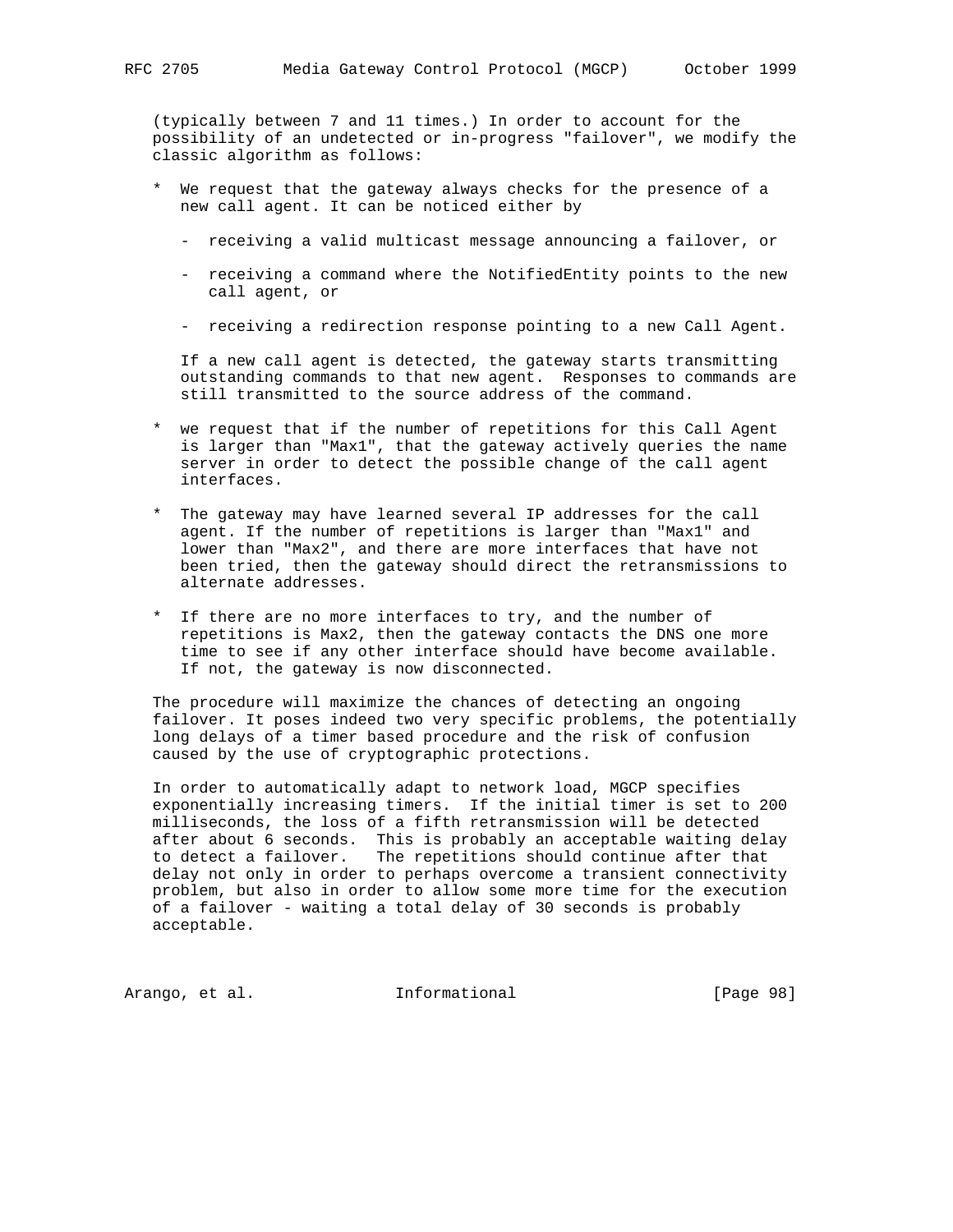It is however important that the maximum delay of retransmissions be bounded. Prior to any retransmission, it is checked that the time elapsed since the sending of the initial datagram is no greater than T- MAX. If more than T-MAX time has elapsed, the endpoint becomes disconnected. The value T-MAX is related to the LONG-TIMER value: the LONG-TIMER value is obtained by adding to T-MAX the maximum propagation delay in the network.

 Another potential cause of connection failure would be the reception of a "wrong key" message, sent by a call agent that could not authenticate the command, presumably because it had lost the security parameters of the association. Such messages are actually not authorized in IPSEC, and they should in fact not be taken at face value: an attacker could easily forge "wrong key" messages in order to precipitate the loss of a control connection. The current algorithm ignores these messages, which translates into a strict reliance on timers. The algorithm could in fact be improved, maybe by executing a check with the key server of the call agent after "Max1" repetitions.

#### 4.3. Race conditions

 MGCP deals with race conditions through the notion of a "quarantine list" and through explicit detection of desynchronization.

 MGCP does not assume that the transport mechanism will maintain the order of command and responses. This may cause race conditions, that may be obviated through a proper behavior of the call agent. (Note that some race conditions are inherent to distributed systems; they would still occur, even if the commands were transmitted in strict order.)

 In some cases, many gateways may decide to restart operation at the same time. This may occur, for example, if an area loses power or transmission capability during an earthquake or an ice storm. When power and transmission are reestablished, many gateways may decide to send "RestartInProgress" commands simultaneously, leading to very unstable operation.

### 4.3.1. Quarantine list

 MGCP controlled gateways will receive "notification requests" that ask them to watch for a list of "events." The protocol elements that determine the handling of these events are the "Requested Events" list, the "Digit Map" and the "Detect Events" list.

Arango, et al. **Informational** [Page 99]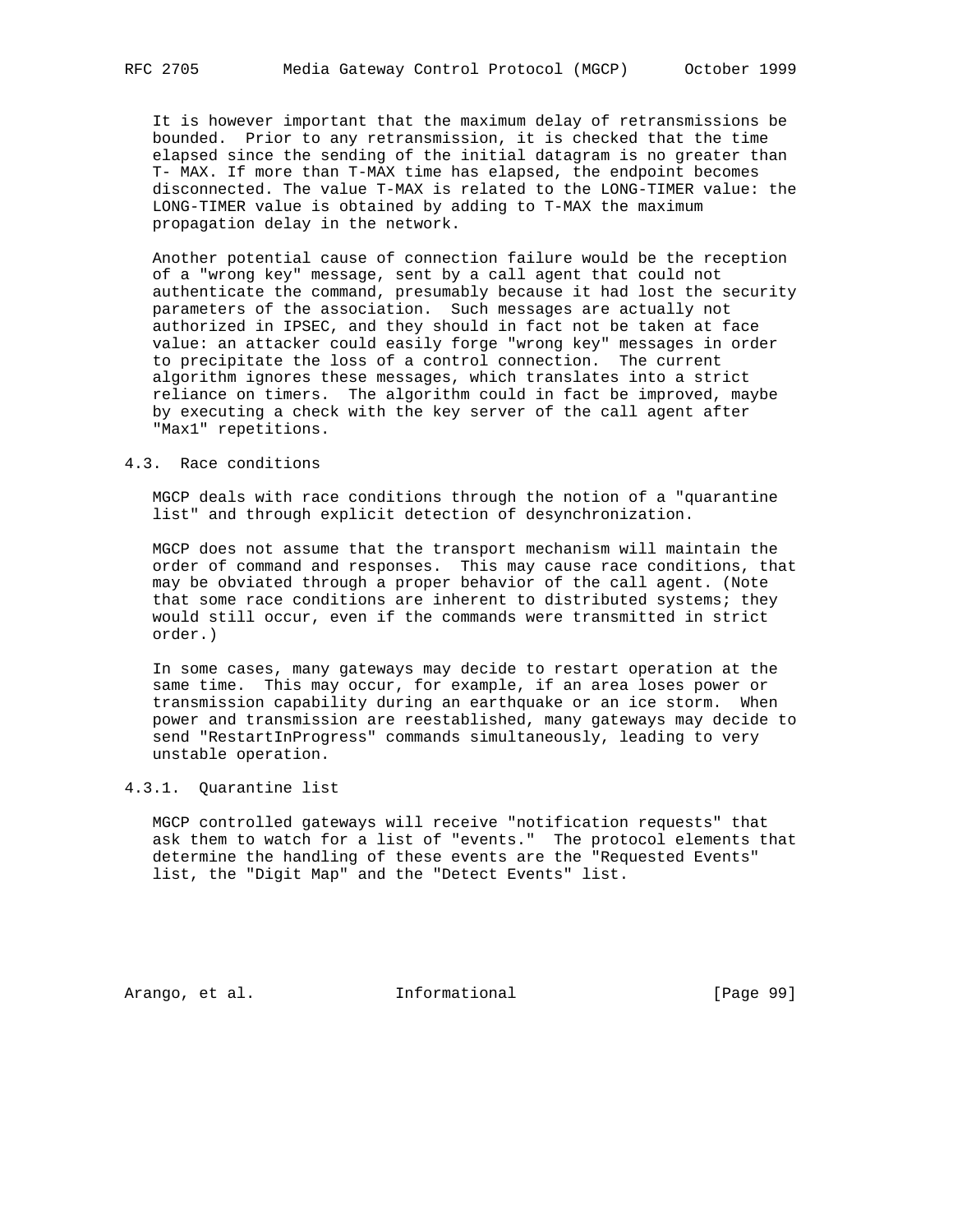When the endpoint is initialized, the requested events list and the digit map are empty. After reception of a command, the gateway starts observing the endpoint for occurrences of the events mentioned in the list.

 The events are examined as they occur. The action that follows is determined by the "action" parameter associated to the event in the list of requested events, and also by the digit map. The events that are defined as "accumulate" or "treat according to digit map" are accumulated in a list of events, the events that are marked as "treated according to the digit map" will additionally be accumulated in the dialed string. This will go on until one event is encountered that triggers a Notification to the "notified entity."

 The gateway, at this point, will transmit the notification command and will place the endpoint in a "notification" state. As long as the endpoint is in this notification state, the events that are to be detected on the endpoint are stored in a "quarantine" buffer for later processing. The events are, in a sense, "quarantined." All events that are specified by the union of the RequestedEvents parameter and the most recently received DetectEvent parameter or, in the absence of the latter, all events that are referred to in the RequestedEvents, should be detected and quarantined, regardless of the action associated to the event.

 The endpoint exits the "notification state" when the acknowledgement of the Notify command is received. The Notify command may be retransmitted in the "notification state", as specified in section 3.5. When the endpoint exits the "notification state" it resets the list of observed events and the "current dial string" of the endpoint to a null value.

 Following that point, the behavior of the gateway depends on the value of The QuarantineHandling parameter in the notification request. If the Call Agent specified that it expected at most one notification in response to the notification request command, then the gateway should simply keep on accumulating events in the quarantine list until it receives the next notification request command.

 If the gateway is authorized to send multiple successive Notify commands, it will proceed as follows. When the gateway exits the "notification state", it resets the list of observed events and the "current dial string" of the endpoint to a null value and starts processing the list of quarantined events, using the already received list of requested events and digit map. When processing these events,

Arango, et al. 1nformational [Page 100]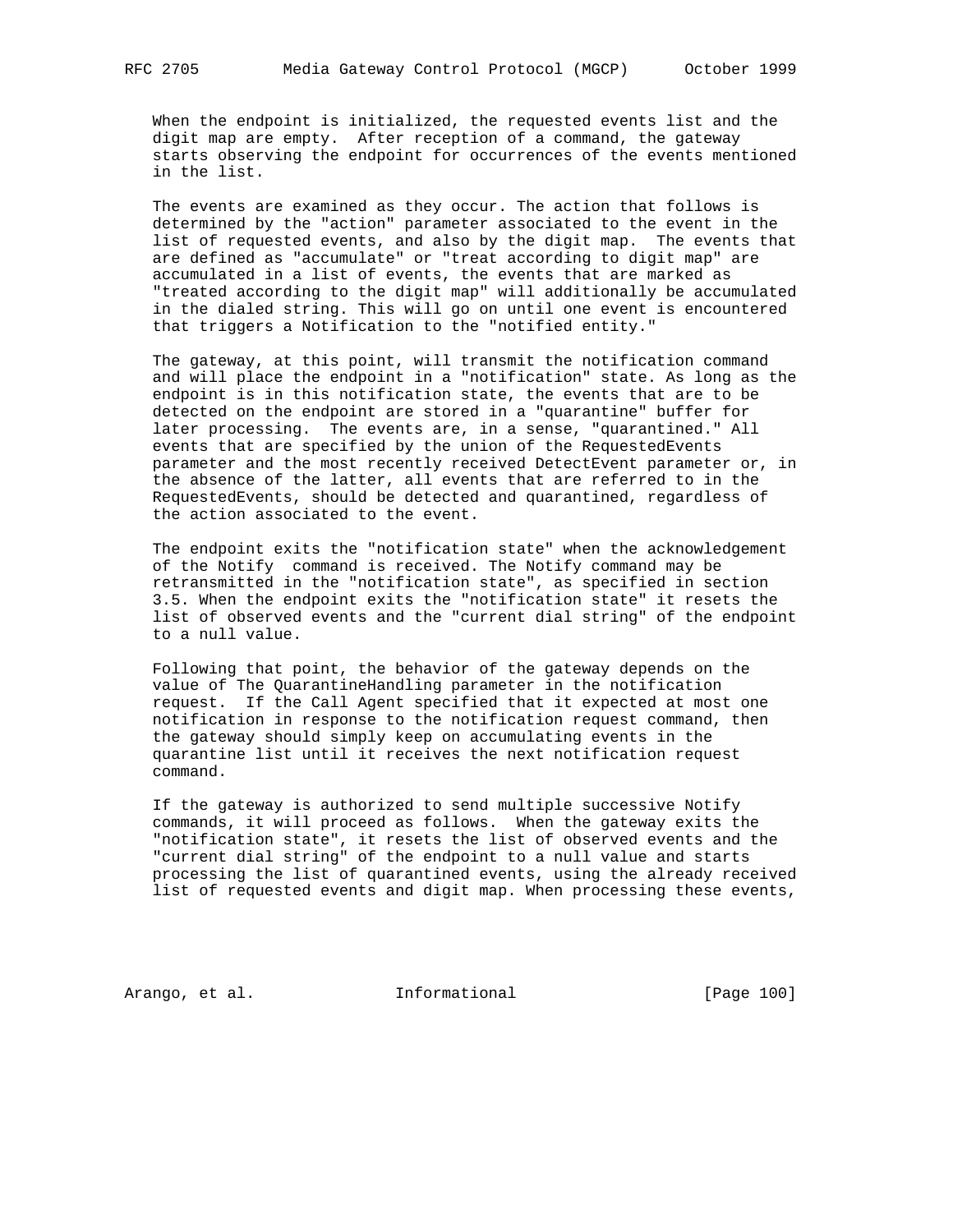the gateway may encounter an event which requires a Notify command to be sent. If that is the case, the gateway can adopt one of the two following behaviors:

- \* it can immediately transmit a Notify command that will report all events that were accumulated in the list of observed events until the triggering event, included, leaving the unprocessed events in the quarantine list,
- \* or it can attempt to empty the quarantined list and transmit a single Notify command reporting several sets of events and possibly several dial strings. The dial string is reset to a null value after each triggering event. The events that follow the last triggering event are left in the quarantine list.

 If the gateway transmits a Notify command, the end point will remain in the "notification state" until the acknowledgement is received. If the gateway does not find a quarantined event that requests a Notify command, it places the end point in a normal state. Events are then processed as they come, in exactly the same way as if a Notification Request command had just been received.

 A gateway may receive at any time a new Notification Request command for the end point. When a new notification request is received in the notification state, the gateway shall ensure that the pending notification is received by the Call Agent prior to a successful response to the new NotificationRequest. It does so by using the "piggy-backing" functionality of the protocol. The messages will then be sent in a single packetto the source of the new NotificationRequest, regardless of respectively the source and "notified entity" for the old and new command. The steps involved are the following:

- a) the gateway builds a message that carries in a single packet a repetition of the old pending Notify command and the acknowledgement of the new notification request.
- b) the endpoint is then taken out of the "notification state" without waiting for the acknowledgement of the notification command.
- c) a copy of the unacknowledged Notify command command is kept until an acknowledgement is received. If a timer elapses, the notification will be repeated, in a packet that will also carry a repetition of the acknowledgement of the notification request.

Arango, et al. **Informational** [Page 101]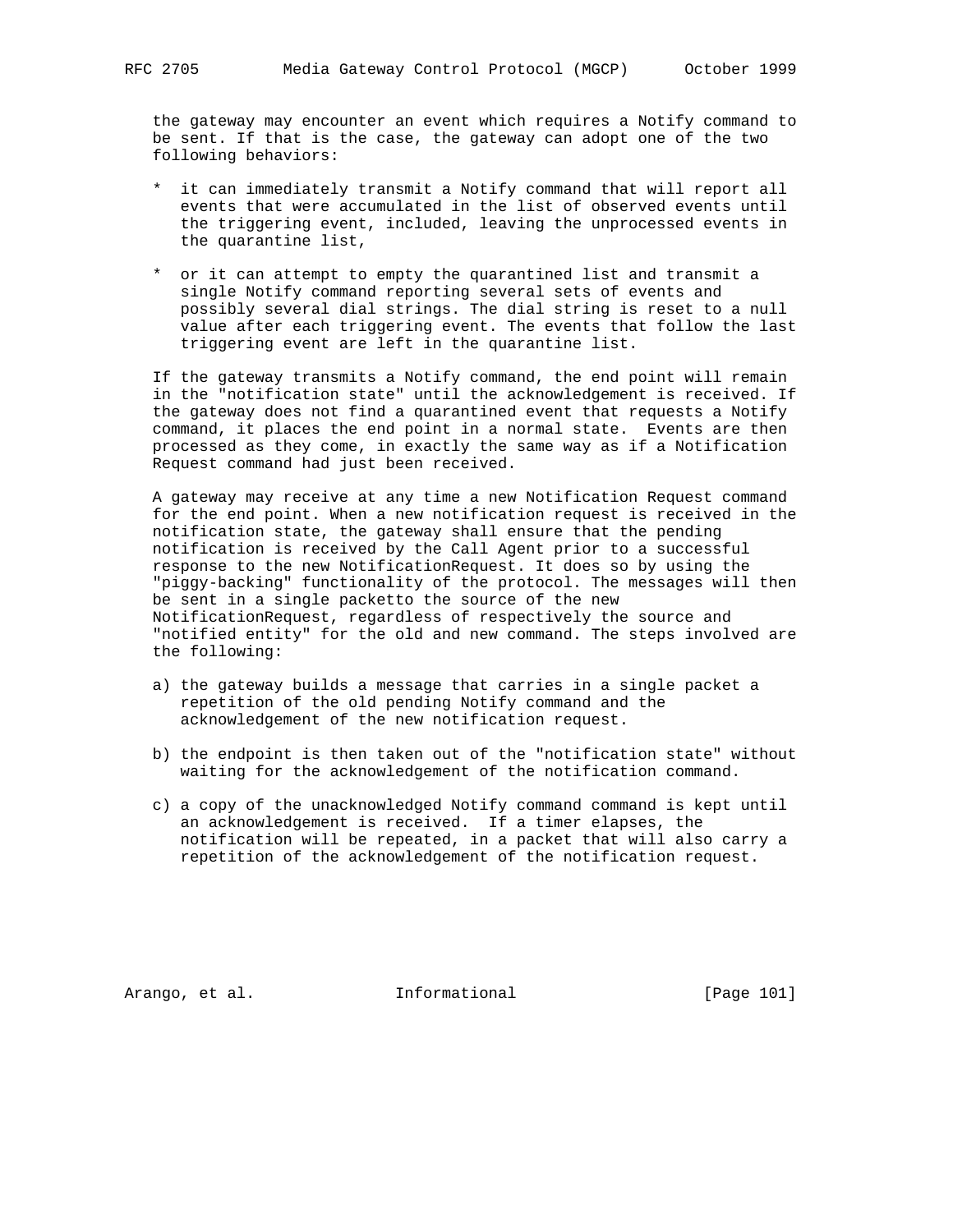- d) if the acknowledgement is lost, the Call Agent will retransmit the Notification Request. The gateway will reply to this repetition by retransmitting in a single packet the unacknowledged Notify and the acknowledgement of the notification request.
	- e) if the gateway has to transmit a Notify before the previous Notify is acknowledged, it should construct a packet that piggybacks a repetition of the old Notify, a repetition of the acknowledgement of the last notification request and the new Notify.
	- f) Gateways that cannot piggyback several packets in the same message should elect to leave the endpoint in the "notification" state as long as the last notification is not acknowledged.

 After receiving the Notification Request command, the requested events list and digit map (if a new one was provided) are replaced by the newly received parameters, and the list of observed events and accumulated dial string are reset to a null value. The behavior is conditioned by the value of the QuarantineHandling parameter. The parameter may specify that quarantined events, or previously observed events, should be discarded, in which case they will be. If the parameter specifies that the quarantined events should be processed, the gateway will start processing the list of quarantined events or previously observed events, using the newly received list of requested events and digit map. When processing these events, the gateway may encounter an event which requires a Notify command to be sent. If that is the case, the gateway will immediately transmit a Notify command that will report all events that were accumulated in the list of observed events until the triggering event, included, leaving the unprocessed events in the quarantine buffer, and will enter the "notification state".

 A new notification request may be received while the gateway has accumulated events according to the previous notification requests, but has not yet detected a notification-triggering events. The handling of not-yet-notified events is determined, as with the quarantined events, by the quarantine handling parameters:

- \* If the quarantine-handling parameter specifies that quarantined events shall be ignored, the observed event list is simply reset.
- \* If the quarantine-handling parameter specifies that quarantined events shall be processed, the observed event list is transferred to the quarantined event list. The observed event list is then reset, and the quarantined event list is processed.

Arango, et al. 1nformational [Page 102]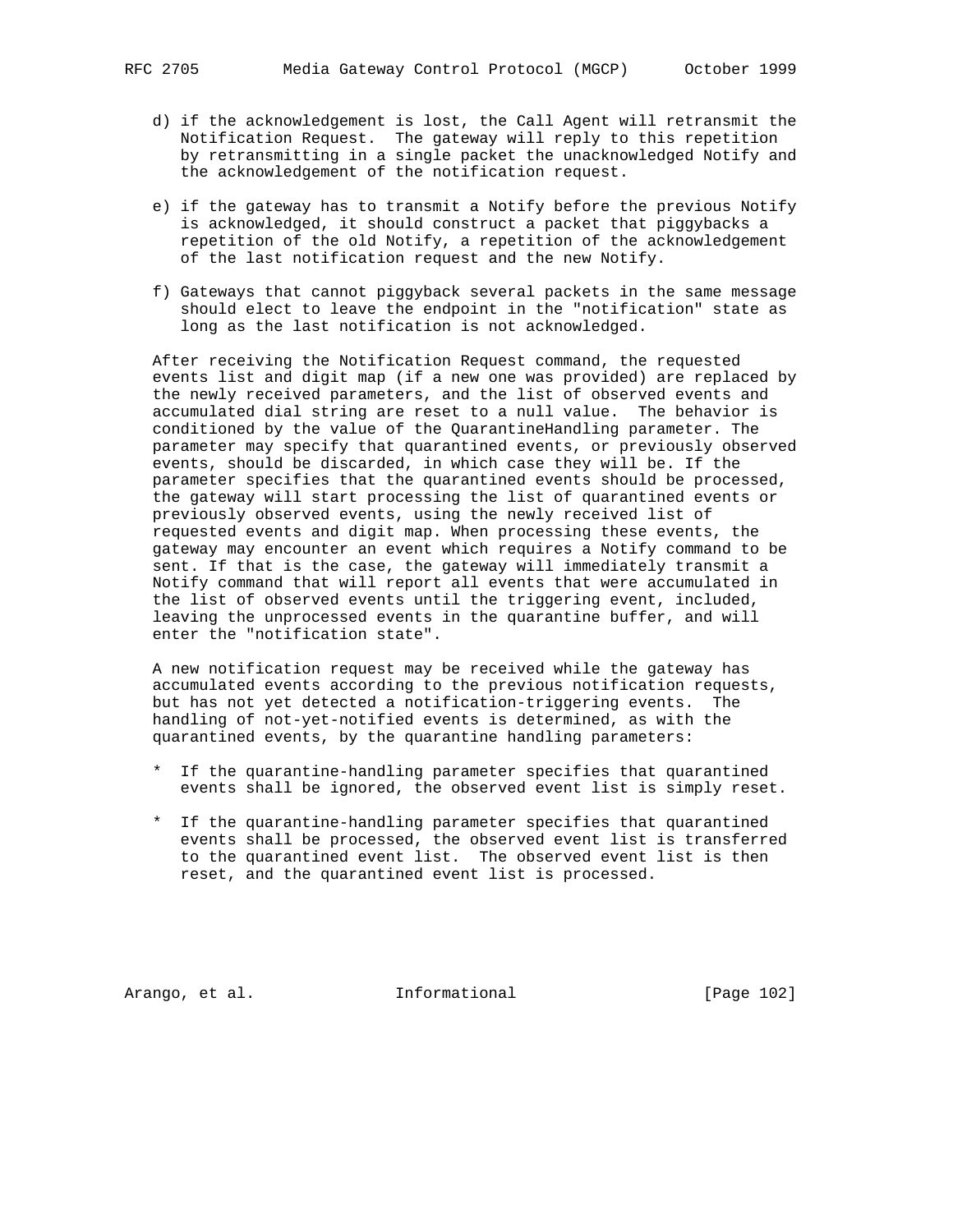Call Agents SHOULD provide the response to a successful Notify message and the new NotificationRequest in the same datagram using the piggy-backing mechanism.

4.3.2. Explicit detection

 A key element of the state of several endpoints is the position of the hook. A race condition may occur when the user decides to go off-hook before the Call Agent has the time to ask the gateway to notify an off hook event (the "glare" condition well known in telephony), or if the user goes on-hook before the Call Agent has the time to request the event's notification.

 To avoid this race condition, the gateway should check the condition of the endpoint before acknowledging a NotificationRequest. It should return an error:

- 1- If the gateway is requested to notify an "off hook" transition while the phone is already off hook,
- 2- If the gateway is requested to notify an "on hook" or "flash hook" condition while the phone is already on hook.

 It should be noted, that the condition check is performed at the time the notification request is received, where as the actual event that caused the current condition may have either been reported, or ignored earlier, or it may currently be quarantined.

 The other state variables of the gateway, such as the list of RequestedEvent or list of requested signals, are entirely replaced after each successful NotificationRequest, which prevents any long term discrepancy between the Call Agent and the gateway.

 When a NotificationRequest is unsuccessful, whether it is included in a connection-handling command or not, the gateway will simply continue as if the command had never been received. As all other transactions, the NotificationRequest should operate as an atomic transaction, thus any changes initiated as a result of the command should be reverted.

 Another race condition may occur when a Notify is issued shortly before the reception by the gateway of a NotificationRequest. The RequestIdentifier is used to correlate Notify commands with NotificationRequest commands.

Arango, et al. **Informational** [Page 103]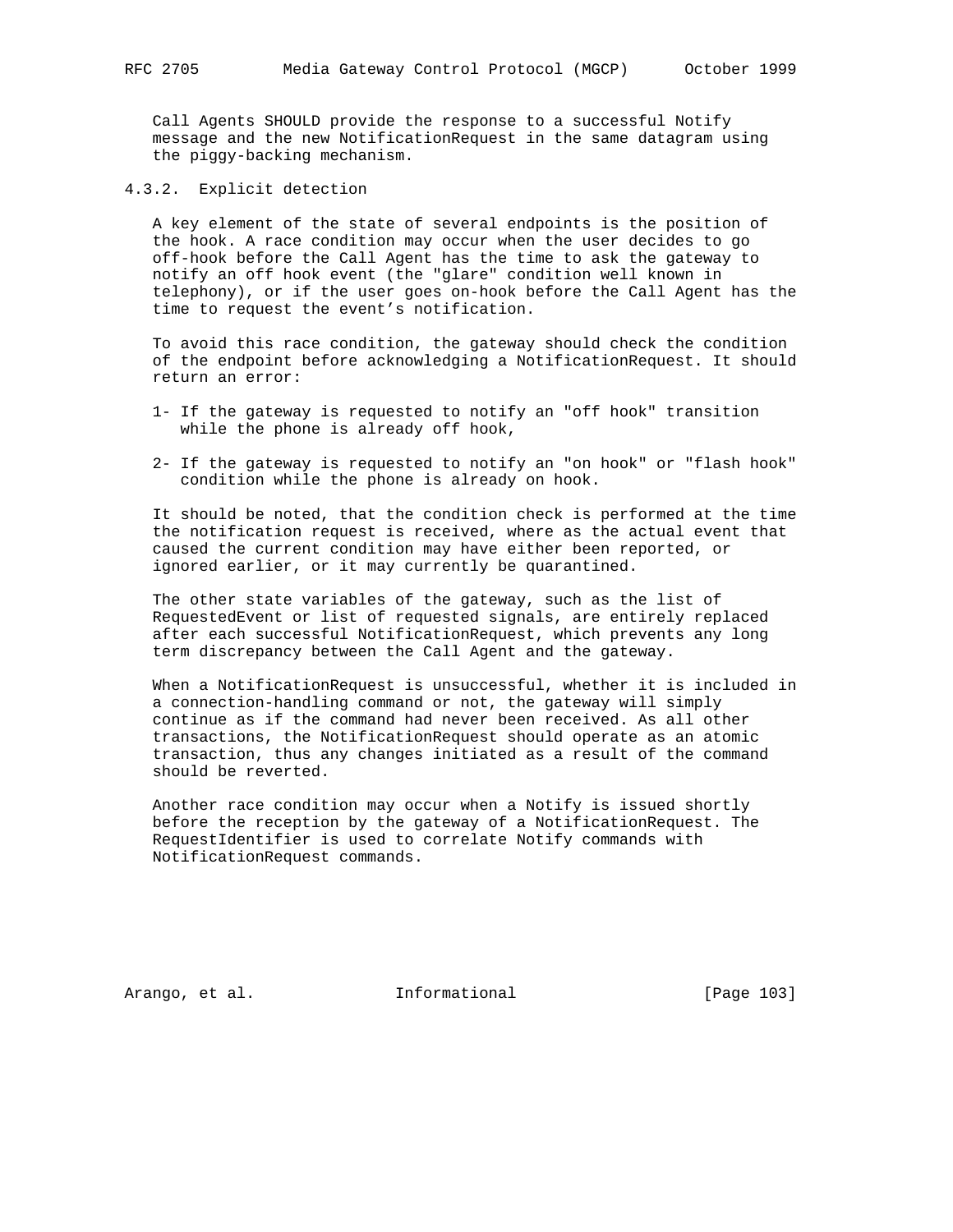4.3.3. Ordering of commands, and treatment of disorder

 MGCP does not mandate that the underlying transport protocol guarantees the sequencing of commands sent to a gateway or an endpoint. This property tends to maximize the timeliness of actions, but it has a few draw backs. For example:

- \* Notify commands may be delayed and arrive to the call agent after the transmission of a new Notification Request command,
- \* If a new NotificationRequest is transmitted before a previous one is acknowledged, there is no guarantee that the previous one will not be received in second position.

 Call Agents that want to guarantee consistent operation of the end points can use the following rules:

- 1) When a gateway handles several endpoints, commands pertaining to the different endpoints can be sent in parallel, for example following a model where each endpoint is controlled by its own process or its own thread.
- 2) When several connections are created on the same endpoint, commands pertaining to different connections can be sent in parallel.
- 3) On a given connection, there should normally be only one outstanding command (create or modify). However, a DeleteConnection command can be issued at any time. In consequence, a gateway may sometimes receive a ModifyConnection command that applies to a previously deleted connection. Such commands should be ignored, and an error code should be returned.
- 4) On a given endpoint, there should normally be only one outstanding NotificationRequest command at any time. The RequestId parameter should be used to correlate Notify commands with the triggering notification request.
- 5) In some cases, an implicitly or explicitly wildcarded DeleteConnection command that applies to a group of endpoints can step in front of a pending CreateConnection command. The Call Agent should individually delete all connections whose completion was pending at the time of the global DeleteConnection command. Also, new CreateConnection commands for endpoints named by the wild-carding cannot be sent until the wild-carded DeleteConnection command is acknowledged.

Arango, et al. **Informational** [Page 104]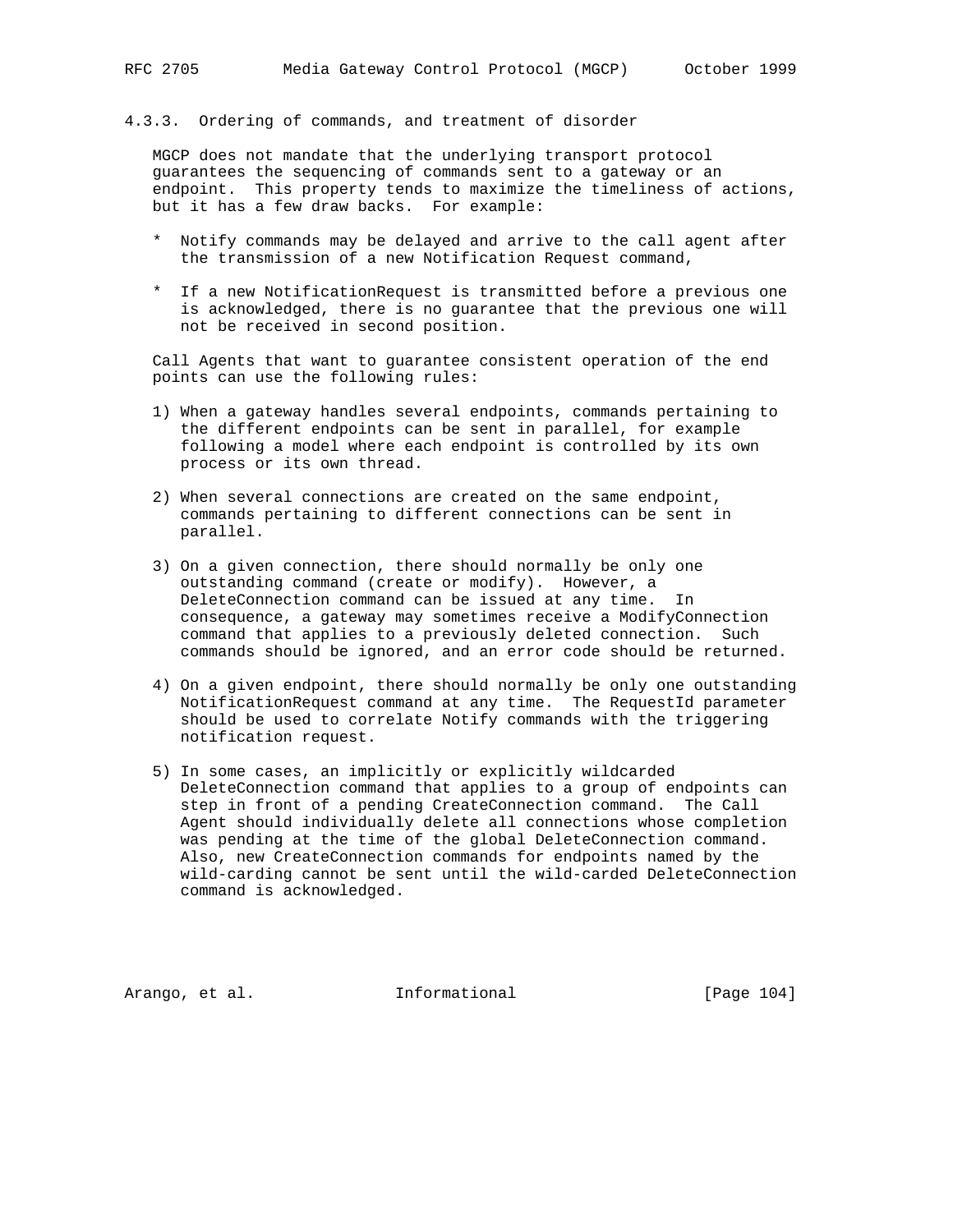- 6) When commands are embedded within each other, sequencing requirements for all commands must be adhered to. For example a Create Connection command with a Notification Request in it must adhere to the sequencing for CreateConnection and NotificationRequest at the same time.
- 7) AuditEndpoint and AuditConnection is not subject to any sequencing.
- 8) RestartInProgress must always be the first command sent by an endpoint as defined by the restart procedure. Any other command or response must be delivered after this RestartInProgress command (piggy-backing allowed).
- 9) When multiple messages are piggy-backed in a single packet, the messages are always processed in order.

 These rules do not affect the gateway, which should always respond to commands.

4.3.4. Fighting the restart avalanche

 Let's suppose that a large number of gateways are powered on simultaneously. If they were to all initiate a RestartInProgress transaction, the call agent would very likely be swamped, leading to message losses and network congestion during the critical period of service restoration. In order to prevent such avalanches, the following behavior is suggested:

- 1) When a gateway is powered on, it should initiate a restart timer to a random value, uniformly distributed between 0 and a maximum waiting delay (MWD). Care should be taken to avoid synchronicity of the random number generation between multiple gateways that would use the same algorithm.
- 2) The gateway should then wait for either the end of this timer, the reception of a command from the call agent, or the detection of a local user activity, such as for example an off-hook transition on a residential gateway.
- 3) When the timer elapses, when a command is received, or when an activity is detected, the gateway should initiate the restart procedure.

Arango, et al. 100 Informational 105 [Page 105]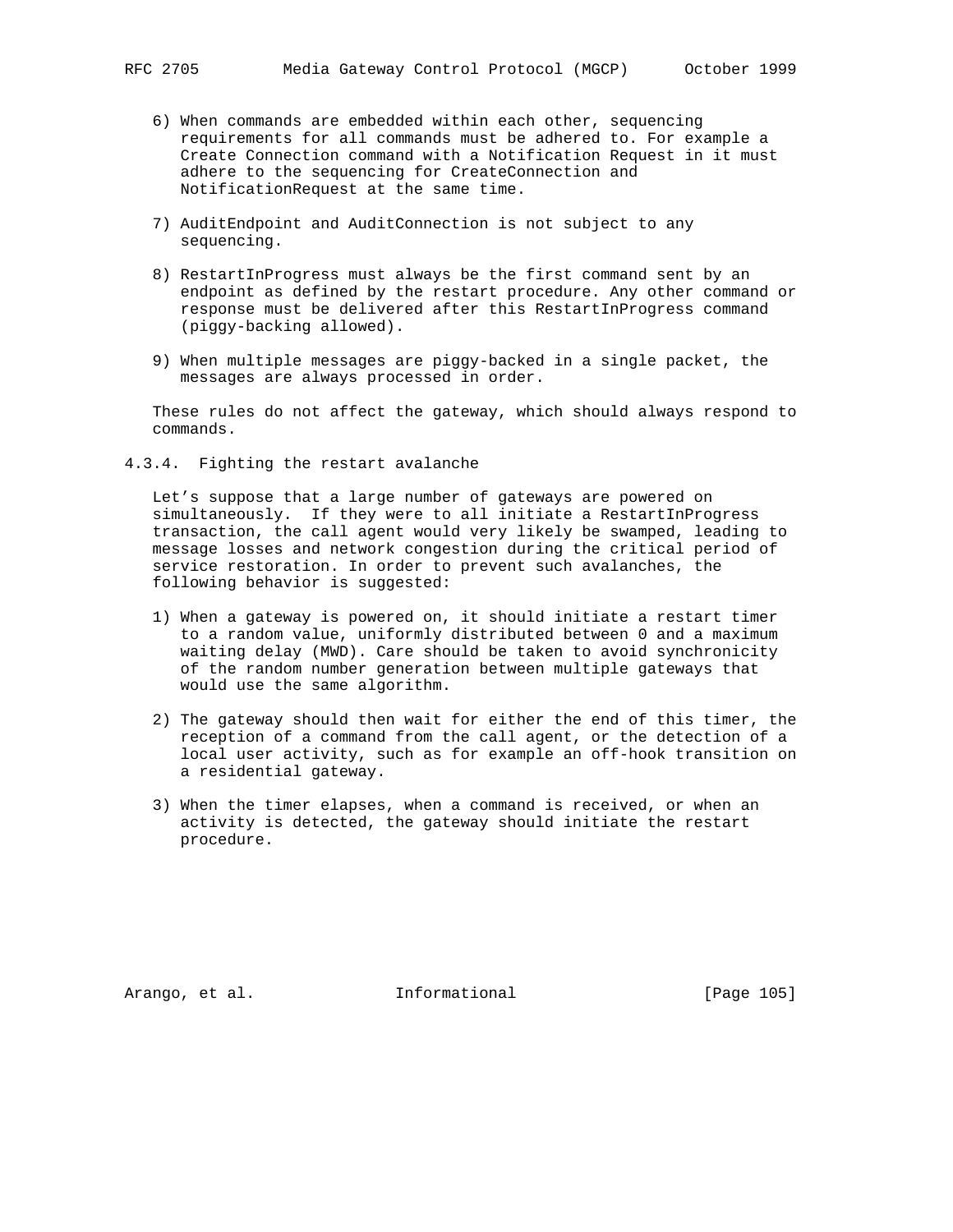The restart procedure simply requires the endpoint to guarantee that the first message (command or response) that the Call Agent sees from this endpoint is a RestartInProgress message informing the Call Agent about the restart. The endpoint is free to take full advantage of piggy-backing to achieve this.

 It is expected that each endpoint in a gateway will have a provisionable Call Agent, i.e., "notified entity", to direct the initial restart message towards. When the collection of endpoints in a gateway is managed by more than one Call Agent, the above procedure must be performed for each collection of endpoints managed by a given Call Agent. The gateway MUST take full advantage of wild-carding to minimize the number of RestartInProgress messages generated when multiple endpoints in a gateway restart and the endpoints are managed by the same Call Agent.

 The value of MWD is a configuration parameter that depends on the type of the gateway. The following ]reasoning can be used to determine the value of this delay on residential gateways.

 Call agents are typically dimensioned to handle the peak hour traffic load, during which, in average, 10% of the lines will be busy, placing calls whose average duration is typically 3 minutes. The processing of a call typically involves 5 to 6 MGCP transactions between each end point and the call agent. This simple calculation shows that the call agent is expected to handle 5 to 6 transactions for each end point, every 30 minutes on average, or, to put it otherwise, about one transaction per end point every 5 to 6 minutes on average. This suggest that a reasonable value of MWD for a residential gateway would be 10 to 12 minutes. In the absence of explicit configuration, residential gateways should adopt a value of 600 seconds for MWD.

 The same reasoning suggests that the value of MWD should be much shorter for trunking gateways or for business gateways, because they handle a large number of endpoints, and also because the usage rate of these endpoints is much higher than 10% during the peak busy hour, a typical value being 60%. These endpoints, during the peak hour, are this expected to contribute about one transaction per minute to the call agent load. A reasonable algorithm is to make the value of MWD per "trunk" endpoint six times shorter than the MWD per residential gateway, and also inversely proportional to the number of endpoints that are being restarted. for example MWD should be set to 2.5 seconds for a gateway that handles a T1 line, or to 60 milliseconds for a gateway that handles a T3 line.

Arango, et al. 100 Informational 100 [Page 106]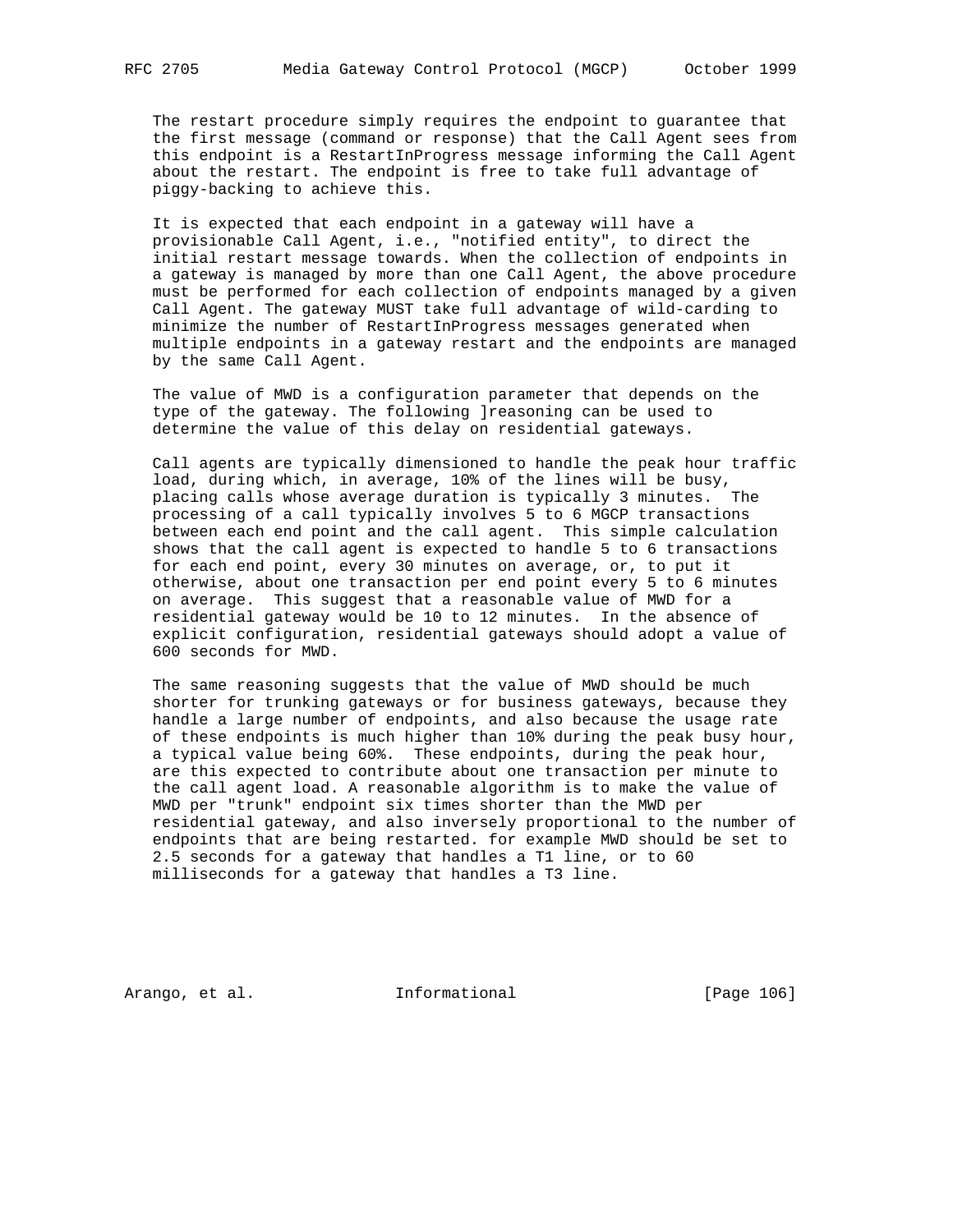### 4.3.5. Disconnected Endpoints

 In addition to the restart procedure, gateways also have a "disconnected" procedure, which is initiated when an endpoint becomes "disconnected" as described in Section 3.4.2. It should here be noted, that endpoints can only become disconnected when they attempt to communicate with the Call Agent. The following steps are followed by an endpoint that becomes "disconnected":

- 1. A "disconnected" timer is initialized to a random value, uniformly distributed between 0 and a provisionable "disconnected" initial waiting delay (Tdinit), e.g., 15 seconds. Care MUST be taken to avoid synchronicity of the random number generation between multiple gateways and endpoints that would use the same algorithm.
- 2. The gateway then waits for either the end of this timer, the reception of a command from the call agent, or the detection of a local user activity for the endpoint, such as for example an off hook transition.
- 3. When the "disconnected" timer elapses, when a command is received, or when a local user activity is detected, the gateway initiates the "disconnected" procedure for the endpoint. In the case of local user activity, a provisionable "disconnected" minimum waiting delay (Tdmin) must furthermore have elapsed since the gateway became disconnected or the last time it initiated the "disconnected" procedure in order to limit the rate at which the procedure is performed.
- 4. If the "disconnected" procedure still left the endpoint disconnected, the "disconnected" timer is then doubled, subject to a provisionable "disconnected" maximum waiting delay (Tdmax), e.g., 600 seconds, and the gateway proceeds with step 2 again.

 The "disconnected" procedure is similar to the restart procedure in that it now simply states that the endpoint MUST send a RestartInProgress command to the Call Agent informing it that the endpoint was disconnected and furthermore guarantee that the first message (command or response) that the Call Agent now sees from this endpoint MUST be this RestartInProgress command. The endpoint MUST take full advantage of piggy-backing in achieving this. The Call Agent may then for instance decide to audit the endpoint, or simply clear all connections for the endpoint.

 This specification purposely does not specify any additional behavior for a disconnected endpoint. Vendors MAY for instance choose to provide silence, play reorder tone, or even enable a downloaded wav file to be played.

Arango, et al. 1nformational [Page 107]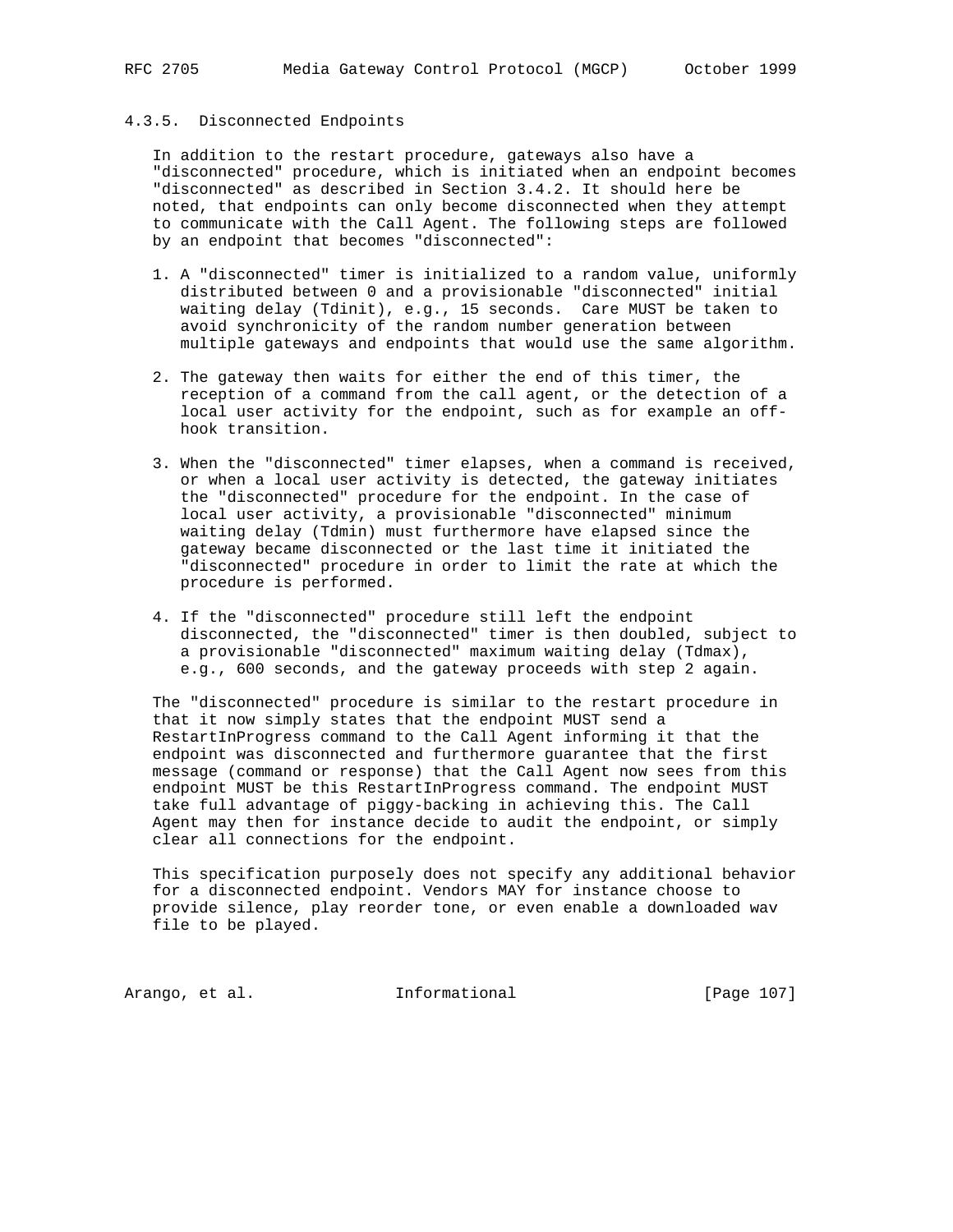The default value for Tdinit is 15 seconds, the default value for Tdmin, is 15 seconds, and the default value for Tdmax is 600 seconds.

5. Security requirements

 If unauthorized entities could use the MGCP, they would be able to set-up unauthorized calls, or to interfere with authorized calls. We expect that MGCP messages will always be carried over secure Internet connections, as defined in the IP security architecture as defined in RFC 2401, using either the IP Authentication Header, defined in RFC 2402, or the IP Encapsulating Security Payload, defined in RFC 2406. The complete MGCP protocol stack would thus include the following layers:



 Adequate protection of the connections will be achieved if the gateways and the Call Agents only accept messages for which IP security provided an authentication service. An encryption service will provide additional protection against eavesdropping, thus forbidding third parties from monitoring the connections set up by a given endpoint

 The encryption service will also be requested if the session descriptions are used to carry session keys, as defined in SDP.

 These procedures do not necessarily protect against denial of service attacks by misbehaving gateways or misbehaving call agents. However, they will provide an identification of these misbehaving entities, which should then be deprived of their authorization through maintenance procedures.

Arango, et al. 1nformational [Page 108]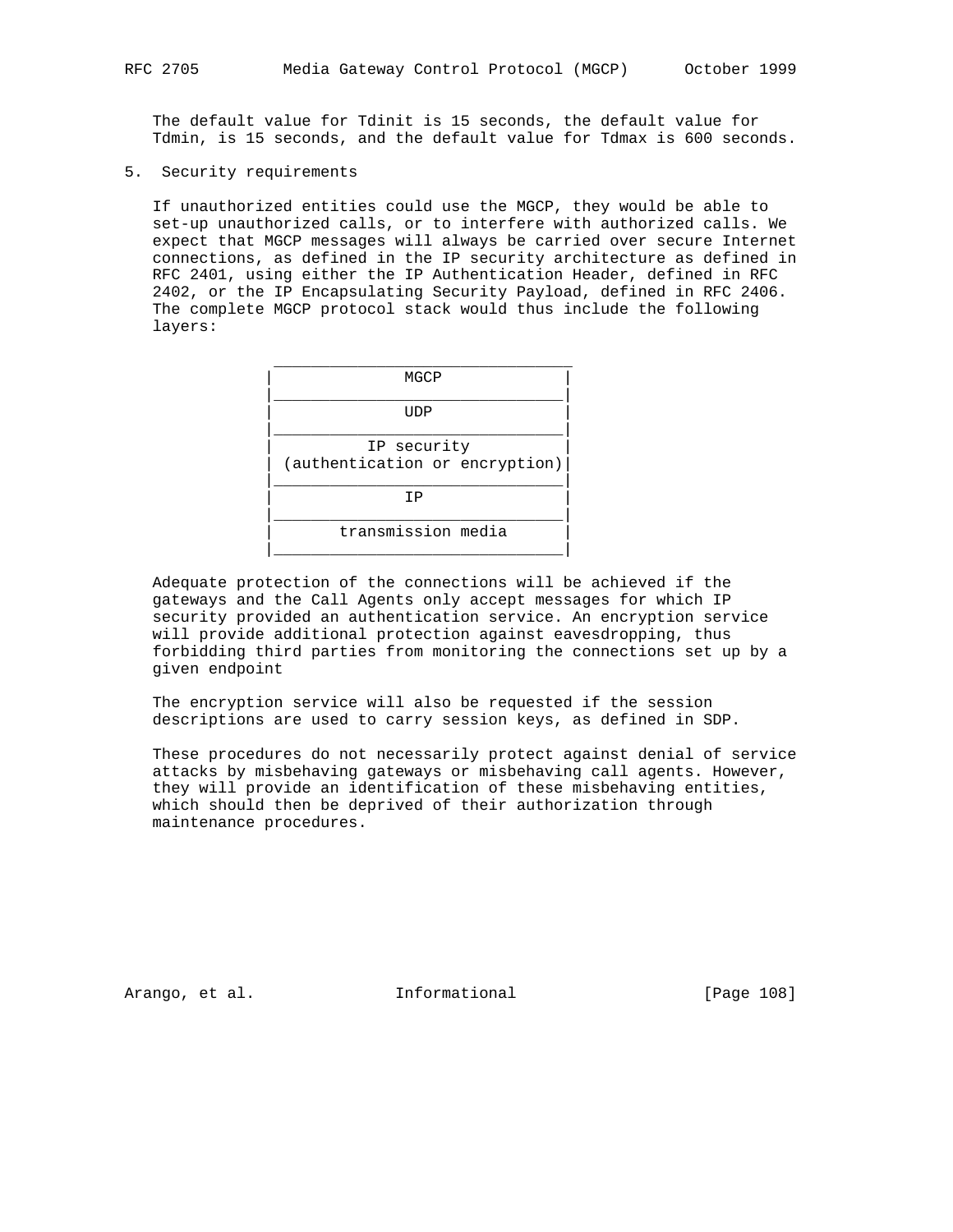### 5.1. Protection of media connections

 MGCP allows call agent to provide gateways with "session keys" that can be used to encrypt the audio messages, protecting against eavesdropping.

 A specific problem of packet networks is "uncontrolled barge-in." This attack can be performed by directing media packets to the IP address and UDP port used by a connection. If no protection is implemented, the packets will be decompressed and the signals will be played on the "line side".

 A basic protection against this attack is to only accept packets from known sources, checking for example that the IP source address and UDP source port match the values announced in the "remote session description." But this has two inconveniences: it slows down connection establishment and it can be fooled by source spoofing:

- \* To enable the address-based protection, the call agent must obtain the remote session description of the e-gress gateway and pass it to the in-gress gateway. This requires at least one network round trip, and leaves us with a dilemma: either allow the call to proceed without waiting for the round trip to complete, and risk for example "clipping" a remote announcement, or wait for the full round trip and settle for slower call-set-up procedures.
- \* Source spoofing is only effective if the attacker can obtain valid pairs of source destination addresses and ports, for example by listening to a fraction of the traffic. To fight source spoofing, one could try to control all access points to the network. But this is in practice very hard to achieve.

 An alternative to checking the source address is to encrypt and authenticate the packets, using a secret key that is conveyed during the call set-up procedure. This will no slow down the call set-up, and provides strong protection against address spoofing.

6. Event packages and end point types

 This section provides an initial definition of packages and event names. More packages can be defined in additional documents.

Arango, et al. **Informational** [Page 109]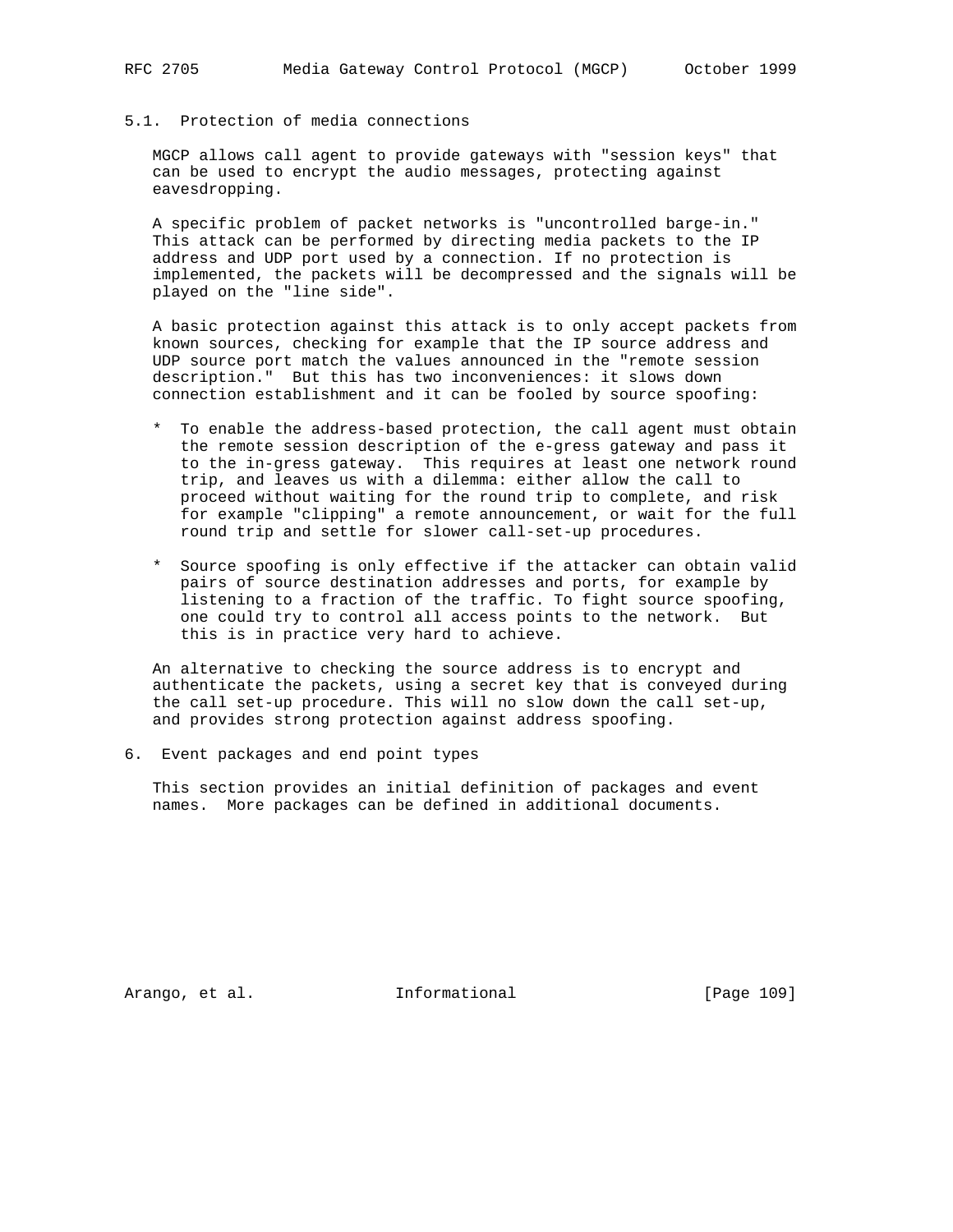# 6.1. Basic packages

The list of basic packages includes the following:

| Package                       | name   |
|-------------------------------|--------|
| Generic Media Package         | G      |
| DTMF package                  | D      |
| MF Package                    | M      |
| Trunk Package                 | т      |
| Line Package                  |        |
| Handset Package               | Η      |
| RTP Package                   | R      |
| Network Access Server Package | N      |
| Announcement Server Package   | A      |
| Script Package                | Script |

In the tables of events for each package, there are five columns:

 Symbol: the unique symbol used for the event Definition: a short description of the event

- R: an x appears in this column is the event can be Requested by the call agent.
- S: if nothing appears in this column for an event, then the event cannot be signaled on command by the call agent. Otherwise, the following symbols identify the type of event:
- OO On/Off signal. The signal is turned on until commanded by the call agent to turn it off, and vice versa.
- TO Timeout signal. The signal lasts for a given duration unless it is superseded by a new signal.

BR Brief signal. The event has a short, known duration.

Duration: specifies the duration of TO signals.

Arango, et al. 10 Informational 10 [Page 110]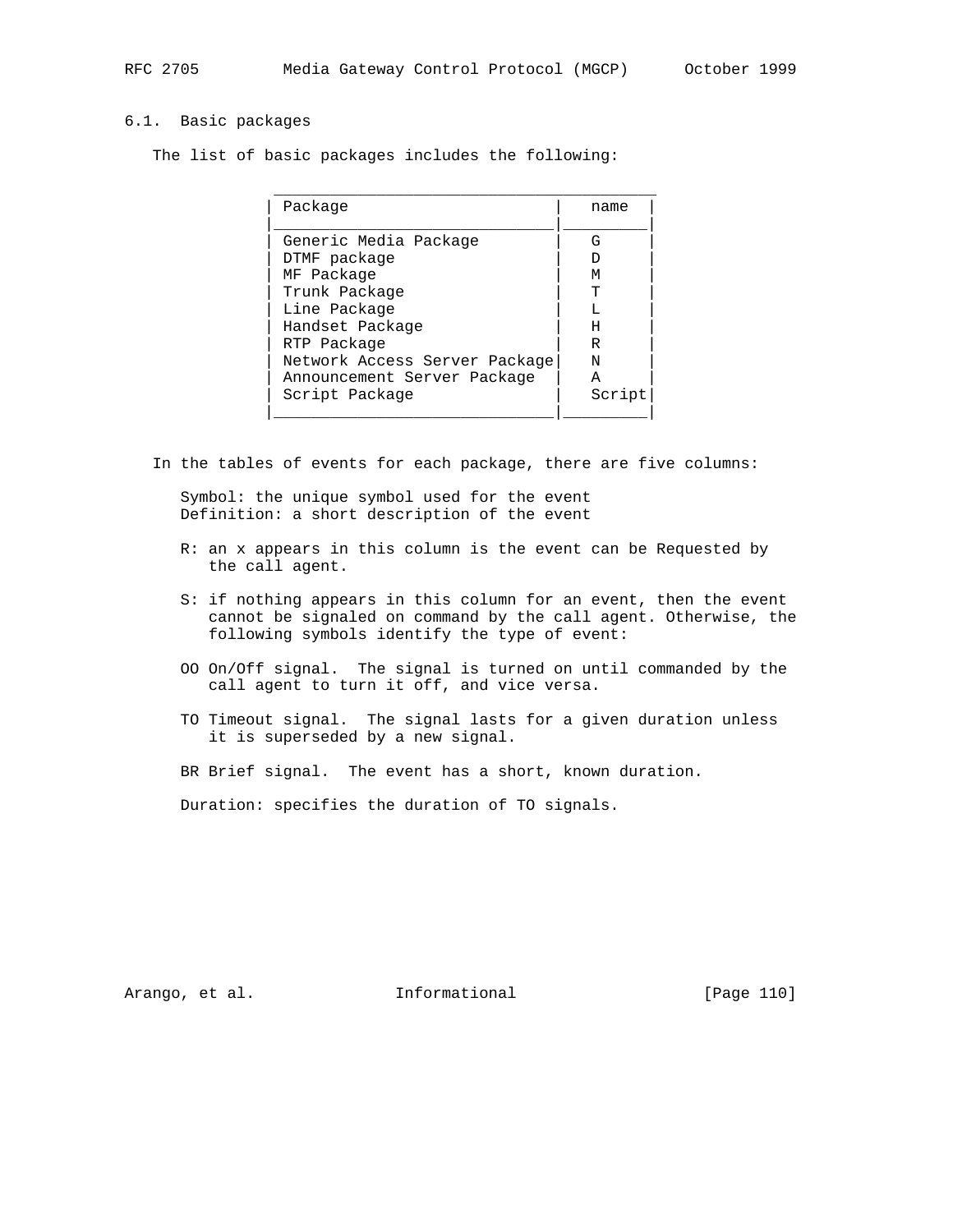# 6.1.1. Generic Media Package

Package Name: G

 The generic media package group the events and signals that can be observed on several types of endpoints, such as trunking gateways, access gateways or residential gateways.

| Symbol            | Definition               | R            | S              | Duration    |
|-------------------|--------------------------|--------------|----------------|-------------|
| mt.               | Modem detected           | X            |                |             |
| ft                | Fax tone detected        | $\mathbf{x}$ |                |             |
| 1d                | Long duration connection | $\mathbf{x}$ |                |             |
| pat(###)          | Pattern ### detected     | $\mathbf{x}$ | O <sub>O</sub> |             |
| rt                | Ringback tone            |              | TO             |             |
| $rbk$ $($ ### $)$ | ring back on connection  |              | TO             | 180 seconds |
| сf                | Confirm tone             |              | <b>BR</b>      |             |
| cq                | Network Congestion tone  |              | TO             |             |
| it                | Intercept tone           |              | O <sub>O</sub> |             |
| pt                | Preemption tone          |              | O <sub>O</sub> |             |
| оf                | report failure           | X            |                |             |
|                   |                          |              |                |             |

The signals are defined as follows:

 The pattern definition can be used for specific algorithms such as answering machine detection, tone detection, and the like.

Ring back tone (rt)

 an Audible Ring Tone, a combination of two AC tones with frequencies of 440 and 480 Hertz and levels of -19 dBm each, to give a combined level of -16 dBm. The cadence for Audible Ring Tone is 2 seconds on followed by 4 seconds off. See GR- 506-CORE - LSSGR: SIGNALING, Section 17.2.5.

Ring back on connection

 A ring back tone, applied to the connection whose identifier is passed as a parameter.

 The "long duration connection" is detected when a connection has been established for more than 1 hour.

Arango, et al. Informational [Page 111]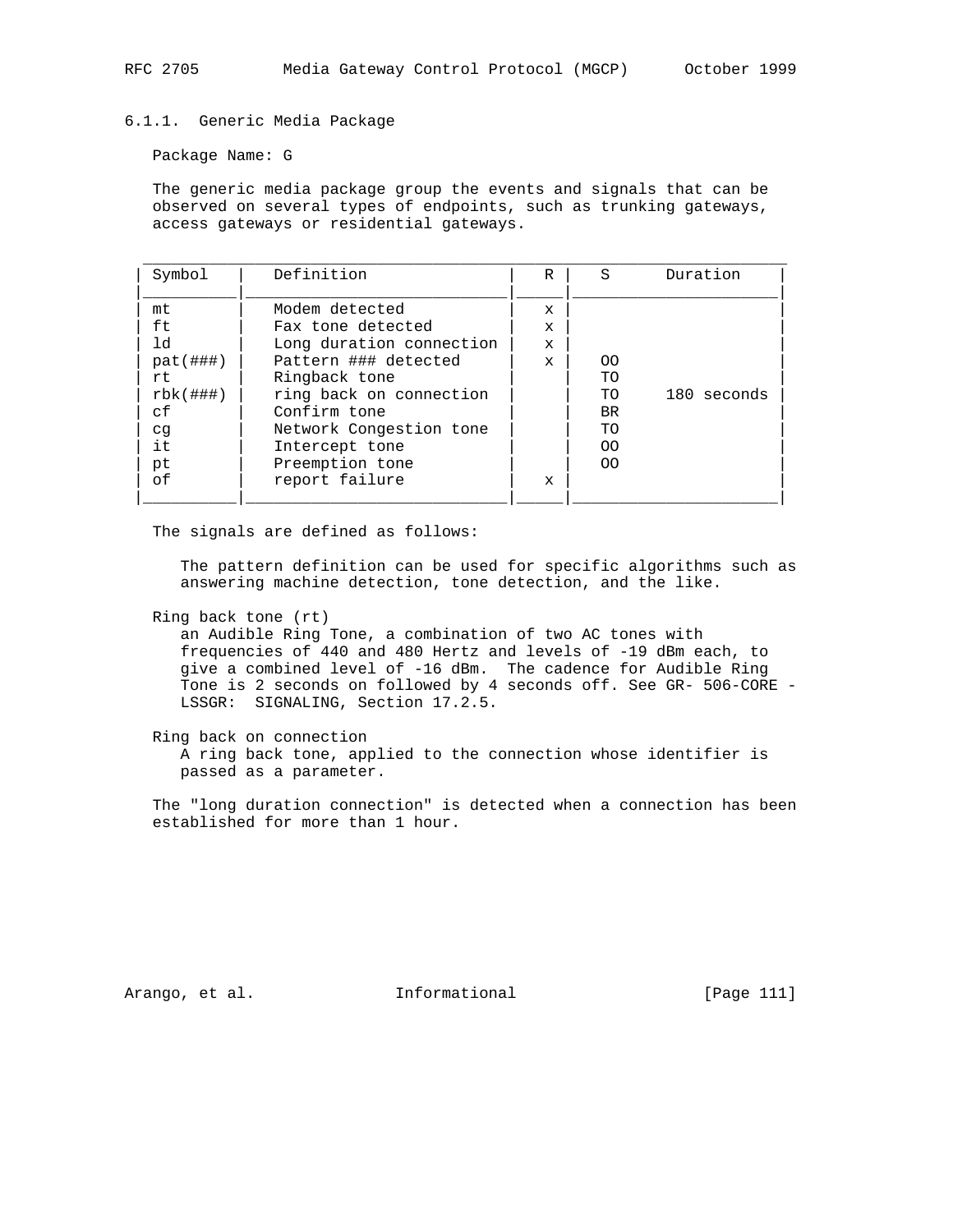# 6.1.2. DTMF package

Package name: D

| Symbol         | Definition                       | R            | S         | Duration  |
|----------------|----------------------------------|--------------|-----------|-----------|
| $\Omega$       | - 0<br><b>DTMF</b>               | X            | <b>BR</b> |           |
| 1              | DTMF<br>$\overline{1}$           | $\mathbf x$  | <b>BR</b> |           |
| $\overline{2}$ | - 2.<br>DTMF                     | $\mathbf x$  | <b>BR</b> |           |
| 3              | DTMF<br>3                        | X            | <b>BR</b> |           |
| 4              | DTMF<br>-4                       | X            | <b>BR</b> |           |
| 5              | - 5<br>DTMF                      | $\mathbf{x}$ | <b>BR</b> |           |
| 6              | DTMF<br>- 6                      | $\mathbf x$  | <b>BR</b> |           |
| 7              | DTMF<br>7                        | $\mathbf{x}$ | <b>BR</b> |           |
| 8              | 8<br>DTMF                        | $\mathbf x$  | <b>BR</b> |           |
| 9              | - 9<br>DTMF                      | $\mathbf{x}$ | <b>BR</b> |           |
| $\#$           | <b>DTMF</b><br>#                 | X            | <b>BR</b> |           |
| $^\star$       | $^\star$<br>DTMF                 | $\mathbf{x}$ | <b>BR</b> |           |
| Α              | DTMF<br>A                        | $\mathbf x$  | <b>BR</b> |           |
| B              | DTMF<br>В                        | $\mathbf{x}$ | <b>BR</b> |           |
| C              | DTMF C                           | X            | <b>BR</b> |           |
| D              | DTMF<br>D                        | $\mathbf x$  | <b>BR</b> |           |
| L              | long duration indicator          | X            |           | 2 seconds |
| X              | Wildcard, match<br>any digit 0-9 | $\mathbf{x}$ |           |           |
| T              | Interdigit timer                 | X            |           | 4 seconds |
| оf             | report failure                   | X            |           |           |
|                |                                  |              |           |           |

 The "interdigit timer" T is a digit input timer that can be used in two ways:

- \* When timer T is used with a digit map, the timer is not started until the first digit is entered, and the timer is restarted after each new digit is entered until either a digit map match or mismatch occurs. In this case, timer T functions as an inter-digit timer.
- \* When timer T is used without a digit map, the timer is started immediately and simply cancelled (but not restarted) as soon as a digit is entered. In this case, timer T can be used as an interdigit timer when overlap sending is used.

 When used with a digit map, timer T takes on one of two values, T(partial) or T(critical). When at least one more digit is required for the digit string to match any of the patterns in the digit map, timer T takes on the value T(partial), corresponding to

Arango, et al. 10 Informational 10 [Page 112]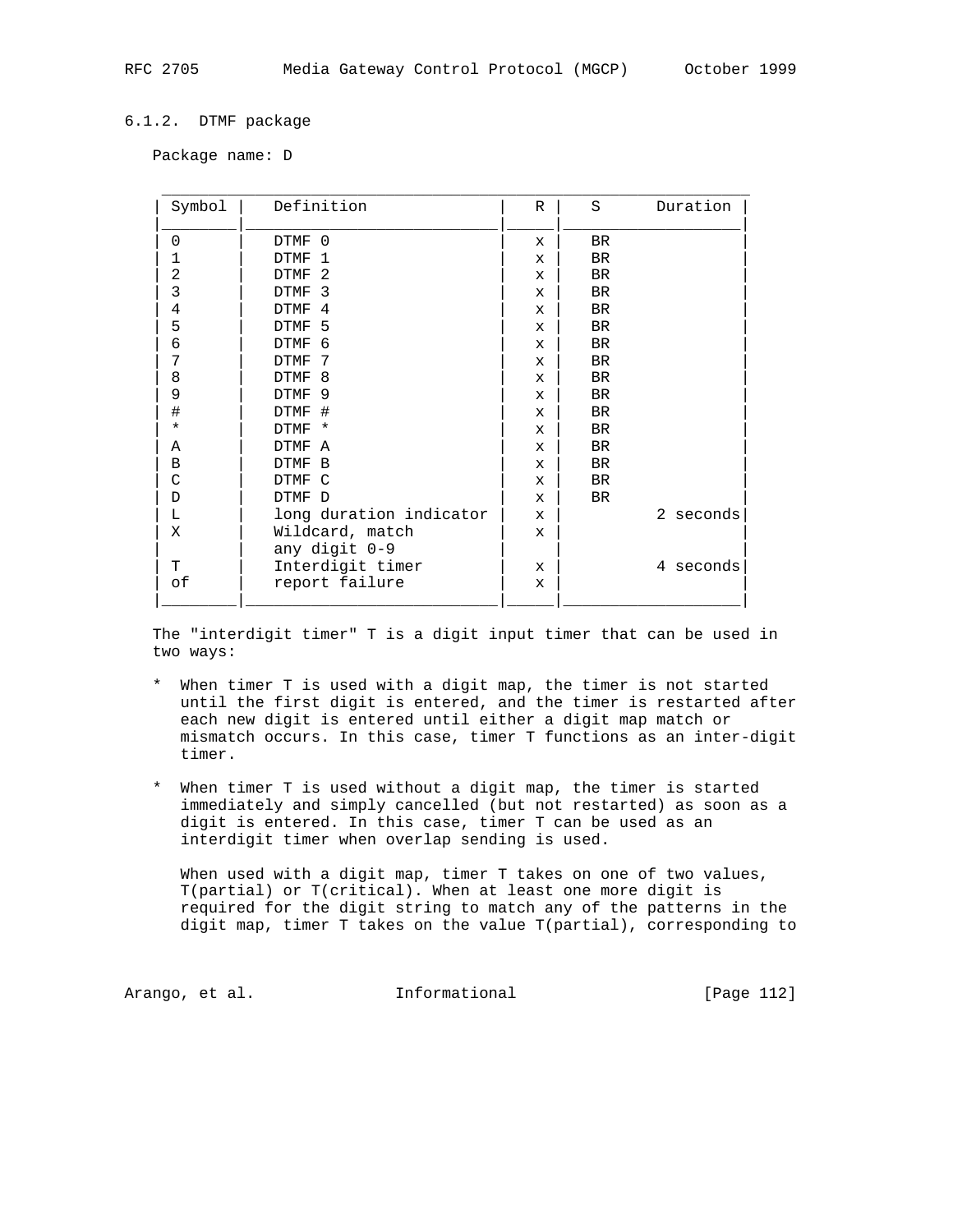partial dial timing. If a timer is all that is required to produce a match, timer T takes on the value T(critical) corresponding to critical timing. When timer T is used without a digit map, timer T takes on the value T(critical). The default value for T(partial) is 16 seconds and the default value for T(critical) is 4 seconds. The provisioning process may alter both of these.

 The "long duration indicator" is observed when a DTMF signal is produced for a duration larger than two seconds. In this case, the gateway will detect two successive events: first, when the signal has been recognized, the DTMF signal, and then, 2 seconds later, the long duration signal.

### 6.1.3. MF Package

Package Name: M

| Symbol         | Definition       | R            | S         | Duration  |
|----------------|------------------|--------------|-----------|-----------|
| $\Omega$       | $MF$ 0           | x            | <b>BR</b> |           |
| 1              | MF <sub>1</sub>  | x            | <b>BR</b> |           |
| $\overline{2}$ | MF <sub>2</sub>  | $\mathbf{x}$ | <b>BR</b> |           |
| 3              | MF <sub>3</sub>  | $\mathbf{x}$ | <b>BR</b> |           |
| $\overline{4}$ | $MF$ 4           | $\mathbf{x}$ | <b>BR</b> |           |
| 5              | MF <sub>5</sub>  | $\mathbf{x}$ | <b>BR</b> |           |
| 6              | MF 6             | $\mathbf{x}$ | <b>BR</b> |           |
| 7              | $MF$ 7           | $\mathbf{x}$ | BR        |           |
| 8              | MF <sub>8</sub>  | X            | BR        |           |
| 9              | MF 9             | $\mathbf{x}$ | <b>BR</b> |           |
| Χ              | Wildcard, match  | X            |           |           |
|                | any digit 0-9    |              |           |           |
| T              | Interdigit timer | $\mathbf x$  |           | 4 seconds |
| K0             | MF K0 or KP      | $\mathbf{x}$ | <b>BR</b> |           |
| K1             | MF K1            | x            | <b>BR</b> |           |
| K2             | $MF$ K2          | $\mathbf{x}$ | <b>BR</b> |           |
| S0             | MF S0 or ST      | X            | <b>BR</b> |           |
| S1             | MF S1            | $\mathbf{x}$ | <b>BR</b> |           |
| S <sub>2</sub> | MF S2            | x            | <b>BR</b> |           |
| S3             | MF S3            | $\mathbf{x}$ | <b>BR</b> |           |
| wk             | Wink             | $\mathbf{x}$ | <b>BR</b> |           |
| wko            | Wink off         | X            | <b>BR</b> |           |
| is             | Incoming seizure | X            | OO.       |           |
| rs             | Return seizure   | $\mathbf{x}$ | OO.       |           |
| us             | Unseize circuit  | $\mathbf{x}$ | 00        |           |
| оf             | report failure   | X            |           |           |

Arango, et al. 10 Informational 1999 [Page 113]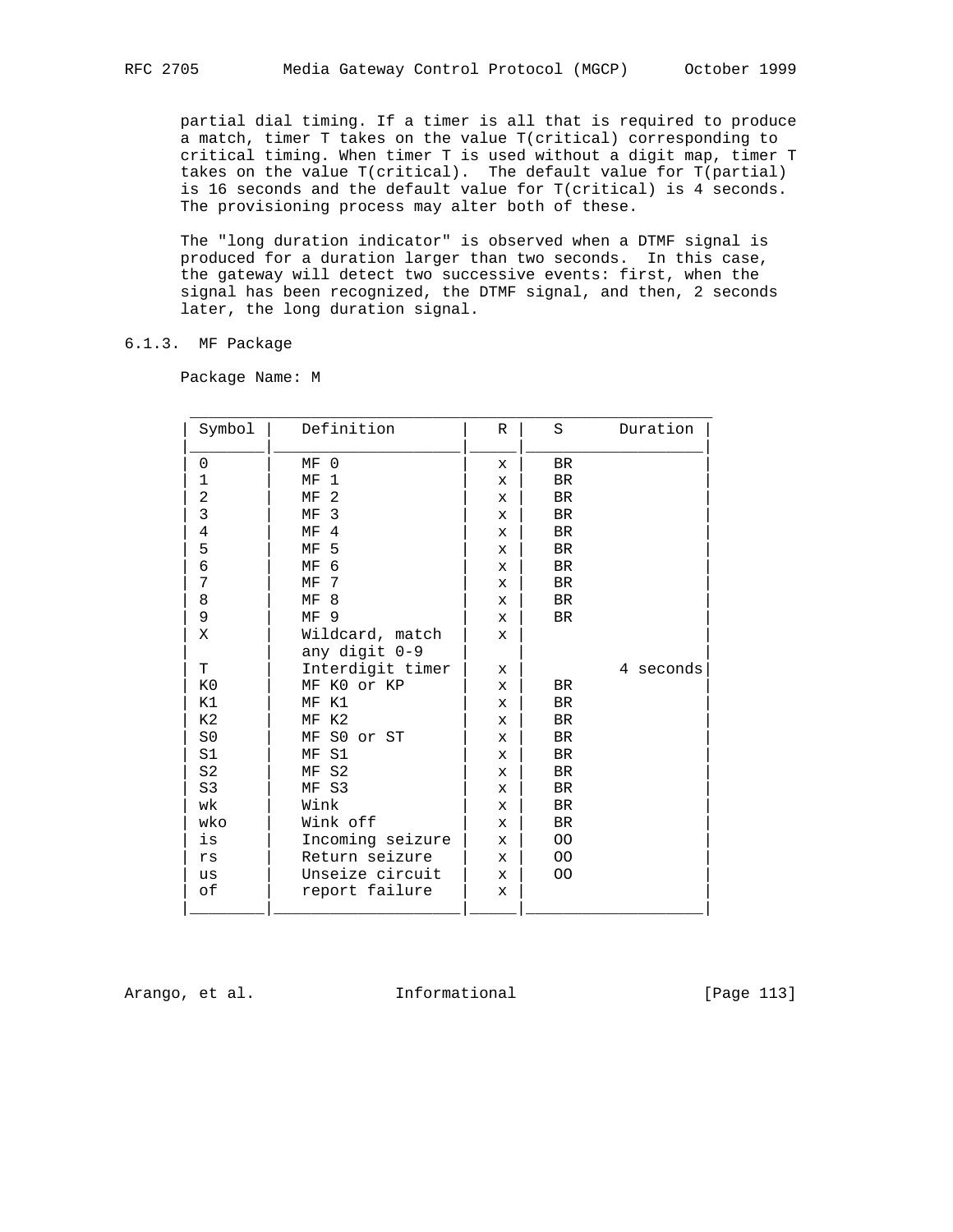The definition of the MF package events is as follows:

Wink

 A transition from unseized to seized to unseized trunk states within a specified period. Typical seizure period is 100-350 msec.)

 Incoming seizure Incoming indication of call attempt.

 Return seizure: Seizure in response to outgoing seizure.

 Unseize circuit: Unseizure of a circuit at the end of a call.

 Wink off: A signal used in operator services trunks. A transition from seized to unseized to seized trunk states within a specified period of 100-350 ms. (To be checked)

6.1.4. Trunk Package

Package Name: T

| Symbol          | Definition                                            | R            | S.     | Duration   |
|-----------------|-------------------------------------------------------|--------------|--------|------------|
| co1             | Continuity tone (single tone,<br>or return tone)      | $\mathbf{x}$ | OO     |            |
| CO <sub>2</sub> | Continuity test (go tone,<br>in dual tone procedures) | $\mathbf{x}$ | OO     |            |
| 1b              | Loopback                                              |              | OO     |            |
| $\cap$ m        | Old Milliwatt Tone (1000 Hz)                          | $\mathbf{x}$ | $00\,$ |            |
| nm              | New Milliwatt Tone (1004 Hz)                          | $\mathbf x$  | OO     |            |
| t.1             | Test Line                                             | x            | $00\,$ |            |
| ZZ              | No circuit                                            | X            | OO     |            |
| as              | Answer Supervision                                    | x            | OO     |            |
| ro              | Reorder Tone                                          | x            | TO     | 30 seconds |
| оf              | report failure                                        | x            |        |            |
| bl              | Blocking                                              |              | OO     |            |
|                 |                                                       |              |        |            |

The definition of the trunk package signal events is as follows:

 Continuity Tone (co1): A tone at 2010 + or - 30 Hz.

Arango, et al. **Informational** [Page 114]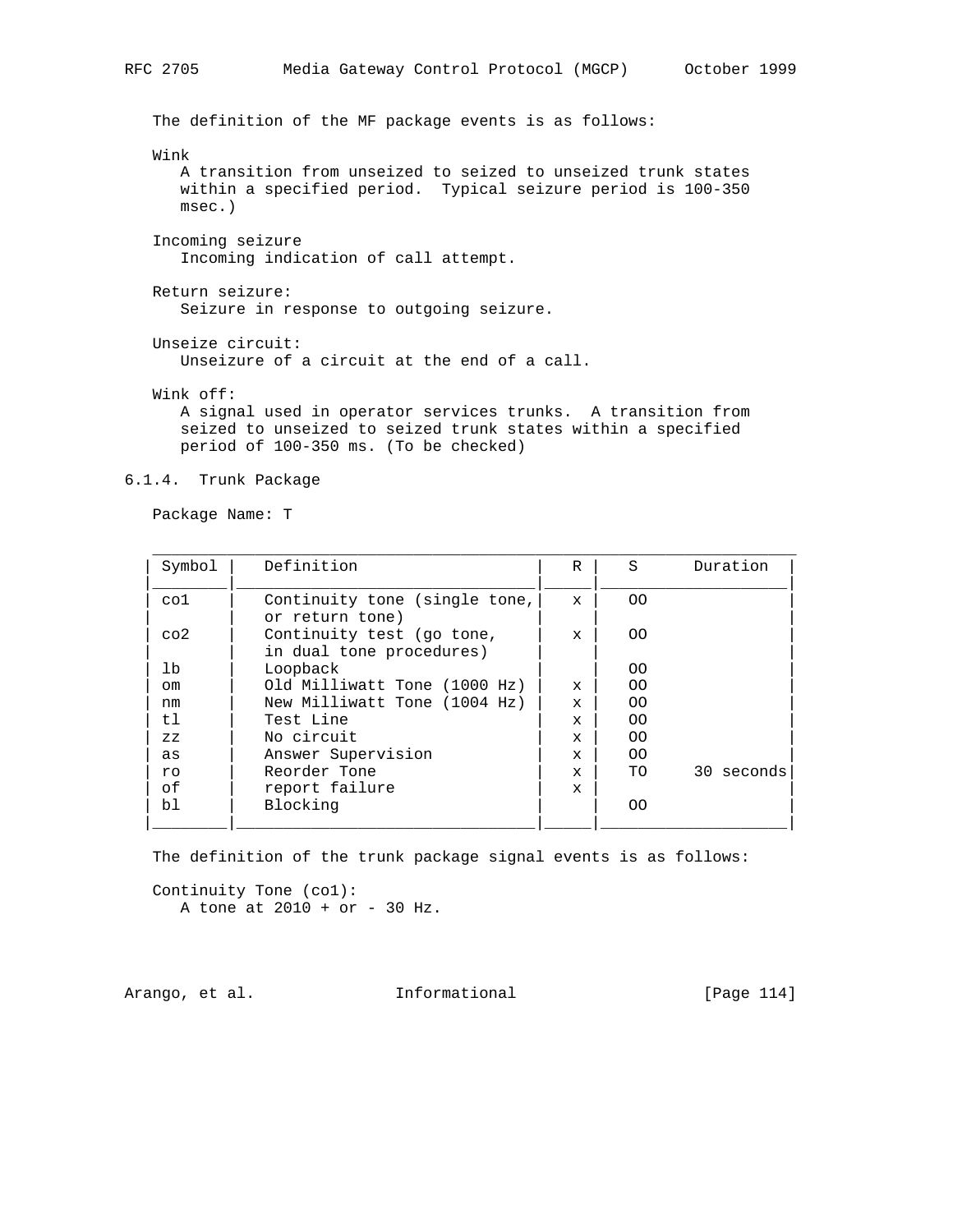```
 Continuity Test (co2):
     A tone at the 1780 + or - 30 Hz.
   Milliwatt Tones:
       Old Milliwatt Tone (1000 Hz), New Milliwatt Tone (1004 Hz)
   Line Test:
      105 Test Line test progress tone (2225 Hz + or - 25 Hz at -10 dBm0
      + or - 0.5dB).
   No circuit:
      (that annoying tri-tone, low to high)
   Answer Supervision:
   Reorder Tone:
      Reorder tone is a combination of two AC tones with frequencies of
       480 and 620 Hertz and levels of -24 dBm each, to give a combined
       level of -21 dBm. The cadence for Station Busy Tone is 0.25
       seconds on followed by 0.25 seconds off, repeating continuously.
       See GR-506-CORE - LSSGR: SIGNALING, Section 17.2.7.
    Blocking:
      The call agent can place the circuit in a blocked state by
      applying the "bl(+)" signal to the endpoint. It can unblock it by
      applying the "bl(-)" signal.
    The continuity tones are used when the call agent wants to initiate a
    continuity test. There are two types of tests, single tone and dual
    tone. The Call agent is expected to know, through provisioning
    information, which test should be applied to a given endpoint. For
    example, the call agent that wants to initiate a single frequency
    test will send to the gateway a command of the form:
         RQNT 1234 epx-t1/17@tgw2.example.net
         X: AB123FE0
         S: co1
         R: co1
    If it wanted instead to initiate a dual-tone test, it would send the
    command:
         RQNT 1234 epx-t1/17@tgw2.example.net
         X: AB123FE0
         S: co2
         R: co1
Arango, et al. Informational [Page 115]
```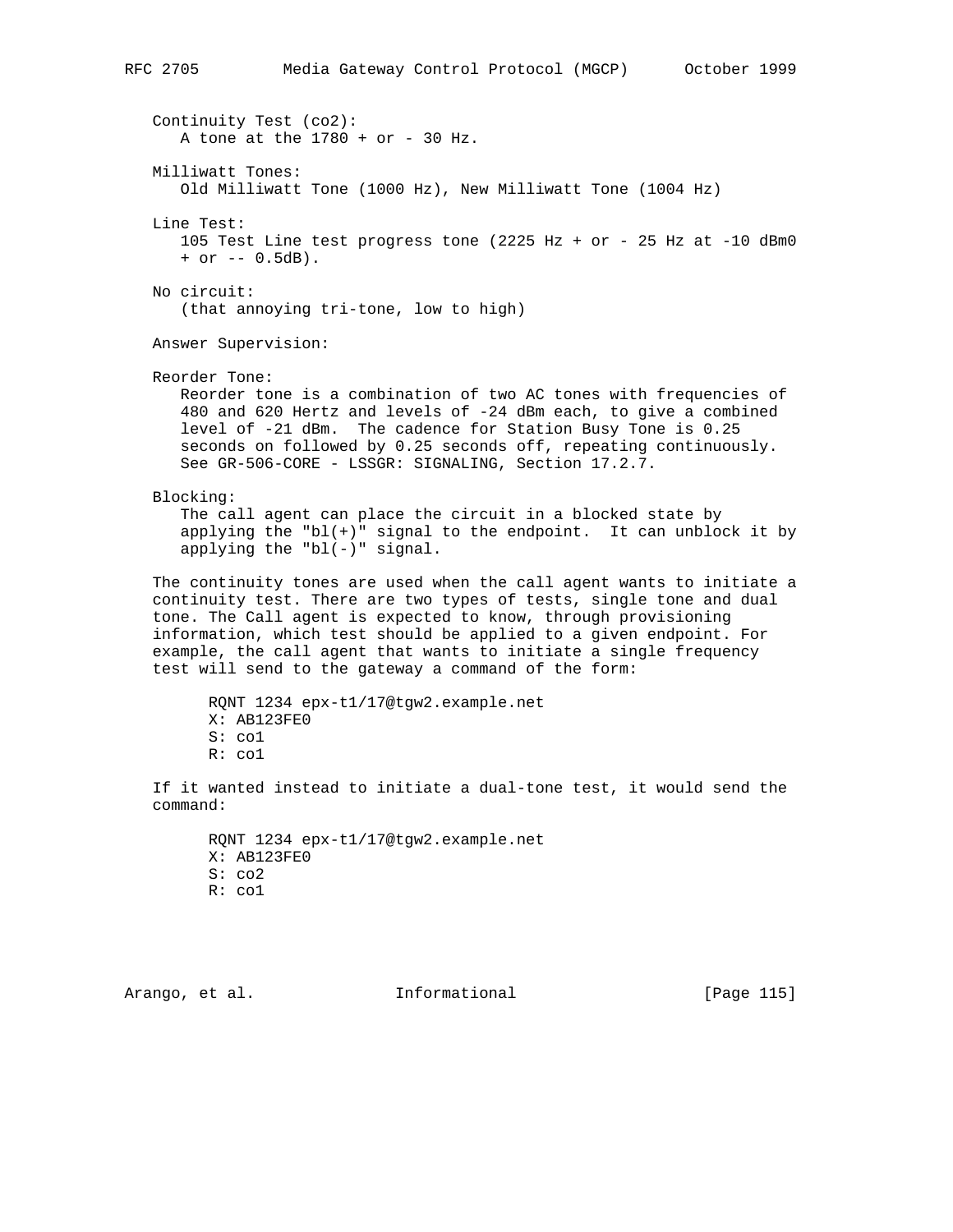The gateway would send the requested signal, and in both cases would look for the return of the 2010 Hz tone (co1). When it detects that tone, it will send the corresponding notification.

 The tones are of type OO: the gateway will keep sending them until it receives a new notification request.

6.1.5. Line Package

Package Name: L

| Symbol          | Definition                | R            | S.              | Duration    |
|-----------------|---------------------------|--------------|-----------------|-------------|
| adsi(string)    | adsi display              |              | <b>BR</b>       |             |
| vmwi            | visual message            |              | O <sub>O</sub>  |             |
|                 | waiting indicator         |              |                 |             |
| hd              | Off hook transition       | $\mathbf{x}$ |                 |             |
| hu              | On hook transition        | x            |                 |             |
| hf              | Flash hook                | $\mathbf{x}$ |                 |             |
| aw              | Answer tone               | $\mathbf{x}$ | $00\,$          |             |
| bz              | Busy tone                 |              | TO              | 30 seconds  |
| ci(ti, nu, na)  | Caller-id                 |              | BR.             |             |
| wt              | Call Waiting tone         |              | TO              | 30 seconds  |
| $wt1$ , $wt2$ , | Alternative call          |              |                 |             |
| $wt3$ , $wt4$   | waiting tones             |              |                 |             |
| d1              | Dial tone                 |              | TO              | 16 seconds  |
| mwi             | Message waiting ind.      |              | TO              | 16 seconds  |
| nbz             | Network busy              | $\mathbf{x}$ | OO              |             |
|                 | (fast cycle busy)         |              |                 |             |
| ro              | Reorder tone              |              | TO              | 30 seconds  |
| rq              | Ringing                   |              | TO              | 180 seconds |
| r0, r1, r2,     | Distinctive ringing       |              | TO              | 180 seconds |
| r3, r4, r5,     |                           |              |                 |             |
| r6 or r7        |                           |              |                 |             |
| rs              | Ringsplash                |              | BR.             |             |
| p               | Prompt tone               | $\mathbf{x}$ | BR.             |             |
| e               | Error tone                | $\mathbf x$  | <b>BR</b>       |             |
| sl              | Stutter dialtone          |              | TO              | 16 seconds  |
| $\mathbf v$     | Alerting Tone             |              | O <sub>O</sub>  |             |
| y               | Recorder Warning Tone     |              | O <sub>O</sub>  |             |
| sit             | SIT tone                  |              |                 |             |
| $\mathbf{z}$    | Calling Card Service Tone |              | $\overline{O}O$ |             |
| OC              | Report on completion      | $\mathbf{x}$ |                 |             |
| ot              | Off hook warning tone     |              | TO              | indefinite  |
| $s$ $($ ### $)$ | Distinctive tone pattern  | $\mathbf{x}$ | BR              |             |
| of              | report failure            | $\mathbf{x}$ |                 |             |
|                 |                           |              |                 |             |

Arango, et al. 10 Informational 10 [Page 116]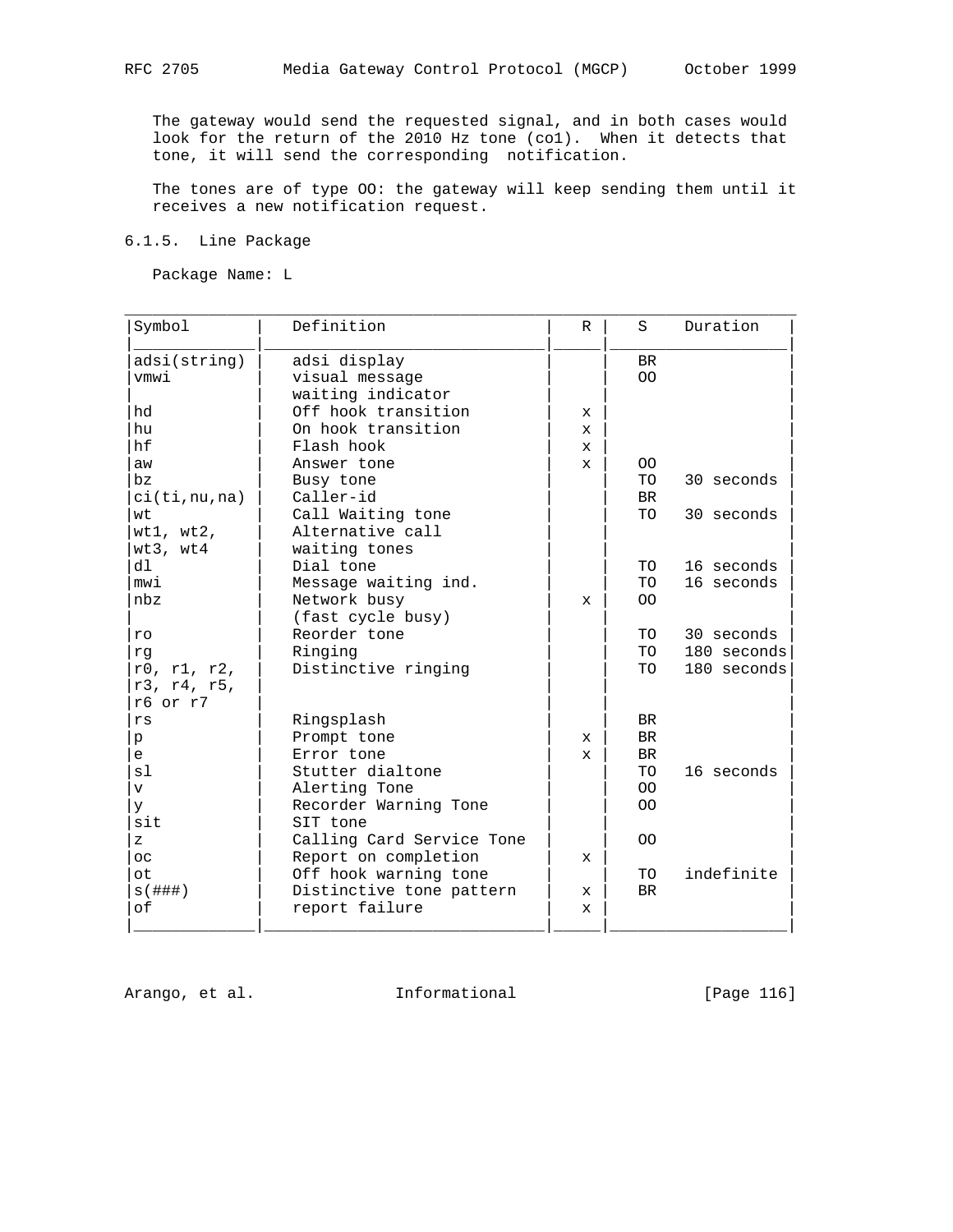The definition of the tones is as follows: Dial tone: A combined 350 + 440 Hz tone. Visual Message Waiting Indicator The transmission of the VMWI messages will conform to the requirements in Section 2.3.2, "On-hook Data Transmission Not Associated with Ringing" in TR-H-000030 and the CPE guidelines in SR-TSV-002476. VMWI messages will only be sent from the SPCS when the line is idle. If new messages arrive while the line is busy, the VMWI indicator message will be delayed until the line goes back to the idle state. The CA should periodically refresh the CPE's visual indicator. See TR-NWT-001401 - Visual Message Waiting

 Indicator Generic Requirements; and GR- 30-CORE - Voiceband Data Transmission Interface. Message waiting Indicator

See GR-506-CORE, 17.2.3.

Alerting Tone:

 a 440 Hz Tone of 2 second duration followed by 1/2 second of tone every 10 seconds.

Ring splash

 Ringsplash, also known as "Reminder ring" is a burst of ringing that may be applied to the physical forwarding line (when idle) to indicate that a call has been forwarded and to remind the user that a CF subfeature is active. In the US, it is defined to be a  $0.5(-0,+0.1)$  second burst of power ringing. See TR-TSY-000586 -Call Forwarding Subfeatures.

Call waiting tone

 Call Waiting tone is defined in GR-506-CORE, 14.2. Call Waiting feature is defined in TR-TSY-000571. By defining "wt" as a TO signal you are really defining the feature which seems wrong to me (given the spirit of MGCP), hence the definition of "wt" as a BR signal in ECS, per GR-506-CORE. Also, it turns out that there is actually four different call waiting tone patterns (see GR-506- CORE, 14.2) so we have wt1, wt2, wt3, wt4.

### Caller Id (ci(time, number, name)):

 The caller-id event carries three parameters, the time of the call, the calling number and the calling name. Each of the three fields are optional, however each of the commas will always be included. See TR-NWT-001188, GR-30-CORE, and TR-NWT-000031.

Arango, et al. 10 Informational 1999 [Page 117]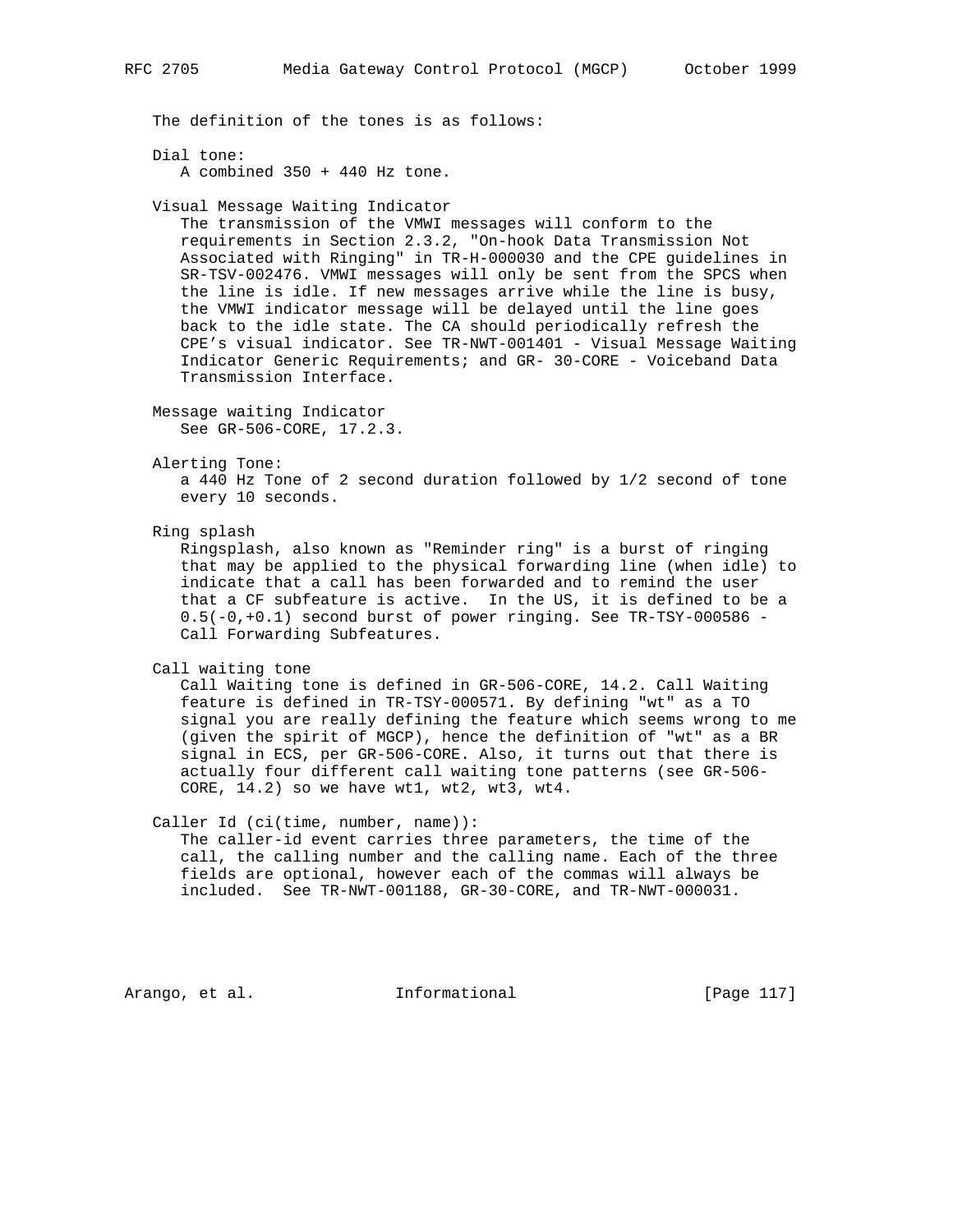Recorder Warning Tone: 1400 Hz of Tone of 0.5 second duration every 15 seconds. SIT tone: used for indicating a line is out of service. Calling Card Service Tone: 60 ms of 941 + 1477 Hz and 940 ms of 350 + 440 Hz (dial tone), decaying exponentially with a time constant of 200 ms. Distinctive tone pattern: where ### is any number between 000 and 999, inclusive. Can be used for distinctive ringing, customized dial tone, etc. Report on completion The report on completion event is detected when the gateway was asked to perform one or several signals of type TO on the endpoint, and when these signals were completed without being stopped by the detection of a requested event such as off-hook transition or dialed digit. The completion report may carry as parameter the name of the signal that came to the end of its live time, as in:  $0: L/oc(L/d1)$  Ring back on connection A ring back tone, applied to the connection wghose identifier is passed as a parameter. We should note that many of these definitions vary from country to

 country. The frequencies listed above are the one in use in North America. There is a need to accommodate different tone sets in different countries, and there is still an ongoing debate on the best way to meet that requirement:

- \* One solution is to define different event packages specifying for example the German dialtone as "L-DE/DL".
- \* Another solution is to use a management interface to specify on an endpoint basis which frequency shall be associated to what tone.

Arango, et al. **Informational** [Page 118]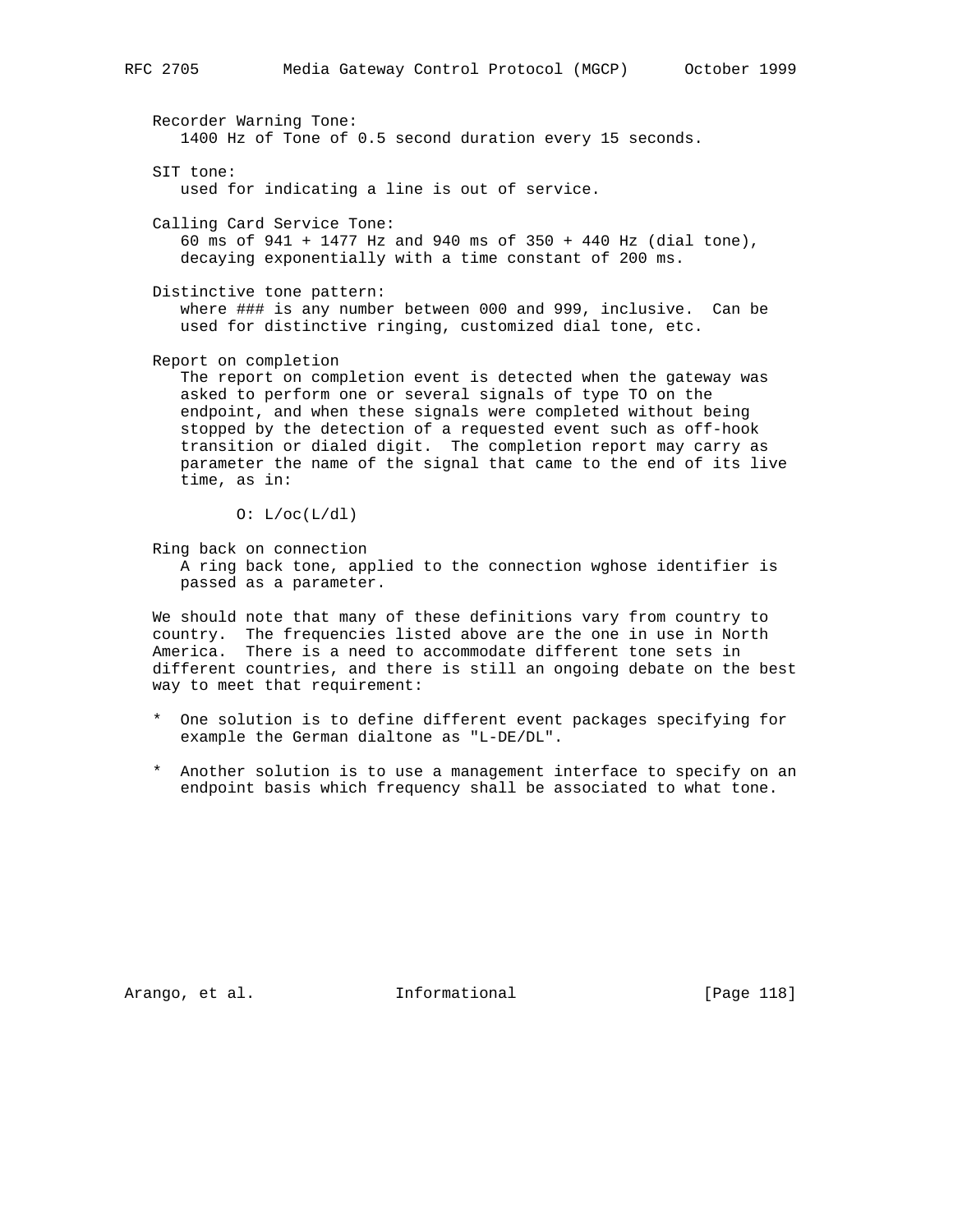# 6.1.6. Handset emulation package

Package Name: H

| Symbol       | Definition                         | R            | S              | Duration    |
|--------------|------------------------------------|--------------|----------------|-------------|
| adsi(string) | adsi display                       | x            | <b>BR</b>      |             |
| tdd          |                                    |              |                |             |
| vmwi         |                                    |              |                |             |
| hd           | Off hook transition                | x            | 00             |             |
| hu           | On hook transition                 | $\mathbf{x}$ | $00 \,$        |             |
| hf           | Flash hook                         | x            | <b>BR</b>      |             |
| aw           | Answer tone                        | x            | 00             |             |
| bz           | Busy tone                          | $\mathbf{x}$ | $00\,$         |             |
| wt           | Call Waiting tone                  | x            | TO             | 30 seconds  |
| d1           | Dial tone $(350 + 440 \text{ Hz})$ | x            | TO             | 120 seconds |
| nbz          | Network busy                       | x            | 00             |             |
|              | (fast cycle busy)                  |              |                |             |
| rq           | Ringing                            | $\mathbf{x}$ | TO             | 30 seconds  |
| r0, r1, r2,  | Distinctive ringing                | $\mathbf{x}$ | TO             | 30 seconds  |
| r3, r4, r5,  |                                    |              |                |             |
| r6 or r7     |                                    |              |                |             |
| p            | Prompt tone                        | x            | <b>BR</b>      |             |
| e            | Error tone                         | x            | <b>BR</b>      |             |
| sdl          | Stutter dialtone                   | x            | TO             | 16 seconds  |
| $\mathbf v$  | Alerting Tone                      | $\mathbf{x}$ | $00 \,$        |             |
| У            | Recorder Warning Tone              | $\mathbf{x}$ | 00             |             |
| t            | SIT tone                           | x            |                |             |
| $\mathbf{z}$ | Calling Card Service Tone          | x            | O <sub>O</sub> |             |
| OC           | Report on completion               | x            |                |             |
| ot           | Off hook warning tone              | x            | $00\,$         |             |
| $s$ (###)    | Distinctive tone pattern           | $\mathbf{x}$ | <b>BR</b>      |             |
| of           | report failure                     | x            |                |             |
|              |                                    |              |                |             |

 The handset emulation package is an extension of the line package, to be used when the gateway is capable of emulating a handset. The difference with the line package is that events such as "off hook" can be signalled as well as detected.

Arango, et al. 1nformational [Page 119]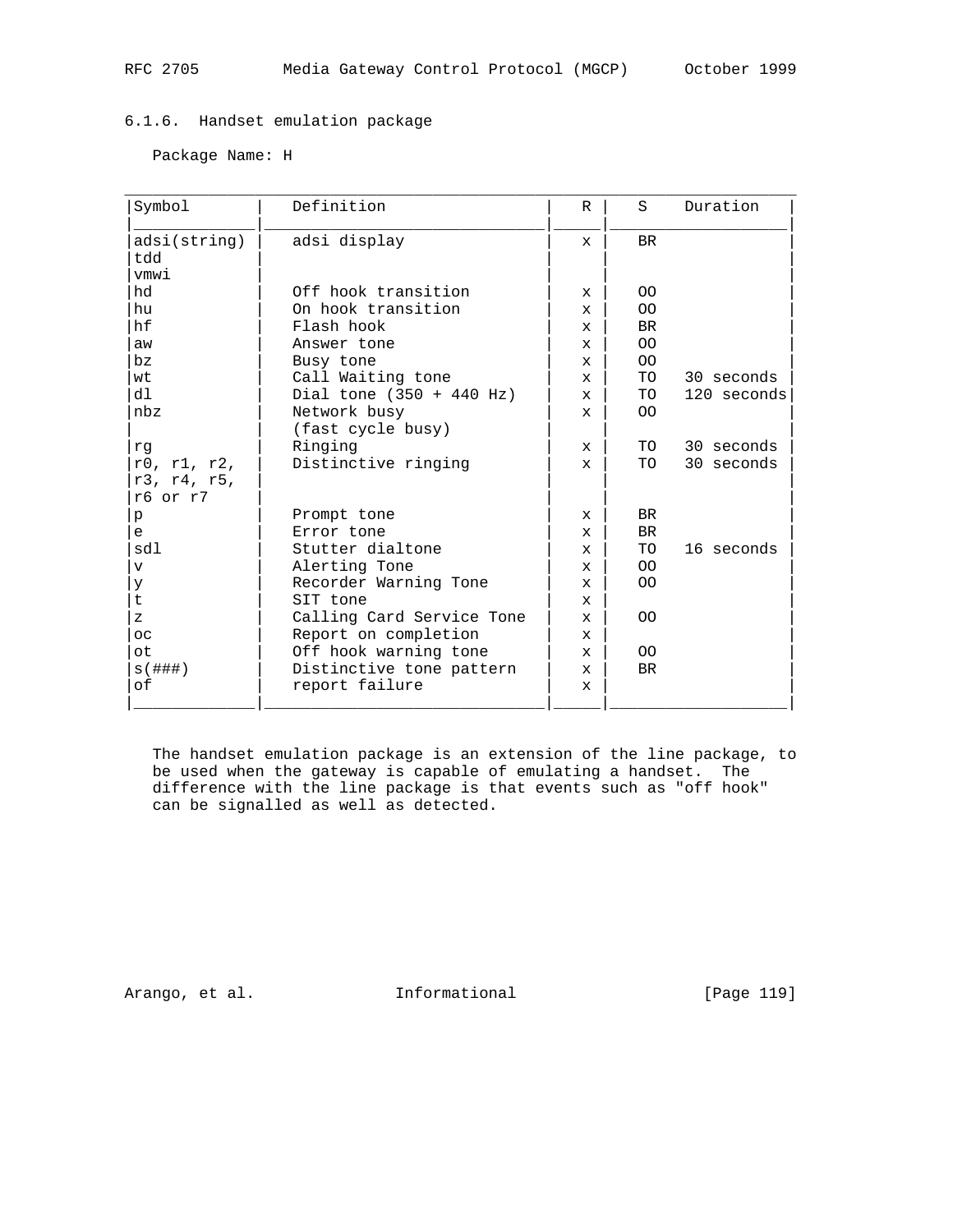### 6.1.7. RTP Package

Package Name: R

| Symbol           | Definition                                            | R            | S               | Duration |
|------------------|-------------------------------------------------------|--------------|-----------------|----------|
| UC.              | Used codec changed                                    | X            |                 |          |
| SR(H##           | Sampling rate changed                                 | $\mathbf{x}$ |                 |          |
| JI (###)         | Jitter buffer size changed                            | $\mathbf{x}$ |                 |          |
| $PL$ $($ ### $)$ | Packet loss exceeded                                  | $\mathbf{x}$ |                 |          |
| qa               | Ouality alert                                         | $\mathbf x$  |                 |          |
| co1              | Continuity tone (single tone,<br>or return tone)      | $\mathbf{x}$ | OO.             |          |
| CO <sub>2</sub>  | Continuity test (go tone,<br>in dual tone procedures) | $\mathbf{x}$ | $\overline{O}O$ |          |
| οf               | report failure                                        | $\mathbf x$  |                 |          |
|                  |                                                       |              |                 |          |

Codec Changed:

 Codec changed to hexadecimal codec number enclosed in parenthesis, as in UC(15), to indicate the codec was changed to PCM mu-law. Codec Numbers are specified in RFC 1890, or in a new definition of the audio profiles for RTP that replaces this RFC. Some implementations of media gateways may not allow the codec to be changed upon command from the call agent. codec changed to codec hexadecimal ##.

Sampling Rate Changed:

 Sampling rate changed to decimal number in milliseconds enclosed in parenthesis, as in SR(20), to indicate the sampling rate was changed to 20 milliseconds. Some implementations of media gateways may not allow the sampling rate to be changed upon command from a call agent.

Jitter Buffer Size Changed:

 When the media gateway has the ability to automatically adjust the depth of the jitter buffer for received RTP streams, it is useful for the media gateway controller to receive notification that the media gateway has automatically increased its jitter buffer size to accomodate increased or decreased variability in network latency. The syntax for requesting notification is "JI", which tells the media gateway that the controller wants notification of any jitter buffer size changes. The syntax for notification from the media gateway to the controller is "JI(####)", where the #### is the new size of the jitter buffer, in milliseconds.

Arango, et al. **Informational** [Page 120]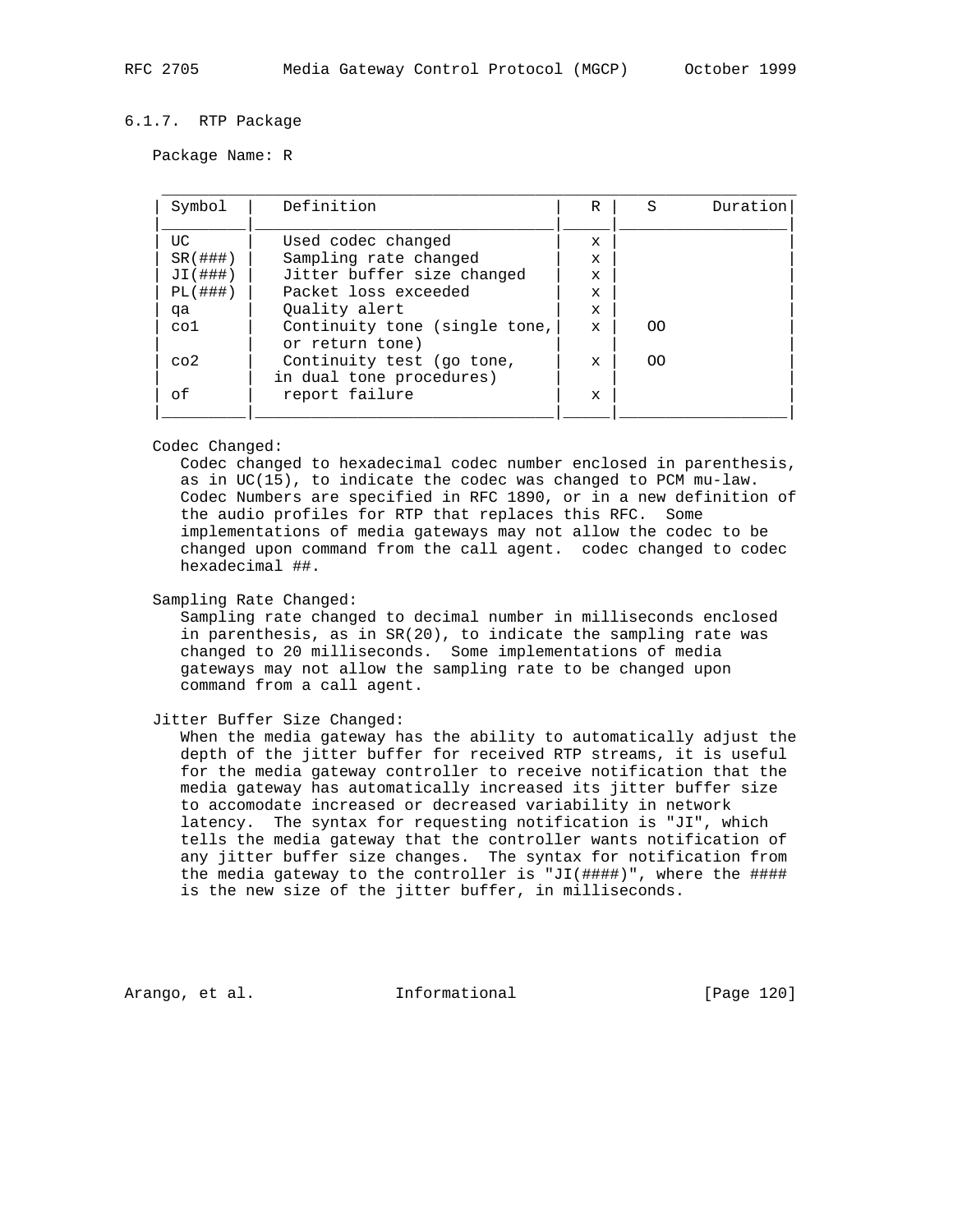Packet Loss Exceeded:

 Packet loss rate exceed the threshold of the specified decimal number of packets per 100,000 packets, where the packet loss number is contained in parenthesis. For example, PL(10) indicates packets are being dropped at a rate of 1 in 10,000 packets.

Quality alert

 The packet loss rate or the combination of delay and jitter exceed a specified quality threshold.

 The continuity tones are the same as those defined in the Trunk package. They can be use in conjunction with the Network LoopBack or Network Continuity Test modes to test the continuity of an RTP circuit.

 The "operation failure" code can be used to report problems such as the loss of underlying connectivity. The observed event can include as parameter the reason code of the failure.

6.1.8. Network Access Server Package

Package Name: N

| Symbol | Definition              | R            | S | Duration |
|--------|-------------------------|--------------|---|----------|
| pa     | Packet arrival          | $\mathbf x$  |   |          |
| cbk    | Call back request       | $\mathbf{x}$ |   |          |
| сl     | Carrier lost            | $\mathbf{x}$ |   |          |
| au     | Authorization succeeded | $\mathbf{x}$ |   |          |
| ax.    | Authorization denied    | $\mathbf{x}$ |   |          |
| οf     | Report failure          | $\mathbf{x}$ |   |          |

 The packet arrival event is used to notify that at least one packet was recently sent to an Internet address that is observed by an endpoint. The event report includes the Internet address, in standard ASCII encoding, between parenthesis:

O: pa(192.96.41.1)

 The call back event is used to notify that a call back has been requested during the initial phase of a data connection. The event report includes the identification of the user that should be called back, between parenthesis:

O: cbk(user25)

Arango, et al. **Informational** [Page 121]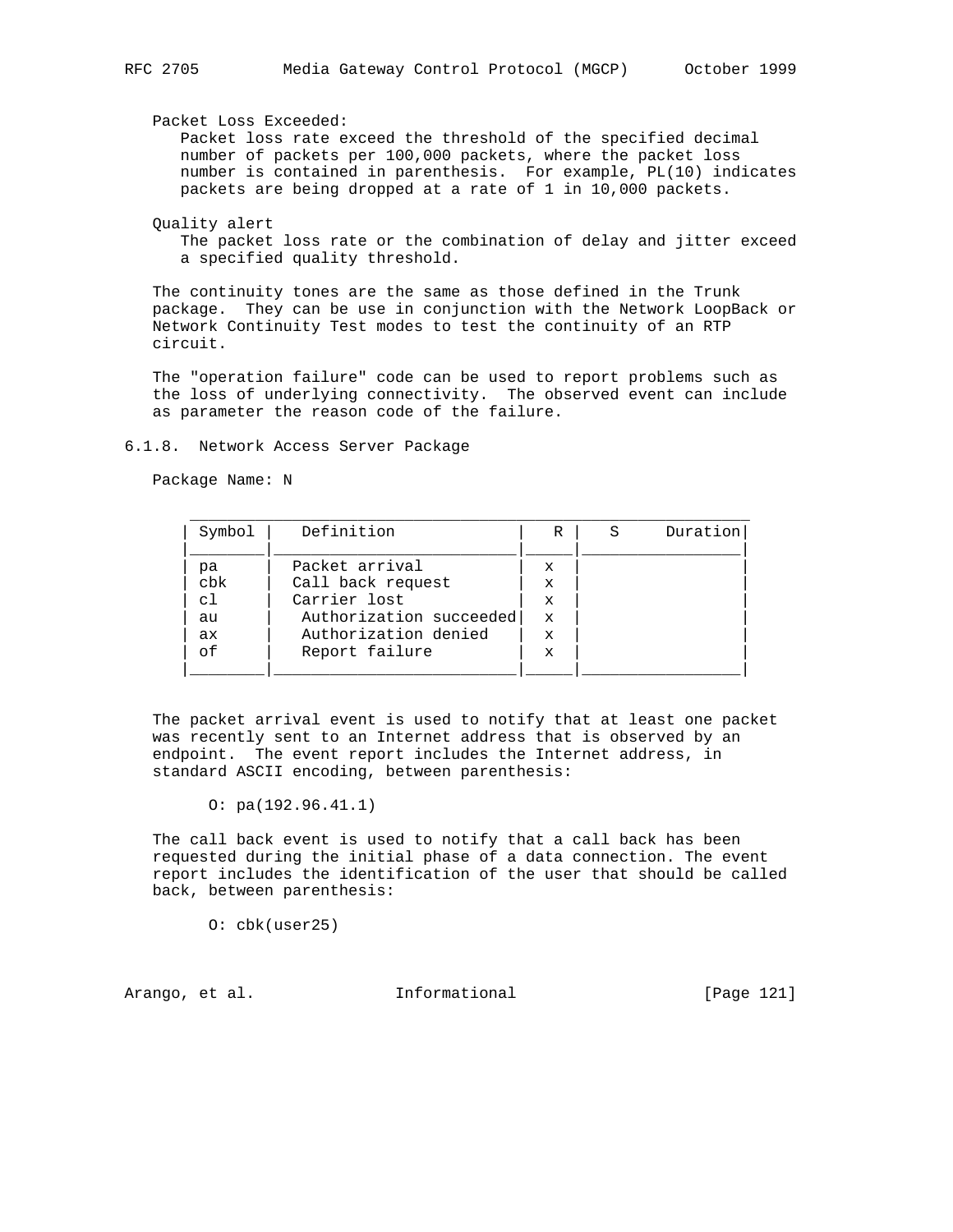## 6.1.9. Announcement Server Package

Package Name: A

| Symbol          | Definition           | R |    | Duration |
|-----------------|----------------------|---|----|----------|
| ann(url,params) | Play an announcement |   | TΟ | variable |
| $_{\rm OC}$     | Report on completion | X |    |          |
| of              | Report failure       | X |    |          |

 The announcement action is qualified by an URL name and by a set of initial parameters as in for example:

S: ann(http://scripts.example.net/all-lines-busy.au)

 The "operation complete" event will be detected when the announcement is played out. If the announcement cannot be played out, an operation failure event can be returned. The failure may be explained by a commentary, as in:

O: A/of(file not found)

6.1.10. Script Package

Package Name: Script

| Symbol    | Definition           | R            | S  | Duration |
|-----------|----------------------|--------------|----|----------|
| java(url) | Load a java script   |              | TO | variable |
| perl(url) | Load a perl script   |              | TO | variable |
| tcl(url)  | Load a TCL script    |              | TO | variable |
| xml(url)  | Load an XML script   |              | TO | variable |
| OC        | Report on completion | $\mathbf{x}$ |    |          |
| of        | Report failure       | $\mathbf x$  |    |          |

 The "language" action define is qualified by an URL name and by a set of initial parameters as in for example:

 S: script/java(http://scripts.example.net/credit card.java,long,1234)

Arango, et al. 1nformational 1999 [Page 122]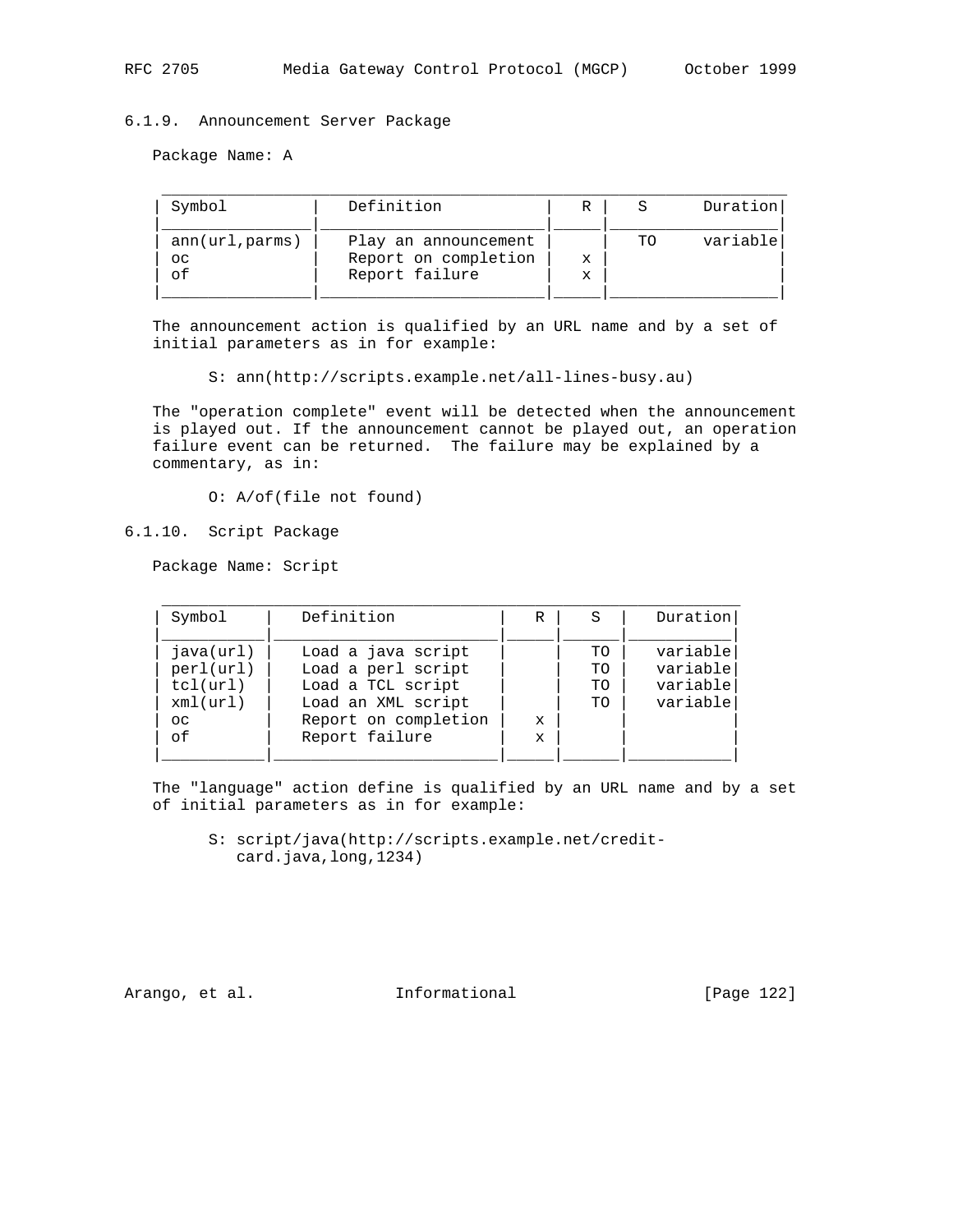The current definition defines keywords for the most common languages. More languages may be defined in further version of this documents. For each language, an API specification will describe how the scripts can issue local "notificationRequest" commands, and receive the corresponding notifications.

 The script produces an output which consists of one or several text string, separated by commas. The text string are reported as a commentary in the report on completion, as in for example:

O: script/oc(21223456794567,9738234567)

The failure report may also return a string, as in:

O: script/oc(21223456794567,9738234567)

 The definition of the script environment and the specific actions in that environment are for further study.

6.2. Basic endpoint types and profiles

We define the following basic endpoint types and profiles:

- \* Trunk gateway (ISUP)
- \* Trunk gateway (MF)
- \* Network Access Server (NAS)
- \* Combined NAS/VOIP gateway
- \* Access Gateway
- \* Residential Gateway
- \* Announcement servers

Arango, et al. 1nformational [Page 123]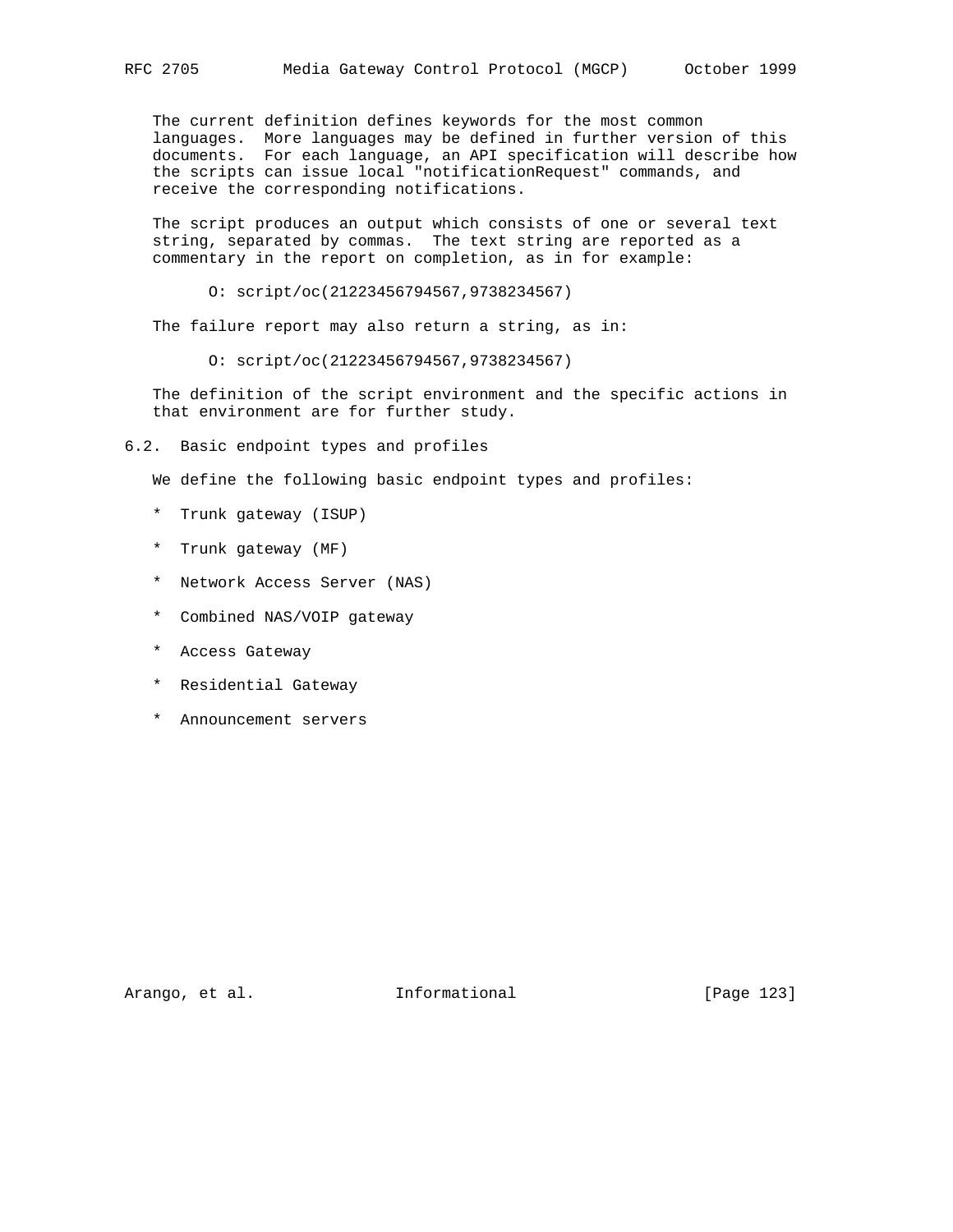These gateways are supposed to implement the following packages

| Gateway                     | Supported packages         |
|-----------------------------|----------------------------|
| Trunk qateway (ISUP)        | GM, DTMF, TK, RTP          |
| Trunk gateway (MF)          | GM, MF, DTMF, TK, RTP      |
| Network Access Server (NAS) | GM, MF, TK, NAS            |
| Combined NAS/VOIP gateway   | GM, MF, DTMF, TK, NAS, RTP |
| Access Gateway (VOIP)       | GM, DTMF, MF, RTP          |
| Access Gateway (VOIP+NAS)   | GM, DTMF, MF, NAS, RTP     |
| Residential Gateway         | GM, DTMF, Line, RTP        |
| Announcement Server         | ANN, RTP                   |

Advanced announcement servers may also support the Script package.

 Advanced trunking servers may support the ANN package, the Script package, and in some cases the Line and Handset package as well.

- 7. Versions and compatibility
- 7.1. Differences between version 1.0 and draft 0.5

 Draft 0-5 was issued in February 1999, as the last update of draft version 0.1. Version 1.0 benefits from implementation experience, and also aligns as much as possible with the CableLabs' NCS project. The main differences between the February draft and version 1.0 are:

- \* Specified more clearly that the encoding of three LocalConnectionOptions parameters, Encoding Method, Packetization Period and Bandwidth, shall follow the conventions laid out in SDP.
- \* Specified how the quarantine handling parameter governs the handling of detected but not yet specified events.
- \* Specified that unexpected timers or digits should trigger transmission of the dialed string.
- \* Removed the digit map syntax description from section 2.1.5 (it was redundant with section 3.4.)
- \* Corrected miscellaneous bugs in the formal syntax description.
- \* Aligned specification of commands with the CableLabs NCS specification. This mostly affects the AuditEndpoint and

Arango, et al. 1nformational [Page 124]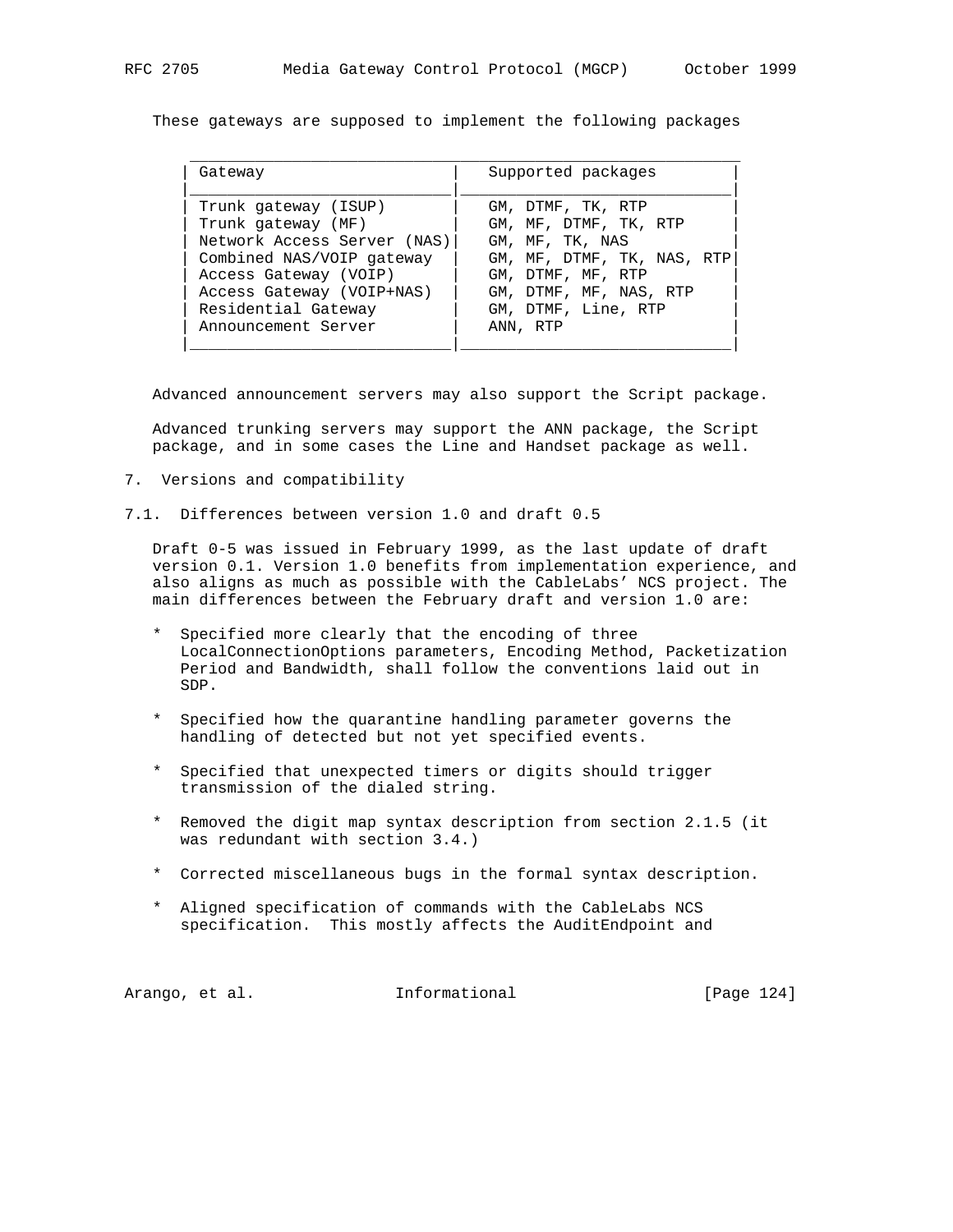RestartInProgress commands.

- \* Aligned the handling of retransmission with the CableLabs NCS specification.
- \* Added the provisional response return code and corresponding behavior description.
- \* Added an optional reason code parameter to restart in progress.
- \* Added the possibility to audit the restart method, restart delay and reason code.
- 7.2. Differences between draft-04 and draft-05

 Differences are minor: corrected the copyright statement, and corrected a bug in the formal description.

7.3. Differences between draft-03 and draft-04

 Draft 04 corrects a number of minor editing mistakes that were pointed out during the review of draft 03, issued on February 1.

7.4. Differences between draft-02 and draft-03

 The main differences between draft-02, issued in January 22 1998, and draft 03 are:

- \* Introduced a discussion on endpoint types,
- \* Introduced a discussion of the connection set-up procedure, and of the role of connection parameters,
- \* Introduced a notation of the connection identifier within event names,
- \* Documented the extension procedure for the LocalConnectionOptions parameter and for the ConnectionParameters parameter,
- \* Introduced a three-way handshake procedure, using a ResponseAck parameter, in order to allow gateways to delete copies of old responses without waiting for a 30 seconds timer,
- \* Expanded the security section to include a discussion of "uncontrolled barge-in."
- \* Propsed a "create two connections" command, as an appendix.

Arango, et al. **Informational** [Page 125]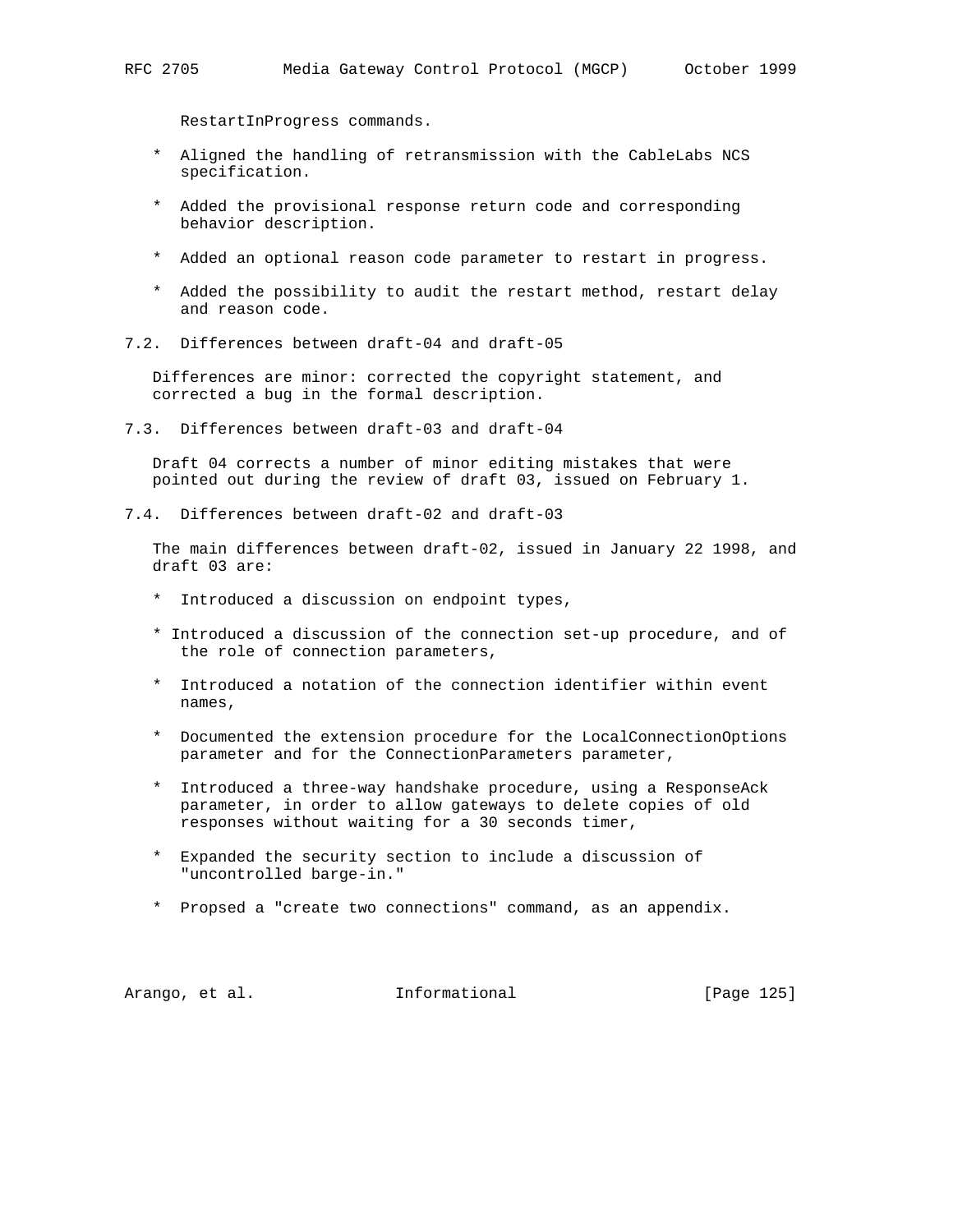7.5. Differences between draft-01 and draft-02

 The main differences between draft-01, issued in November 1998, and draft 02 are:

- \* Added an ABNF description of the protocol.
- \* Specification of an EndpointConfiguration command,
- \* Addition of a "two endpoints" mode in the create connection command,
- \* Modification of the package wildcards from "\$/\$" to "\*/all" at the Request of early implementors,
- \* Revision of some package definitions to better align with external specifications.
- \* Addition of a specification for the handling of "failover."
- \* Revision of the section on race conditions.
- 7.6. The making of MGCP from IPDC and SGCP

 MGCP version 0.1 results from the fusion of the SGCP and IPDC proposals.

7.7. Changes between MGCP and initial versions of SGCP

 MGCP version 0.1 (which subsumes SGCP version 1.2) introduces the following changes from SGCP version 1.1:

- \* Protocol name changed to MGCP.
- \* Introduce a formal wildcarding structure in the name of endpoints, inspired from IPDC, and detailed the usage of wildcard names in each operation.
- \* Naming scheme for events, introducing a package structure inspired from IPDC.
- \* New operations for audit endpoint, audit connection (requested by the Cablelabs) and restart (inspired from IPDC).
- \* New parameter to control the behavior of the notification request.
- \* Improved text on the detection and handling of race conditions.

Arango, et al. **Informational** [Page 126]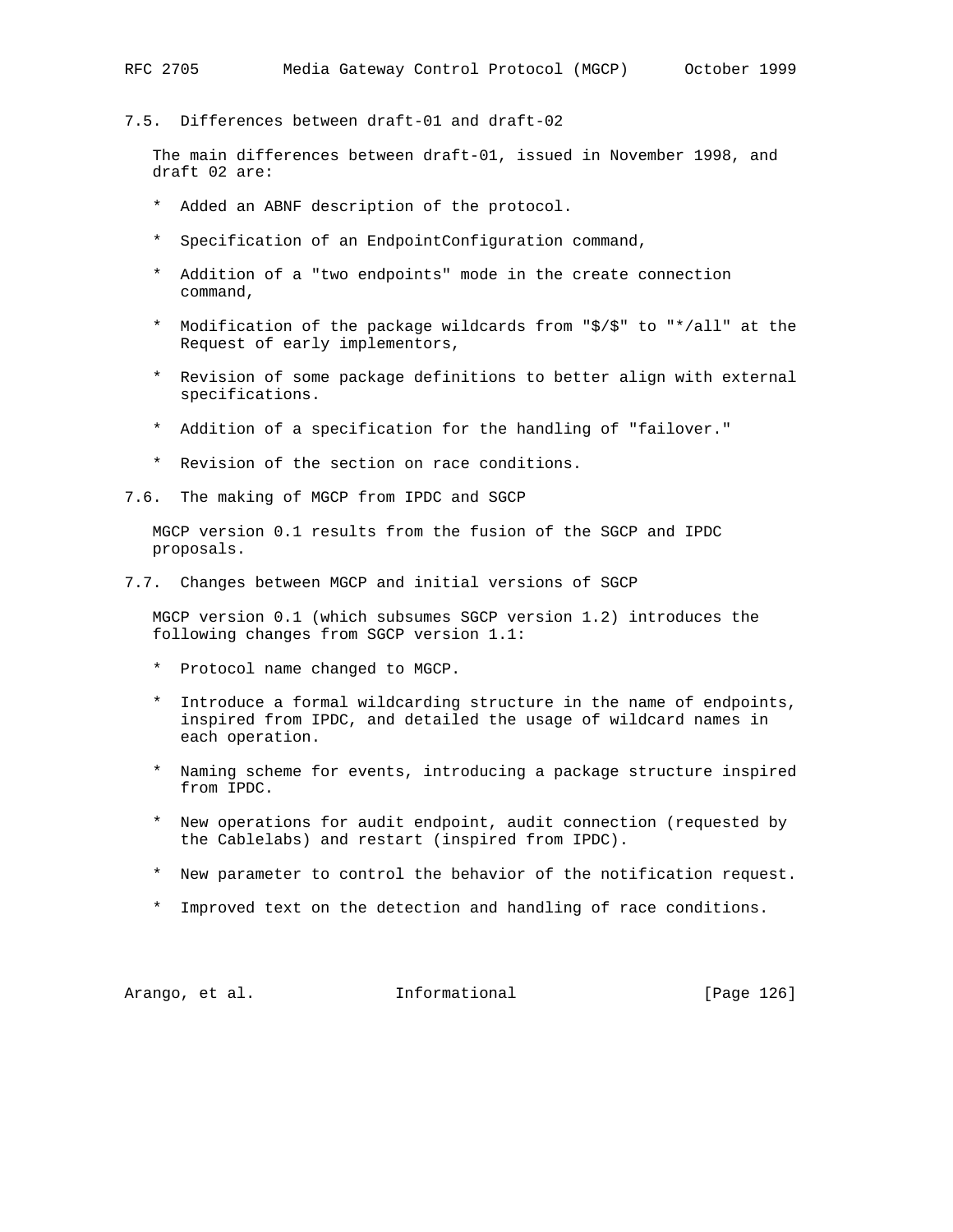- \* Syntax modification for event reporting, to incorporate package names.
- \* Definition of basic event packages (inspired from IPDC).
- \* Incorporation of mandatory and optional extension parameters, inspired by IPDC.

 SGCP version 1.1 introduces the following changes from version SGCP 1.0:

- \* Extension parameters (X-??:)
- \* Error Code 511 (Unrecognized extension).
- \* All event codes can be used in RequestEvent, SignalRequest and ObservedEvent parameters.
- \* Error Code 512 (Not equipped to detect requested event).
- \* Error Code 513 (Not equipped to generate requested signal).
- \* Error Code 514 (Unrecognized announcement).
- \* Specific Endpoint-ID can be returned in creation commands.
- \* Changed the code for the ASDI display from "ad" to "asdi" to avoid conflict with the digits A and D.
- \* Changed the code for the answer tone from "at" to "aw" to avoid conflict with the digit A and the timer mark T
- \* Changed the code for the busy tone from "bt" to "bz" to avoid conflict with the digit B and the timer mark T
- \* Specified that the continuity tone value is "co" (CT was incorrectly used in several instances; CT conflicts with .)
- \* Changed the code for the dial tone from "dt" to "dl" to avoid conflict with the digit D and the timer mark T
- \* Added a code point for announcement requests.
- \* Added a code point for the "wink" event.
- \* Set the "octet received" code in the "Connection Parameters" to "OR" (was set to RO, but then "OR" was used throughout all examples.)

Arango, et al. **Informational** [Page 127]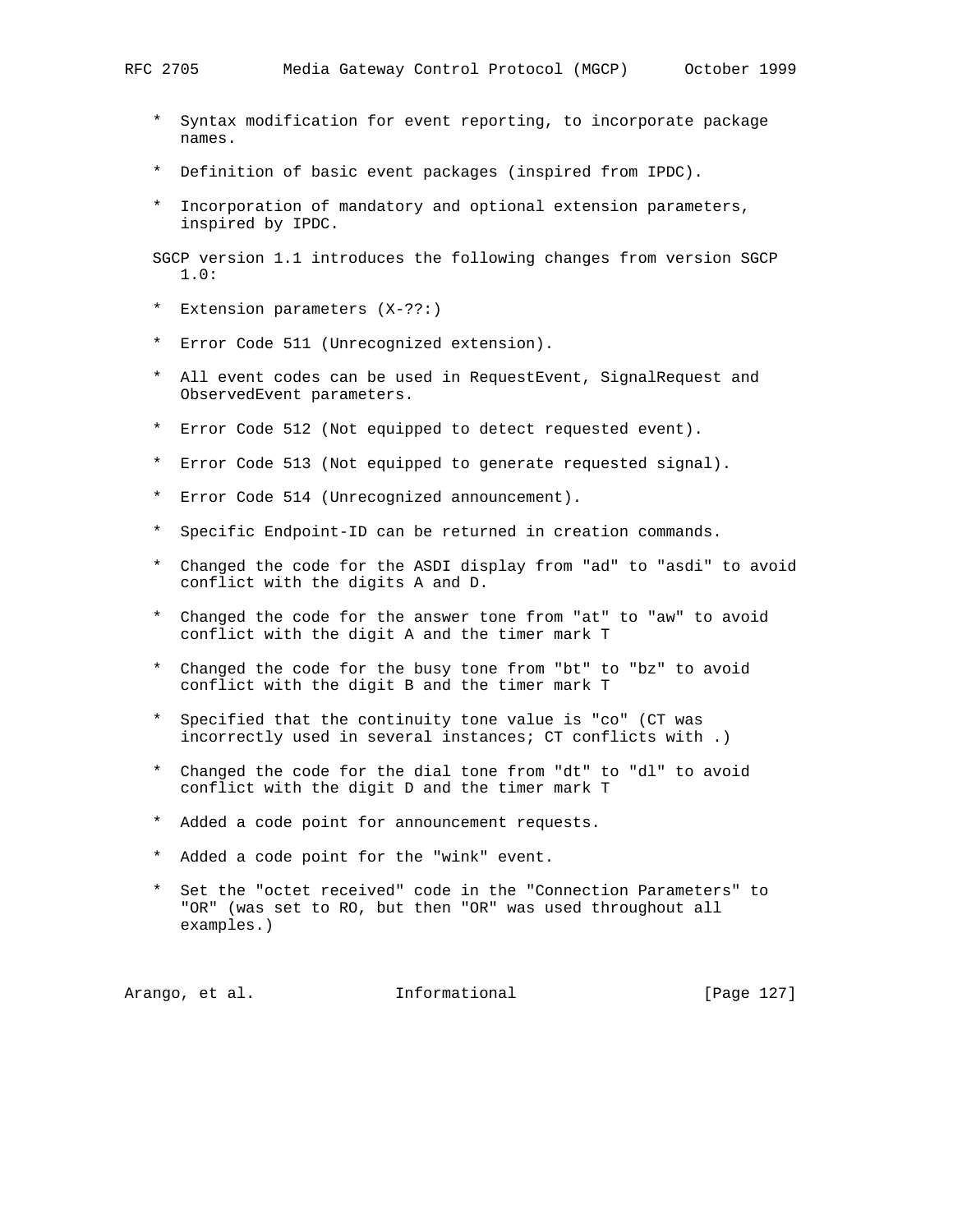- - \* Added a "data" mode.
	- \* Added a description of SDP parameters for the network access mode (NAS).
	- \* Added four flow diagrams for the network access mode.
	- \* Incorporated numerous editing suggestions to make the description easier to understand. In particular, cleared the confusion between requests, queries, functions and commands.
	- \* Defined the continuity test mode as specifying a dual-tone transponder, while the loopback mode can be used for a single tone test.
	- \* Added event code "OC", operation completed.
	- \* Added the specification of the "quarantine list", which clarifies the expected handling of events and notifications.
	- \* Added the specification of a "wildcard delete" operation.
- 8. Security Considerations

Security issues are discussed in section 5.

9. Acknowledgements

 We want to thank here the many reviewers who provided us with advice on the design of SGCP and then MGCP, notably Flemming Andreasen, Sankar Ardhanari, Francois Berard, David Auerbach, Bob Biskner, David Bukovinsky, Jerry Kamitses, Oren Kudevitzki, Barry Hoffner, Troy Morley, Dave Oran, Jeff Orwick, John Pickens, Lou Rubin, Chip Sharp, Paul Sijben, Kurt Steinbrenner, Joe Stone and Stuart Wray.

 The version 0.1 of MGCP is heavily inspired by the "Internet Protocol Device Control" (IPDC) designed by the Technical Advisory Committee set up by Level 3 Communications. Whole sets of text have been retrieved from the IP Connection Control protocol, IP Media Control protocol, and IP Device Management. The authors wish to acknowledge the contribution to these protocols made by Ilya Akramovich, Bob Bell, Dan Brendes, Peter Chung, John Clark, Russ Dehlinger, Andrew Dugan, Isaac Elliott, Cary FitzGerald, Jan Gronski, Tom Hess, Geoff Jordan, Tony Lam, Shawn Lewis, Dave Mazik, Alan Mikhak, Pete O'Connell, Scott Pickett, Shyamal Prasad, Eric Presworsky, Paul Richards, Dale Skran, Louise Spergel, David Sprague, Raj Srinivasan, Tom Taylor and Michael Thomas.

Arango, et al. **Informational** [Page 128]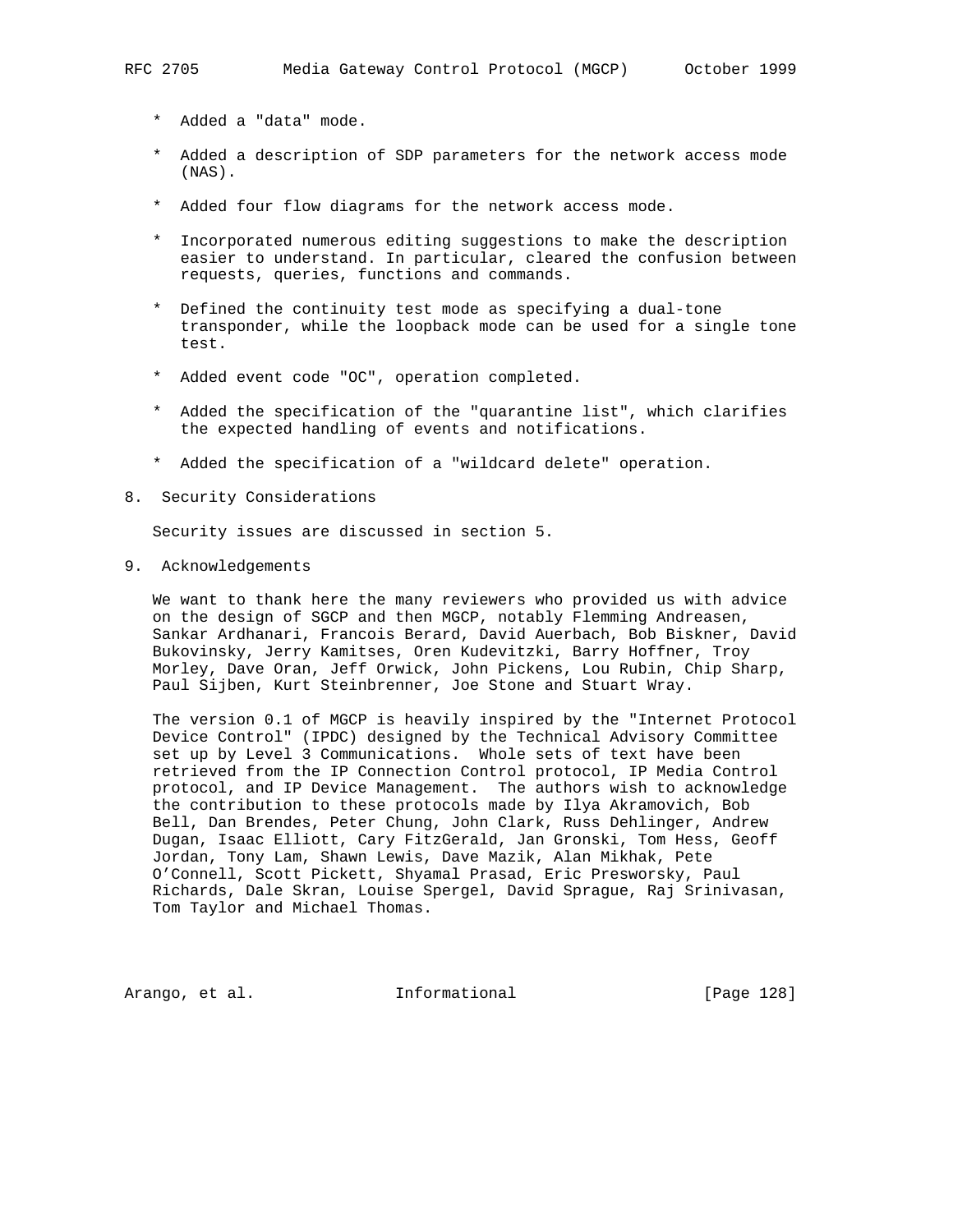10. References

- \* Schulzrinne, H., Casner, S., Frederick, R. and V. Jacobson, "RTP: A Transport Protocol for Real-Time Applications", RFC 1889, January 1996.
- \* Schulzrinne, H., "RTP Profile for Audio and Video Conferences with Minimal Control", RFC 1890, January 1996.
- \* Handley, M and V. Jacobson, "SDP: Session Description Protocol", RFC 2327, April 1998.
- \* Handley, M., "SAP Session Announcement Protocol", Work in Progress.
- \* Handley, M., Schulzrinne, H. and E. Schooler, "Session Initiation Protocol (SIP)", RFC 2543, March 1999.
- \* Schulzrinne, H., Rao, A. and R. Lanphier, "Real Time Streaming Protocol (RTSP)", RFC 2326, April 1998.
- \* ITU-T, Recommendation Q.761, "FUNCTIONAL DESCRIPTION OF THE ISDN USER PART OF SIGNALLING SYSTEM No. 7", (Malaga-Torremolinos, 1984; modified at Helsinki, 1993)
- \* ITU-T, Recommendation Q.762, "GENERAL FUNCTION OF MESSAGES AND SIGNALS OF THE ISDN USER PART OF SIGNALLING SYSTEM No. 7", (MalagaTorremolinos, 1984; modified at Helsinki, 1993)
- \* ITU-T, Recommendation H.323 (02/98), "PACKET-BASED MULTIMEDIA COMMUNICATIONS SYSTEMS."
- \* ITU-T, Recommendation H.225, "Call Signaling Protocols and Media Stream Packetization for Packet Based Multimedia Communications Systems."
- \* ITU-T, Recommendation H.245 (02/98), "CONTROL PROTOCOL FOR MULTIMEDIA COMMUNICATION."
- \* Kent, S. and R. Atkinson, "Security Architecture for the Internet Protocol", RFC 2401, November 1998.
- \* Kent, S. and R. Atkinson, "IP Authentication Header", RFC 2402, November 1998.
- \* Kent, S. and R. Atkinson, "IP Encapsulating Security Payload (ESP)", RFC 2406, November 1998.

Arango, et al. 1nformational 1991 [Page 129]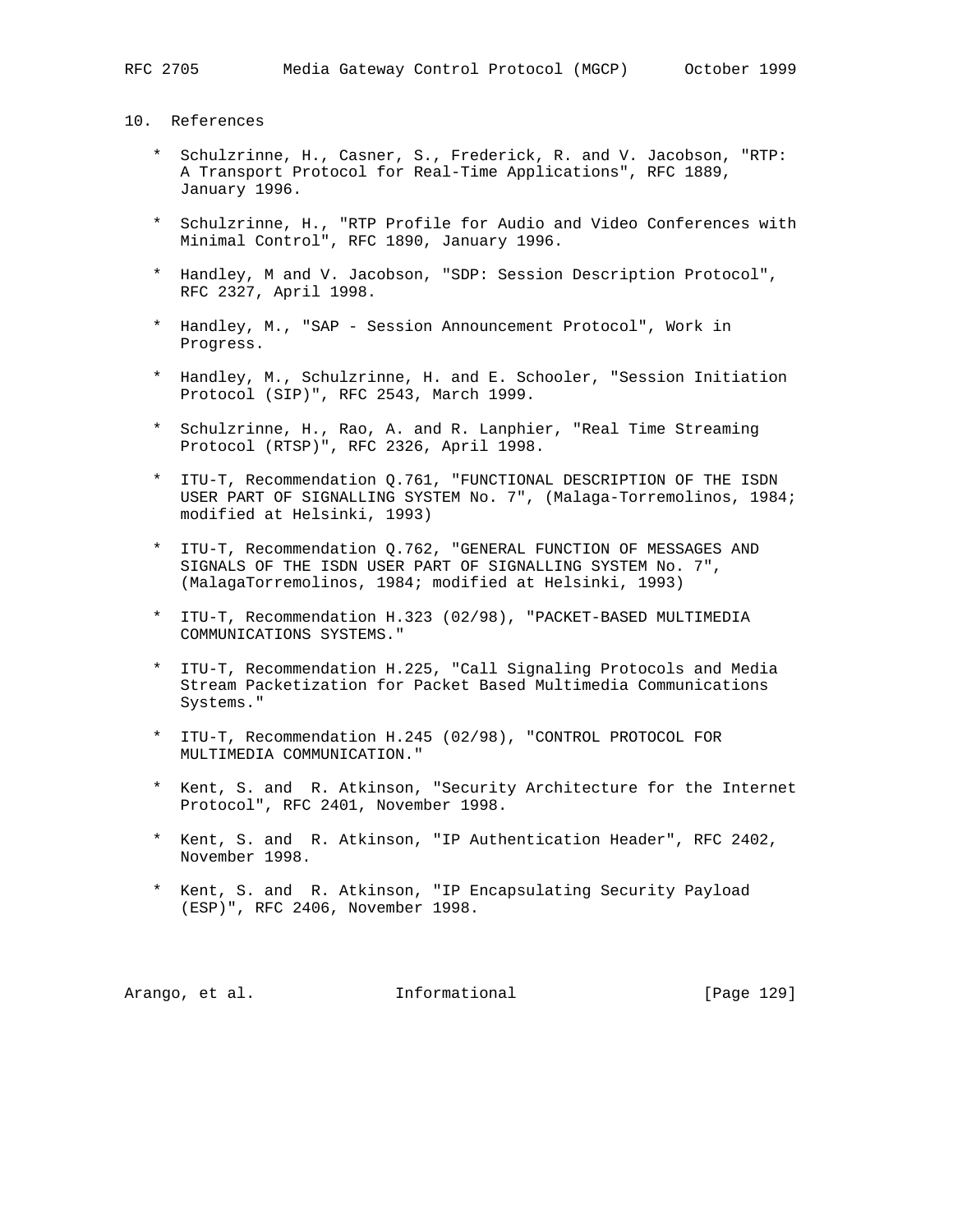- \* Crocker, D. and P. Overell, "Augmented BNF for Syntax Specifications: ABNF", RFC 2234, November 1997.
- 11. Authors' Addresses

 Mauricio Arango RSL COM Latin America 6300 N.W. 5th Way, Suite 100 Ft. Lauderdale, FL 33309

 Phone: (954) 492-0913 EMail: marango@rslcom.com

 Andrew Dugan Level3 Communications 1450 Infinite Drive Louisville, CO 80027

 Phone: (303)926 3123 EMail: andrew.dugan@l3.com

 Isaac Elliott Level3 Communications 1450 Infinite Drive Louisville, CO 80027

 Phone: (303)926 3123 EMail: ike.elliott@l3.com

Arango, et al. 10 Informational 1999 [Page 130]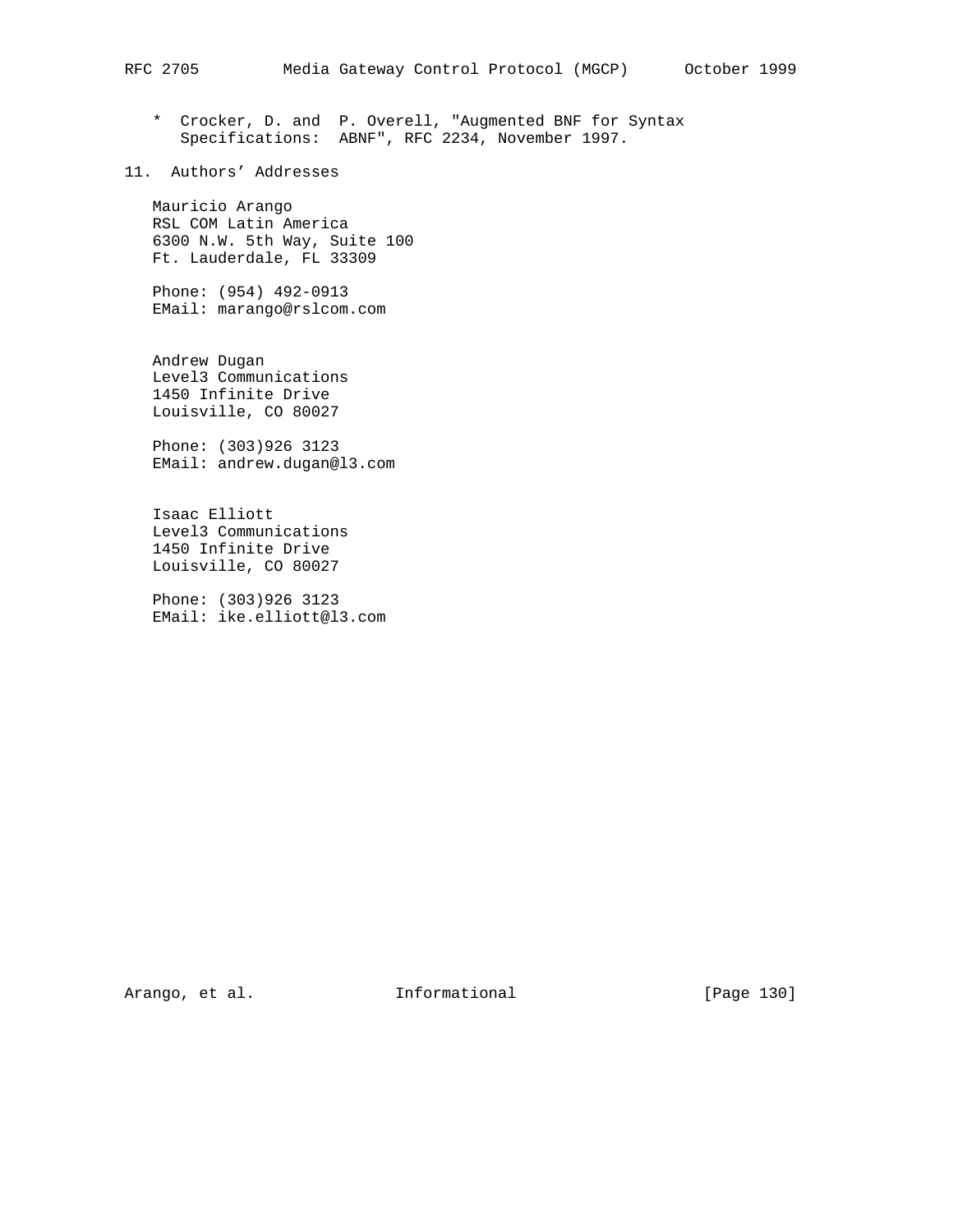Christian Huitema Telcordia Technologies MCC 1J236B 445 South Street Morristown, NJ 07960 U.S.A.

 Phone: +1 973-829-4266 EMail: huitema@research.telcordia.com

 Scott Pickett Vertical Networks 1148 East Arques Ave Sunnyvale, CA 94086

 Phone: (408) 523-9700 extension 200 EMail: ScottP@vertical.com

Further information is available on the SGCP web site:

http://www.argreenhouse.com/SGCP/

Arango, et al. 100 Informational 100 [Page 131]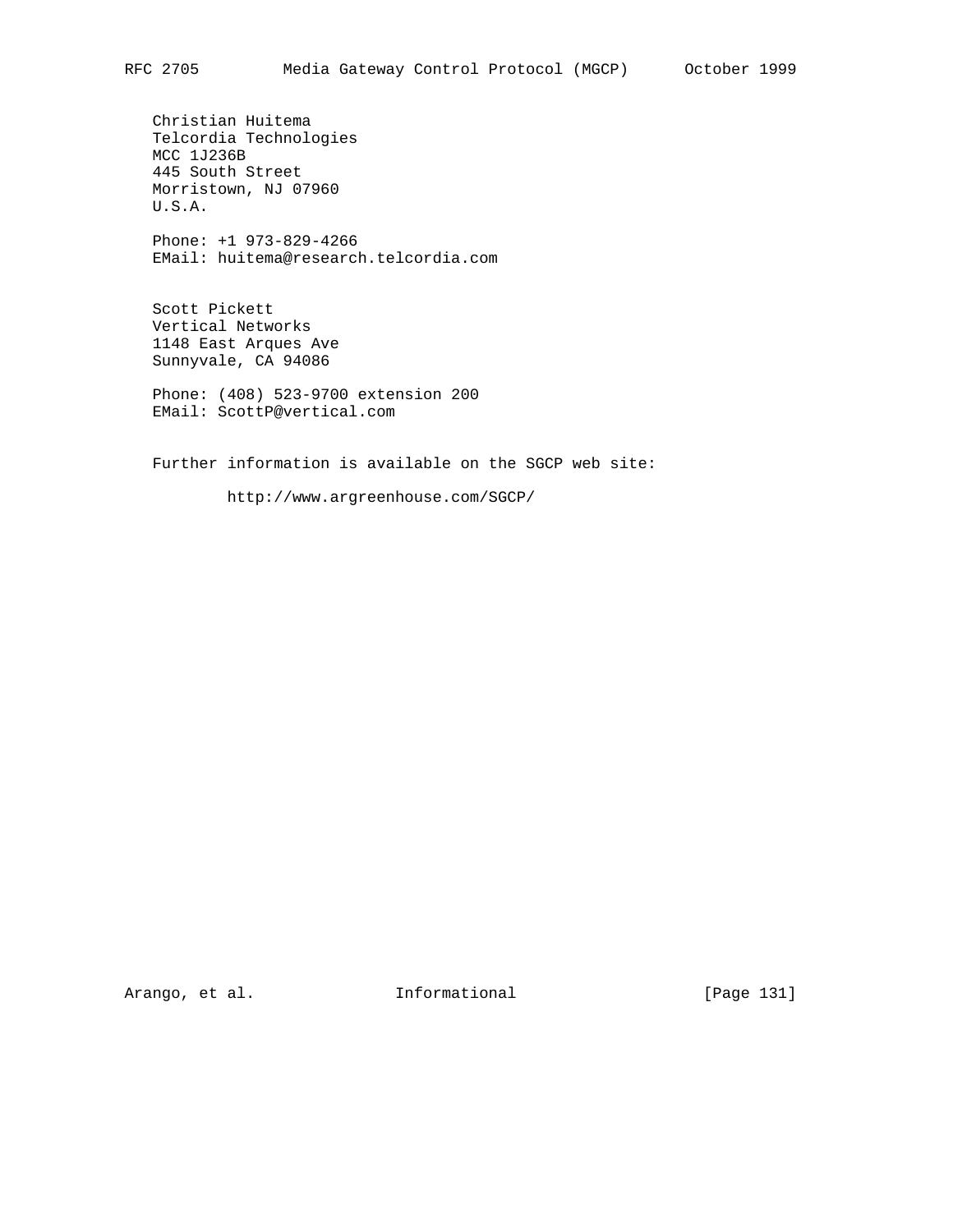12. Appendix A: Proposed "MoveConnection" command

 It has been proposed to create a new command, that would move an existing connection from one endpoint to another, on the same gateway. This command would be specially useful for handling certain call services, such as call forwarding between endpoints served by the same gateway.

```
 [SecondEndPointId,]
 [ConnectionId,]
 [LocalConnectionDescriptor]
 <--- ModifyConnection(CallId,
                         EndpointId,
                         ConnectionId,
                         SecondEndPointId,
                         [NotifiedEntity,]
                         [LocalConnectionOptions,]
                         [Mode,]
                         [RemoteConnectionDescriptor,]
                         [Encapsulated NotificationRequest,]
                         [Encapsulated EndpointConfiguration])
```
 The parameters used are the same as in the ModifyConnection command, with the addition of a SecondEndpointId that identifies the endpoint towards which the connection is moved.

 The EndpointId should be the fully qualified endpoint identifier of the endpoint on which the connection has been created. The local name shall not use the wildcard convention.

 The SecondEndpointId shall be the endpoint identifier of the endpoint towards which the connection has been created. The "any of" wildcard convention can be used, but not the "all of" convention. If the SecondEndpointId parameter is unqualified, the gateway will choose a value, that will be returned to the call agent as a response parameter.

 The command will result in the "move" of the existing connection to the second endpoint. Depending on gateway implementations, the connection identifier of the connection after the move may or may not be the same as the connection identifier before the move. If it is not the same, the new value is returned as a response parameter.

 The intent of the command is to effect a local relocation of the connection, without having to modify such transmission parameters as IP addresses and port, and thus without forcing the call agent to signal the change of parameters to the remote gateway, at the other

Arango, et al. 1nformational 1999 [Page 132]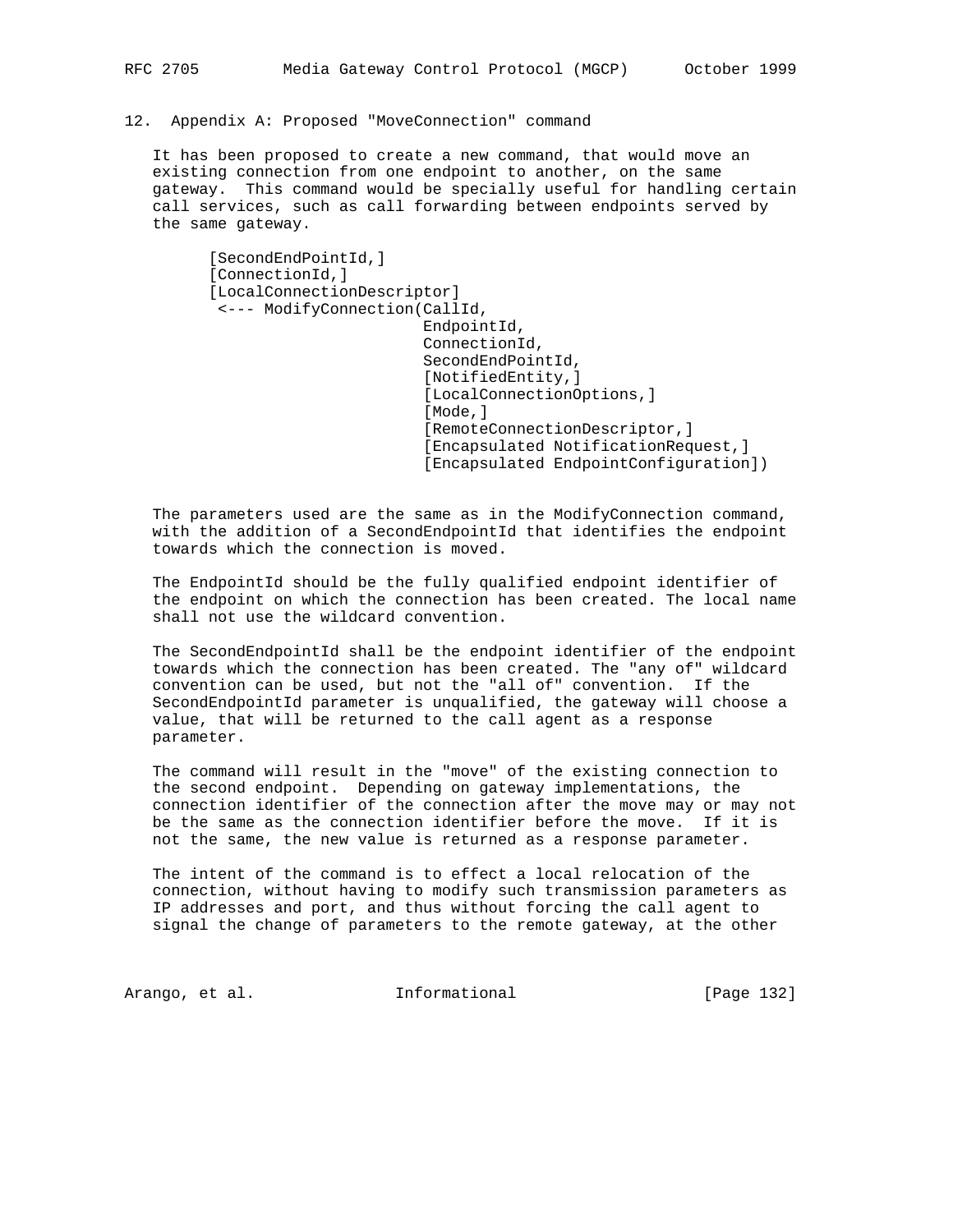end of the connection. However, gateway architectures may not always allow such transparent moves. For example, some architectures could allow specific IP addresses to different boards that handles specific group of endpoints. If for any reason the transmission parameters have to be changed as a result of the move, the new LocalConnectionDescriptor is returned as a response parameter.

 The LocalConnectionOptions, Mode, and RemoteConnectionDescriptor, when present, are applied after the move.

 The RequestedEvents, RequestIdentifier, DigitMap, SignalRequests, QuarantineHandling and DetectEvents parameters are optional. They can be used by the Call Agent to transmit a NotificationRequest that is executed simultaneously with the move of the connection. When these parameters are present, the NotificationRequest applies to the second endpoint.

 When these parameters are present, the move and the NotificationRequests should be synchronized, which means that both should be accepted, or both refused. The NotifiedEntity parameter, if present, applies to both the ModifyConnection and the NotificationRequest command.

 The command may carry an encapsulated EndpointConfiguration command, that will also apply to the second endpoint. When this command is present, the parameters of the EndpointConfiguration command are inserted after the normal parameters of the MoveConnection with the exception of the SecondEndpointId, which is not replicated. The End pointConfiguration command may be encapsulated together with an encapsulated NotificationRequest command.

 The encapsulated EndpointConfiguration command shares the fate of the MoveConnection command. If the MoveConnection is rejected, the End pointConfiguration is not executed.

#### 12.1. Proposed syntax modification

 The only syntax modification necessary for the addition of the moveConnection command is the addition of the keyword MOVE to the authorized values in the MGCPVerb clause of the formal syntax.

Arango, et al. 1nformational [Page 133]